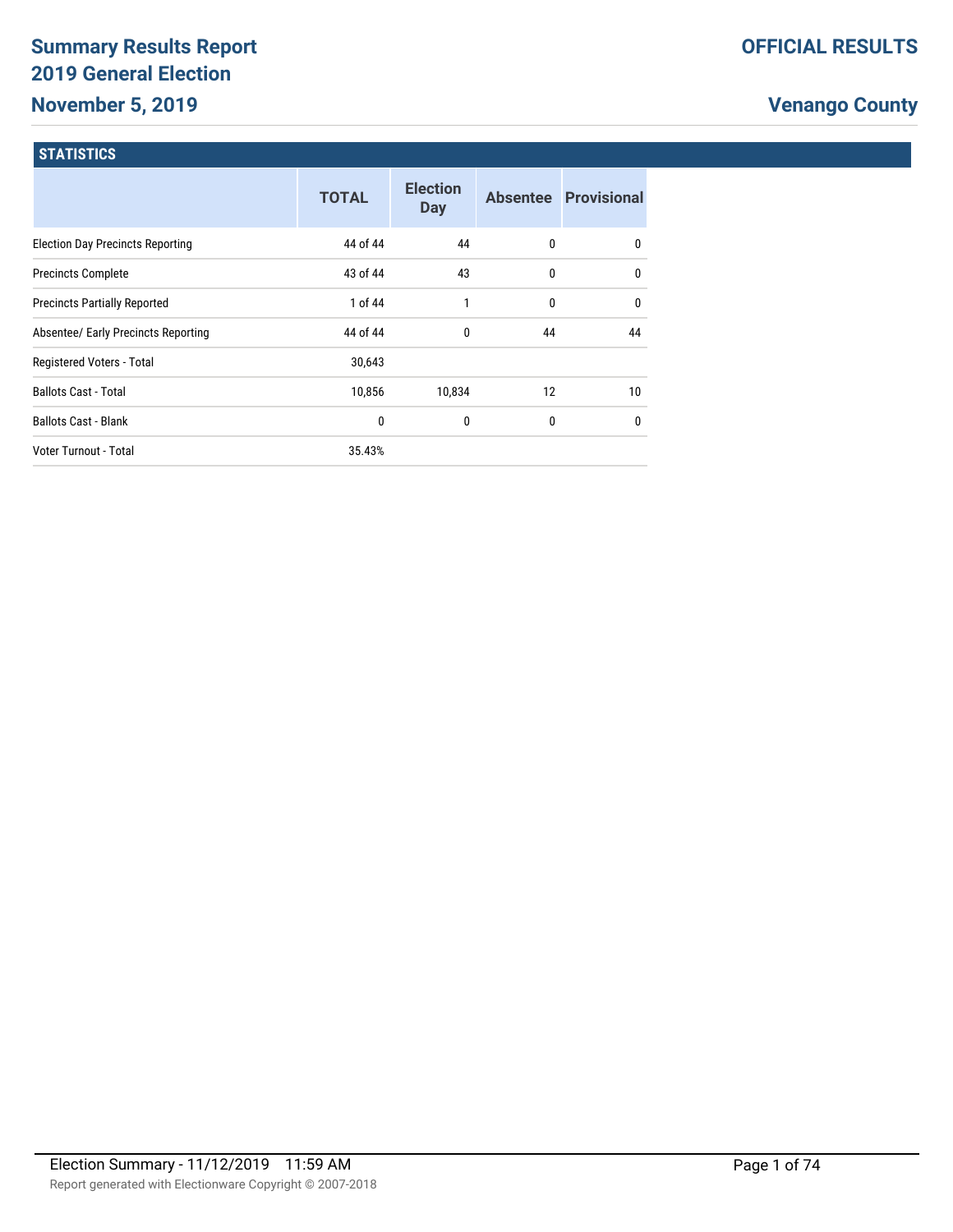#### **Straight Party**

|                         | <b>TOTAL</b> | <b>VOTE %</b> | <b>Election</b><br><b>Day</b> |          | <b>Absentee Provisional</b> |
|-------------------------|--------------|---------------|-------------------------------|----------|-----------------------------|
| Republican              | 1,776        | 76.92%        | 1,775                         |          | 0                           |
| Democratic              | 531          | 23.00%        | 530                           |          | 0                           |
| Independent             | 2            | 0.09%         | $\overline{2}$                | $\Omega$ | $\mathbf{0}$                |
| <b>Total Votes Cast</b> | 2,309        | 100.00%       | 2,307                         |          | $\mathbf{0}$                |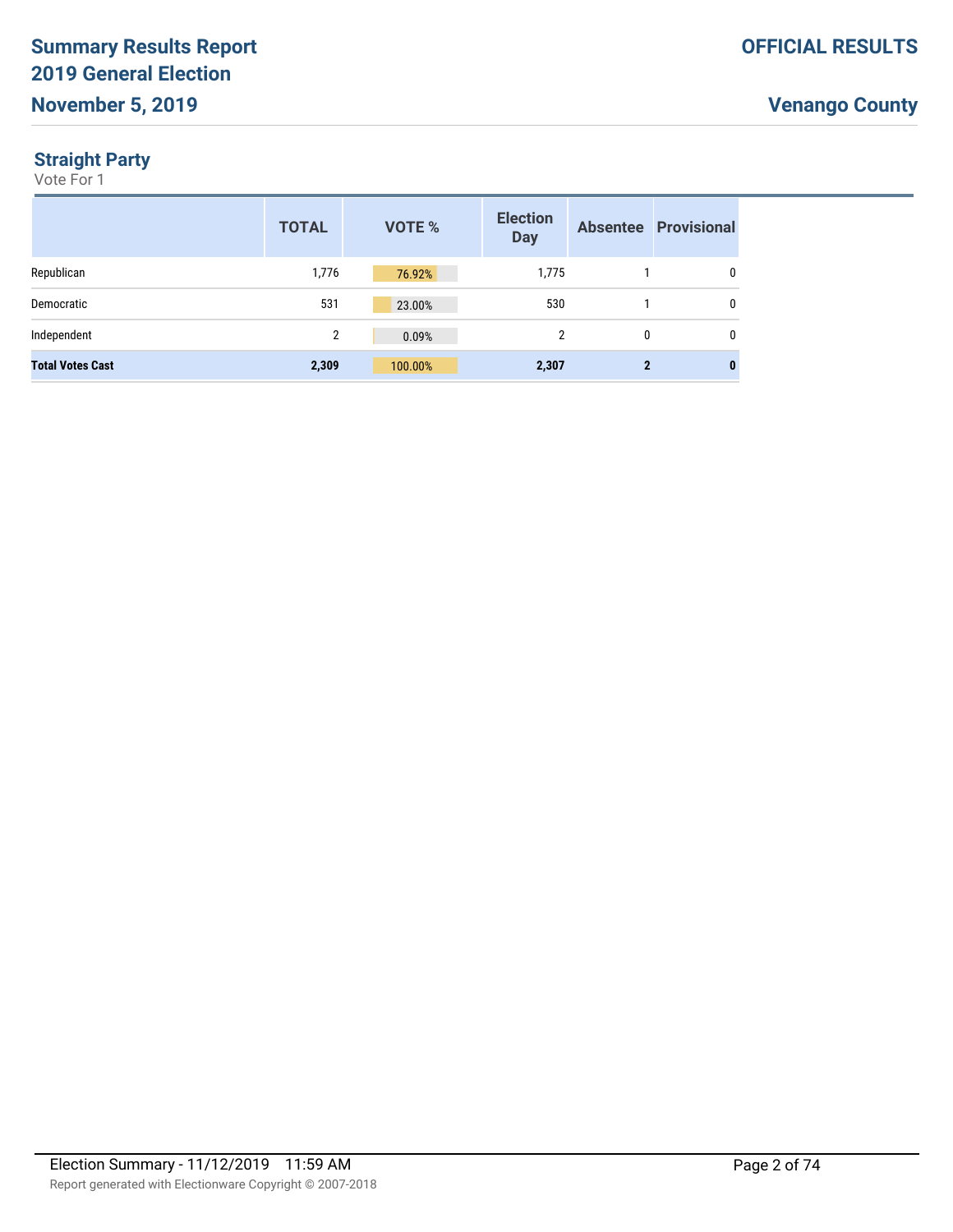**Judge Of The Superior Court**

|                                 | <b>TOTAL</b> | <b>VOTE %</b> | <b>Election</b><br><b>Day</b> |                | <b>Absentee Provisional</b> |
|---------------------------------|--------------|---------------|-------------------------------|----------------|-----------------------------|
| REP Megan McCarthy King         | 6,928        | 36.84%        | 6,919                         | 3              | 6                           |
| REP Christylee Peck             | 6,159        | 32.75%        | 6,149                         | 6              | 4                           |
| <b>DEM Daniel D McCaffery</b>   | 2,922        | 15.54%        | 2,917                         | 4              | $\mathbf{1}$                |
| <b>DEM Amanda Green-Hawkins</b> | 2,774        | 14.75%        | 2,770                         | $\overline{2}$ | $\overline{2}$              |
| Write-In: Nonsense Name         | 4            | 0.02%         | 4                             | 0              | 0                           |
| Write-In: Blank                 | 3            | 0.02%         | 3                             | $\pmb{0}$      | $\pmb{0}$                   |
| Write-In: Robert J. Boocks      | 1            | 0.01%         | 1                             | $\pmb{0}$      | $\pmb{0}$                   |
| Write-In: Jerry Garcia          | 1            | 0.01%         | 1                             | 0              | 0                           |
| Write-In: Jeff Rettinger        | $\mathbf{1}$ | 0.01%         | 1                             | $\pmb{0}$      | $\pmb{0}$                   |
| Write-In: Dan Kaylor            | $\mathbf{1}$ | 0.01%         | $\mathbf{1}$                  | $\pmb{0}$      | $\pmb{0}$                   |
| Write-In: Christylee Peck       | 1            | 0.01%         | 1                             | 0              | 0                           |
| Write-In: Megan McCarthy King   | $\mathbf{1}$ | 0.01%         | 1                             | 0              | $\pmb{0}$                   |
| Write-In: Michael Todd Shaffer  | $\mathbf{1}$ | 0.01%         | 1                             | $\pmb{0}$      | $\pmb{0}$                   |
| Write-In: Gary Keith Shaffer    | 1            | 0.01%         | 1                             | 0              | 0                           |
| Write-In: Tyler Powell          | $\mathbf{1}$ | 0.01%         | $\mathbf{1}$                  | $\pmb{0}$      | $\pmb{0}$                   |
| Write-In: Jack Warner           | $\mathbf{1}$ | 0.01%         | $\mathbf{1}$                  | $\pmb{0}$      | $\pmb{0}$                   |
| Write-In: Bob Jamison           | 1            | 0.01%         | 1                             | 0              | 0                           |
| Write-In: Judy Olson            | $\mathbf{1}$ | 0.01%         | 1                             | 0              | $\pmb{0}$                   |
| Write-In: Tom Sherman           | $\mathbf{1}$ | 0.01%         | 1                             | $\pmb{0}$      | $\pmb{0}$                   |
| Write-In: Skip Barger           | 1            | 0.01%         | 1                             | 0              | 0                           |
| Write-In: Karen Hawkins         | 1            | 0.01%         | 1                             | 0              | 0                           |
| Write-In: Rebecca Warren        | $\mathbf{1}$ | 0.01%         | $\mathbf{1}$                  | $\pmb{0}$      | $\pmb{0}$                   |
| Write-In Totals                 | 23           | 0.12%         | 23                            | 0              | $\pmb{0}$                   |
| Not Assigned                    | 0            | 0.00%         | $\pmb{0}$                     | $\pmb{0}$      | $\pmb{0}$                   |
| <b>Total Votes Cast</b>         | 18,806       | 100.00%       | 18,778                        | 15             | 13                          |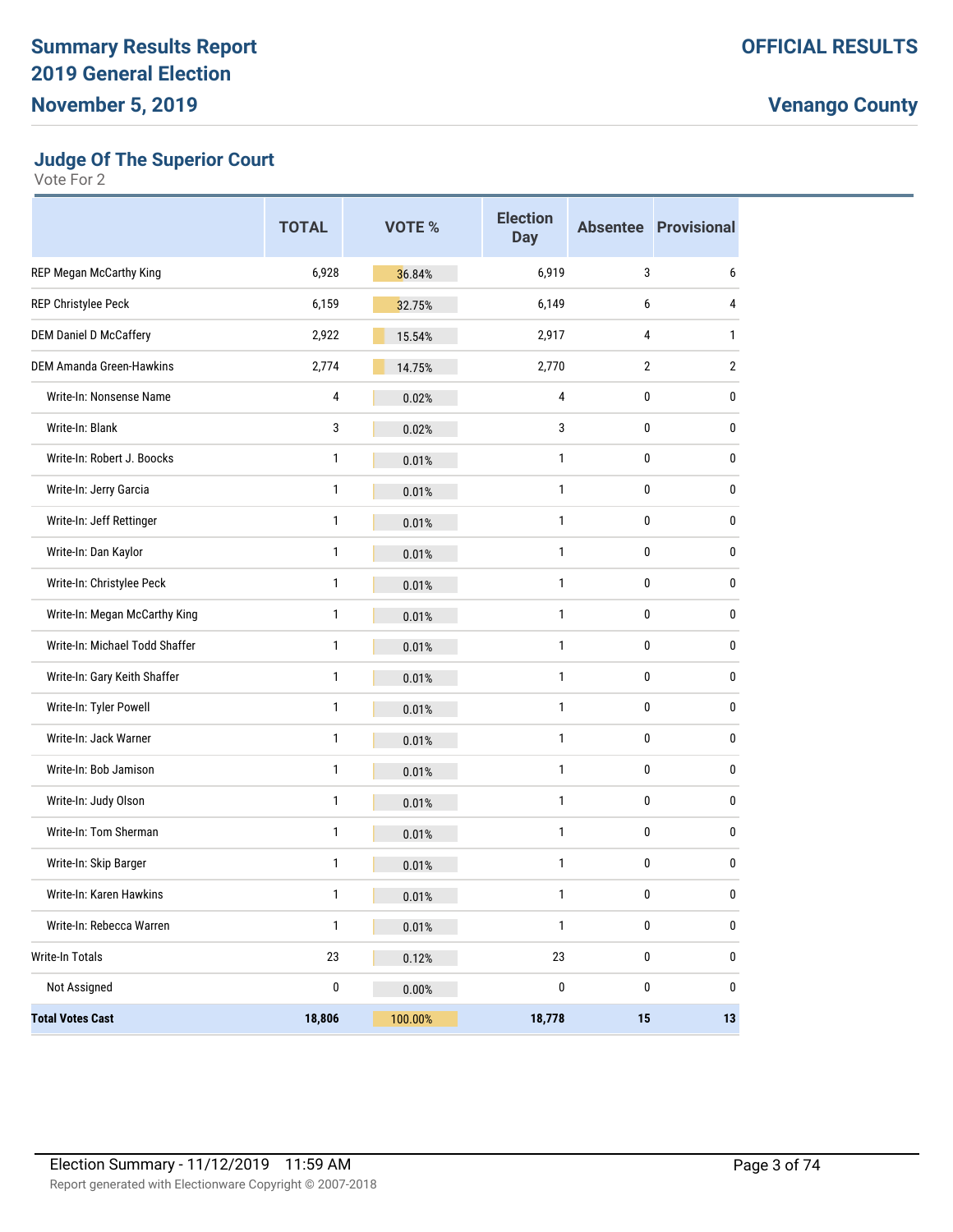#### **Magisterial DJ, Dist 28-3-01**

|                               | <b>TOTAL</b> | <b>VOTE %</b> | <b>Election</b><br><b>Day</b> |                         | <b>Absentee Provisional</b> |
|-------------------------------|--------------|---------------|-------------------------------|-------------------------|-----------------------------|
| DEM/REP Andrew F. Fish        | 3,761        | 99.42%        | 3,755                         | 4                       | $\overline{2}$              |
| Write-In: Nonsense Name       | 9            | 0.24%         | 9                             | 0                       | 0                           |
| Write-In: Blank               | 3            | 0.08%         | 3                             | 0                       | 0                           |
| Write-In: Megan McCarthy King | 1            | 0.03%         | 1                             | 0                       | 0                           |
| Write-In: Douglas Dinberg     | 1            | 0.03%         | 1                             | 0                       | 0                           |
| Write-In: Neil Rothschild     | $\mathbf{1}$ | 0.03%         | 1                             | 0                       | 0                           |
| Write-In: James E. Gurnee     | 1            | 0.03%         | 1                             | 0                       | 0                           |
| Write-In: James Weaver        | 1            | 0.03%         | 1                             | 0                       | 0                           |
| Write-In: Chris Burneisen     | 1            | 0.03%         | 1                             | 0                       | 0                           |
| Write-In: Frank Emanuele      | 1            | 0.03%         | 1                             | 0                       | 0                           |
| Write-In: Dave Corle          | 1            | 0.03%         | 1                             | 0                       | 0                           |
| Write-In: Alexis Warner       | 1            | 0.03%         | 1                             | 0                       | 0                           |
| Write-In: Syed Ali            | 1            | 0.03%         | 1                             | 0                       | 0                           |
| Write-In Totals               | 22           | 0.58%         | 22                            | $\mathbf{0}$            | 0                           |
| Not Assigned                  | 0            | 0.00%         | 0                             | $\mathbf 0$             | 0                           |
| <b>Total Votes Cast</b>       | 3,783        | 100.00%       | 3,777                         | $\overline{\mathbf{4}}$ | $\overline{2}$              |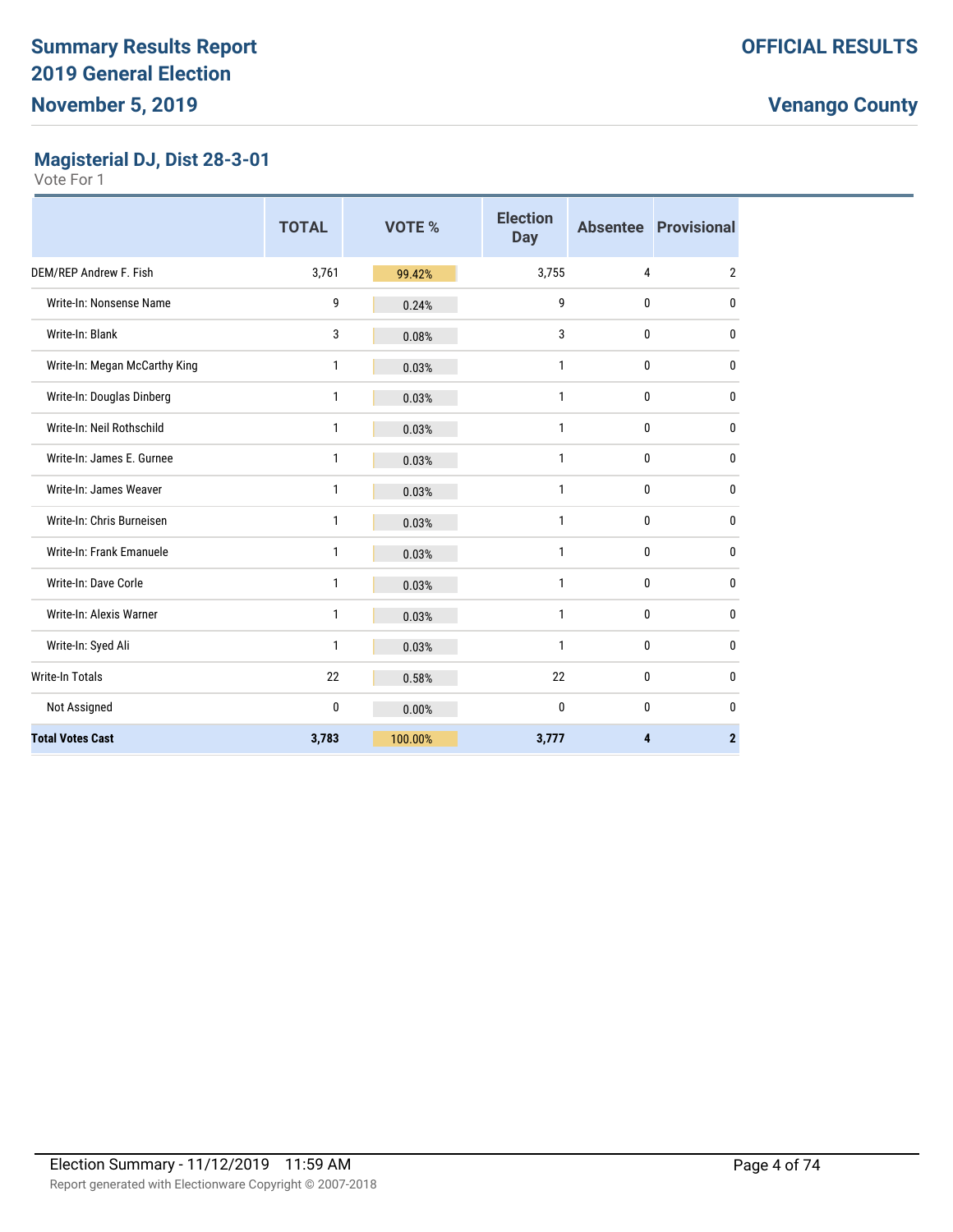#### **County Commissioner**

|                                  | <b>TOTAL</b>   | <b>VOTE %</b> | <b>Election</b><br><b>Day</b> |                | <b>Absentee Provisional</b> |
|----------------------------------|----------------|---------------|-------------------------------|----------------|-----------------------------|
| <b>REP Sam Breene</b>            | 6,262          | 31.79%        | 6,250                         | 6              | 6                           |
| <b>REP Mike Dulaney</b>          | 5,728          | 29.08%        | 5,720                         | $\overline{2}$ | 6                           |
| <b>DEM Albert Chip Abramovic</b> | 4,310          | 21.88%        | 4,303                         | 5              | $\overline{2}$              |
| <b>DEM Bonnie S. Summers</b>     | 2,826          | 14.35%        | 2,821                         | 3              | $\overline{2}$              |
| Write-In: Timothy S Brooks       | 530            | 2.69%         | 530                           | 0              | 0                           |
| Write-In: Joe Carulli            | 10             | 0.05%         | 10                            | 0              | 0                           |
| Write-In: Jeff Kluck             | $\overline{2}$ | 0.01%         | $\overline{2}$                | 0              | 0                           |
| Write-In: Tom Hartle             | $\overline{2}$ | 0.01%         | 2                             | 0              | 0                           |
| Write-In: Albert Chip Abramovic  | 1              | 0.01%         | $\mathbf{1}$                  | 0              | 0                           |
| Write-In: Mike Dulaney           | 1              | 0.01%         | $\mathbf{1}$                  | 0              | 0                           |
| Write-In: Brian Backer           | 1              | 0.01%         | 1                             | 0              | 0                           |
| Write-In: Elaine Evans           | 1              | 0.01%         | 1                             | 0              | 0                           |
| Write-In: Darell Karns           | 1              | 0.01%         | $\mathbf{1}$                  | 0              | 0                           |
| Write-In: Keith Klinger          | 1              | 0.01%         | 1                             | 0              | 0                           |
| Write-In: Chris Burneisen        | 1              | 0.01%         | 1                             | 0              | 0                           |
| Write-In: Jim Olson              | 1              | 0.01%         | $\mathbf{1}$                  | 0              | 0                           |
| Write-In: Morgan Burneisen       | 1              | 0.01%         | 1                             | 0              | 0                           |
| Write-In: Bob Dale               | 1              | 0.01%         | $\mathbf{1}$                  | 0              | 0                           |
| Write-In: Terry Brooks           | 1              | 0.01%         | $\mathbf{1}$                  | 0              | 0                           |
| Write-In: Mike Delaney           | 1              | 0.01%         | 1                             | 0              | 0                           |
| Write-In: Nonsense Name          | 1              | 0.01%         | 1                             | $\mathbf{0}$   | 0                           |
| Write-In: Larry Horn             | $\mathbf{1}$   | 0.01%         | $\mathbf{1}$                  | $\pmb{0}$      | 0                           |
| Write-In: Jeff Johns             | $\mathbf{1}$   | 0.01%         | $\mathbf{1}$                  | $\pmb{0}$      | 0                           |
| Write-In: Fred Weaver            | $\mathbf{1}$   | 0.01%         | 1                             | $\pmb{0}$      | 0                           |
| Write-In: Patrick D. Smith       | $\mathbf{1}$   | 0.01%         | $\mathbf{1}$                  | $\pmb{0}$      | 0                           |
| Write-In: John R. Elmer          | $\mathbf{1}$   | 0.01%         | $\mathbf{1}$                  | $\pmb{0}$      | 0                           |
| Write-In: Tim Woods              | $\mathbf{1}$   | 0.01%         | 1                             | $\pmb{0}$      | 0                           |
| Write-In: Justin Fleeger         | $\mathbf{1}$   | 0.01%         | $\mathbf{1}$                  | $\pmb{0}$      | $\pmb{0}$                   |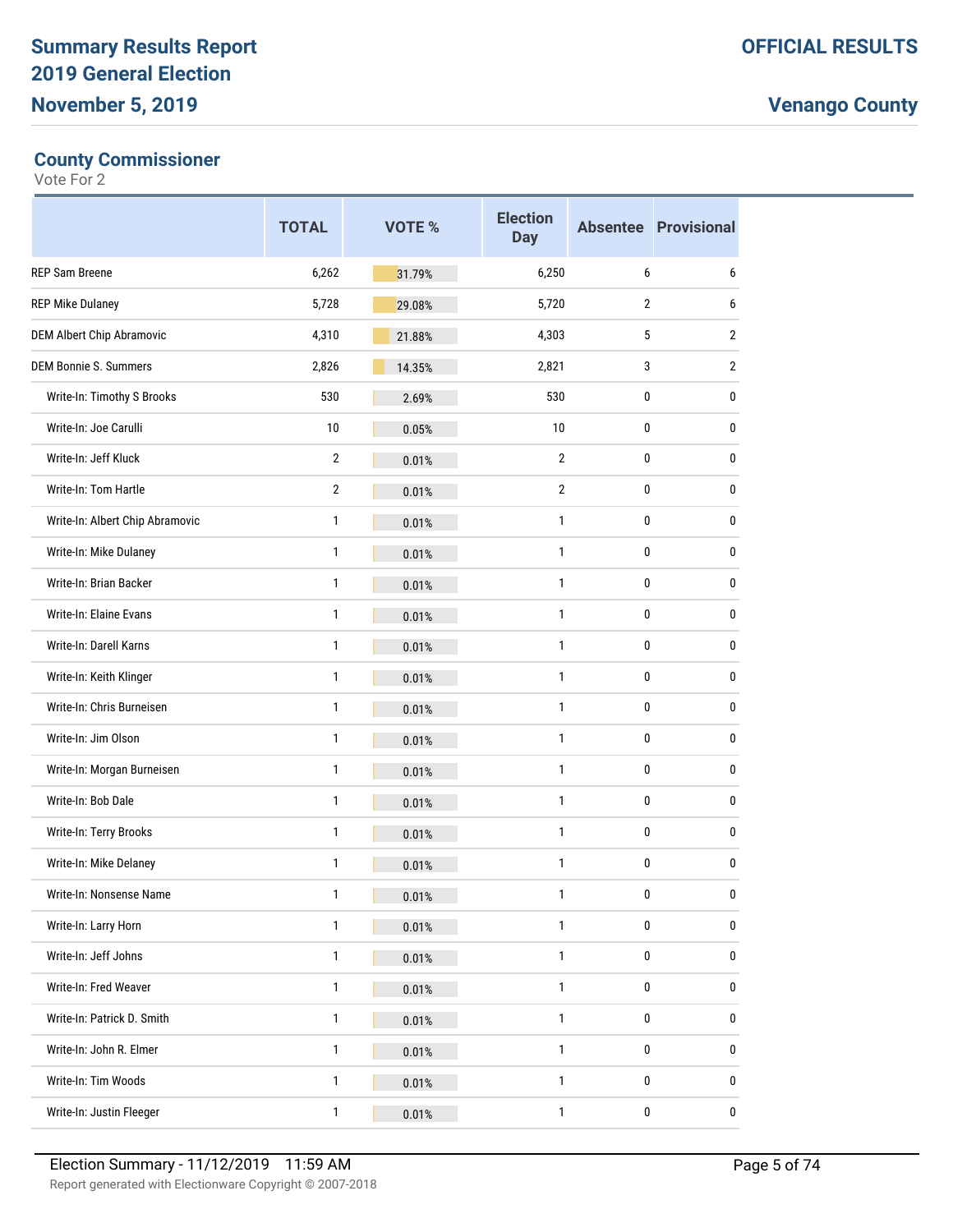#### **County Commissioner**

|                              | <b>TOTAL</b> | <b>VOTE %</b> | <b>Election</b><br><b>Day</b> |              | <b>Absentee Provisional</b> |
|------------------------------|--------------|---------------|-------------------------------|--------------|-----------------------------|
| Write-In: Douglas I. Dinberg | 1            | 0.01%         | 1                             | $\mathbf{0}$ | $\mathbf{0}$                |
| Write-In: Craig Westover     | 1            | 0.01%         | 1                             | 0            | 0                           |
| Write-In: Ryan O'Neill       | 1            | 0.01%         | 1                             | $\mathbf{0}$ | $\mathbf{0}$                |
| Write-In: Vince Witherup     | 1            | 0.01%         | 1                             | $\mathbf{0}$ | $\mathbf{0}$                |
| Write-In: Timothy Breene     | 1            | 0.01%         | 1                             | 0            | $\mathbf{0}$                |
| Write-In: Blank              | 1            | 0.01%         | 1                             | 0            | $\mathbf{0}$                |
| Write-In: Katie M. McMahon   | 1            | 0.01%         | 1                             | 0            | $\mathbf{0}$                |
| Write-In: Chad A. Ruth       | 1            | 0.01%         | 1                             | $\mathbf{0}$ | $\mathbf{0}$                |
| Write-In: Tom Neeley         | 1            | 0.01%         | 1                             | 0            | $\bf{0}$                    |
| Write-In Totals              | 573          | 2.91%         | 573                           | $\mathbf{0}$ | $\mathbf{0}$                |
| Not Assigned                 | 0            | 0.00%         | 0                             | 0            | $\mathbf{0}$                |
| <b>Total Votes Cast</b>      | 19,699       | 100.00%       | 19,667                        | 16           | 16                          |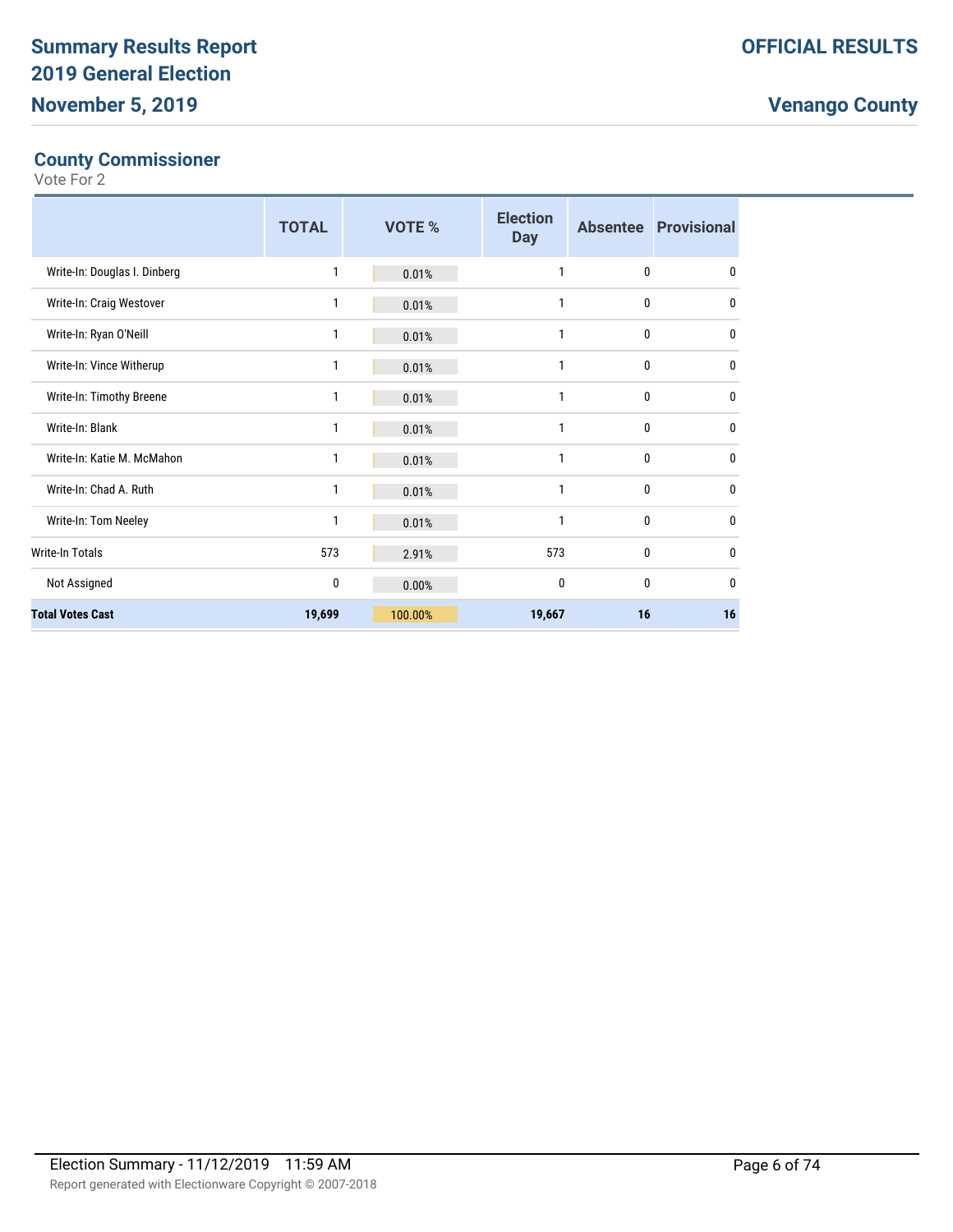#### **County Treasurer**

|                             | <b>TOTAL</b>   | <b>VOTE %</b> | <b>Election</b><br><b>Day</b> |                | <b>Absentee Provisional</b> |
|-----------------------------|----------------|---------------|-------------------------------|----------------|-----------------------------|
| REP Deborah H. Sharpe       | 9,466          | 99.43%        | 9,450                         | $\overline{7}$ | 9                           |
| Write-In: Nonsense Name     | 14             | 0.15%         | 14                            | 0              | 0                           |
| Write-In: Blank             | 10             | 0.10%         | 10                            | 0              | 0                           |
| Write-In: Chris Burneisen   | $\overline{2}$ | 0.02%         | $\overline{2}$                | 0              | 0                           |
| Write-In: Mark Thomas       | $\overline{2}$ | 0.02%         | $\overline{2}$                | 0              | 0                           |
| Write-In: Wayne Ferris      | 1              | 0.01%         | $\mathbf{1}$                  | 0              | 0                           |
| Write-In: Clinton L. DuMand | 1              | 0.01%         | $\mathbf{1}$                  | 0              | 0                           |
| Write-In: Deborah H. Sharpe | 1              | 0.01%         | $\mathbf{1}$                  | 0              | 0                           |
| Write-In: Joel Protivnak    | 1              | 0.01%         | $\mathbf{1}$                  | 0              | 0                           |
| Write-In: Mike Dulaney      | 1              | 0.01%         | $\mathbf{1}$                  | 0              | 0                           |
| Write-In: John Kluck        | 1              | 0.01%         | 1                             | 0              | 0                           |
| Write-In: Justin Fleeger    | 1              | 0.01%         | $\mathbf{1}$                  | 0              | 0                           |
| Write-In: Timothy Brooks    | 1              | 0.01%         | $\mathbf{1}$                  | 0              | 0                           |
| Write-In: Patti Fryman      | 1              | 0.01%         | 1                             | 0              | 0                           |
| Write-In: Brian R. Bowen    | 1              | 0.01%         | $\mathbf{1}$                  | 0              | 0                           |
| Write-In: William Cisek     | 1              | 0.01%         | $\mathbf{1}$                  | 0              | 0                           |
| Write-In: Frank Shepard     | 1              | 0.01%         | 1                             | 0              | 0                           |
| Write-In: Lynn Littlefield  | 1              | 0.01%         | $\mathbf{1}$                  | $\pmb{0}$      | 0                           |
| Write-In: Stacy Saylor      | 1              | 0.01%         | $\mathbf{1}$                  | 0              | 0                           |
| Write-In: Chris Carter      | 1              | 0.01%         | 1                             | 0              | 0                           |
| Write-In: Neal Williams     | 1              | 0.01%         | $\mathbf{1}$                  | 0              | 0                           |
| Write-In: Gary Rhoades      | $\mathbf{1}$   | 0.01%         | $\mathbf{1}$                  | $\pmb{0}$      | 0                           |
| Write-In: Jacob Balmer      | $\mathbf{1}$   | 0.01%         | $\mathbf{1}$                  | $\pmb{0}$      | 0                           |
| Write-In: Chad A. Ruth      | $\mathbf{1}$   | 0.01%         | $\mathbf{1}$                  | $\pmb{0}$      | 0                           |
| Write-In: Jacob L. Balmer   | $\mathbf{1}$   | 0.01%         | $\mathbf{1}$                  | $\pmb{0}$      | 0                           |
| Write-In: Renee Libcer      | $\mathbf{1}$   | 0.01%         | $\mathbf{1}$                  | $\pmb{0}$      | 0                           |
| Write-In: Gary Knox         | $\mathbf{1}$   | 0.01%         | $\mathbf{1}$                  | $\pmb{0}$      | 0                           |
| Write-In: Jerry Lynch       | $\mathbf{1}$   | 0.01%         | $\mathbf{1}$                  | $\pmb{0}$      | 0                           |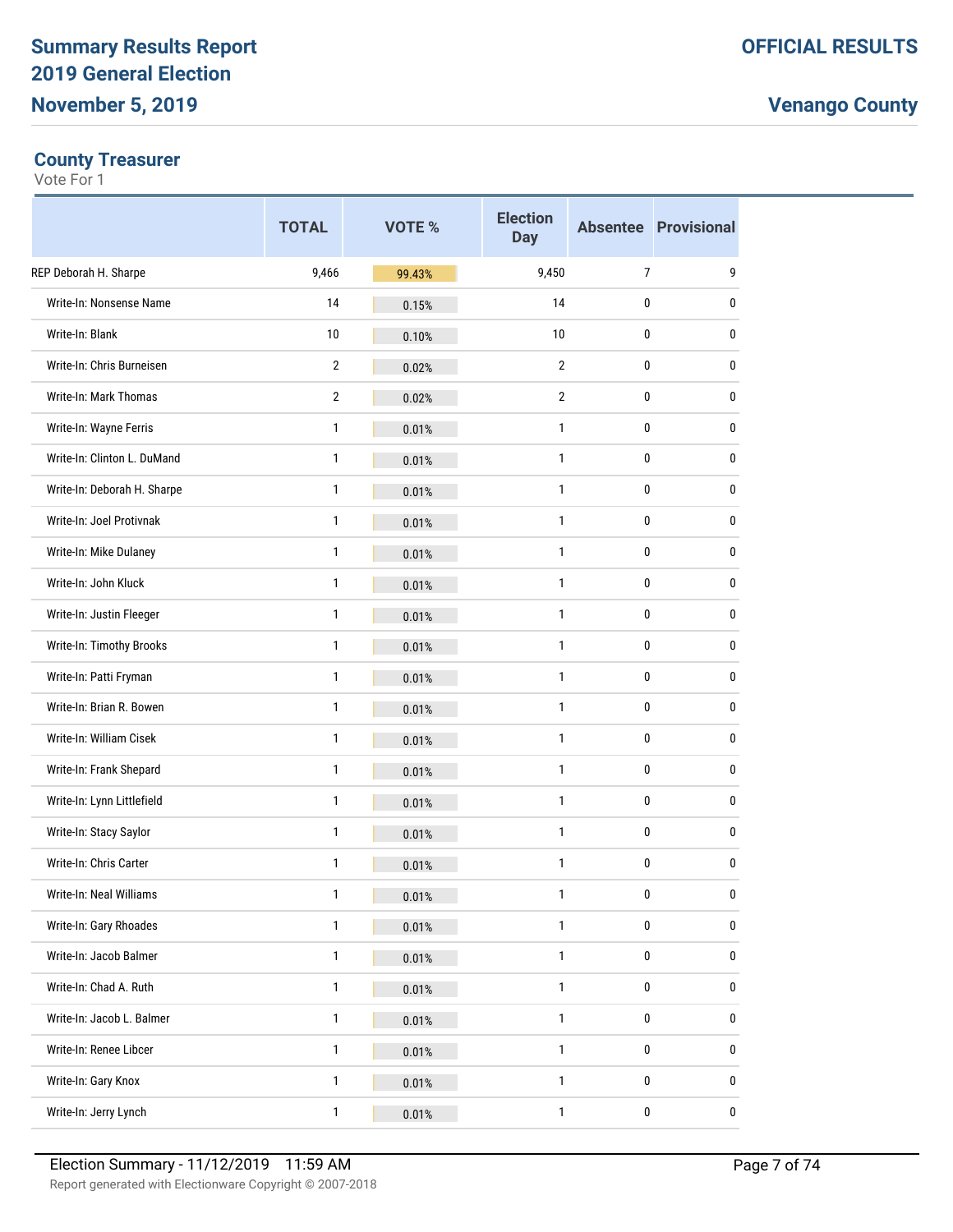#### **County Treasurer**

Vote For 1

|                           | <b>TOTAL</b> | <b>VOTE %</b> | <b>Election</b><br><b>Day</b> |   | <b>Absentee Provisional</b> |
|---------------------------|--------------|---------------|-------------------------------|---|-----------------------------|
| Write-In: Sam Amendola    |              | 0.01%         |                               | 0 | 0                           |
| Write-In: John R. Elmer   |              | 0.01%         |                               | 0 | 0                           |
| Write-In: Ronald G. White | $\mathbf{1}$ | 0.01%         |                               | 0 | 0                           |
| Write-In Totals           | 54           | 0.57%         | 54                            | 0 | 0                           |
| Not Assigned              | 0            | 0.00%         | 0                             | 0 | 0                           |
| <b>Total Votes Cast</b>   | 9,520        | 100.00%       | 9,504                         |   | 9                           |

### **Prothonotary & Clerk Of Courts**

|                           | <b>TOTAL</b> | VOTE %  | <b>Election</b><br><b>Day</b> |                 | <b>Absentee Provisional</b> |
|---------------------------|--------------|---------|-------------------------------|-----------------|-----------------------------|
| <b>REP Lana Linden</b>    | 6,908        | 66.37%  | 6,896                         | $5\phantom{.0}$ | 7                           |
| <b>DEM Jamie Hunt</b>     | 3,492        | 33.55%  | 3,485                         | 4               | 3                           |
| Write-In: Ellen Rettinger | 1            | 0.01%   | 1                             | 0               | $\mathbf{0}$                |
| Write-In: Lana Linden     | 1            | 0.01%   | 1                             | $\mathbf{0}$    | 0                           |
| Write-In: Chris Burneisen | 1            | 0.01%   | 1                             | 0               | $\mathbf{0}$                |
| Write-In: Larry Holly     | 1            | 0.01%   | 1                             | 0               | $\mathbf{0}$                |
| Write-In: Nonsense Name   | 1            | 0.01%   | 1                             | 0               | $\mathbf{0}$                |
| Write-In: Ryan O'Neill    | 1            | 0.01%   | 1                             | $\mathbf{0}$    | $\mathbf{0}$                |
| Write-In: Blank           | 1            | 0.01%   | 1                             | 0               | 0                           |
| Write-In: Willilam Black  | 1            | 0.01%   | 1                             | 0               | $\mathbf{0}$                |
| Write-In: Deb Shaer       | 1            | 0.01%   | 1                             | 0               | $\mathbf{0}$                |
| Write-In Totals           | 9            | 0.09%   | 9                             | 0               | $\mathbf{0}$                |
| Not Assigned              | 0            | 0.00%   | 0                             | $\mathbf{0}$    | 0                           |
| <b>Total Votes Cast</b>   | 10,409       | 100.00% | 10,390                        | 9               | 10                          |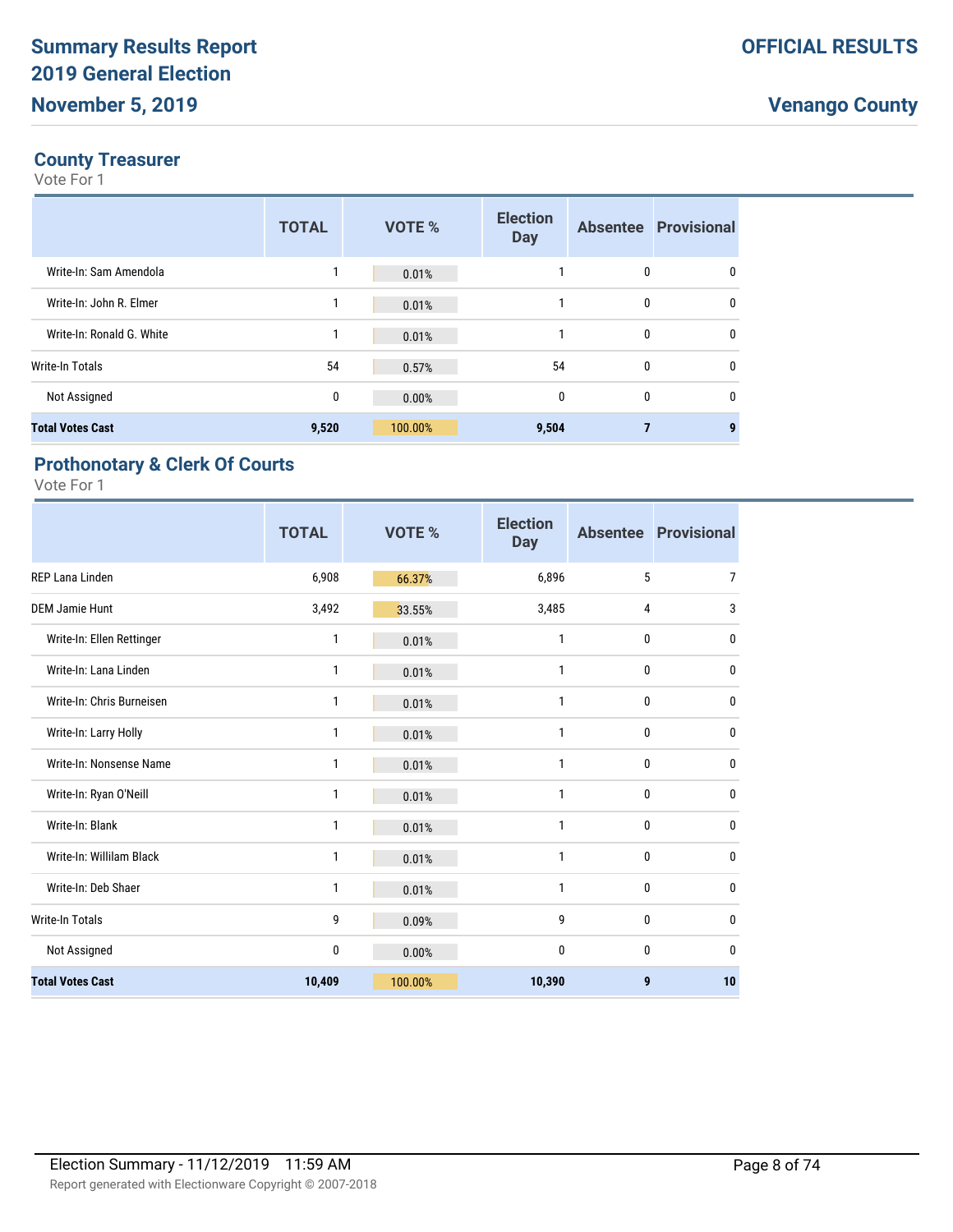#### **County Auditor**

|                                | <b>TOTAL</b>   | <b>VOTE %</b> | <b>Election</b><br><b>Day</b> |             | <b>Absentee Provisional</b> |
|--------------------------------|----------------|---------------|-------------------------------|-------------|-----------------------------|
| <b>REP Heather S. Mohnkern</b> | 7,079          | 41.33%        | 7,068                         | 6           | 5                           |
| REP Jamie Weaver               | 6,324          | 36.92%        | 6,313                         | 4           | 7                           |
| DEM Terri L. McFadden          | 3,669          | 21.42%        | 3,663                         | 4           | 2                           |
| Write-In: Jeff Horn            | 13             | 0.08%         | 13                            | $\mathbf 0$ | 0                           |
| Write-In: Nonsense Name        | 5              | 0.03%         | 5                             | 0           | 0                           |
| Write-In: Blank                | 5              | 0.03%         | 5                             | 0           | 0                           |
| Write-In: Kimberly A. McGinnis | $\overline{2}$ | 0.01%         | $\overline{2}$                | $\bf{0}$    | 0                           |
| Write-In: Theresa Wheldon      | 1              | 0.01%         | $\mathbf{1}$                  | 0           | 0                           |
| Write-In: Jeffery Ottney       | 1              | 0.01%         | 1                             | 0           | 0                           |
| Write-In: Jerome Alsdorf       | 1              | 0.01%         | 1                             | $\bf{0}$    | 0                           |
| Write-In: Heather S. Mohnkern  | 1              | 0.01%         | $\mathbf{1}$                  | 0           | 0                           |
| Write-In: Ronald G. White      | 1              | 0.01%         | 1                             | 0           | 0                           |
| Write-In: John R. Elmer        | 1              | 0.01%         | $\mathbf{1}$                  | $\bf{0}$    | 0                           |
| Write-In: Randy Hannola        | 1              | 0.01%         | $\mathbf{1}$                  | 0           | 0                           |
| Write-In: Mike Walentosky      | 1              | 0.01%         | 1                             | 0           | 0                           |
| Write-In: Dan Riensel          | 1              | 0.01%         | 1                             | $\bf{0}$    | 0                           |
| Write-In: Dan Riesel           | 1              | 0.01%         | $\mathbf{1}$                  | 0           | 0                           |
| Write-In: Robert J. Boocks     | 1              | 0.01%         | 1                             | 0           | 0                           |
| Write-In: Ron Himes            | 1              | 0.01%         | $\mathbf{1}$                  | $\bf{0}$    | 0                           |
| Write-In: Charles Yochum       | $\mathbf{1}$   | 0.01%         | $\mathbf{1}$                  | 0           | 0                           |
| Write-In: Tom Neely            | 1              | 0.01%         | 1                             | 0           | 0                           |
| Write-In: Jacob L. Balmer      | $\mathbf{1}$   | 0.01%         | 1                             | $\pmb{0}$   | 0                           |
| Write-In: Pam Morris           | 1              | 0.01%         | 1                             | 0           | 0                           |
| Write-In: Nick Melnick         | 1              | 0.01%         | 1                             | 0           | 0                           |
| Write-In: Chris Delmonaco      | 1              | 0.01%         | 1                             | $\pmb{0}$   | 0                           |
| Write-In: Don Rogers           | 1              | 0.01%         | $\mathbf{1}$                  | 0           | 0                           |
| Write-In: Jeff Richell         | 1              | 0.01%         | 1                             | 0           | 0                           |
| Write-In: Don Rodgers          | 1              | 0.01%         | $\mathbf{1}$                  | $\pmb{0}$   | $\pmb{0}$                   |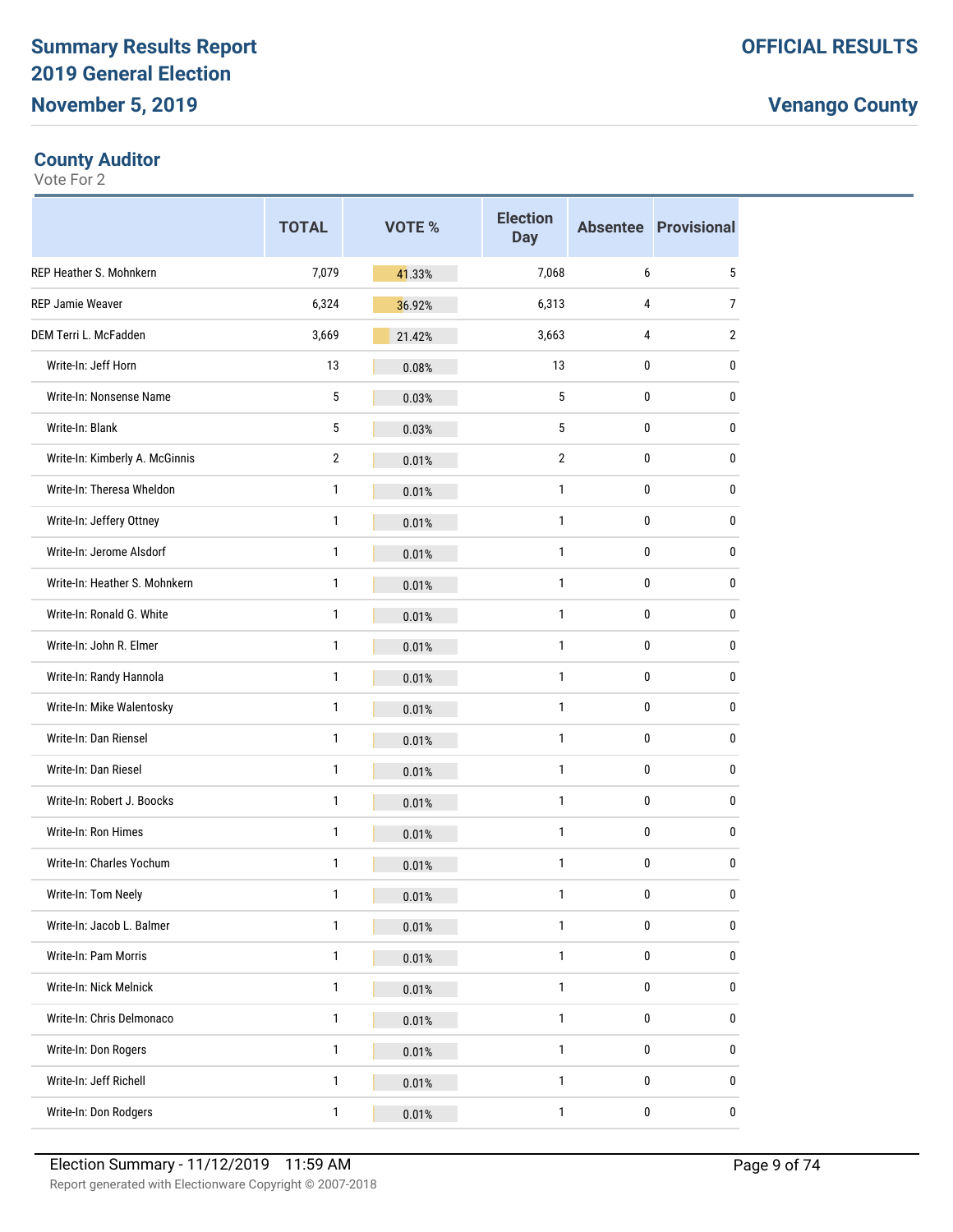#### **County Auditor**

|                             | <b>TOTAL</b> | VOTE %  | <b>Election</b><br><b>Day</b> |              | <b>Absentee Provisional</b> |
|-----------------------------|--------------|---------|-------------------------------|--------------|-----------------------------|
| Write-In: William Black     | 1            | 0.01%   | $\mathbf{1}$                  | $\mathbf{0}$ | 0                           |
| Write-In: Stacy Saylor      | 1            | 0.01%   | $\mathbf{1}$                  | 0            | 0                           |
| Write-In: Holly Allen       | 1            | 0.01%   | $\mathbf{1}$                  | $\mathbf{0}$ | 0                           |
| Write-In: Justin Fleeger    | 1            | 0.01%   | 1                             | 0            | 0                           |
| Write-In: Morgan Burneisen  | 1            | 0.01%   | $\mathbf{1}$                  | $\mathbf 0$  | 0                           |
| Write-In: Karen Shepard     | 1            | 0.01%   | 1                             | $\mathbf 0$  | 0                           |
| Write-In: Matthew C. Sibley | 1            | 0.01%   | $\mathbf{1}$                  | $\mathbf{0}$ | 0                           |
| Write-In: Chris Burneisen   | 1            | 0.01%   | $\mathbf{1}$                  | $\mathbf{0}$ | 0                           |
| Write-In: Jamie Weaver      | 1            | 0.01%   | $\mathbf{1}$                  | $\bf{0}$     | 0                           |
| Write-In: Allison Gerwick   | 1            | 0.01%   | $\mathbf{1}$                  | $\mathbf{0}$ | 0                           |
| Write-In: Karen Johnson     | 1            | 0.01%   | 1                             | $\mathbf{0}$ | $\mathbf{0}$                |
| Write-In: James McCall      | 1            | 0.01%   | $\mathbf{1}$                  | $\mathbf{0}$ | 0                           |
| <b>Write-In Totals</b>      | 58           | 0.34%   | 58                            | $\bf{0}$     | $\mathbf{0}$                |
| Not Assigned                | 0            | 0.00%   | 0                             | $\mathbf{0}$ | $\mathbf{0}$                |
| <b>Total Votes Cast</b>     | 17,130       | 100.00% | 17,102                        | 14           | 14                          |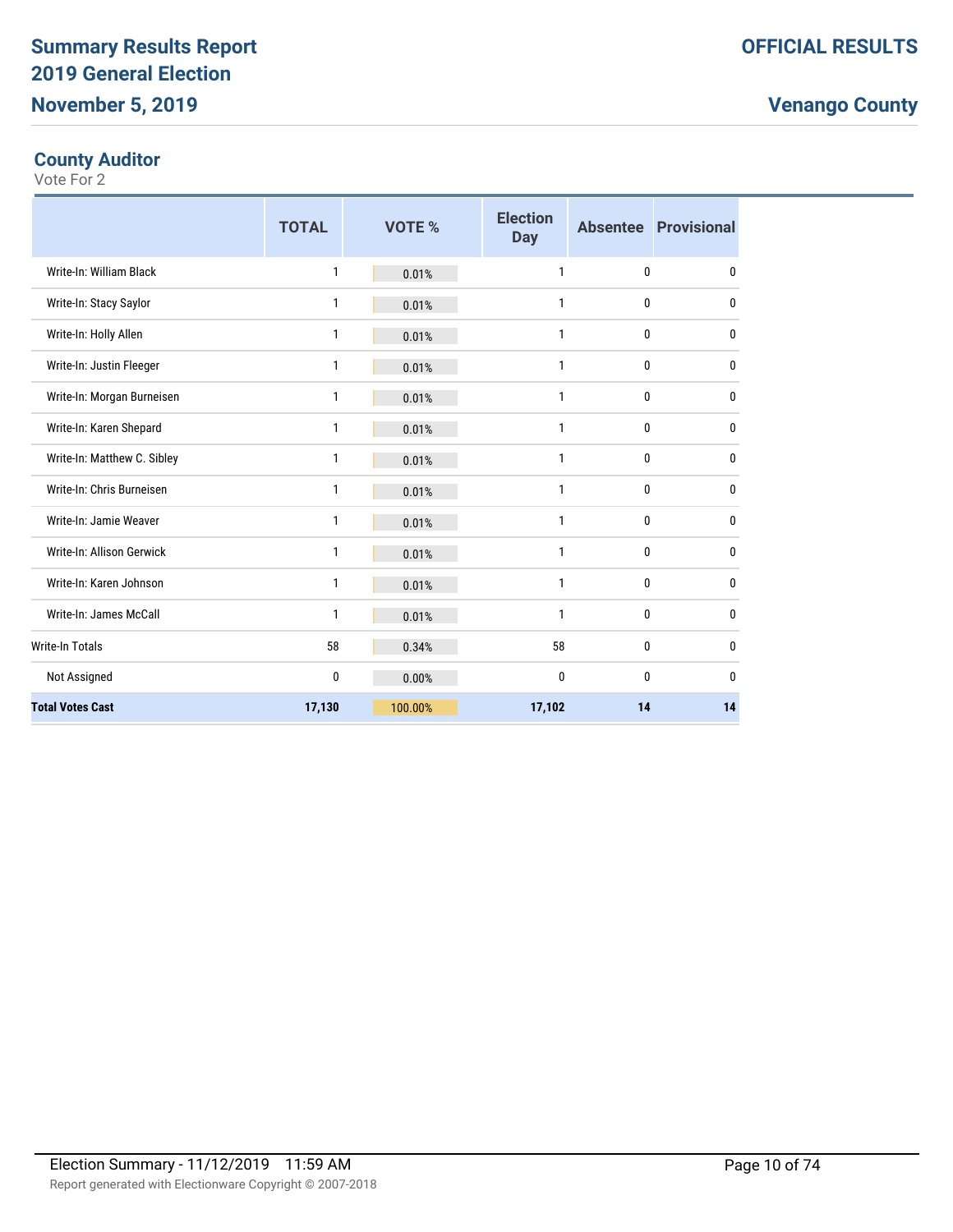### **City Council, Franklin 1**

Vote For 1

|                             | <b>TOTAL</b> | <b>VOTE %</b> | <b>Election</b><br><b>Day</b> |                  | <b>Absentee Provisional</b> |
|-----------------------------|--------------|---------------|-------------------------------|------------------|-----------------------------|
| <b>REP Donna Fletcher</b>   | 371          | 97.63%        | 371                           | $\mathbf{0}$     | $\mathbf{0}$                |
| Write-In: Nonsense Name     | 2            | 0.53%         | 2                             | 0                | 0                           |
| Write-In: Roz Greggs        | 1            | 0.26%         | 1                             | $\boldsymbol{0}$ | $\mathbf{0}$                |
| Write-In: Shawn Jarzenski   | 1            | 0.26%         | 1                             | $\mathbf{0}$     | $\mathbf{0}$                |
| Write-In: William Carrey    | 1            | 0.26%         | 1                             | 0                | $\mathbf{0}$                |
| Write-In: Ed Scurry         | 1            | 0.26%         | 1                             | 0                | 0                           |
| Write-In: Brenda Scurry     | 1            | 0.26%         | 1                             | $\mathbf{0}$     | $\mathbf{0}$                |
| Write-In: Clinton L. DuMond | 1            | 0.26%         | $\mathbf{1}$                  | 0                | $\mathbf{0}$                |
| Write-In: Ronald G. White   | 1            | 0.26%         | 1                             | $\mathbf{0}$     | $\mathbf{0}$                |
| <b>Write-In Totals</b>      | 9            | 2.37%         | 9                             | 0                | $\mathbf{0}$                |
| Not Assigned                | 0            | 0.00%         | $\mathbf{0}$                  | $\mathbf{0}$     | $\mathbf{0}$                |
| <b>Total Votes Cast</b>     | 380          | 100.00%       | 380                           | $\bf{0}$         | 0                           |

#### **City Council, Franklin 2**

Vote For 1

|                                 | <b>TOTAL</b>   | <b>VOTE %</b> | <b>Election</b><br><b>Day</b> |              | <b>Absentee Provisional</b> |
|---------------------------------|----------------|---------------|-------------------------------|--------------|-----------------------------|
| DEM/REP Ryan Witherup Rudegeair | 448            | 96.97%        | 448                           | 0            | 0                           |
| Write-In: Christian Marshall    | 4              | 0.87%         | 4                             | 0            | 0                           |
| Write-In: Timothy Brooks        | 2              | 0.43%         | 2                             | 0            | 0                           |
| Write-In: Nonsense Name         | $\overline{2}$ | 0.43%         | $\overline{2}$                | 0            | 0                           |
| Write-In: Matthew C. Sibley     | 1              | 0.22%         | 1                             | 0            | 0                           |
| Write-In: Randy Seitz           | 1              | 0.22%         | $\mathbf{1}$                  | 0            | 0                           |
| Write-In: Nathan Jacoby         | 1              | 0.22%         | 1                             | 0            | 0                           |
| Write-In: Christopher Barkley   | 1              | 0.22%         | $\mathbf{1}$                  | $\mathbf{0}$ | 0                           |
| Write-In: Ryan O'Neill          | 1              | 0.22%         | $\mathbf{1}$                  | 0            | 0                           |
| Write-In: Jerry Hanna           | 1              | 0.22%         | $\mathbf{1}$                  | $\bf{0}$     | 0                           |
| <b>Write-In Totals</b>          | 14             | 3.03%         | 14                            | 0            | 0                           |
| Not Assigned                    | 0              | 0.00%         | $\mathbf{0}$                  | $\mathbf{0}$ | 0                           |
| <b>Total Votes Cast</b>         | 462            | 100.00%       | 462                           | $\bf{0}$     | $\bf{0}$                    |

#### Election Summary - 11/12/2019 11:59 AM Page 11 of 74

Report generated with Electionware Copyright © 2007-2018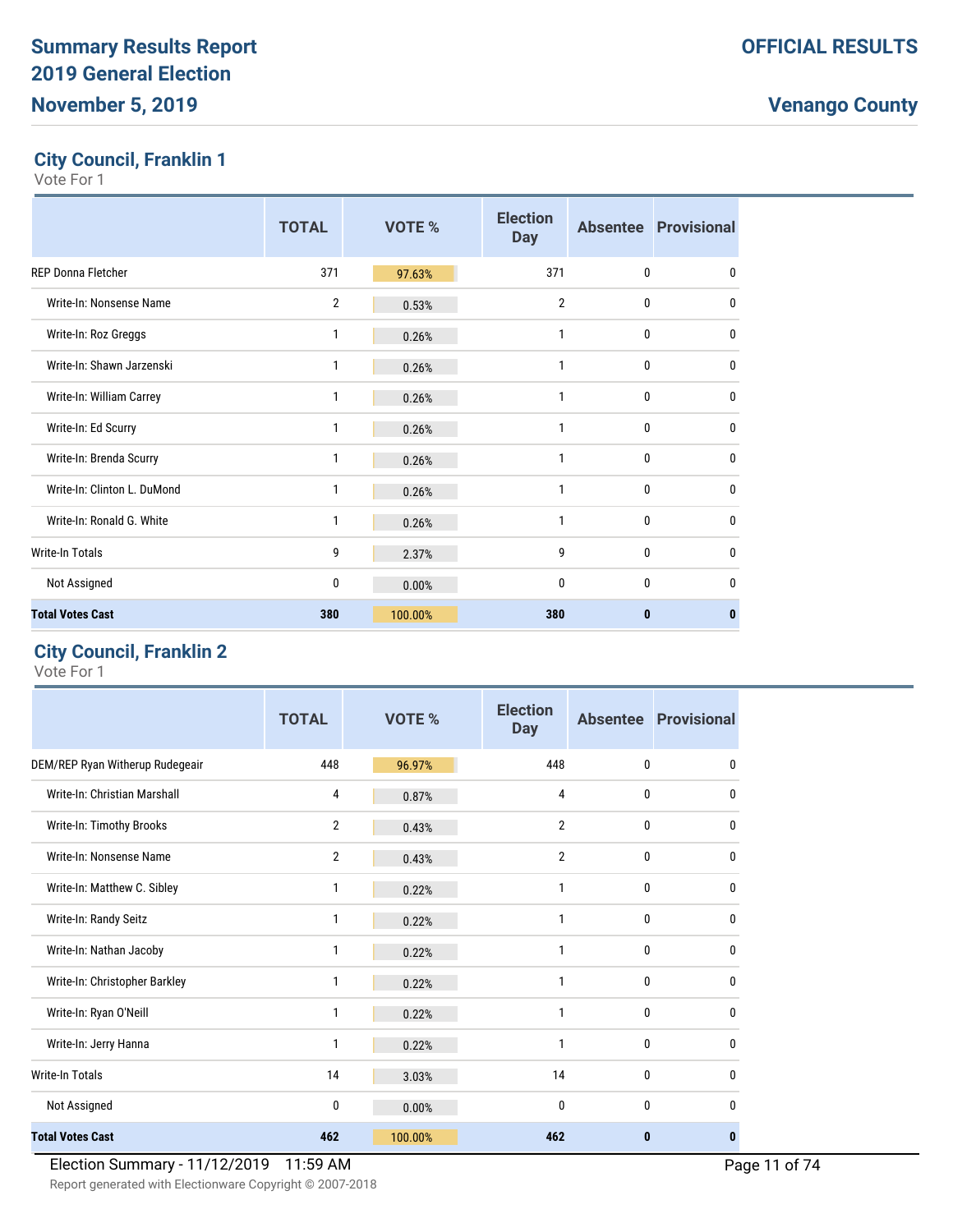#### **City Council, Franklin 3**

|                               | <b>TOTAL</b> | VOTE %  | <b>Election</b><br><b>Day</b> |              | <b>Absentee Provisional</b> |
|-------------------------------|--------------|---------|-------------------------------|--------------|-----------------------------|
| <b>REP Fred Mays</b>          | 226          | 97.41%  | 225                           | 0            |                             |
| Write-In: Nonsense Name       | 2            | 0.86%   | $\overline{2}$                | 0            | $\mathbf{0}$                |
| Write-In: Tamara Harrah       | 1            | 0.43%   | 1                             | 0            | $\mathbf{0}$                |
| Write-In: Dale B. Edwards     | 1            | 0.43%   | 1                             | 0            | $\mathbf{0}$                |
| Write-In: Kerry Karrah        | 1            | 0.43%   | 1                             | 0            | $\mathbf{0}$                |
| Write-In: Steven W. Churchill | 1            | 0.43%   | 1                             | 0            | $\Omega$                    |
| <b>Write-In Totals</b>        | 6            | 2.59%   | 6                             | 0            | $\mathbf{0}$                |
| Not Assigned                  | 0            | 0.00%   | $\mathbf{0}$                  | 0            | $\Omega$                    |
| <b>Total Votes Cast</b>       | 232          | 100.00% | 231                           | $\mathbf{0}$ |                             |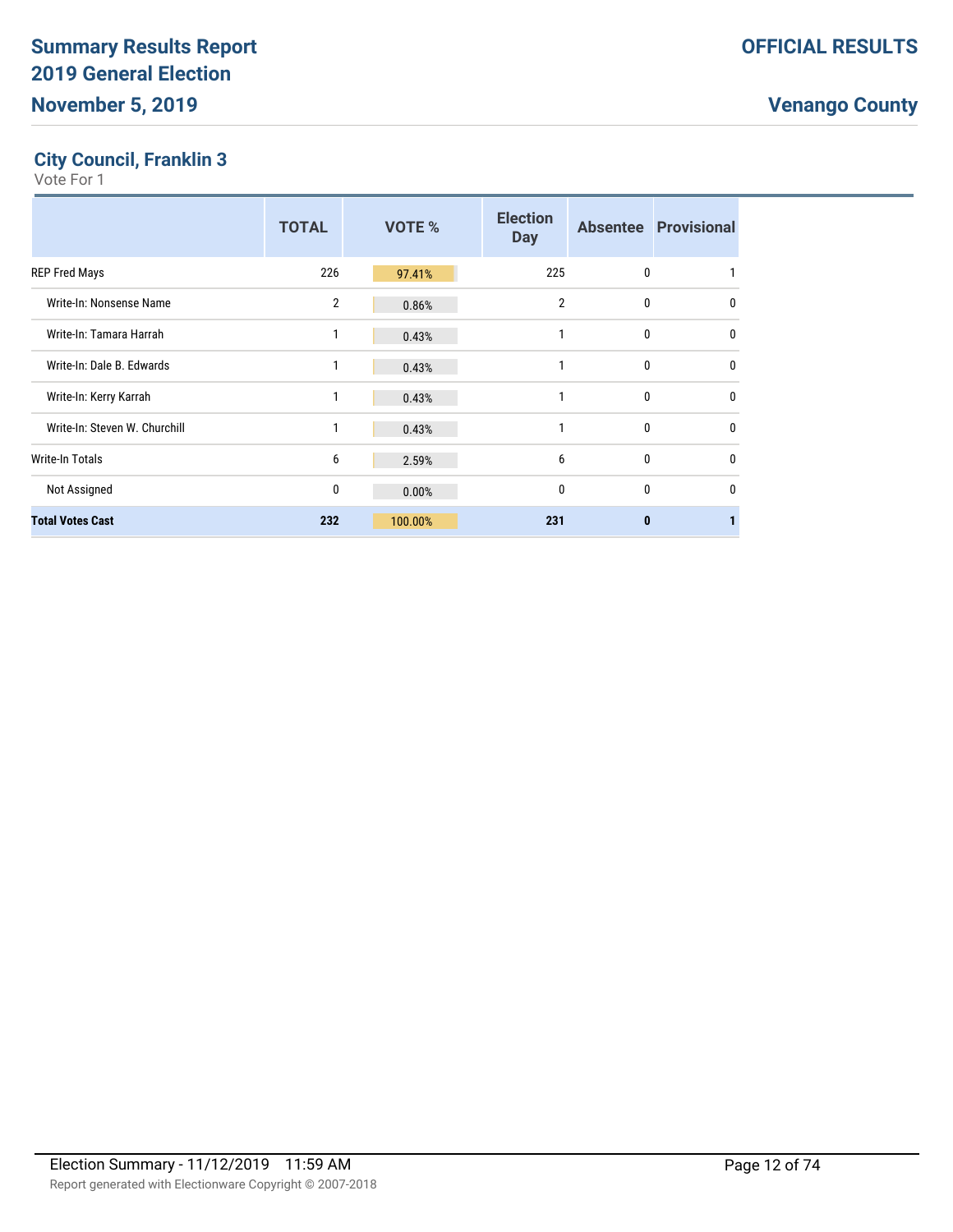#### **Mayor, Oil City**

|                                 | <b>TOTAL</b>   | VOTE % | <b>Election</b><br><b>Day</b> |           | <b>Absentee Provisional</b> |
|---------------------------------|----------------|--------|-------------------------------|-----------|-----------------------------|
| REP William P. Moon, Jr.        | 1,340          | 97.10% | 1,336                         | 3         | 1                           |
| Write-In: Nonsense Name         | 5              | 0.36%  | 5                             | 0         | 0                           |
| Write-In: Ronald Gustafson      | 4              | 0.29%  | 4                             | 0         | 0                           |
| Write-In: John Bartlett         | 3              | 0.22%  | 3                             | 0         | 0                           |
| Write-In: Chris Burneisen       | $\overline{2}$ | 0.14%  | $\overline{2}$                | 0         | 0                           |
| Write-In: John Kluck            | $\overline{2}$ | 0.14%  | $\overline{2}$                | 0         | 0                           |
| Write-In: Ron Black             | 1              | 0.07%  | 1                             | 0         | 0                           |
| Write-In: Aaron Moore           | 1              | 0.07%  | 1                             | 0         | 0                           |
| Write-In: Michael H. Snyder     | 1              | 0.07%  | 1                             | 0         | 0                           |
| Write-In: Susan Williams        | 1              | 0.07%  | 1                             | 0         | 0                           |
| Write-In: Lenorad Abate         | 1              | 0.07%  | 1                             | 0         | 0                           |
| Write-In: Harry Holloway        | 1              | 0.07%  | 1                             | 0         | 0                           |
| Write-In: Kurt Greene           | 1              | 0.07%  | 1                             | 0         | 0                           |
| Write-In: Dan Feroz             | 1              | 0.07%  | 1                             | 0         | 0                           |
| Write-In: Norm Milliken         | 1              | 0.07%  | 1                             | 0         | 0                           |
| Write-In: Jeannine Guth         | 1              | 0.07%  | $\mathbf{1}$                  | 0         | 0                           |
| Write-In: Isiaha Dunham         | 1              | 0.07%  | 1                             | 0         | 0                           |
| Write-In: Mario S. Fontanazza   | 1              | 0.07%  | 1                             | 0         | 0                           |
| Write-In: Edward Sharp Jr.      | 1              | 0.07%  | $\mathbf{1}$                  | 0         | 0                           |
| Write-In: Albert Chip Abramovic | 1              | 0.07%  | 1                             | 0         | 0                           |
| Write-In: Amanda Slider         | 1              | 0.07%  | $\mathbf{1}$                  | 0         | 0                           |
| Write-In: Robert A. Culp        | $\mathbf{1}$   | 0.07%  | $\mathbf{1}$                  | 0         | 0                           |
| Write-In: Michael Westen        | $\mathbf{1}$   | 0.07%  | $\mathbf{1}$                  | $\pmb{0}$ | 0                           |
| Write-In: Shawn J. Harkless     | $\mathbf{1}$   | 0.07%  | 1                             | 0         | 0                           |
| Write-In: Blank                 | $\mathbf{1}$   | 0.07%  | $\mathbf{1}$                  | $\pmb{0}$ | 0                           |
| Write-In: Emily Eisenmar        | $\mathbf{1}$   | 0.07%  | $\mathbf{1}$                  | $\pmb{0}$ | 0                           |
| Write-In: Judith C. Etzel       | $\mathbf{1}$   | 0.07%  | 1                             | 0         | 0                           |
| Write-In: Barbara Crudo         | $\mathbf{1}$   | 0.07%  | 1                             | 0         | 0                           |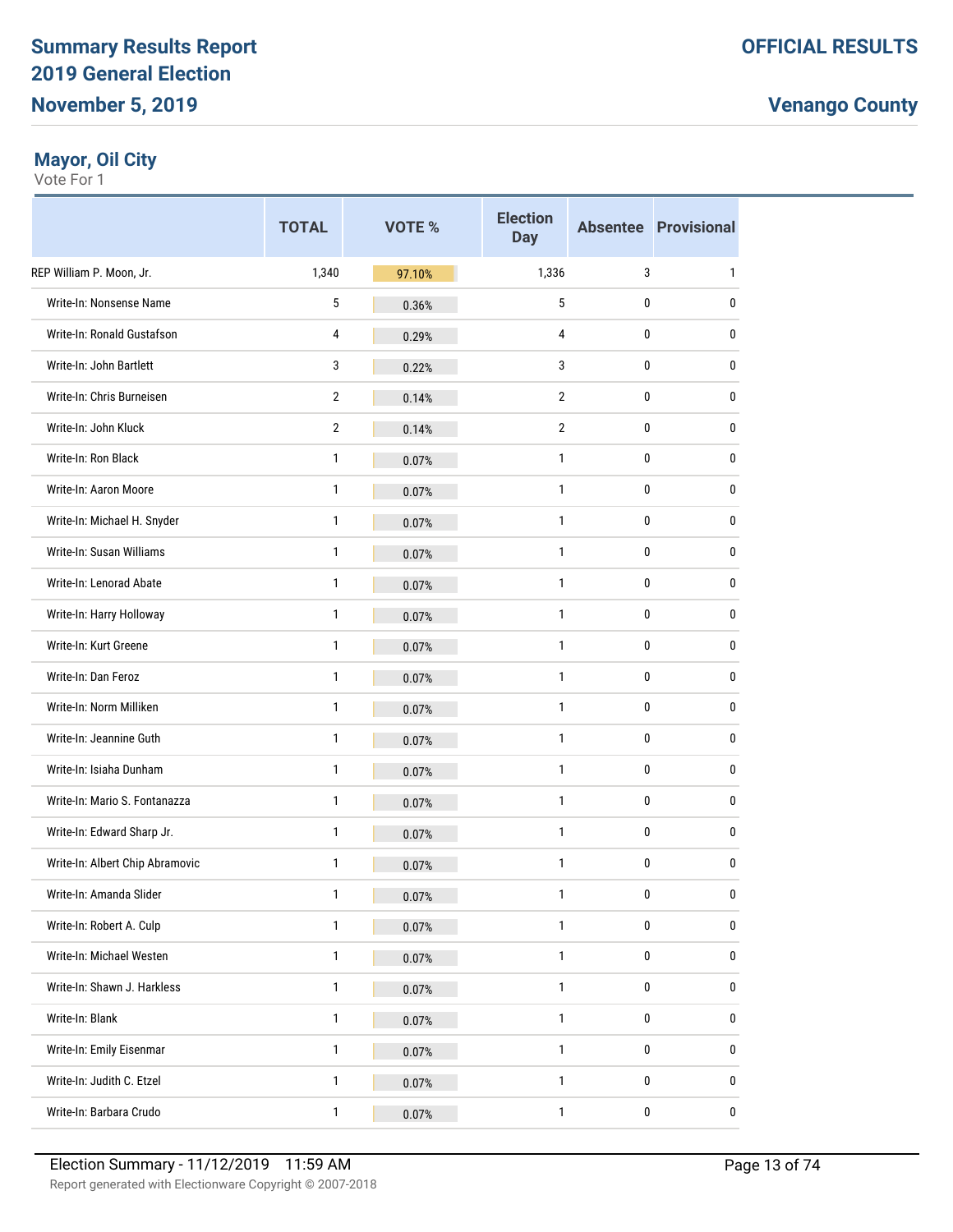### **Mayor, Oil City**

Vote For 1

|                               | <b>TOTAL</b> | VOTE %  | <b>Election</b><br><b>Day</b> |   | <b>Absentee Provisional</b> |
|-------------------------------|--------------|---------|-------------------------------|---|-----------------------------|
| Write-In: Thomas Ward         |              | 0.07%   |                               | 0 | 0                           |
| Write-In: Kenneth Hargenrader |              | 0.07%   |                               | 0 | $\mathbf{0}$                |
| Write-In Totals               | 40           | 2.90%   | 40                            | 0 | $\mathbf{0}$                |
| Not Assigned                  | 0            | 0.00%   | $\mathbf{0}$                  | 0 | $\mathbf{0}$                |
| <b>Total Votes Cast</b>       | 1,380        | 100.00% | 1,376                         | 3 |                             |

### **City Council At Large T4 V2**

|                               | <b>TOTAL</b> | <b>VOTE %</b> | <b>Election</b><br><b>Day</b> |              | <b>Absentee Provisional</b> |
|-------------------------------|--------------|---------------|-------------------------------|--------------|-----------------------------|
| <b>REP Ron Gustafson</b>      | 1,094        | 41.82%        | 1,093                         | 1            | 0                           |
| DEM Michael J. Walentosky     | 802          | 30.66%        | 798                           | 3            | 1                           |
| REP Dale F. Massie            | 709          | 27.10%        | 709                           | 0            | 0                           |
| Write-In: Chris Burneisen     | 1            | 0.04%         | 1                             | $\mathbf{0}$ | 0                           |
| Write-In: Mario S. Fontanazza | 1            | 0.04%         | 1                             | 0            | 0                           |
| Write-In: Matthew Croyle      | 1            | 0.04%         | 1                             | $\mathbf{0}$ | 0                           |
| Write-In: Logan McMahon       | 1            | 0.04%         | 1                             | $\mathbf{0}$ | $\mathbf{0}$                |
| Write-In: Dave Bowser II      | 1            | 0.04%         | 1                             | $\mathbf{0}$ | $\mathbf{0}$                |
| Write-In: John Noel Bartlett  | 1            | 0.04%         | 1                             | 0            | $\mathbf{0}$                |
| Write-In: Timothy R. Wade     | 1            | 0.04%         | 1                             | $\mathbf{0}$ | 0                           |
| Write-In: Lisa Shultz         | 1            | 0.04%         | 1                             | $\mathbf{0}$ | 0                           |
| Write-In: Emily Wilson        | 1            | 0.04%         | 1                             | $\mathbf{0}$ | 0                           |
| Write-In: Bradley Schultz     | 1            | 0.04%         | 1                             | $\mathbf{0}$ | 0                           |
| Write-In: Morgan Burneisen    | 1            | 0.04%         | 1                             | $\mathbf{0}$ | 0                           |
| Write-In Totals               | 11           | 0.42%         | 11                            | $\mathbf{0}$ | 0                           |
| Not Assigned                  | 0            | 0.00%         | $\mathbf{0}$                  | $\mathbf{0}$ | 0                           |
| <b>Total Votes Cast</b>       | 2,616        | 100.00%       | 2,611                         | 4            | 1                           |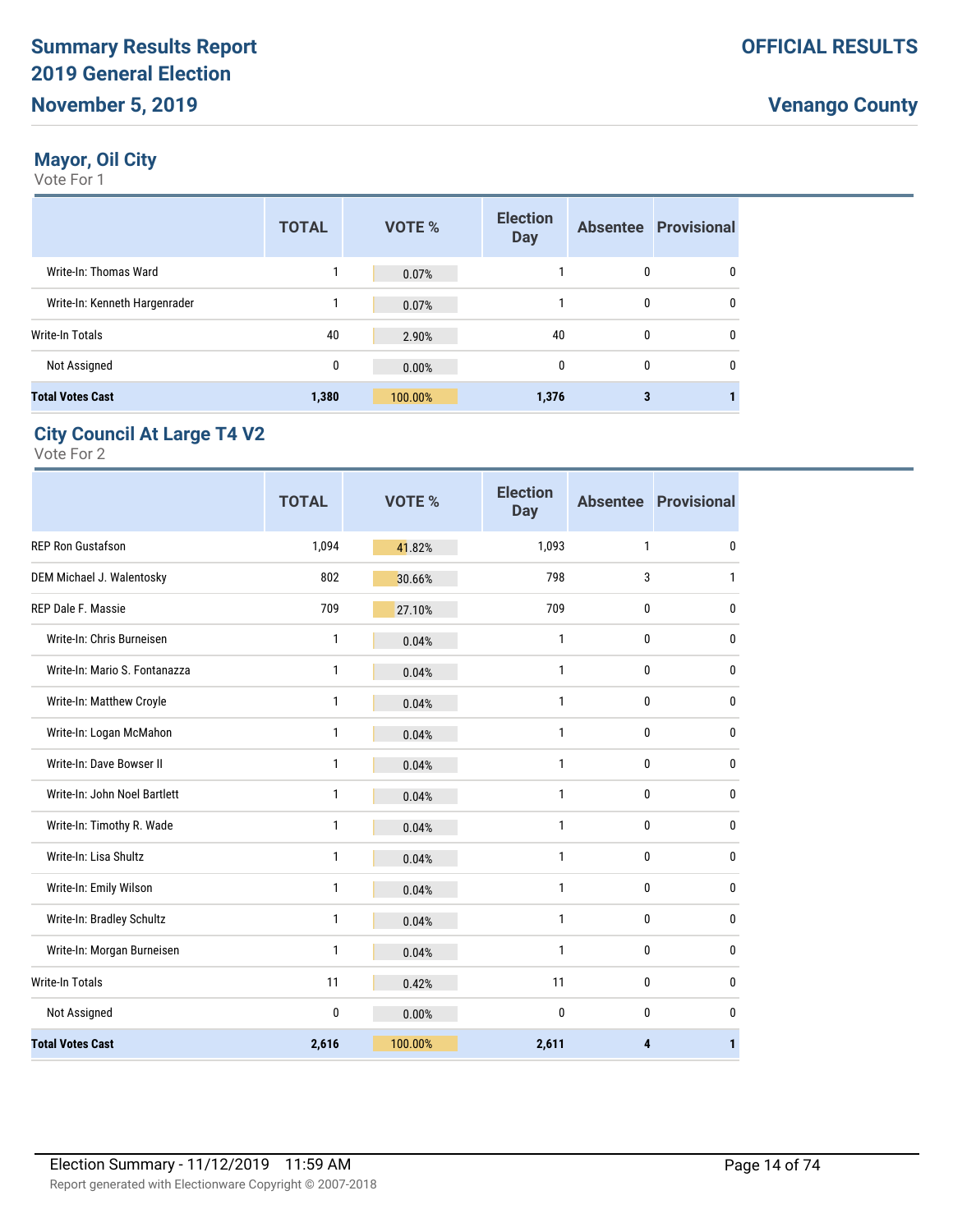**Township Supervisor T6, Allegheny**

Vote For 1

|                            | <b>TOTAL</b>   | <b>VOTE %</b> | <b>Election</b><br><b>Day</b> |   | <b>Absentee Provisional</b> |
|----------------------------|----------------|---------------|-------------------------------|---|-----------------------------|
| <b>REP Daniel D. Clark</b> | 60             | 96.77%        | 60                            | 0 | 0                           |
| Write-In: Gary Berkley     | 2              | 3.23%         | $\overline{2}$                | 0 | 0                           |
| Write-In Totals            | $\overline{2}$ | 3.23%         | $\mathcal{P}$                 | 0 | 0                           |
| Not Assigned               | 0              | 0.00%         | 0                             | 0 | 0                           |
| <b>Total Votes Cast</b>    | 62             | 100.00%       | 62                            | 0 |                             |

#### **Township Auditor T6, Allegheny**

Vote For 1

|                         | <b>TOTAL</b> | <b>VOTE %</b> | <b>Election</b><br><b>Day</b> | <b>Absentee Provisional</b> |
|-------------------------|--------------|---------------|-------------------------------|-----------------------------|
| Write-In Totals         |              |               |                               | 0                           |
| Not Assigned            |              |               |                               | $\Omega$                    |
| <b>Total Votes Cast</b> |              |               |                               |                             |

### **Township Auditor T4, Allegheny**

Vote For 1

|                         | <b>TOTAL</b> | <b>VOTE %</b> | <b>Election</b><br><b>Day</b> |   | <b>Absentee Provisional</b> |
|-------------------------|--------------|---------------|-------------------------------|---|-----------------------------|
| Write-In Totals         |              |               |                               |   |                             |
| Not Assigned            |              |               |                               | 0 |                             |
| <b>Total Votes Cast</b> | 0            |               |                               | 0 |                             |

#### **Township Auditor T2, Allegheny**

|                         | <b>TOTAL</b> | <b>VOTE %</b> | <b>Election</b><br><b>Day</b> | <b>Absentee Provisional</b> |
|-------------------------|--------------|---------------|-------------------------------|-----------------------------|
| <b>Write-In Totals</b>  |              |               |                               |                             |
| Not Assigned            |              |               |                               |                             |
| <b>Total Votes Cast</b> | 0            |               |                               |                             |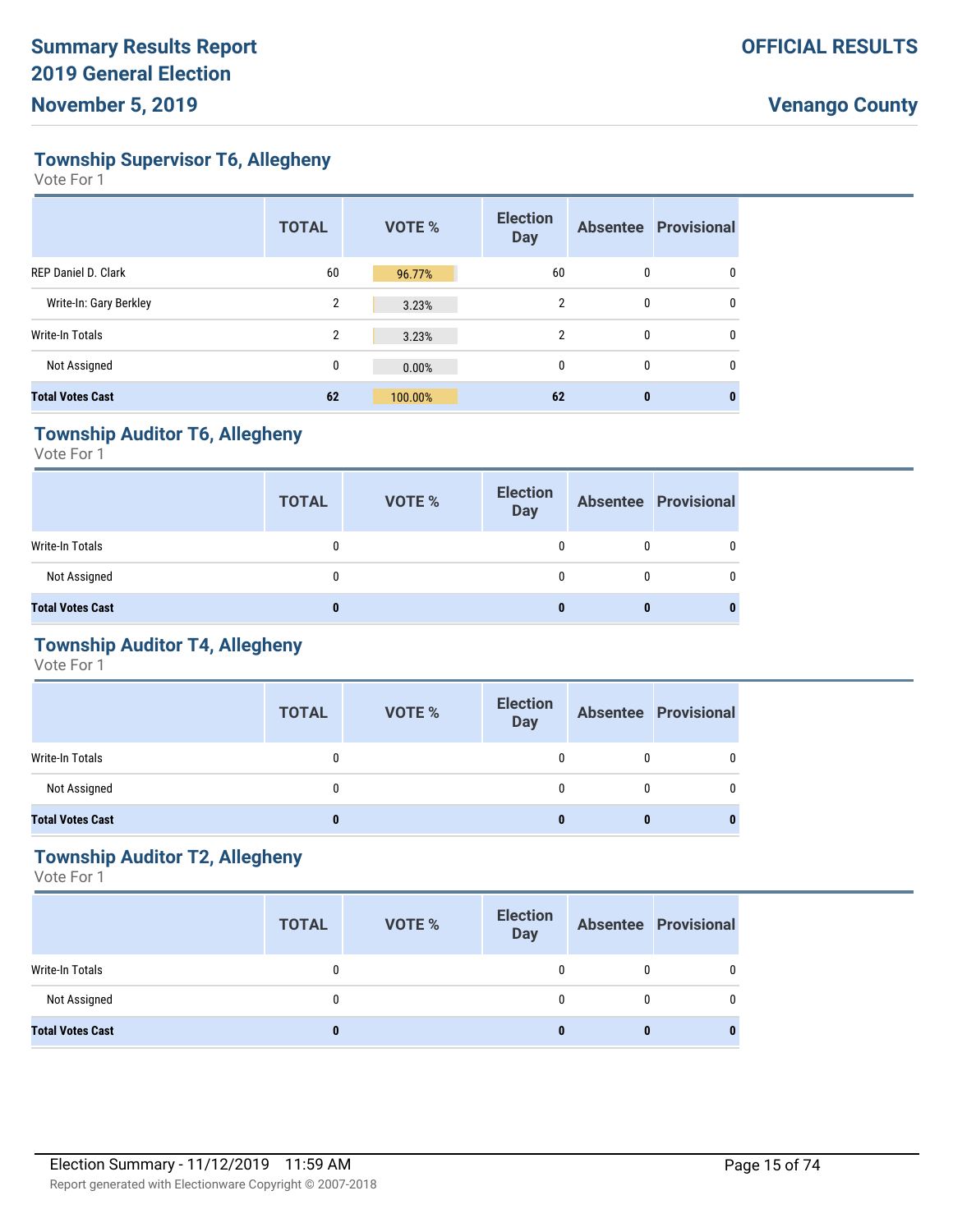**Township Supervisor T6, Canal**

Vote For 1

|                           | <b>TOTAL</b>   | VOTE %  | <b>Election</b><br><b>Day</b> |              | <b>Absentee Provisional</b> |
|---------------------------|----------------|---------|-------------------------------|--------------|-----------------------------|
| DEM Joseph C. Dailey      | 179            | 97.28%  | 179                           | 0            | 0                           |
| Write-In: Dan Fenner      | $\overline{2}$ | 1.09%   | $\overline{2}$                | 0            | $\mathbf{0}$                |
| Write-In: Nonsense Name   | $\overline{2}$ | 1.09%   | $\overline{2}$                | 0            | 0                           |
| Write-In: Lucas McFeaters | 1              | 0.54%   | 1                             | 0            | 0                           |
| Write-In Totals           | 5              | 2.72%   | 5                             | $\mathbf{0}$ | $\Omega$                    |
| Not Assigned              | 0              | 0.00%   | 0                             | 0            | 0                           |
| <b>Total Votes Cast</b>   | 184            | 100.00% | 184                           | $\bf{0}$     | 0                           |

#### **Township Auditor T6, Canal**

Vote For 1

|                           | <b>TOTAL</b> | <b>VOTE %</b> | <b>Election</b><br><b>Day</b> |              | <b>Absentee Provisional</b> |
|---------------------------|--------------|---------------|-------------------------------|--------------|-----------------------------|
| <b>REP Beth Metz</b>      | 194          | 99.49%        | 194                           | $\mathbf{0}$ | 0                           |
| Write-In: Glenn Singleton |              | 0.51%         |                               | $\mathbf{0}$ | 0                           |
| <b>Write-In Totals</b>    |              | 0.51%         |                               | $\mathbf{0}$ | 0                           |
| Not Assigned              | 0            | 0.00%         | $\Omega$                      | $\mathbf{0}$ | $\mathbf{0}$                |
| <b>Total Votes Cast</b>   | 195          | 100.00%       | 195                           | $\bf{0}$     | 0                           |

### **Township Supervisor T6, Cherrytree**

|                           | <b>TOTAL</b> | <b>VOTE %</b> | <b>Election</b><br><b>Day</b> |              | <b>Absentee Provisional</b> |
|---------------------------|--------------|---------------|-------------------------------|--------------|-----------------------------|
| <b>REP Robert Kellogg</b> | 190          | 53.37%        | 190                           | $\mathbf{0}$ | 0                           |
| <b>DEM Mark McDowell</b>  | 166          | 46.63%        | 166                           | 0            | 0                           |
| Write-In Totals           | 0            | 0.00%         | 0                             | 0            | 0                           |
| Not Assigned              | 0            | 0.00%         | $\mathbf{0}$                  | $\mathbf{0}$ | 0                           |
| <b>Total Votes Cast</b>   | 356          | 100.00%       | 356                           | $\bf{0}$     | 0                           |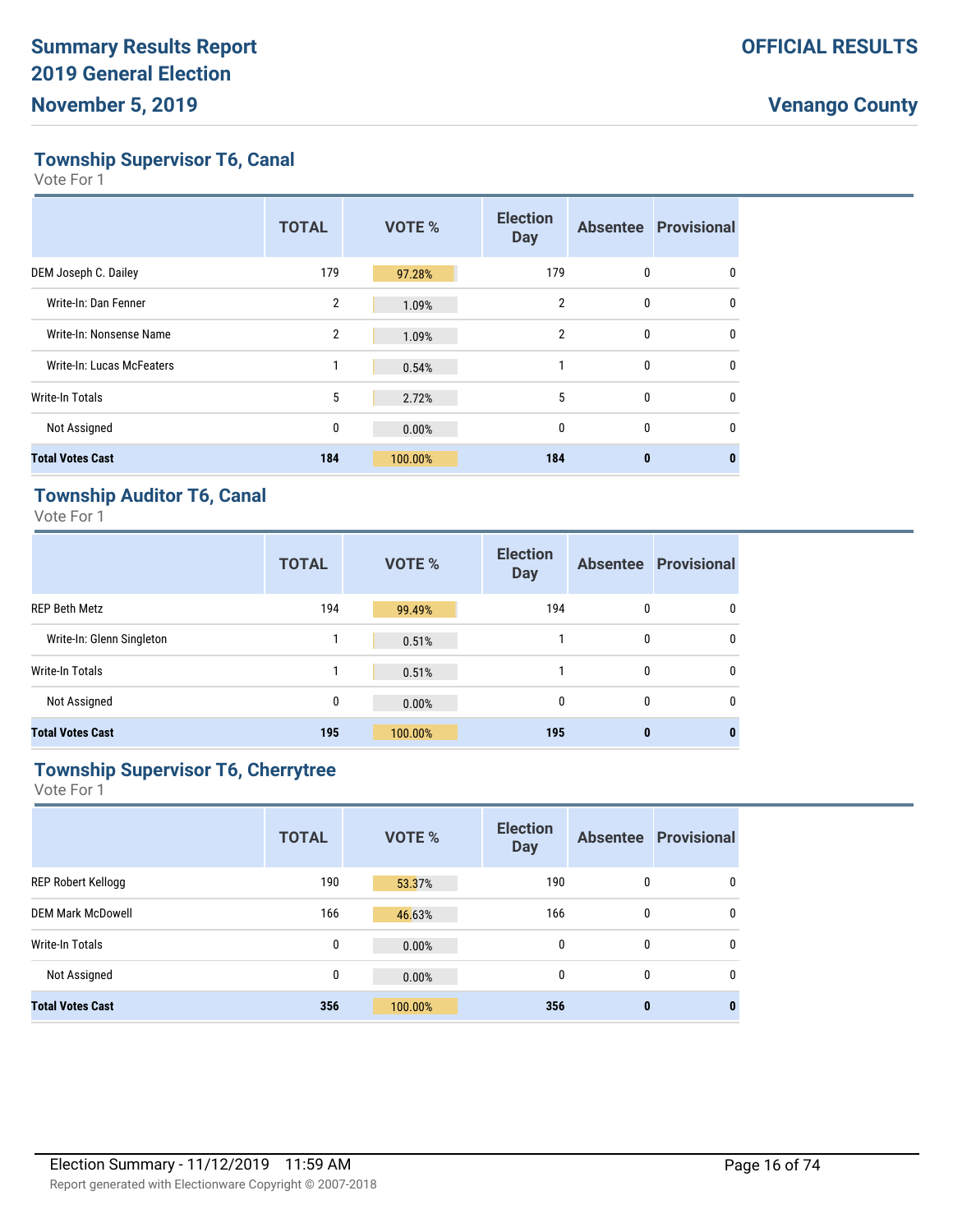**Township Auditor T6, Cherrytree**

Vote For 1

|                                        | <b>TOTAL</b>   | VOTE %  | <b>Election</b><br><b>Day</b> |              | <b>Absentee Provisional</b> |
|----------------------------------------|----------------|---------|-------------------------------|--------------|-----------------------------|
| Write-In: Charlene Armstrong           | $\overline{2}$ | 13.33%  | $\overline{2}$                | $\mathbf{0}$ | 0                           |
| Write-In: Ann Warner                   | $\overline{2}$ | 13.33%  | $\overline{2}$                | 0            | 0                           |
| Write-In: Heather Proper VanValkenberg | 2              | 13.33%  | $\overline{2}$                | $\mathbf{0}$ | $\mathbf{0}$                |
| Write-In: Roger Patterson              | $\overline{2}$ | 13.33%  | $\overline{2}$                | 0            | 0                           |
| Write-In: Ron Stewart                  | 1              | 6.67%   | 1                             | 0            | 0                           |
| Write-In: Blank                        | 1              | 6.67%   | 1                             | 0            | 0                           |
| Write-In: Sarah Graham                 | 1              | 6.67%   | 1                             | 0            | 0                           |
| Write-In: Owen Richard Shaffer         | 1              | 6.67%   | 1                             | $\mathbf{0}$ | 0                           |
| Write-In: Robert Kellogg               | 1              | 6.67%   | 1                             | 0            | 0                           |
| Write-In: Sarah Armstrong              | 1              | 6.67%   | 1                             | 0            | 0                           |
| Write-In: Richard Shafer               | 1              | 6.67%   | 1                             | $\mathbf{0}$ | 0                           |
| <b>Write-In Totals</b>                 | 15             | 100.00% | 15                            | $\mathbf{0}$ | 0                           |
| Not Assigned                           | 0              | 0.00%   | 0                             | $\mathbf{0}$ | 0                           |
| <b>Total Votes Cast</b>                | 15             | 100.00% | 15                            | $\bf{0}$     | 0                           |

### **Township Supervisor T6, Clinton**

|                                | <b>TOTAL</b> | <b>VOTE %</b> | <b>Election</b><br><b>Day</b> |              | <b>Absentee Provisional</b> |
|--------------------------------|--------------|---------------|-------------------------------|--------------|-----------------------------|
| <b>REP Michael L. Steadman</b> | 110          | 94.02%        | 110                           | 0            | 0                           |
| Write-In: Benjamin Porter      | 5            | 4.27%         | 5                             | $\mathbf{0}$ | 0                           |
| Write-In: Chris Harper         | 1            | 0.85%         | 1                             | 0            | 0                           |
| Write-In: Richard E. Bukowski  | 1            | 0.85%         |                               | 0            | 0                           |
| Write-In Totals                | 7            | 5.98%         | 7                             | $\mathbf{0}$ | 0                           |
| Not Assigned                   | 0            | 0.00%         | $\mathbf{0}$                  | $\mathbf{0}$ | 0                           |
| <b>Total Votes Cast</b>        | 117          | 100.00%       | 117                           | $\bf{0}$     | $\bf{0}$                    |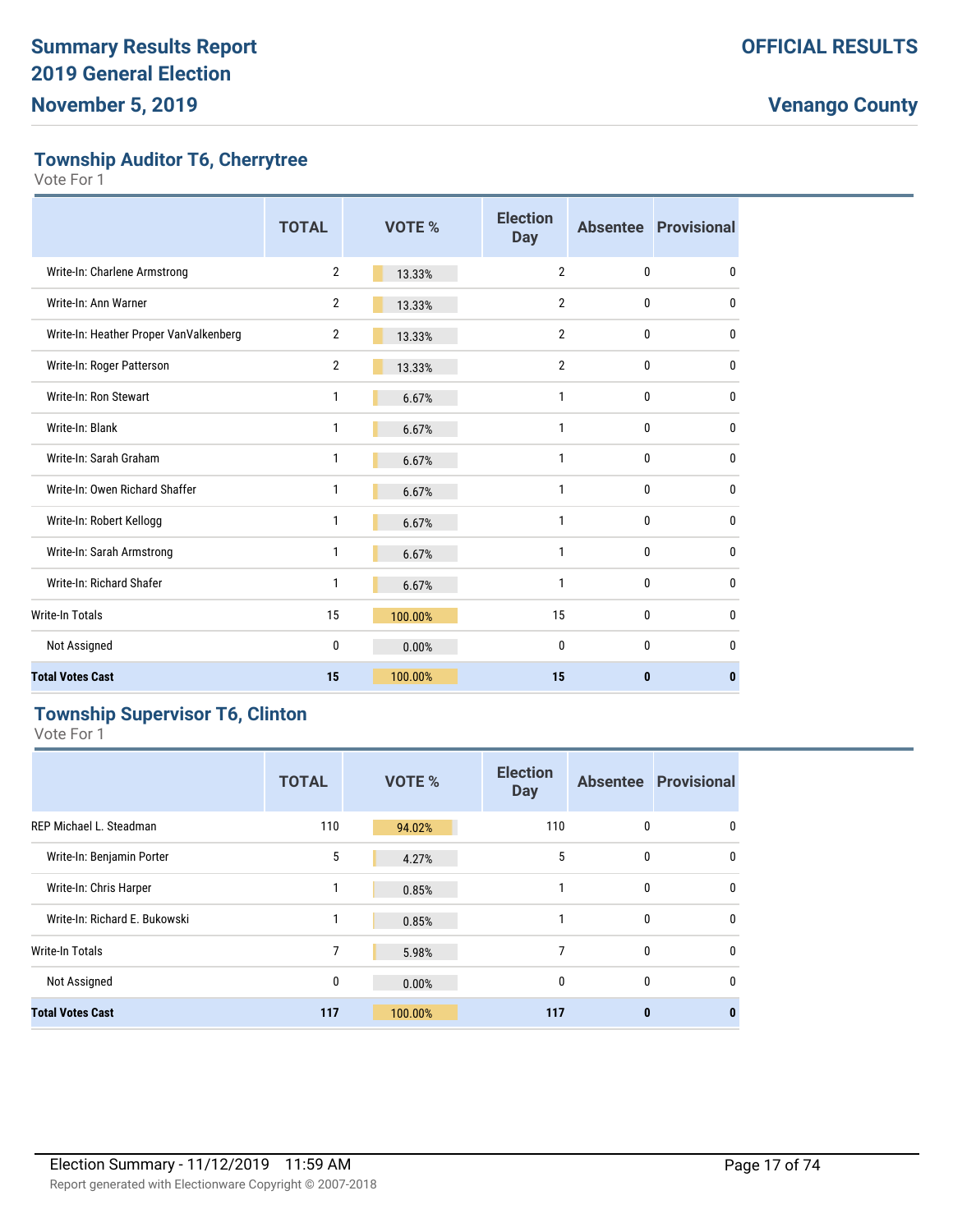**Township Supervisor T2, Clinton**

Vote For 1

|                         | <b>TOTAL</b> | <b>VOTE %</b> | <b>Election</b><br><b>Day</b> |   | <b>Absentee Provisional</b> |
|-------------------------|--------------|---------------|-------------------------------|---|-----------------------------|
| DEM Benjamin T. Porter  | 88           | 98.88%        | 88                            | 0 | 0                           |
| Write-In: Chris Harper  |              | 1.12%         |                               | 0 | 0                           |
| Write-In Totals         |              | 1.12%         |                               | 0 | 0                           |
| Not Assigned            | 0            | 0.00%         | 0                             | 0 | 0                           |
| <b>Total Votes Cast</b> | 89           | 100.00%       | 89                            | 0 | 0                           |

#### **Township Auditor T6, Clinton**

|                            | <b>TOTAL</b>   | <b>VOTE %</b> | <b>Election</b><br><b>Day</b> |              | <b>Absentee Provisional</b> |
|----------------------------|----------------|---------------|-------------------------------|--------------|-----------------------------|
| Write-In: David Hoffman    | 3              | 42.86%        | 3                             | $\mathbf{0}$ | 0                           |
| Write-In: Anna Bell        | 1              | 14.29%        |                               | $\mathbf{0}$ | $\mathbf{0}$                |
| Write-In: Patricia Hoffman | 1              | 14.29%        |                               | $\mathbf{0}$ | $\mathbf{0}$                |
| Write-In: John R. Elmer    |                | 14.29%        |                               | $\mathbf{0}$ | $\mathbf{0}$                |
| Write-In: Chris Harper     |                | 14.29%        | 1                             | $\Omega$     | $\mathbf{0}$                |
| Write-In Totals            | 7              | 100.00%       | 7                             | $\mathbf{0}$ | $\mathbf{0}$                |
| Not Assigned               | 0              | 0.00%         | $\mathbf{0}$                  | $\mathbf{0}$ | $\mathbf{0}$                |
| <b>Total Votes Cast</b>    | $\overline{7}$ | 100.00%       |                               | $\mathbf{0}$ | 0                           |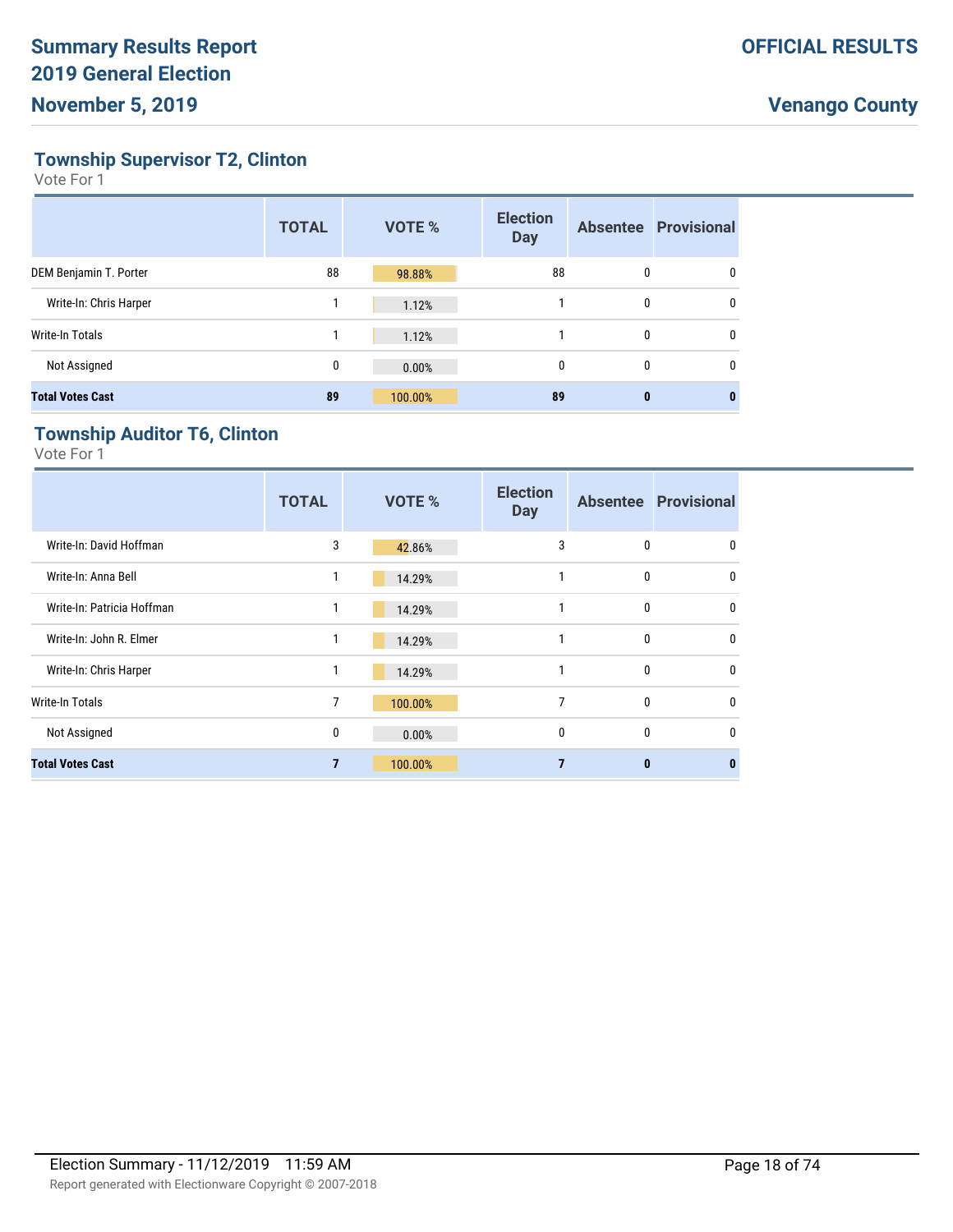**Township Supervisor T6, Cornplanter**

|                              | <b>TOTAL</b>   | <b>VOTE %</b> | <b>Election</b><br><b>Day</b> |              | <b>Absentee Provisional</b> |
|------------------------------|----------------|---------------|-------------------------------|--------------|-----------------------------|
| <b>REP Richard Balas</b>     | 463            | 96.26%        | 463                           | $\mathbf{0}$ | $\mathbf{0}$                |
| Write-In: Nonsense Name      | 3              | 0.62%         | 3                             | 0            | $\mathbf{0}$                |
| Write-In: Jeff Fleeger       | $\overline{2}$ | 0.42%         | $\overline{2}$                | 0            | 0                           |
| Write-In: Daniel M. Atkins   | $\overline{2}$ | 0.42%         | $\overline{2}$                | 0            | $\mathbf{0}$                |
| Write-In: David Heath        | $\mathbf{1}$   | 0.21%         | $\mathbf{1}$                  | 0            | $\bf{0}$                    |
| Write-In: Frederick Lindsey  | 1              | 0.21%         | $\mathbf{1}$                  | 0            | 0                           |
| Write-In: Nick Melnick       | $\mathbf{1}$   | 0.21%         | $\mathbf{1}$                  | 0            | $\bf{0}$                    |
| Write-In: Brian Thomas       | 1              | 0.21%         | $\mathbf{1}$                  | 0            | 0                           |
| Write-In: Blank              | 1              | 0.21%         | $\mathbf{1}$                  | 0            | $\mathbf{0}$                |
| Write-In: William K. Miller  | 1              | 0.21%         | $\mathbf{1}$                  | 0            | $\mathbf{0}$                |
| Write-In: Phil Fornof        | 1              | 0.21%         | $\mathbf{1}$                  | 0            | $\mathbf{0}$                |
| Write-In: Michael D. Wolozyn | 1              | 0.21%         | $\mathbf{1}$                  | 0            | $\mathbf{0}$                |
| Write-In: Neal Williams      | 1              | 0.21%         | 1                             | 0            | $\mathbf{0}$                |
| Write-In: Neil Ivanchow      | 1              | 0.21%         | $\mathbf{1}$                  | 0            | $\mathbf{0}$                |
| Write-In: Mark Kerr          | 1              | 0.21%         | $\mathbf{1}$                  | $\pmb{0}$    | $\bf{0}$                    |
| <b>Write-In Totals</b>       | 18             | 3.74%         | 18                            | 0            | $\mathbf{0}$                |
| Not Assigned                 | $\bf{0}$       | 0.00%         | 0                             | 0            | $\mathbf{0}$                |
| <b>Total Votes Cast</b>      | 481            | 100.00%       | 481                           | $\bf{0}$     | $\mathbf{0}$                |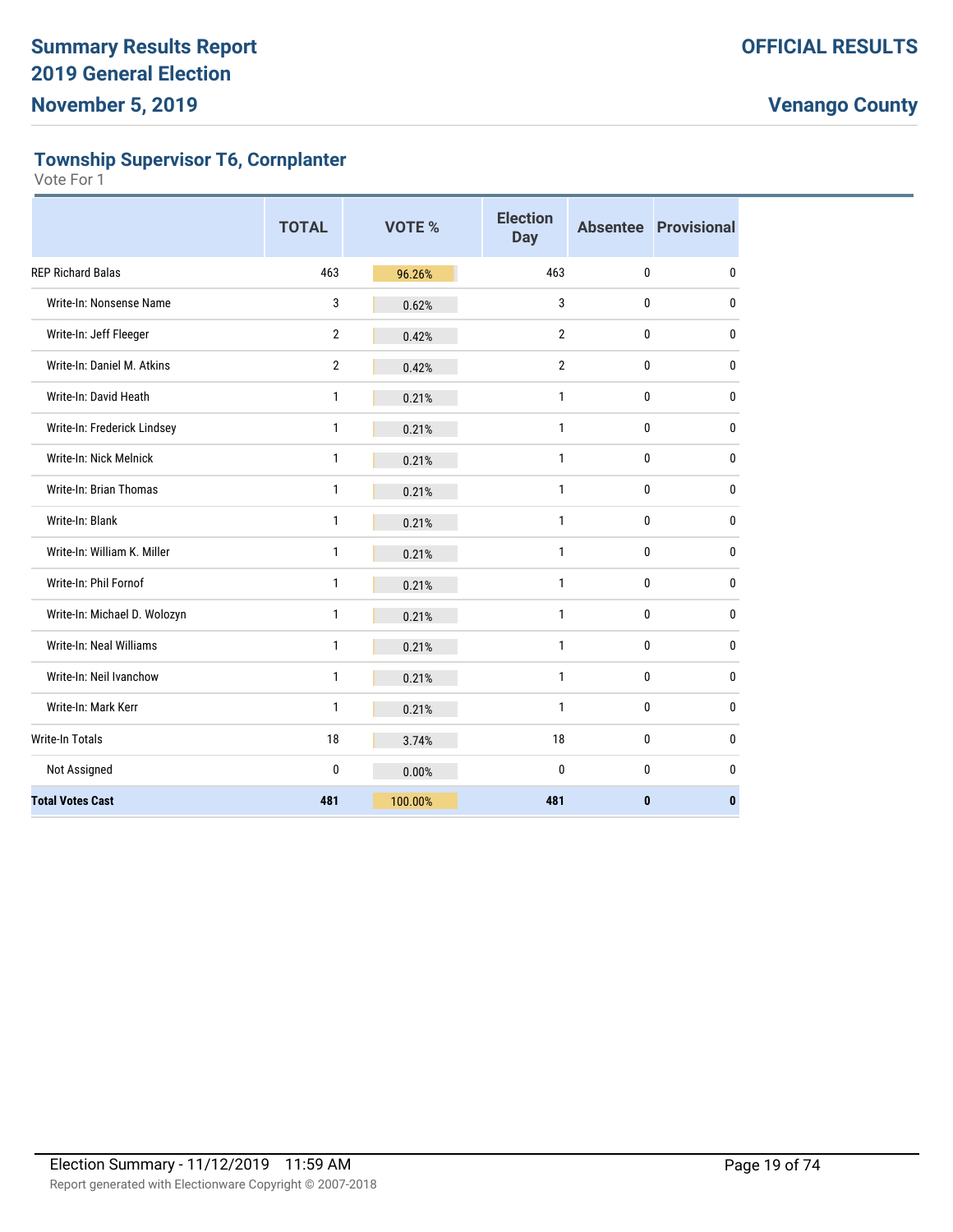**Township Auditor T6, Cornplanter**

|                             | <b>TOTAL</b>   | VOTE %  | <b>Election</b><br><b>Day</b> |              | <b>Absentee Provisional</b> |
|-----------------------------|----------------|---------|-------------------------------|--------------|-----------------------------|
| Write-In: Blank             | 5              | 21.74%  | 5                             | 0            | $\mathbf 0$                 |
| Write-In: Art Cubbon        | $\overline{2}$ | 8.70%   | $\overline{2}$                | 0            | $\mathbf 0$                 |
| Write-In: Nonsense Name     | $\overline{2}$ | 8.70%   | $\overline{2}$                | 0            | $\mathbf 0$                 |
| Write-In: Clarance Tabler   | $\mathbf{1}$   | 4.35%   | $\mathbf{1}$                  | 0            | $\mathbf 0$                 |
| Write-In: Becky Klapec      | $\mathbf{1}$   | 4.35%   | $\mathbf{1}$                  | 0            | $\mathbf 0$                 |
| Write-In: Christine Lindsey | $\mathbf{1}$   | 4.35%   | $\mathbf{1}$                  | 0            | $\mathbf 0$                 |
| Write-In: Randy Lamb        | 1              | 4.35%   | $\mathbf{1}$                  | 0            | $\mathbf 0$                 |
| Write-In: Paul Stamm        | $\mathbf{1}$   | 4.35%   | $\mathbf{1}$                  | 0            | $\pmb{0}$                   |
| Write-In: Steven Hinds      | $\mathbf{1}$   | 4.35%   | $\mathbf{1}$                  | 0            | $\mathbf 0$                 |
| Write-In: Ken Stone         | 1              | 4.35%   | $\mathbf{1}$                  | 0            | $\pmb{0}$                   |
| Write-In: Nick Melnick      | $\mathbf{1}$   | 4.35%   | $\mathbf{1}$                  | 0            | $\mathbf 0$                 |
| Write-In: John E. Boyle     | 1              | 4.35%   | $\mathbf{1}$                  | 0            | $\pmb{0}$                   |
| Write-In: Michelle Hoovler  | 1              | 4.35%   | 1                             | 0            | $\mathbf 0$                 |
| Write-In: Sharon L. Wolozyn | 1              | 4.35%   | $\mathbf{1}$                  | 0            | $\mathbf 0$                 |
| Write-In: Dennis Clifford   | 1              | 4.35%   | $\mathbf{1}$                  | 0            | $\mathbf 0$                 |
| Write-In: Debra Lutz        | 1              | 4.35%   | $\mathbf{1}$                  | 0            | $\mathbf 0$                 |
| Write-In: Carolyn Shaner    | 1              | 4.35%   | $\mathbf{1}$                  | 0            | $\mathbf{0}$                |
| <b>Write-In Totals</b>      | 23             | 100.00% | 23                            | 0            | $\mathbf 0$                 |
| Not Assigned                | 0              | 0.00%   | $\mathbf{0}$                  | 0            | $\mathbf 0$                 |
| <b>Total Votes Cast</b>     | 23             | 100.00% | 23                            | $\mathbf{0}$ | $\mathbf{0}$                |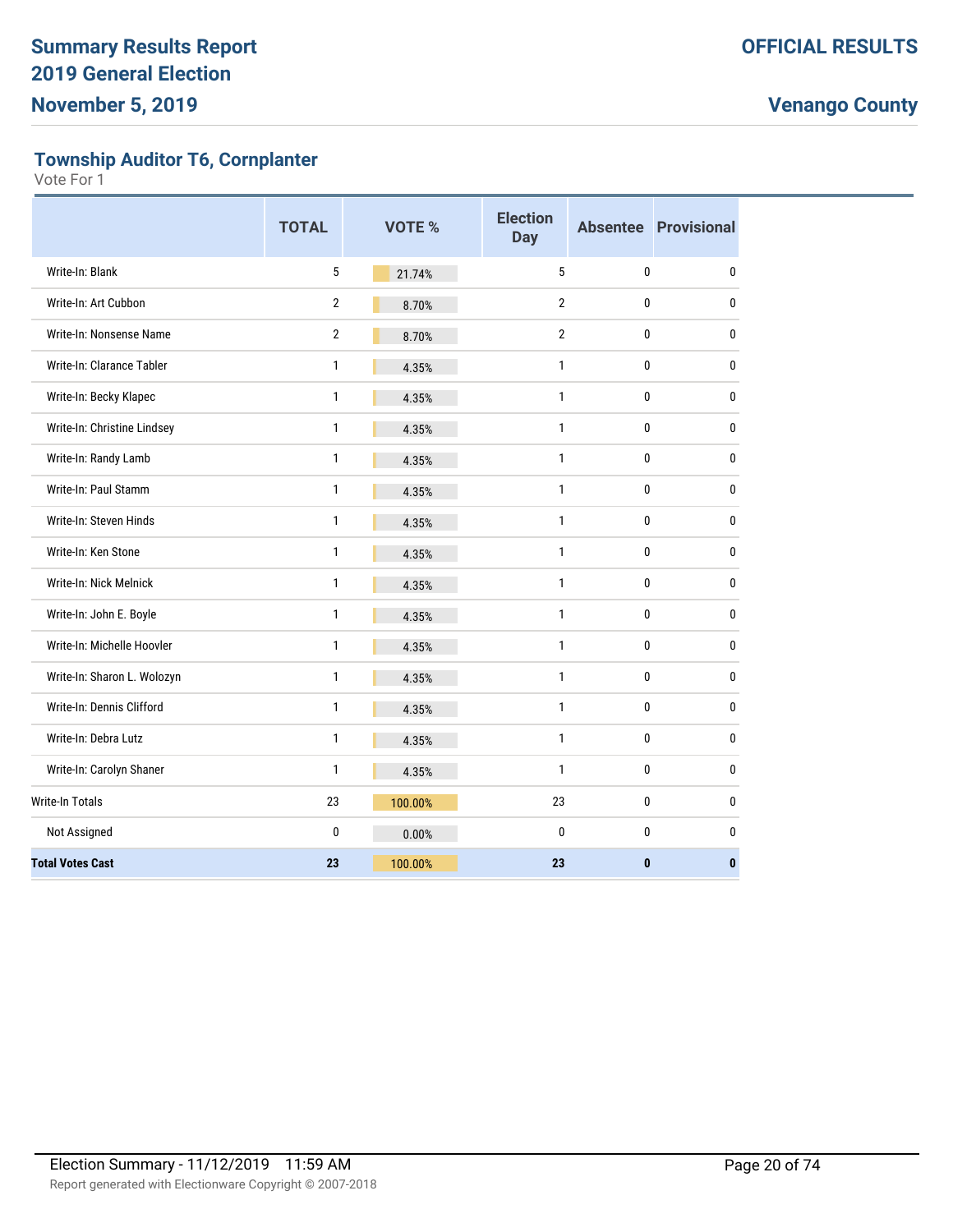**Township Auditor T2, Cornplanter**

|                             | <b>TOTAL</b>    | <b>VOTE %</b> | <b>Election</b><br><b>Day</b> |              | <b>Absentee Provisional</b> |
|-----------------------------|-----------------|---------------|-------------------------------|--------------|-----------------------------|
| Write-In: Blank             | 5               | 19.23%        | 5                             | $\pmb{0}$    | 0                           |
| Write-In: Dwight Detar      | 1               | 3.85%         | 1                             | 0            | 0                           |
| Write-In: Mike Anderton     | 1               | 3.85%         | $\mathbf{1}$                  | $\pmb{0}$    | 0                           |
| Write-In: Robert Craig      | $\mathbf{1}$    | 3.85%         | $\mathbf{1}$                  | $\pmb{0}$    | 0                           |
| Write-In: Sharon L. Wolozyn | 1               | 3.85%         | 1                             | 0            | 0                           |
| Write-In: Arthurr Cubbon    | 1               | 3.85%         | $\mathbf{1}$                  | $\pmb{0}$    | 0                           |
| Write-In: Neal Williams     | $\mathbf{1}$    | 3.85%         | $\mathbf{1}$                  | $\pmb{0}$    | 0                           |
| Write-In: Susan Kase        | 1               | 3.85%         | 1                             | 0            | 0                           |
| Write-In: Debra Lutz        | 1               | 3.85%         | $\mathbf{1}$                  | $\pmb{0}$    | 0                           |
| Write-In: Dee Reed          | $\mathbf{1}$    | 3.85%         | $\mathbf{1}$                  | $\pmb{0}$    | 0                           |
| Write-In: Kirk Frost        | 1               | 3.85%         | 1                             | 0            | 0                           |
| Write-In: Nonsense Name     | 1               | 3.85%         | $\mathbf{1}$                  | $\pmb{0}$    | 0                           |
| Write-In: Randy Lamb        | $\mathbf{1}$    | 3.85%         | $\mathbf{1}$                  | $\pmb{0}$    | 0                           |
| Write-In: Paul Stamm        | 1               | 3.85%         | 1                             | 0            | 0                           |
| Write-In: John Stahlman     | 1               | 3.85%         | $\mathbf{1}$                  | $\pmb{0}$    | 0                           |
| Write-In: Timothy Balas     | $\mathbf{1}$    | 3.85%         | $\mathbf{1}$                  | $\pmb{0}$    | 0                           |
| Write-In: Steven Hinds      | 1               | 3.85%         | 1                             | 0            | 0                           |
| Write-In: Carol Melnick     | 1               | 3.85%         | $\mathbf{1}$                  | $\pmb{0}$    | 0                           |
| Write-In: Nate Neely        | 1               | 3.85%         | $\mathbf{1}$                  | $\pmb{0}$    | 0                           |
| Write-In: Mary Balas        | 1               | 3.85%         | 1                             | 0            | 0                           |
| Write-In: John E. Boyle     | 1               | 3.85%         | $\mathbf{1}$                  | $\mathbf{0}$ | 0                           |
| Write-In: David Balas       | $\mathbf{1}$    | 3.85%         | $\mathbf{1}$                  | $\pmb{0}$    | $\pmb{0}$                   |
| Write-In Totals             | $26\,$          | 100.00%       | 26                            | 0            | 0                           |
| Not Assigned                | $\pmb{0}$       | 0.00%         | $\pmb{0}$                     | $\pmb{0}$    | 0                           |
| <b>Total Votes Cast</b>     | $26\phantom{.}$ | 100.00%       | 26                            | $\pmb{0}$    | $\pmb{0}$                   |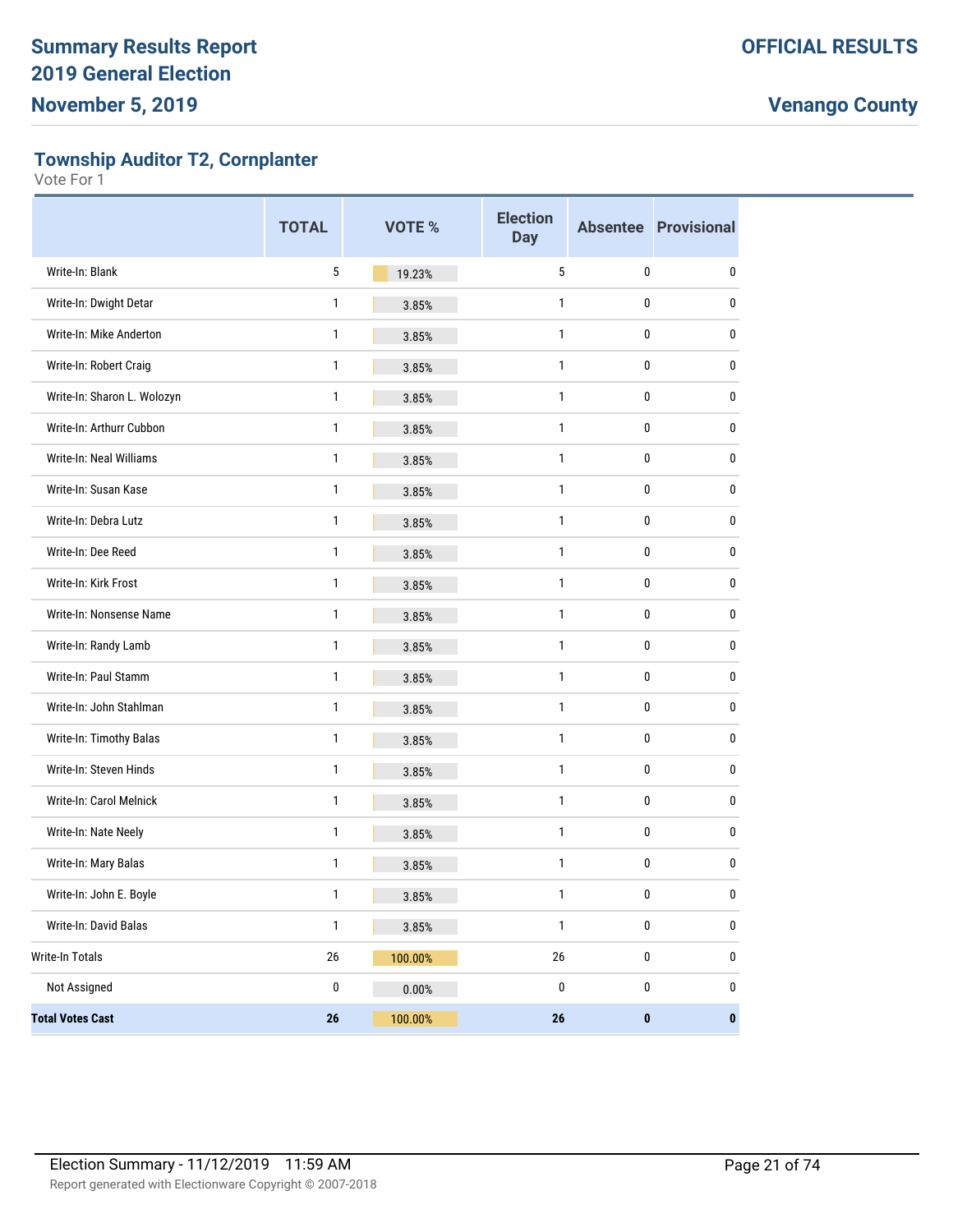**Township Supervisor T6, Cranberry**

|                             | <b>TOTAL</b>            | <b>VOTE %</b> | <b>Election</b><br><b>Day</b> |              | <b>Absentee Provisional</b> |
|-----------------------------|-------------------------|---------------|-------------------------------|--------------|-----------------------------|
| REP Matthew H. McSparren    | 1,225                   | 98.08%        | 1,220                         | 3            | $\overline{2}$              |
| Write-In: Randy Spencer     | $\overline{\mathbf{4}}$ | 0.32%         | $\overline{4}$                | $\pmb{0}$    | $\mathbf{0}$                |
| Write-In: Nonsense Name     | $\overline{2}$          | 0.16%         | $\overline{2}$                | 0            | $\pmb{0}$                   |
| Write-In: Jerry Brosius     | $\overline{2}$          | 0.16%         | $\overline{2}$                | $\bf{0}$     | 0                           |
| Write-In: Frank Pankratz    | $\overline{2}$          | 0.16%         | $\overline{2}$                | $\bf{0}$     | $\pmb{0}$                   |
| Write-In: Fred Buckholtz    | $\mathbf{1}$            | 0.08%         | $\mathbf{1}$                  | 0            | $\mathbf 0$                 |
| Write-In: Michael Port      | $\mathbf{1}$            | 0.08%         | $\mathbf{1}$                  | 0            | $\mathbf 0$                 |
| Write-In: Bonnie S. Summers | $\mathbf{1}$            | 0.08%         | $\mathbf{1}$                  | $\bf{0}$     | 0                           |
| Write-In: Skip Barger       | $\mathbf{1}$            | 0.08%         | $\mathbf{1}$                  | $\bf{0}$     | 0                           |
| Write-In: Tom Neely         | $\mathbf{1}$            | 0.08%         | $\mathbf{1}$                  | $\mathbf{0}$ | $\pmb{0}$                   |
| Write-In: Robert Boocks     | $\mathbf{1}$            | 0.08%         | $\mathbf{1}$                  | $\mathbf{0}$ | 0                           |
| Write-In: Ed Barret         | 1                       | 0.08%         | $\mathbf{1}$                  | $\pmb{0}$    | 0                           |
| Write-In: Blank             | $\mathbf{1}$            | 0.08%         | $\mathbf{1}$                  | 0            | 0                           |
| Write-In: June Rice         | $\mathbf{1}$            | 0.08%         | $\mathbf{1}$                  | 0            | 0                           |
| Write-In: Andrew Chalot     | $\mathbf{1}$            | 0.08%         | $\mathbf{1}$                  | $\bf{0}$     | 0                           |
| Write-In: Barrie Brancato   | $\mathbf{1}$            | 0.08%         | $\mathbf{1}$                  | 0            | $\mathbf 0$                 |
| Write-In: Ricky Wice        | $\mathbf{1}$            | 0.08%         | $\mathbf{1}$                  | $\bf{0}$     | 0                           |
| Write-In: Phillip Hartle    | $\mathbf{1}$            | 0.08%         | $\mathbf{1}$                  | $\mathbf{0}$ | 0                           |
| Write-In: Hal Carbaugh      | $\mathbf{1}$            | 0.08%         | $\mathbf{1}$                  | $\mathbf 0$  | 0                           |
| Write-In Totals             | 24                      | 1.92%         | 24                            | 0            | $\mathbf 0$                 |
| Not Assigned                | $\mathbf{0}$            | 0.00%         | $\mathbf{0}$                  | $\bf{0}$     | $\mathbf 0$                 |
| <b>Total Votes Cast</b>     | 1,249                   | 100.00%       | 1,244                         | $\mathbf 3$  | $\bf 2$                     |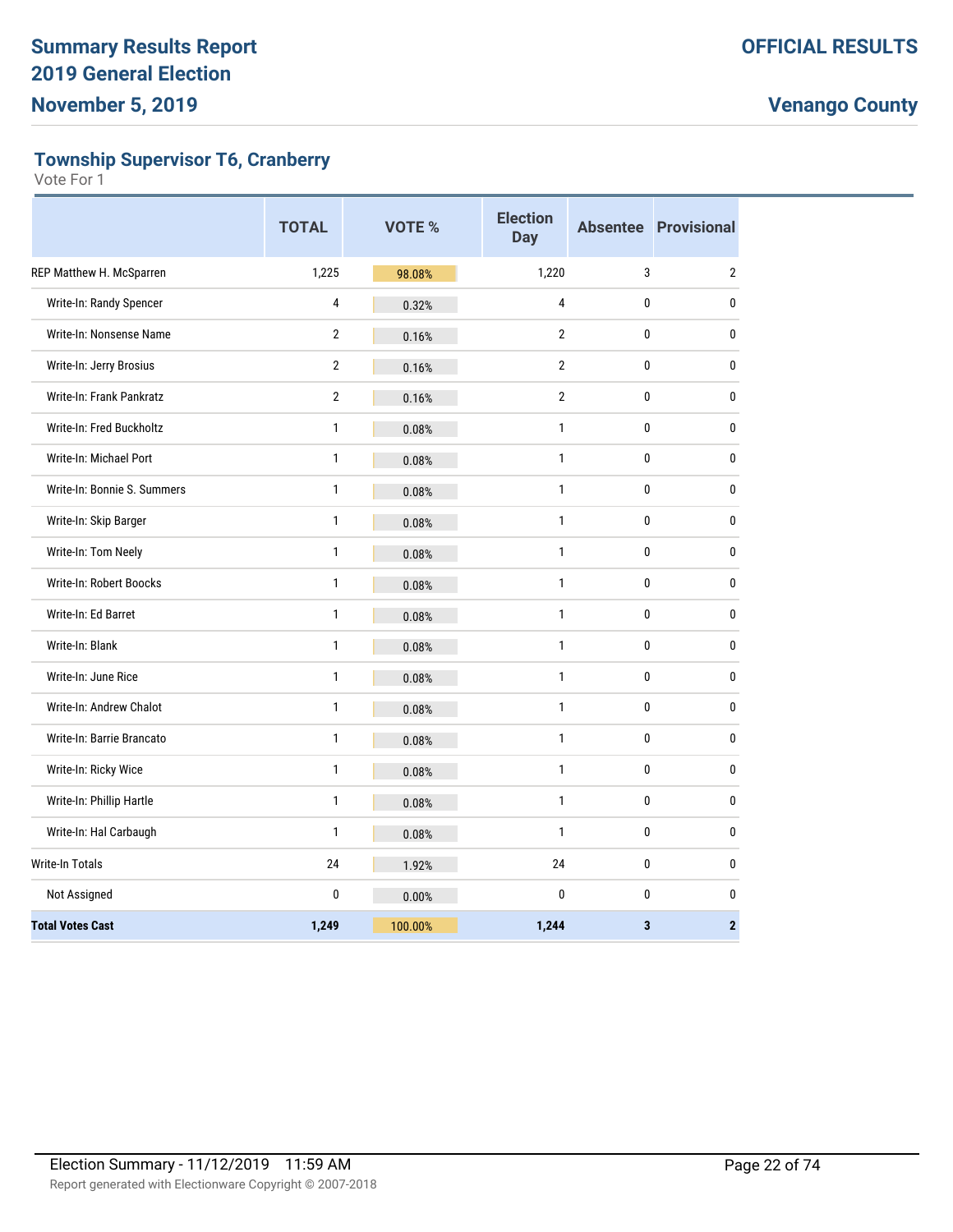**Township Auditor T6, Cranberry**

|                                | <b>TOTAL</b> | <b>VOTE %</b> | <b>Election</b><br><b>Day</b> |   | <b>Absentee Provisional</b> |
|--------------------------------|--------------|---------------|-------------------------------|---|-----------------------------|
| <b>REP Carol Lee Gustafson</b> | 1,321        | 99.40%        | 1,316                         | 3 | $\overline{2}$              |
| Write-In: Steve Eakin          | 3            | 0.23%         | 3                             | 0 | $\mathbf{0}$                |
| Write-In: Nonsense Name        | 1            | 0.08%         | 1                             | 0 | $\mathbf{0}$                |
| Write-In: Toni Romigh          | 1            | 0.08%         | 1                             | 0 | $\mathbf{0}$                |
| Write-In: Jeanie Ritchey       | 1            | 0.08%         | 1                             | 0 | $\mathbf{0}$                |
| Write-In: Mathew Perry         | 1            | 0.08%         | 1                             | 0 | $\Omega$                    |
| Write-In: Jennifer Kennedy     | 1            | 0.08%         | 1                             | 0 | $\mathbf{0}$                |
| <b>Write-In Totals</b>         | 8            | 0.60%         | 8                             | 0 | $\mathbf{0}$                |
| Not Assigned                   | 0            | 0.00%         | $\mathbf{0}$                  | 0 | $\mathbf{0}$                |
| <b>Total Votes Cast</b>        | 1,329        | 100.00%       | 1,324                         | 3 | 2                           |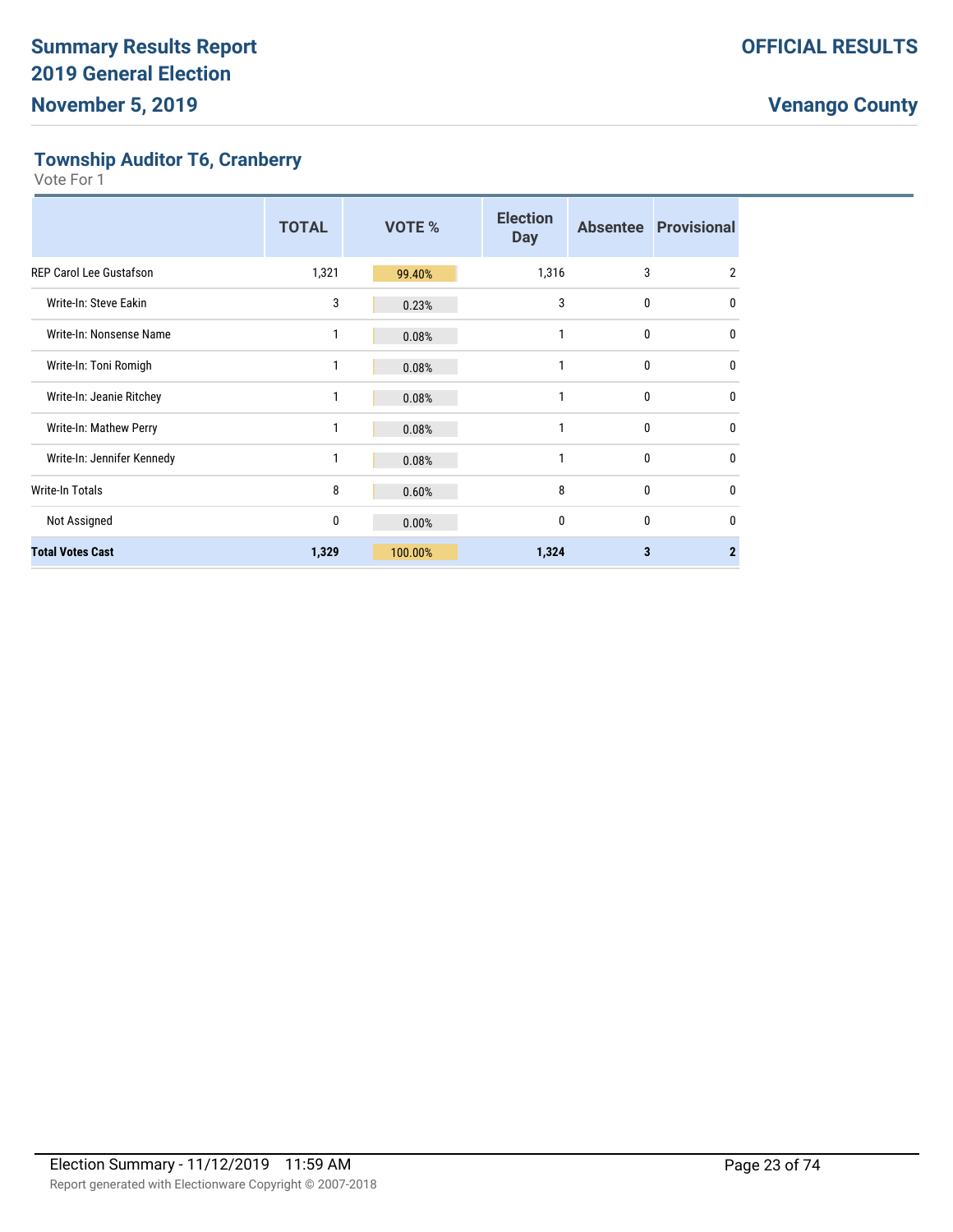**Township Auditor T2, Cranberry**

|                               | <b>TOTAL</b>   | <b>VOTE %</b> | <b>Election</b><br><b>Day</b> |           | <b>Absentee Provisional</b> |
|-------------------------------|----------------|---------------|-------------------------------|-----------|-----------------------------|
| Write-In: Steve Eakin         | 4              | 9.09%         | 4                             | 0         | 0                           |
| Write-In: Blank               | 3              | 6.82%         | 3                             | 0         | 0                           |
| Write-In: Eric K. Michael     | $\overline{2}$ | 4.55%         | $\overline{2}$                | 0         | 0                           |
| Write-In: Frank Pankratz      | $\overline{2}$ | 4.55%         | $\overline{2}$                | 0         | 0                           |
| Write-In: Bernard Williams    | $\overline{2}$ | 4.55%         | 2                             | 0         | 0                           |
| Write-In: Sean Matteson       | $\overline{2}$ | 4.55%         | $\overline{2}$                | 0         | 0                           |
| Write-In: Jennifer Kennedy    | $\overline{2}$ | 4.55%         | $\overline{2}$                | 0         | 0                           |
| Write-In: Ronda Jones         | 1              | 2.27%         | 1                             | 0         | 0                           |
| Write-In: Larry Snow          | $\mathbf{1}$   | 2.27%         | 1                             | 0         | 0                           |
| Write-In: Carol Wilson        | $\mathbf{1}$   | 2.27%         | $\mathbf{1}$                  | 0         | 0                           |
| Write-In: Barb Wice           | 1              | 2.27%         | $\mathbf{1}$                  | 0         | 0                           |
| Write-In: Tom Neely           | $\mathbf{1}$   | 2.27%         | 1                             | 0         | 0                           |
| Write-In: Randy Spencer       | $\mathbf{1}$   | 2.27%         | 1                             | 0         | 0                           |
| Write-In: Warren Proper       | 1              | 2.27%         | $\mathbf{1}$                  | 0         | 0                           |
| Write-In: Henry Speerstra     | $\mathbf{1}$   | 2.27%         | $\mathbf{1}$                  | 0         | 0                           |
| Write-In: Nonsense Name       | $\mathbf{1}$   | 2.27%         | $\mathbf{1}$                  | 0         | 0                           |
| Write-In: Toni Komigh         | 1              | 2.27%         | $\mathbf{1}$                  | 0         | 0                           |
| Write-In: Michael E. Snavely  | $\mathbf{1}$   | 2.27%         | 1                             | 0         | 0                           |
| Write-In: Illegible           | 1              | 2.27%         | 1                             | 0         | 0                           |
| Write-In: Carol Lee Gustafson | 1              | 2.27%         | 1                             | 0         | 0                           |
| Write-In: John A. Stewart     | $\mathbf{1}$   | 2.27%         | $\mathbf{1}$                  | 0         | <sup>0</sup>                |
| Write-In: Josh Niederitter    | $\mathbf{1}$   | 2.27%         | $\mathbf{1}$                  | 0         | 0                           |
| Write-In: Jason Woolcock      | $\mathbf{1}$   | 2.27%         | $\mathbf{1}$                  | 0         | 0                           |
| Write-In: Robert Boocks       | $\mathbf{1}$   | 2.27%         | 1                             | 0         | 0                           |
| Write-In: Vicki Gilanshan     | $\mathbf{1}$   | 2.27%         | $\mathbf{1}$                  | 0         | 0                           |
| Write-In: William Rohde       | $\mathbf{1}$   | 2.27%         | $\mathbf{1}$                  | 0         | 0                           |
| Write-In: Bill Lynam          | $\mathbf{1}$   | 2.27%         | $\mathbf{1}$                  | 0         | 0                           |
| Write-In: Betsy Kellner       | 1              | 2.27%         | $\mathbf{1}$                  | $\pmb{0}$ | 0                           |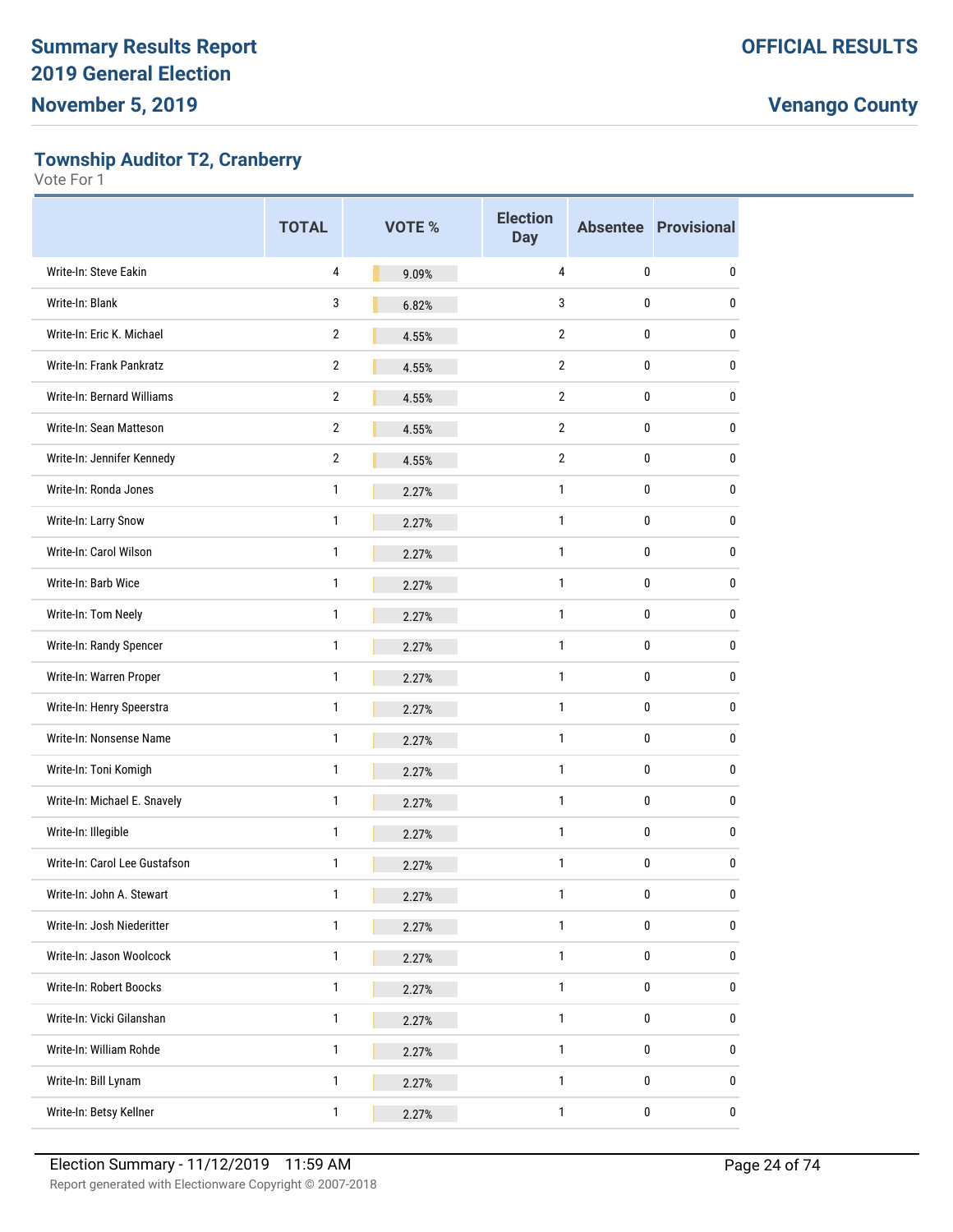**Township Auditor T2, Cranberry**

Vote For 1

|                           | <b>TOTAL</b> | <b>VOTE %</b> | <b>Election</b><br><b>Day</b> |              | <b>Absentee Provisional</b> |
|---------------------------|--------------|---------------|-------------------------------|--------------|-----------------------------|
| Write-In: Hal C. Carbaugh |              | 2.27%         |                               | 0            | 0                           |
| Write-In: Jamie Weaver    | 1            | 2.27%         |                               | 0            | 0                           |
| Write-In: Clay Campbell   | 1            | 2.27%         |                               | 0            | $\Omega$                    |
| Write-In: Susan Cowles    |              | 2.27%         |                               | 0            | $\mathbf{0}$                |
| Write-In: Jeremy Noel     | 1            | 2.27%         |                               | $\mathbf{0}$ | $\Omega$                    |
| Write-In Totals           | 44           | 100.00%       | 43                            | $\mathbf{0}$ |                             |
| Not Assigned              | 1            | 2.27%         | $\mathbf{0}$                  | 0            |                             |
| <b>Total Votes Cast</b>   | 44           | 100.00%       | 43                            | $\bf{0}$     |                             |

### **Township Supervisor T6, Frenchcreek**

|                                | <b>TOTAL</b> | <b>VOTE %</b> | <b>Election</b><br><b>Day</b> |              | <b>Absentee Provisional</b> |
|--------------------------------|--------------|---------------|-------------------------------|--------------|-----------------------------|
| <b>REP Jeremy Hoover</b>       | 299          | 98.03%        | 299                           | 0            | 0                           |
| <b>Write-In: Terry McCarty</b> | 3            | 0.98%         | 3                             | $\mathbf{0}$ | $\mathbf{0}$                |
| Write-In: Steven Hawkins, Jr.  | 1            | 0.33%         | 1                             | $\mathbf{0}$ | $\mathbf{0}$                |
| Write-In: Eugene Smith         | 1            | 0.33%         | 1                             | $\mathbf{0}$ | $\mathbf{0}$                |
| Write-In: Bill Cummings        | 1            | 0.33%         | 1                             | $\mathbf{0}$ | 0                           |
| Write-In Totals                | 6            | 1.97%         | 6                             | $\mathbf{0}$ | $\mathbf{0}$                |
| Not Assigned                   | 0            | 0.00%         | $\mathbf{0}$                  | $\mathbf{0}$ | $\mathbf{0}$                |
| <b>Total Votes Cast</b>        | 305          | 100.00%       | 305                           | $\bf{0}$     | $\mathbf{0}$                |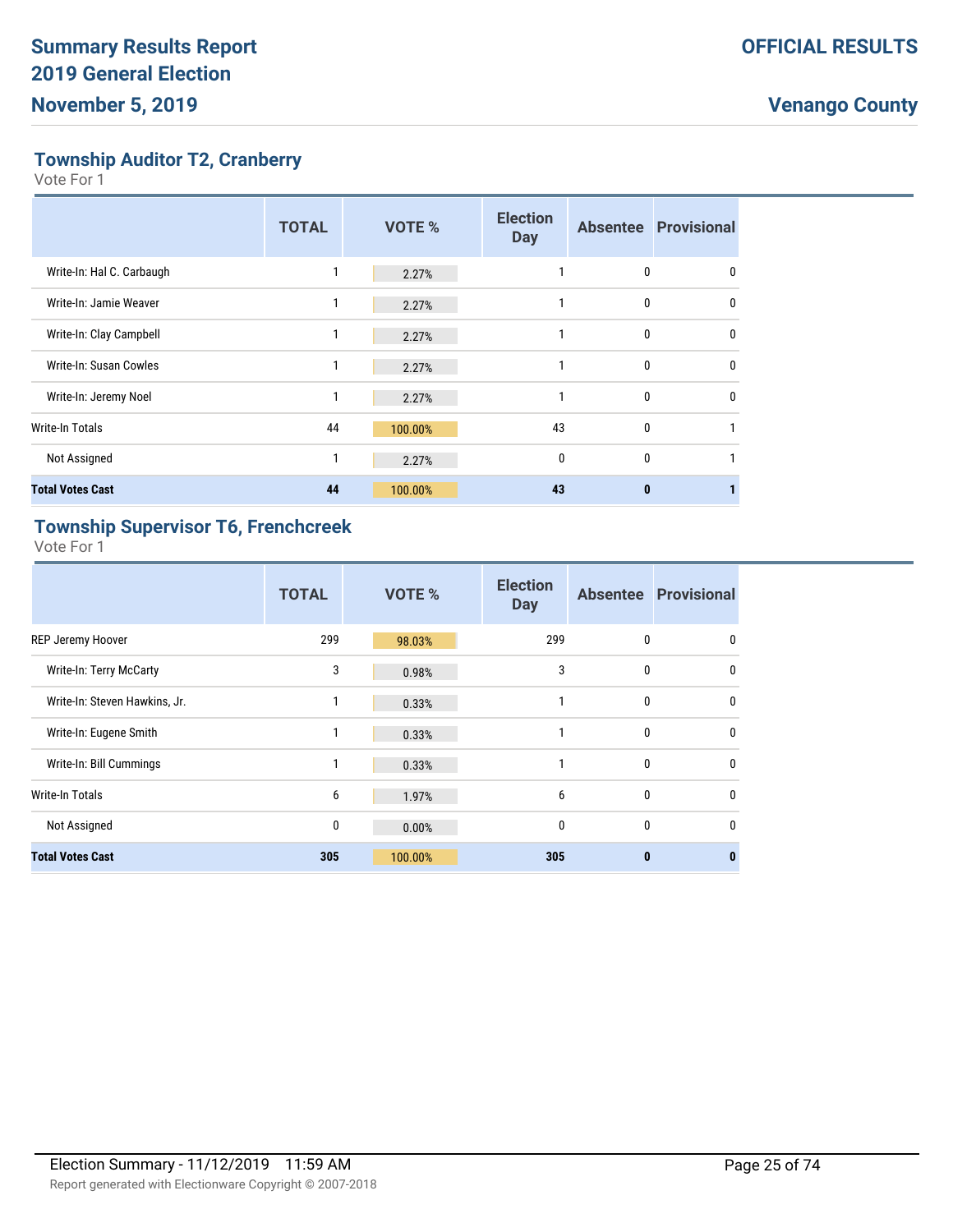**Township Auditor T6, Frenchcreek**

Vote For 1

|                           | <b>TOTAL</b> | <b>VOTE %</b> | <b>Election</b><br><b>Day</b> |              | <b>Absentee Provisional</b> |
|---------------------------|--------------|---------------|-------------------------------|--------------|-----------------------------|
| Write-In: Tom Johnson     | 1            | 11.11%        | 1                             | 0            | 0                           |
| Write-In: Karen A. Graham | 1            | 11.11%        | 1                             | 0            | 0                           |
| Write-In: David Servin    | 1            | 11.11%        | 1                             | 0            | $\mathbf{0}$                |
| Write-In: David Graham    | 1            | 11.11%        | 1                             | 0            | $\mathbf{0}$                |
| Write-In: Connie E. Cole  | 1            | 11.11%        | $\mathbf{1}$                  | 0            | $\mathbf{0}$                |
| Write-In: Dixie McEntire  | 1            | 11.11%        | 1                             | 0            | 0                           |
| Write-In: Roy Gander      | 1            | 11.11%        | 1                             | 0            | $\mathbf{0}$                |
| Write-In: Blank           | 1            | 11.11%        | 1                             | 0            | 0                           |
| Write-In: Debra Groger    | 1            | 11.11%        | 1                             | 0            | $\mathbf{0}$                |
| Write-In Totals           | 9            | 100.00%       | 9                             | 0            | 0                           |
| Not Assigned              | 0            | 0.00%         | $\mathbf{0}$                  | $\mathbf{0}$ | 0                           |
| <b>Total Votes Cast</b>   | 9            | 100.00%       | 9                             | $\bf{0}$     | $\bf{0}$                    |

#### **Township Auditor T4, Frenchcreek**

|                          | <b>TOTAL</b> | <b>VOTE %</b> | <b>Election</b><br><b>Day</b> |              | <b>Absentee Provisional</b> |
|--------------------------|--------------|---------------|-------------------------------|--------------|-----------------------------|
| Write-In: Mabel Foust    |              | 16.67%        |                               | 0            | 0                           |
| Write-In: Pete Winkler   | 1            | 16.67%        | 1                             | $\mathbf{0}$ | $\mathbf{0}$                |
| Write-In: Connie E. Cole | 1            | 16.67%        | 1                             | $\mathbf{0}$ | 0                           |
| Write-In: Mary Emeigh    | 1            | 16.67%        | 1                             | $\mathbf{0}$ | $\mathbf{0}$                |
| Write-In: Roy Gander     | 1            | 16.67%        | 1                             | $\mathbf{0}$ | 0                           |
| Write-In: Jeremy Hoover  | 1            | 16.67%        | 1                             | $\mathbf{0}$ | $\mathbf{0}$                |
| Write-In Totals          | 6            | 100.00%       | 6                             | $\mathbf{0}$ | 0                           |
| Not Assigned             | 0            | 0.00%         | $\mathbf{0}$                  | $\mathbf{0}$ | $\mathbf{0}$                |
| <b>Total Votes Cast</b>  | 6            | 100.00%       | 6                             | $\bf{0}$     | 0                           |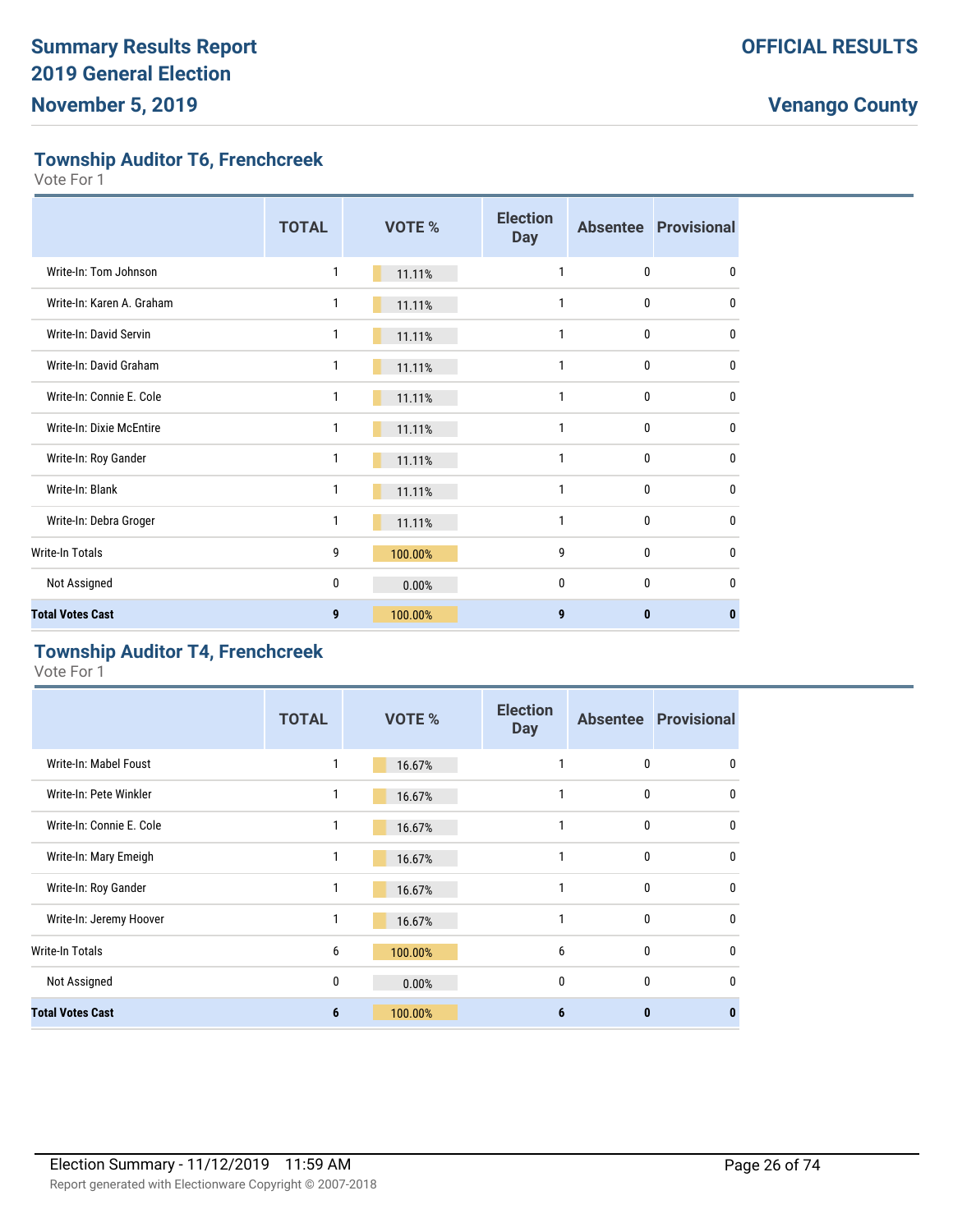**Township Auditor T2, Frenchcreek**

|                                | <b>TOTAL</b> | <b>VOTE %</b> | <b>Election</b><br><b>Day</b> |   | <b>Absentee Provisional</b> |
|--------------------------------|--------------|---------------|-------------------------------|---|-----------------------------|
| Write-In: Connie E. Cole       | 3            | 42.86%        | 3                             | 0 | 0                           |
| Write-In: Corey Shields        |              | 14.29%        |                               | 0 | $\mathbf{0}$                |
| Write-In: Debbie Hastings      |              | 14.29%        |                               | 0 | 0                           |
| <b>Write-In: Patrick Adams</b> | 1            | 14.29%        |                               | 0 | 0                           |
| Write-In: Bill Cummings        |              | 14.29%        |                               | 0 | $\mathbf{0}$                |
| Write-In Totals                | 7            | 100.00%       | 7                             | 0 | 0                           |
| Not Assigned                   | 0            | 0.00%         | 0                             | 0 | $\mathbf{0}$                |
| <b>Total Votes Cast</b>        | 7            | 100.00%       |                               | 0 | n                           |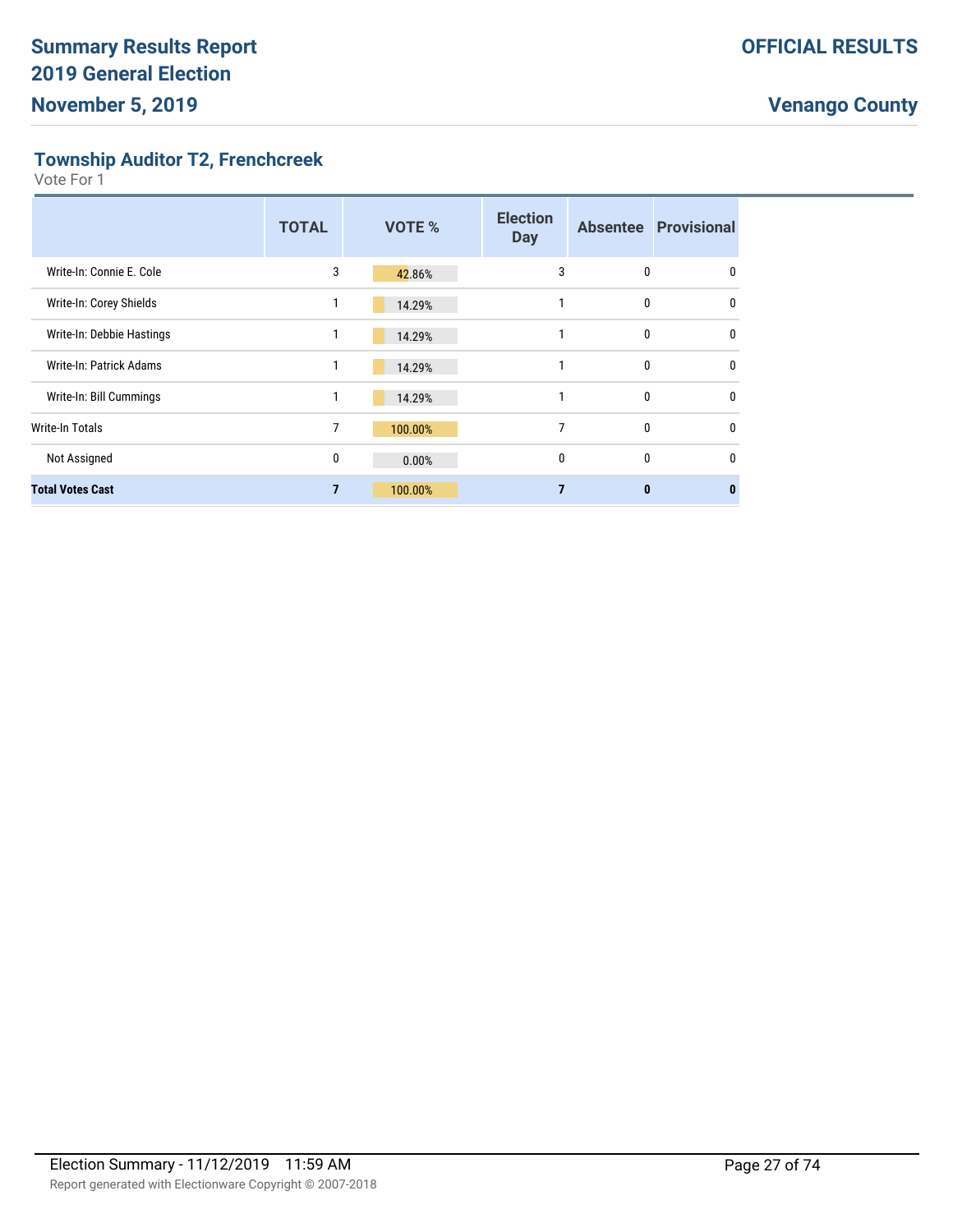**Township Supervisor T6, Irwin**

|                              | <b>TOTAL</b>   | <b>VOTE %</b> | <b>Election</b><br><b>Day</b> |              | <b>Absentee Provisional</b> |
|------------------------------|----------------|---------------|-------------------------------|--------------|-----------------------------|
| DEM Gregory L. Miller        | 135            | 88.82%        | 134                           | $\mathbf{1}$ | $\mathbf 0$                 |
| Write-In: Nonsense Name      | $\overline{2}$ | 1.32%         | $\overline{2}$                | 0            | $\mathbf 0$                 |
| Write-In: David Milliron     | $\overline{2}$ | 1.32%         | $\overline{2}$                | 0            | $\mathbf 0$                 |
| Write-In: Ed Alcorn          | 1              | 0.66%         | 1                             | 0            | 0                           |
| Write-In: Blank              | 1              | 0.66%         | 1                             | 0            | $\mathbf 0$                 |
| Write-In: Grace Schermerhorn | 1              | 0.66%         | 1                             | 0            | $\mathbf 0$                 |
| Write-In: Carl Wickline      | 1              | 0.66%         | $\mathbf{1}$                  | 0            | $\pmb{0}$                   |
| Write-In: Charles Woods      | $\mathbf{1}$   | 0.66%         | 1                             | 0            | $\mathbf 0$                 |
| Write-In: Chris Rettig       | 1              | 0.66%         | 1                             | 0            | $\mathbf 0$                 |
| Write-In: Illegible          | 1              | 0.66%         | $\mathbf{1}$                  | 0            | $\mathbf 0$                 |
| Write-In: Donald Eiler       | 1              | 0.66%         | 1                             | 0            | $\mathbf 0$                 |
| Write-In: James Uber         | $\mathbf{1}$   | 0.66%         | $\mathbf{1}$                  | 0            | $\pmb{0}$                   |
| Write-In: Gary Wike          | $\mathbf{1}$   | 0.66%         | $\mathbf{1}$                  | 0            | $\pmb{0}$                   |
| Write-In: Allen Surrena      | 1              | 0.66%         | 1                             | 0            | $\mathbf{0}$                |
| Write-In: Sam Breene         | 1              | 0.66%         | 1                             | 0            | $\mathbf 0$                 |
| Write-In: Chuck Woods        | $\mathbf{1}$   | 0.66%         | 1                             | 0            | $\mathbf 0$                 |
| <b>Write-In Totals</b>       | 17             | 11.18%        | 17                            | 0            | $\mathbf 0$                 |
| Not Assigned                 | $\bf{0}$       | 0.00%         | $\mathbf{0}$                  | 0            | $\mathbf 0$                 |
| <b>Total Votes Cast</b>      | 152            | 100.00%       | 151                           | 1            | $\mathbf{0}$                |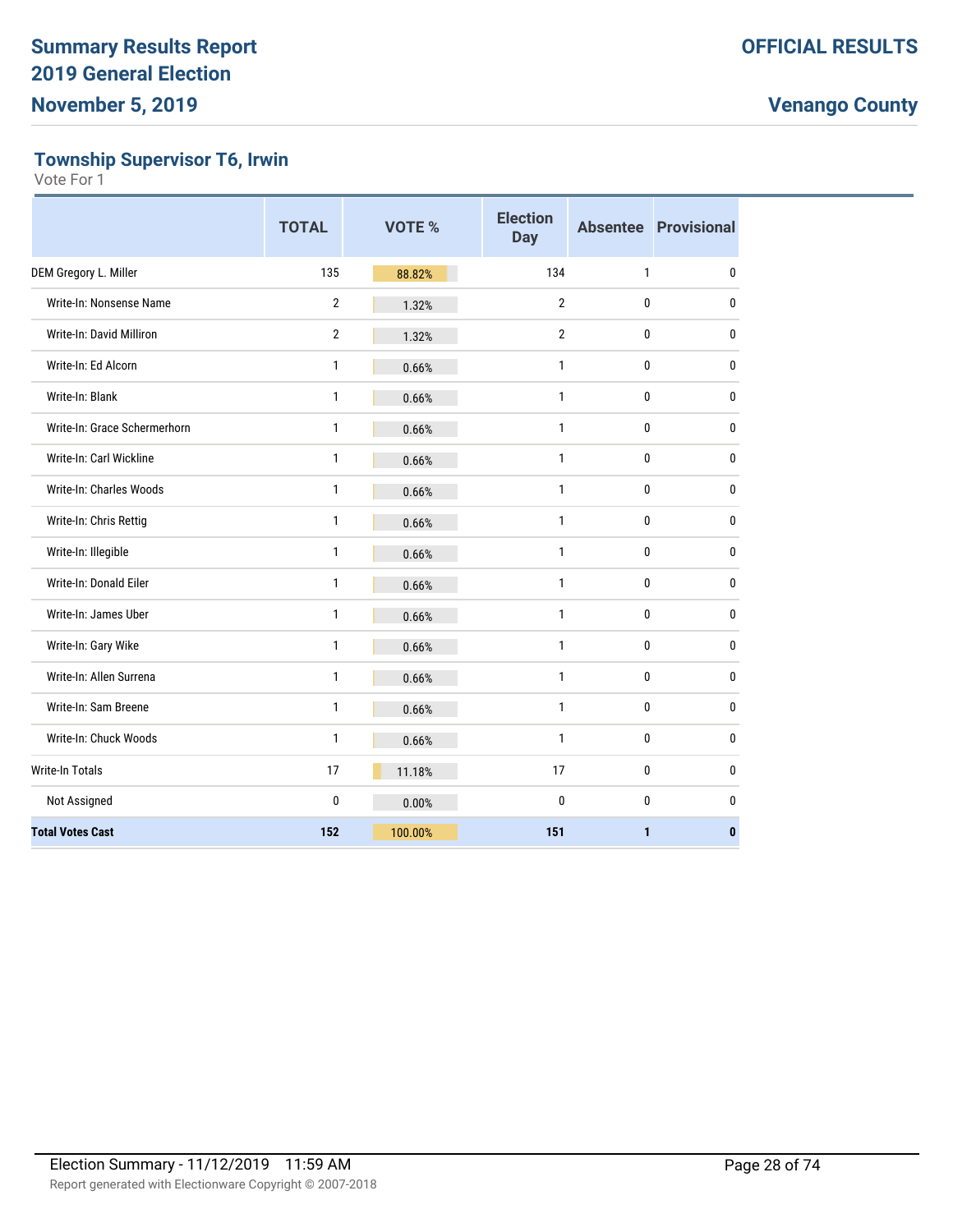### **Township Auditor T6, Irwin**

Vote For 1

|                              | <b>TOTAL</b>   | VOTE %  | <b>Election</b><br><b>Day</b> |              | <b>Absentee Provisional</b> |
|------------------------------|----------------|---------|-------------------------------|--------------|-----------------------------|
| Write-In: Grace Schermerhorn | 41             | 82.00%  | 41                            | $\mathbf{0}$ | $\mathbf{0}$                |
| Write-In: Margaret Woods     | $\overline{2}$ | 4.00%   | $\overline{2}$                | $\mathbf{0}$ | $\mathbf{0}$                |
| Write-In: Mike Dulaney       | 1              | 2.00%   | 1                             | 0            | $\mathbf{0}$                |
| Write-In: Scott L. Fleming   | 1              | 2.00%   | 1                             | $\Omega$     | $\mathbf{0}$                |
| Write-In: Jamie Weaver       | 1              | 2.00%   | 1                             | 0            | $\mathbf{0}$                |
| Write-In: Terina Coast       | 1              | 2.00%   | 1                             | 0            | $\mathbf{0}$                |
| Write-In: Zachary Wentworth  | 1              | 2.00%   | 1                             | $\Omega$     | $\mathbf{0}$                |
| Write-In: Nonsense Name      | 1              | 2.00%   | 1                             | $\mathbf{0}$ | $\mathbf{0}$                |
| Write-In: Anita Fuchs        | 1              | 2.00%   | 1                             | $\mathbf{0}$ | $\mathbf{0}$                |
| Write-In Totals              | 50             | 100.00% | 50                            | 0            | $\mathbf{0}$                |
| Not Assigned                 | 0              | 0.00%   | $\mathbf{0}$                  | $\theta$     | $\mathbf{0}$                |
| <b>Total Votes Cast</b>      | 50             | 100.00% | 50                            | $\bf{0}$     | $\bf{0}$                    |

#### **Township Supervisor T6, Jackson**

|                            | <b>TOTAL</b> | <b>VOTE %</b> | <b>Election</b><br><b>Day</b> |              | <b>Absentee Provisional</b> |
|----------------------------|--------------|---------------|-------------------------------|--------------|-----------------------------|
| REP Russell W. Coyne       | 158          | 75.60%        | 158                           | $\mathbf{0}$ | $\mathbf{0}$                |
| Write-In: William P. Hines | 43           | 20.57%        | 43                            | 0            | 0                           |
| Write-In: Frank E. Shorts  | 2            | 0.96%         | $\overline{2}$                | $\mathbf{0}$ | $\mathbf{0}$                |
| Write-In: Ernie Shorts     | 1            | 0.48%         | 1                             | $\mathbf{0}$ | $\mathbf{0}$                |
| Write-In: Jim Schwimmer    | 1            | 0.48%         | 1                             | $\mathbf{0}$ | $\mathbf{0}$                |
| Write-In: Gary Knox        | 1            | 0.48%         | 1                             | $\mathbf{0}$ | $\mathbf{0}$                |
| Write-In: John T. Miller   | 1            | 0.48%         | 1                             | $\mathbf{0}$ | $\mathbf{0}$                |
| Write-In: Nonsense Name    | 1            | 0.48%         | 1                             | $\mathbf{0}$ | $\mathbf{0}$                |
| Write-In: Rick Armburger   | 1            | 0.48%         | 1                             | $\mathbf{0}$ | $\mathbf{0}$                |
| Write-In Totals            | 51           | 24.40%        | 51                            | $\mathbf{0}$ | 0                           |
| Not Assigned               | 0            | 0.00%         | $\mathbf{0}$                  | $\mathbf{0}$ | $\mathbf{0}$                |
| <b>Total Votes Cast</b>    | 209          | 100.00%       | 209                           | $\bf{0}$     | $\mathbf{0}$                |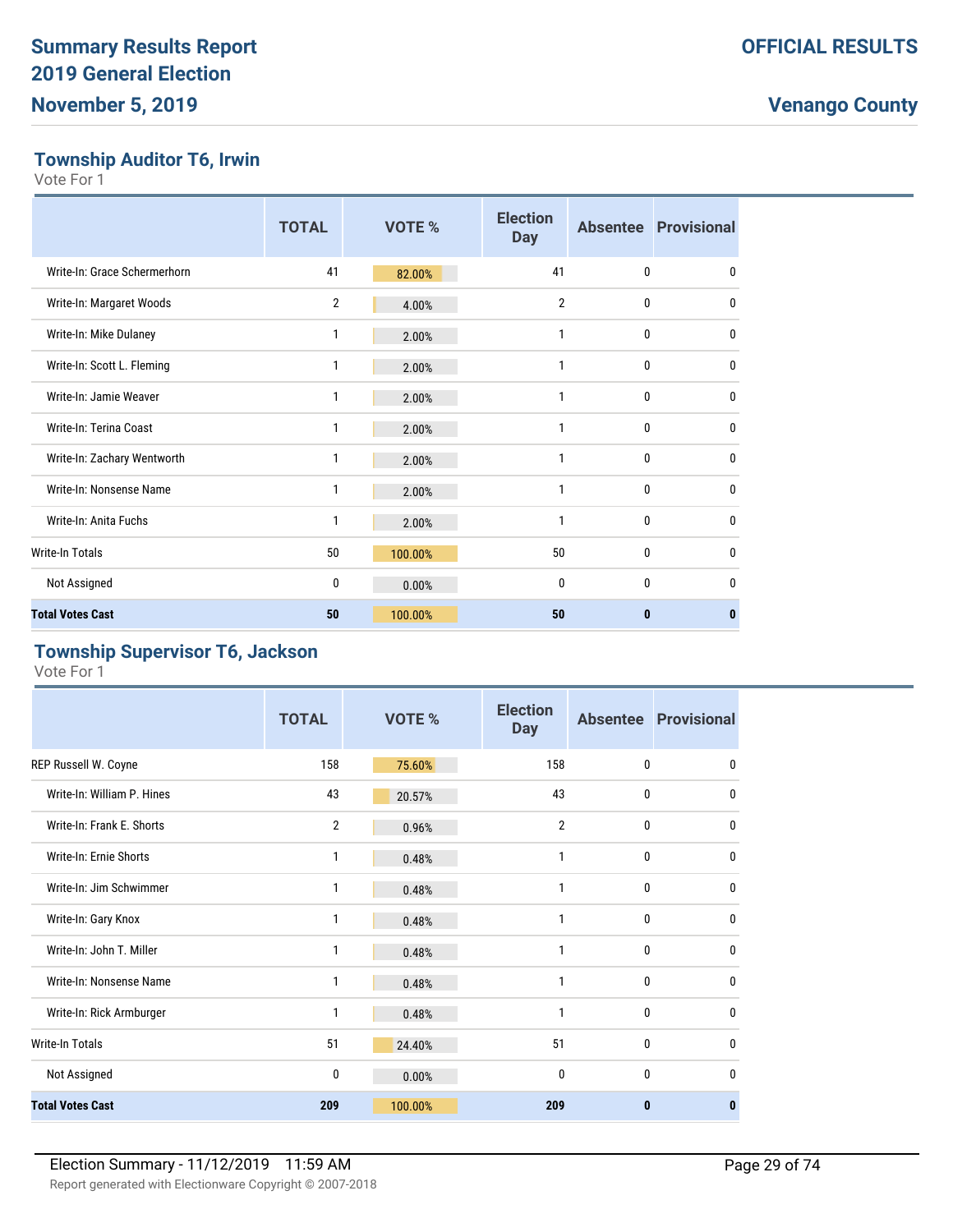**Township Supervisor T2, Jackson**

Vote For 1

|                             | <b>TOTAL</b> | <b>VOTE %</b> | <b>Election</b><br><b>Day</b> |              | <b>Absentee Provisional</b> |
|-----------------------------|--------------|---------------|-------------------------------|--------------|-----------------------------|
| <b>REP Mark E. Mitchell</b> | 191          | 90.95%        | 191                           | 0            | 0                           |
| Write-In: William P. Hines  | 16           | 7.62%         | 16                            | $\mathbf{0}$ | $\mathbf{0}$                |
| Write-In: Frank Shorts      | 2            | 0.95%         | $\overline{2}$                | 0            | $\mathbf{0}$                |
| Write-In: Gary Knox         | 1            | 0.48%         | 1                             | 0            | $\mathbf{0}$                |
| Write-In Totals             | 19           | 9.05%         | 19                            | $\mathbf{0}$ | $\mathbf{0}$                |
| Not Assigned                | 0            | 0.00%         | 0                             | 0            | $\mathbf{0}$                |
| <b>Total Votes Cast</b>     | 210          | 100.00%       | 210                           | $\bf{0}$     | 0                           |

### **Township Auditor T6, Jackson**

|                                         | <b>TOTAL</b>   | <b>VOTE %</b> | <b>Election</b><br><b>Day</b> |              | <b>Absentee Provisional</b> |
|-----------------------------------------|----------------|---------------|-------------------------------|--------------|-----------------------------|
| Write-In: William P. Hines              | 3              | 16.67%        | 3                             | 0            | 0                           |
| Write-In: Debbie M. Shields             | $\overline{2}$ | 11.11%        | $\overline{2}$                | 0            | 0                           |
| Write-In: Randy Hannold                 | $\overline{2}$ | 11.11%        | $\overline{2}$                | 0            | 0                           |
| Write-In: Dan'l Boley                   | 1              | 5.56%         | $\mathbf{1}$                  | 0            | 0                           |
| Write-In: Sheila J. Junk                | 1              | 5.56%         | $\mathbf{1}$                  | 0            | 0                           |
| Write-In: Mamie Holben                  | 1              | 5.56%         | $\mathbf{1}$                  | 0            | 0                           |
| Write-In: Susan Shevitz                 | 1              | 5.56%         | $\mathbf{1}$                  | 0            | $\mathbf{0}$                |
| Write-In: Curtis L. Brenizer            | 1              | 5.56%         | $\mathbf{1}$                  | 0            | $\mathbf{0}$                |
| Write-In: Floyd Gannoe                  | 1              | 5.56%         | $\mathbf{1}$                  | 0            | $\mathbf{0}$                |
| Write-In: Robert J. Rouse               | 1              | 5.56%         | $\mathbf{1}$                  | 0            | $\mathbf{0}$                |
| Write-In: Frank Shorts                  | 1              | 5.56%         | 1                             | 0            | 0                           |
| Write-In: James E. Gurnee               | 1              | 5.56%         | 1                             | $\mathbf{0}$ | $\mathbf{0}$                |
| Write-In: Charles W. Frankenberger, Jr. | 1              | 5.56%         | $\mathbf{1}$                  | $\mathbf{0}$ | $\mathbf{0}$                |
| Write-In: Illegible                     | 1              | 5.56%         | $\mathbf{1}$                  | $\bf{0}$     | $\mathbf{0}$                |
| Write-In Totals                         | 18             | 100.00%       | 18                            | 0            | $\mathbf{0}$                |
| Not Assigned                            | 0              | 0.00%         | $\mathbf{0}$                  | $\mathbf{0}$ | $\mathbf{0}$                |
| <b>Total Votes Cast</b>                 | 18             | 100.00%       | 18                            | $\bf{0}$     | $\mathbf{0}$                |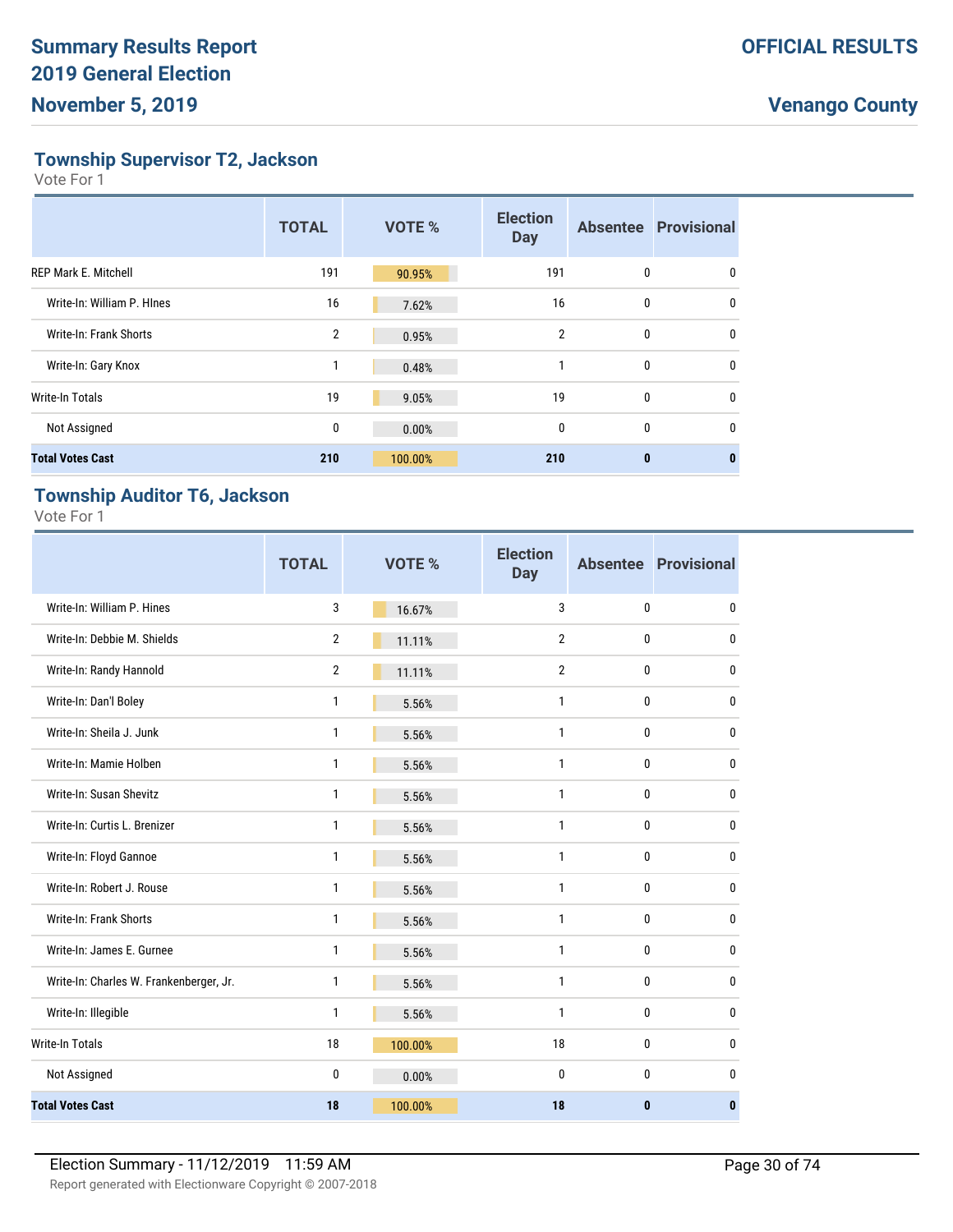**Township Supervisor T6, Mineral**

Vote For 1

|                             | <b>TOTAL</b> | <b>VOTE %</b> | <b>Election</b><br><b>Day</b> |              | <b>Absentee Provisional</b> |
|-----------------------------|--------------|---------------|-------------------------------|--------------|-----------------------------|
| REP Frank G. Krizinsky, Jr. | 104          | 97.20%        | 104                           | 0            | 0                           |
| Write-In: Ralph Readel      |              | 0.93%         |                               | 0            | $\mathbf{0}$                |
| Write-In: Jeff Krizon       | 1            | 0.93%         | 1                             | 0            | $\Omega$                    |
| Write-In: Amanda Adams      | 1            | 0.93%         | 1                             | $\mathbf{0}$ | $\mathbf{0}$                |
| <b>Write-In Totals</b>      | 3            | 2.80%         | 3                             | $\mathbf{0}$ | $\mathbf{0}$                |
| Not Assigned                | 0            | 0.00%         | $\mathbf{0}$                  | 0            | $\Omega$                    |
| <b>Total Votes Cast</b>     | 107          | 100.00%       | 107                           | $\bf{0}$     |                             |

### **Township Auditor T6, Mineral**

|                           | <b>TOTAL</b> | <b>VOTE %</b> | <b>Election</b><br><b>Day</b> |              | <b>Absentee Provisional</b> |
|---------------------------|--------------|---------------|-------------------------------|--------------|-----------------------------|
| <b>REP Susan M. White</b> | 108          | 100.00%       | 108                           | $\Omega$     | $\mathbf{0}$                |
| Write-In Totals           | 0            | 0.00%         | 0                             | $\mathbf{0}$ | $\mathbf{0}$                |
| Not Assigned              | 0            | 0.00%         | 0                             | $\Omega$     | $\mathbf{0}$                |
| <b>Total Votes Cast</b>   | 108          | 100.00%       | 108                           | 0            | $\bf{0}$                    |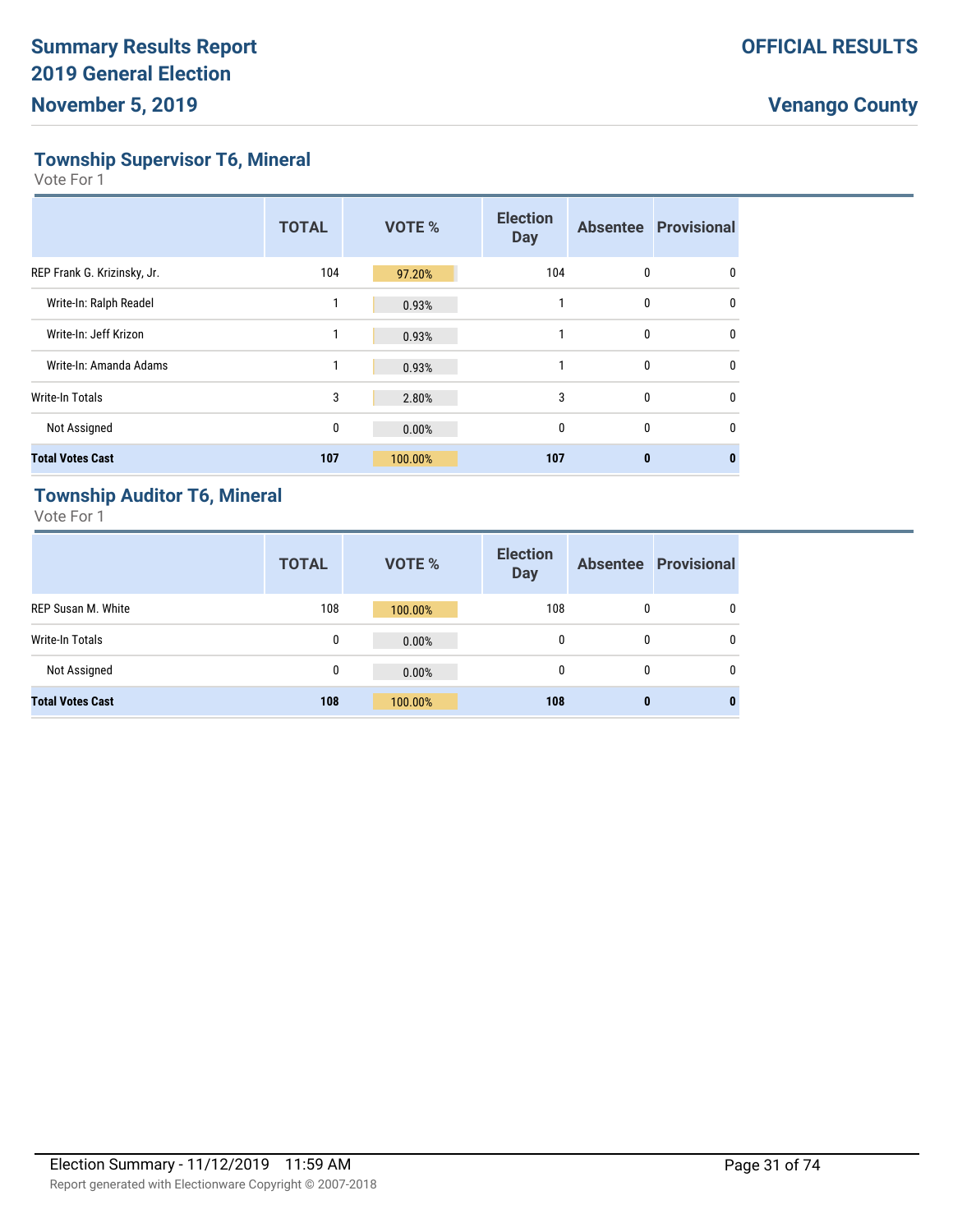**Township Supervisor T6, Oakland**

Vote For 1

|                           | <b>TOTAL</b> | VOTE %  | <b>Election</b><br><b>Day</b> |              | <b>Absentee Provisional</b> |
|---------------------------|--------------|---------|-------------------------------|--------------|-----------------------------|
| <b>REP John C. Deets</b>  | 242          | 64.88%  | 242                           | $\mathbf{0}$ | $\mathbf{0}$                |
| Write-In: William Black   | 120          | 32.17%  | 120                           | 0            | 0                           |
| Write-In: Jeff Horn       | 6            | 1.61%   | 6                             | $\mathbf{0}$ | 0                           |
| Write-In: Glenn Speer     | 1            | 0.27%   | 1                             | 0            | $\mathbf{0}$                |
| Write-In: Blank           | 1            | 0.27%   | 1                             | $\mathbf{0}$ | $\mathbf{0}$                |
| Write-In: James P. Lofink | 1            | 0.27%   | 1                             | $\mathbf{0}$ | $\mathbf{0}$                |
| Write-In: Nonsense Name   | 1            | 0.27%   | $\mathbf{1}$                  | $\mathbf{0}$ | $\mathbf{0}$                |
| Write-In: Chris Barber    | 1            | 0.27%   | 1                             | 0            | $\mathbf 0$                 |
| <b>Write-In Totals</b>    | 131          | 35.12%  | 131                           | 0            | $\mathbf{0}$                |
| Not Assigned              | 0            | 0.00%   | $\mathbf{0}$                  | $\mathbf{0}$ | $\mathbf{0}$                |
| <b>Total Votes Cast</b>   | 373          | 100.00% | 373                           | $\bf{0}$     | $\bf{0}$                    |

### **Township Auditor T6, Oakland**

|                           | <b>TOTAL</b> | VOTE %  | <b>Election</b><br><b>Day</b> |              | <b>Absentee Provisional</b> |
|---------------------------|--------------|---------|-------------------------------|--------------|-----------------------------|
| <b>DEM Donald Rogers</b>  | 207          | 57.50%  | 207                           | $\mathbf{0}$ | $\mathbf{0}$                |
| Write-In: Jeffery P. Horn | 148          | 41.11%  | 148                           | $\mathbf{0}$ | $\mathbf{0}$                |
| Write-In: David Snyder    | 1            | 0.28%   | 1                             | 0            | $\mathbf{0}$                |
| Write-In: Blank           | 1            | 0.28%   | 1                             | 0            | 0                           |
| Write-In: Larry Horn      | 1            | 0.28%   | 1                             | 0            | $\mathbf{0}$                |
| Write-In: Gary Barber     | 1            | 0.28%   | 1                             | 0            | $\mathbf{0}$                |
| Write-In: Roger Horn      | 1            | 0.28%   | 1                             | 0            | $\mathbf{0}$                |
| Write-In Totals           | 153          | 42.50%  | 153                           | $\mathbf{0}$ | $\mathbf{0}$                |
| Not Assigned              | 0            | 0.00%   | $\mathbf{0}$                  | 0            | $\Omega$                    |
| <b>Total Votes Cast</b>   | 360          | 100.00% | 360                           | $\mathbf{0}$ | $\bf{0}$                    |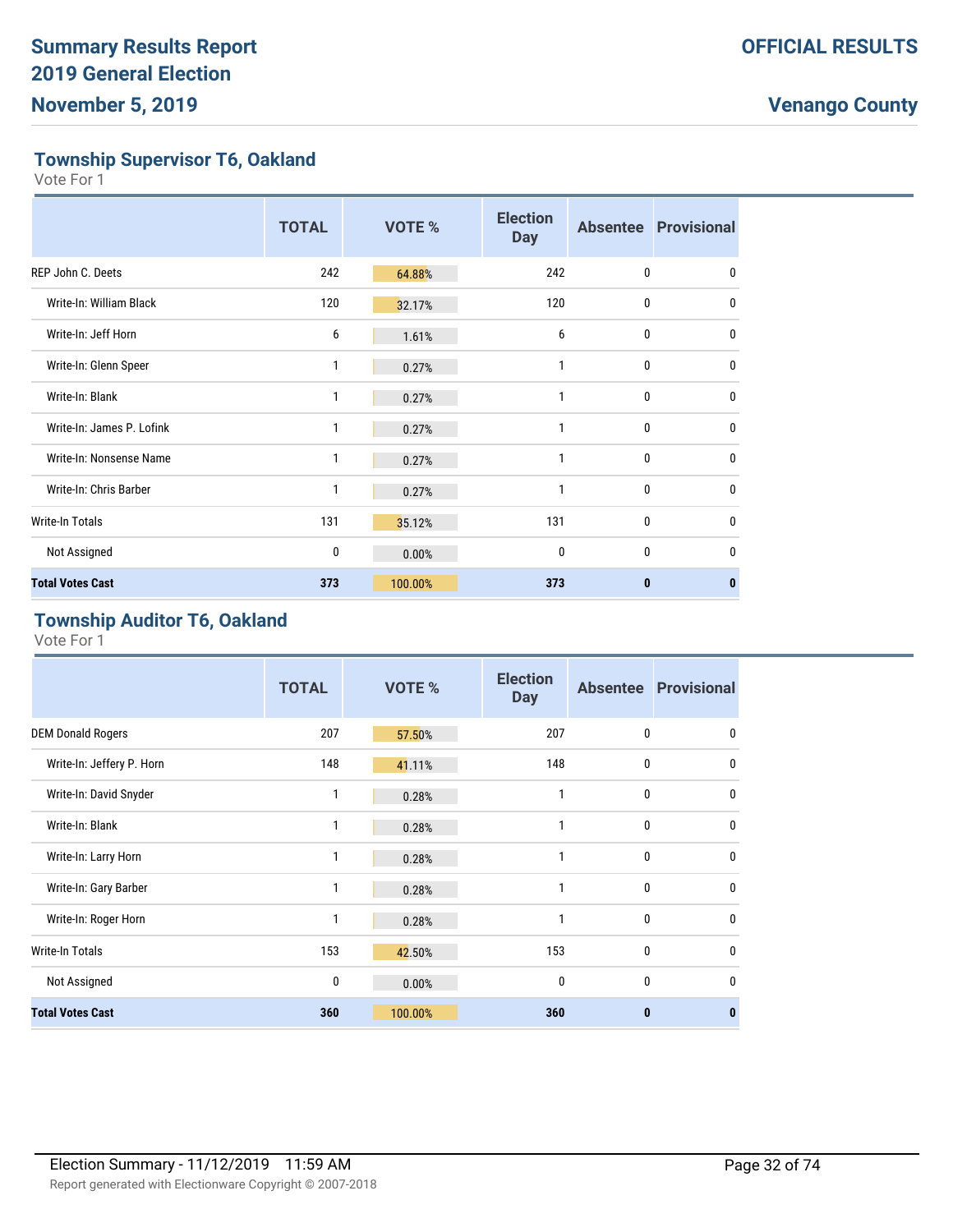**Township Supervisor T6, Oilcreek**

Vote For 1

|                             | <b>TOTAL</b>   | <b>VOTE %</b> | <b>Election</b><br><b>Day</b> |              | <b>Absentee Provisional</b> |
|-----------------------------|----------------|---------------|-------------------------------|--------------|-----------------------------|
| REP Keith E. Armstrong      | 147            | 84.48%        | 147                           | 0            | 0                           |
| Write-In: Dwayne R. Whitman | 23             | 13.22%        | 23                            | $\mathbf{0}$ | 0                           |
| Write-In: Dewayne E. Allen  | $\overline{2}$ | 1.15%         | $\overline{2}$                | $\mathbf{0}$ | $\mathbf{0}$                |
| Write-In: Christine Knupp   | 1              | 0.57%         | 1                             | 0            | $\mathbf{0}$                |
| Write-In: Duane Williams    | 1              | 0.57%         | 1                             | $\mathbf{0}$ | $\mathbf{0}$                |
| <b>Write-In Totals</b>      | 27             | 15.52%        | 27                            | $\mathbf{0}$ | $\mathbf{0}$                |
| Not Assigned                | 0              | 0.00%         | $\mathbf{0}$                  | $\mathbf{0}$ | $\mathbf{0}$                |
| <b>Total Votes Cast</b>     | 174            | 100.00%       | 174                           | $\bf{0}$     | $\bf{0}$                    |

### **Township Auditor T6, Oilcreek**

Vote For 1

|                         | <b>TOTAL</b> | <b>VOTE %</b> | <b>Election</b><br><b>Day</b> |          | <b>Absentee Provisional</b> |
|-------------------------|--------------|---------------|-------------------------------|----------|-----------------------------|
| Write-In: Cindy Nosko   |              | 100.00%       |                               | 0        | 0                           |
| Write-In Totals         |              | 100.00%       |                               | 0        | 0                           |
| Not Assigned            | 0            | 0.00%         | 0                             | $\bf{0}$ | 0                           |
| <b>Total Votes Cast</b> |              | 100.00%       |                               | 0        | 0                           |

### **Township Auditor T4, Oilcreek**

|                            | <b>TOTAL</b> | <b>VOTE %</b> | <b>Election</b><br><b>Day</b> |          | <b>Absentee Provisional</b> |
|----------------------------|--------------|---------------|-------------------------------|----------|-----------------------------|
| Write-In: Bob Stewart      |              | 25.00%        |                               | 0        | 0                           |
| Write-In: Cindy Kobylinski | 1            | 25.00%        |                               | 0        | 0                           |
| Write-In: Dwayne Whitman   |              | 25.00%        |                               | 0        | $\mathbf{0}$                |
| Write-In: David Fish       |              | 25.00%        |                               | 0        | $\mathbf{0}$                |
| <b>Write-In Totals</b>     | 4            | 100.00%       | 4                             | 0        | $\mathbf{0}$                |
| Not Assigned               | 0            | 0.00%         | $\mathbf{0}$                  | 0        | $\mathbf{0}$                |
| <b>Total Votes Cast</b>    | 4            | 100.00%       | Δ                             | $\bf{0}$ | $\bf{0}$                    |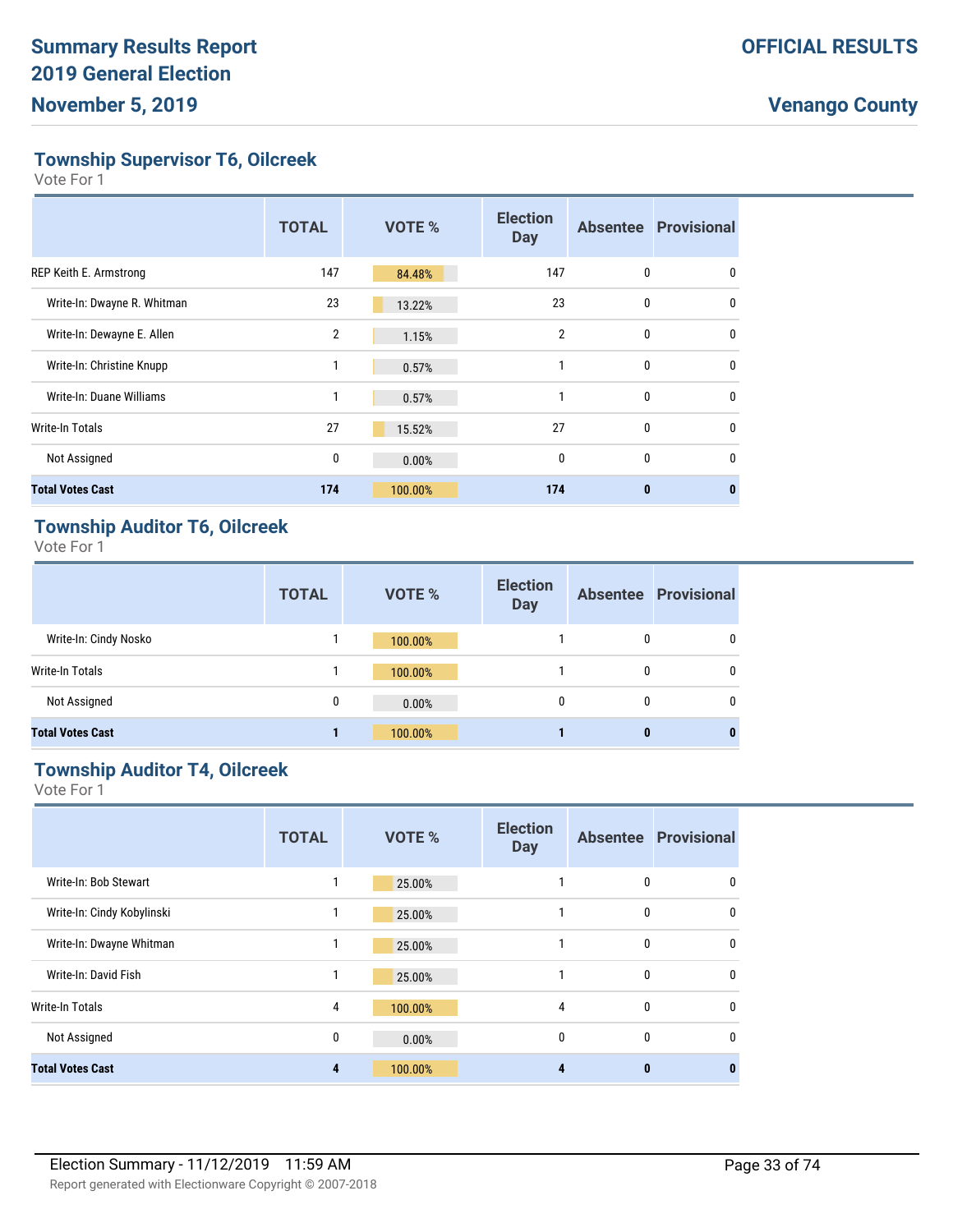**Township Auditor T2, Oilcreek**

Vote For 1

|                            | <b>TOTAL</b> | <b>VOTE %</b> | <b>Election</b><br><b>Day</b> |              | <b>Absentee Provisional</b> |
|----------------------------|--------------|---------------|-------------------------------|--------------|-----------------------------|
| Write-In: Cindy Kobylinski |              | 33.33%        |                               | 0            | 0                           |
| Write-In: Char Rumbaugh    |              | 33.33%        |                               | $\mathbf{0}$ | $\Omega$                    |
| Write-In: Gordon Cook      |              | 33.33%        |                               | 0            | 0                           |
| <b>Write-In Totals</b>     | 3            | 100.00%       | 3                             | 0            | 0                           |
| Not Assigned               | 0            | 0.00%         | $\mathbf{0}$                  | $\mathbf{0}$ | 0                           |
| <b>Total Votes Cast</b>    | 3            | 100.00%       | 3                             | $\bf{0}$     |                             |

### **Township Supervisor T6, Pinegrove**

|                              | <b>TOTAL</b>   | <b>VOTE %</b> | <b>Election</b><br><b>Day</b> |              | <b>Absentee Provisional</b> |
|------------------------------|----------------|---------------|-------------------------------|--------------|-----------------------------|
| <b>REP Rick Ehrhart</b>      | 218            | 95.61%        | 218                           | $\mathbf{0}$ | $\mathbf{0}$                |
| Write-In: Charles Lam        | $\overline{2}$ | 0.88%         | $\overline{2}$                | $\mathbf 0$  | $\mathbf{0}$                |
| Write-In: Julianna Crate     | 1              | 0.44%         | 1                             | $\mathbf 0$  | $\mathbf{0}$                |
| Write-In: Chad A. Ruth       | 1              | 0.44%         | 1                             | $\mathbf 0$  | $\mathbf{0}$                |
| Write-In: Chad McKissick     | 1              | 0.44%         | 1                             | $\mathbf 0$  | $\mathbf{0}$                |
| Write-In: Jacob L. Balmer    | 1              | 0.44%         | 1                             | $\mathbf{0}$ | $\mathbf{0}$                |
| Write-In: Lance S. Mitchell  | 1              | 0.44%         | 1                             | $\mathbf{0}$ | $\mathbf{0}$                |
| Write-In: Bryan E. Lineman   | 1              | 0.44%         | 1                             | $\mathbf{0}$ | $\mathbf{0}$                |
| Write-In: Channing McKissick | 1              | 0.44%         | 1                             | $\mathbf{0}$ | $\mathbf{0}$                |
| Write-In: David O'Neil       | 1              | 0.44%         | 1                             | 0            | 0                           |
| <b>Write-In Totals</b>       | 10             | 4.39%         | 10                            | $\mathbf{0}$ | $\mathbf{0}$                |
| Not Assigned                 | 0              | 0.00%         | 0                             | $\mathbf{0}$ | $\mathbf{0}$                |
| <b>Total Votes Cast</b>      | 228            | 100.00%       | 228                           | $\bf{0}$     | $\mathbf{0}$                |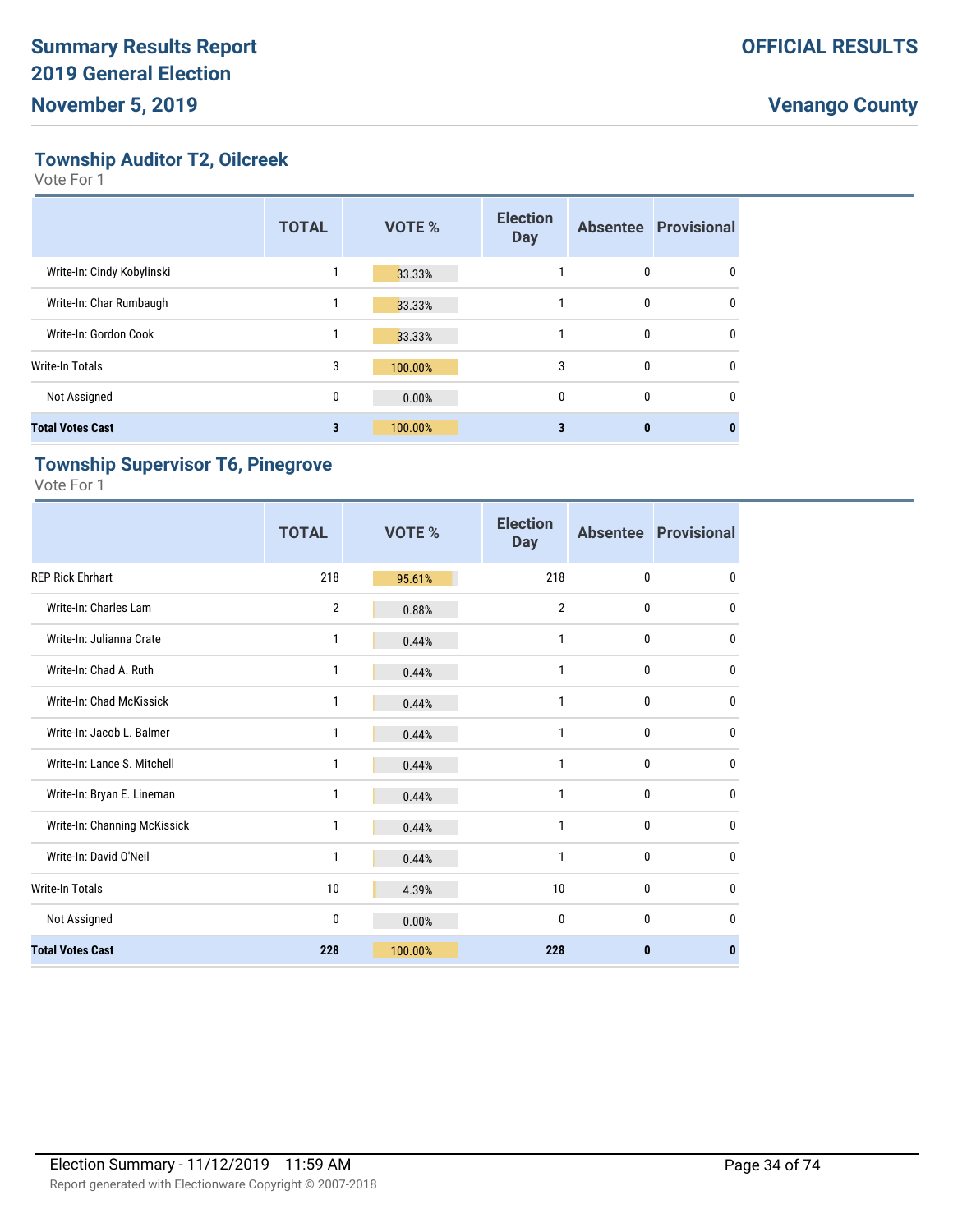**Township Auditor T6, Pinegrove**

Vote For 1

|                            | <b>TOTAL</b> | <b>VOTE %</b> | <b>Election</b><br><b>Day</b> |              | <b>Absentee Provisional</b> |
|----------------------------|--------------|---------------|-------------------------------|--------------|-----------------------------|
| REP Darole L. Pertz        | 227          | 97.84%        | 227                           | 0            | 0                           |
| Write-In: Blank            | 2            | 0.86%         | $\overline{2}$                | 0            | $\mathbf{0}$                |
| Write-In: Trisha M. Balmer | 1            | 0.43%         |                               | 0            | $\Omega$                    |
| Write-In: Tina Moon        |              | 0.43%         |                               | 0            | $\mathbf{0}$                |
| Write-In: Connie Blauser   |              | 0.43%         |                               | $\mathbf{0}$ | $\Omega$                    |
| <b>Write-In Totals</b>     | 5            | 2.16%         | 5                             | 0            | $\mathbf{0}$                |
| Not Assigned               | 0            | 0.00%         | $\mathbf 0$                   | 0            | 0                           |
| <b>Total Votes Cast</b>    | 232          | 100.00%       | 232                           | 0            | 0                           |

### **Township Supervisor T6, Plum**

|                                   | <b>TOTAL</b> | <b>VOTE %</b> | <b>Election</b><br><b>Day</b> |              | <b>Absentee Provisional</b> |
|-----------------------------------|--------------|---------------|-------------------------------|--------------|-----------------------------|
| <b>REP Steven Sterling</b>        | 131          | 59.01%        | 131                           | $\mathbf{0}$ | $\mathbf{0}$                |
| Write-In: Lewis Allen Bickel, Jr. | 84           | 37.84%        | 84                            | 0            | $\mathbf 0$                 |
| Write-In: Lewis A. Bickel         | 5            | 2.25%         | 5                             | $\mathbf{0}$ | $\mathbf 0$                 |
| Write-In: Illigible               | 1            | 0.45%         | 1                             | $\mathbf{0}$ | $\mathbf{0}$                |
| Write-In: Douglas Doeright        | 1            | 0.45%         | 1                             | $\mathbf{0}$ | $\mathbf{0}$                |
| <b>Write-In Totals</b>            | 91           | 40.99%        | 91                            | $\mathbf{0}$ | $\mathbf{0}$                |
| Not Assigned                      | 0            | 0.00%         | $\mathbf{0}$                  | $\mathbf{0}$ | $\mathbf{0}$                |
| <b>Total Votes Cast</b>           | 222          | 100.00%       | 222                           | $\bf{0}$     | $\bf{0}$                    |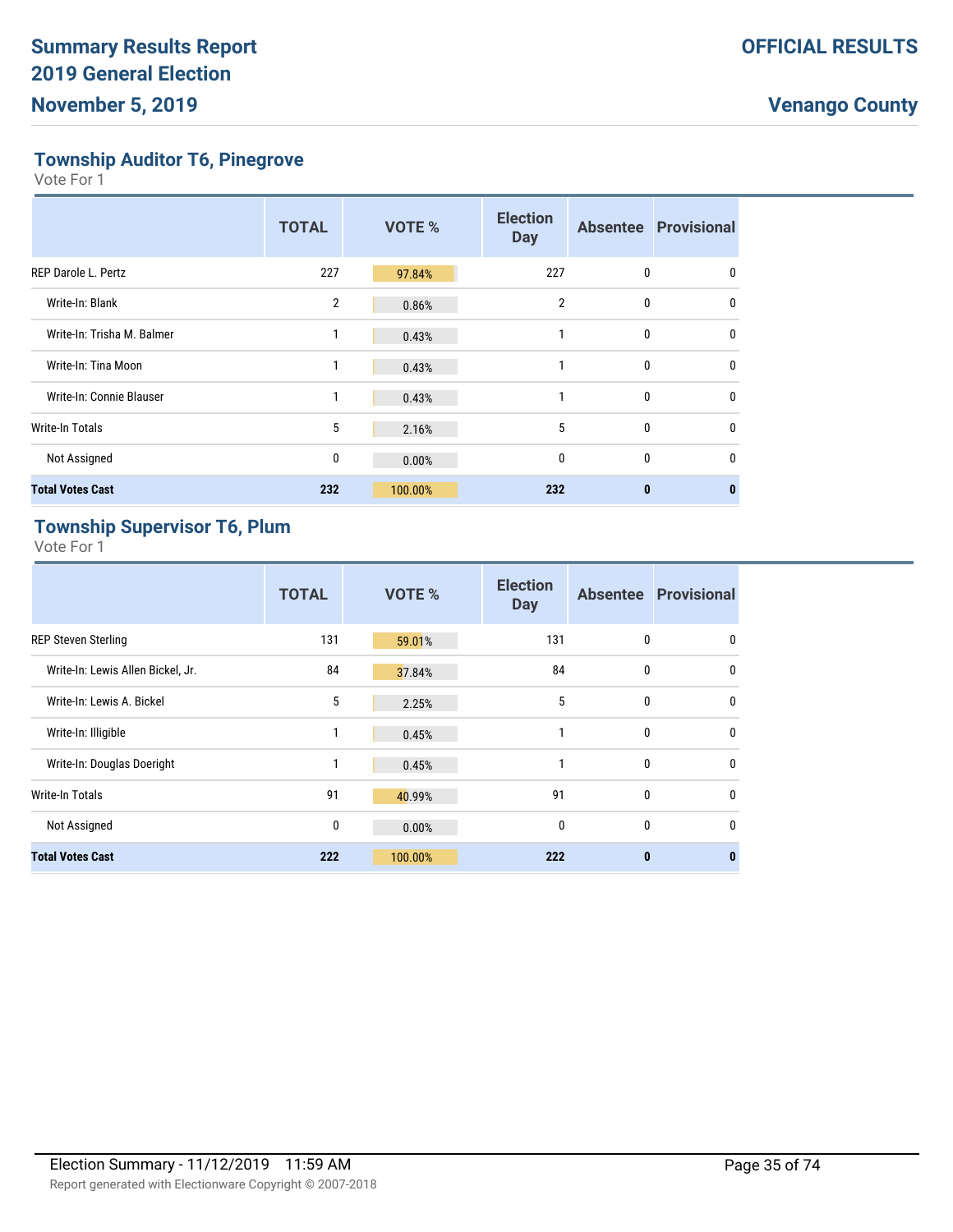### **Township Auditor T6, Plum**

Vote For 1

|                                | <b>TOTAL</b> | VOTE %  | <b>Election</b><br><b>Day</b> |              | <b>Absentee Provisional</b> |
|--------------------------------|--------------|---------|-------------------------------|--------------|-----------------------------|
| REP Anita J. Sterling          | 186          | 90.29%  | 186                           | 0            | 0                           |
| Write-In: Kimberly A. McGinnis | 9            | 4.37%   | 9                             | 0            | 0                           |
| Write-In: Nonsense Name        | 4            | 1.94%   | 4                             | 0            | $\mathbf{0}$                |
| Write-In: Blank                | 3            | 1.46%   | 3                             | $\mathbf{0}$ | $\mathbf{0}$                |
| Write-In: Illigible            | 1            | 0.49%   | 1                             | 0            | $\mathbf{0}$                |
| Write-In: Scott Baker          | 1            | 0.49%   | 1                             | 0            | $\mathbf{0}$                |
| Write-In: Raymond Cooper       | 1            | 0.49%   | 1                             | 0            | $\mathbf{0}$                |
| Write-In: Cathy Balas          | 1            | 0.49%   | 1                             | 0            | $\mathbf{0}$                |
| <b>Write-In Totals</b>         | 20           | 9.71%   | 20                            | 0            | $\mathbf{0}$                |
| Not Assigned                   | 0            | 0.00%   | $\mathbf{0}$                  | $\mathbf{0}$ | $\Omega$                    |
| <b>Total Votes Cast</b>        | 206          | 100.00% | 206                           | $\bf{0}$     | $\bf{0}$                    |

### **Township Supervisor T6, President**

|                         | <b>TOTAL</b>   | <b>VOTE %</b> | <b>Election</b><br><b>Day</b> |          | <b>Absentee Provisional</b> |
|-------------------------|----------------|---------------|-------------------------------|----------|-----------------------------|
| REP John W. Bailey      | 101            | 55.19%        | 101                           | 0        | 0                           |
| DEM Frank A. Machokas   | 80             | 43.72%        | 80                            | 0        | $\mathbf{0}$                |
| Write-In: Richard Evans |                | 0.55%         | 1                             | 0        | $\mathbf{0}$                |
| Write-In: Blank         | 1              | 0.55%         | 1                             | 0        | 0                           |
| Write-In Totals         | $\overline{2}$ | 1.09%         | $\overline{2}$                | 0        | $\mathbf{0}$                |
| Not Assigned            | 0              | 0.00%         | $\mathbf{0}$                  | 0        | $\mathbf{0}$                |
| <b>Total Votes Cast</b> | 183            | 100.00%       | 183                           | $\bf{0}$ | $\bf{0}$                    |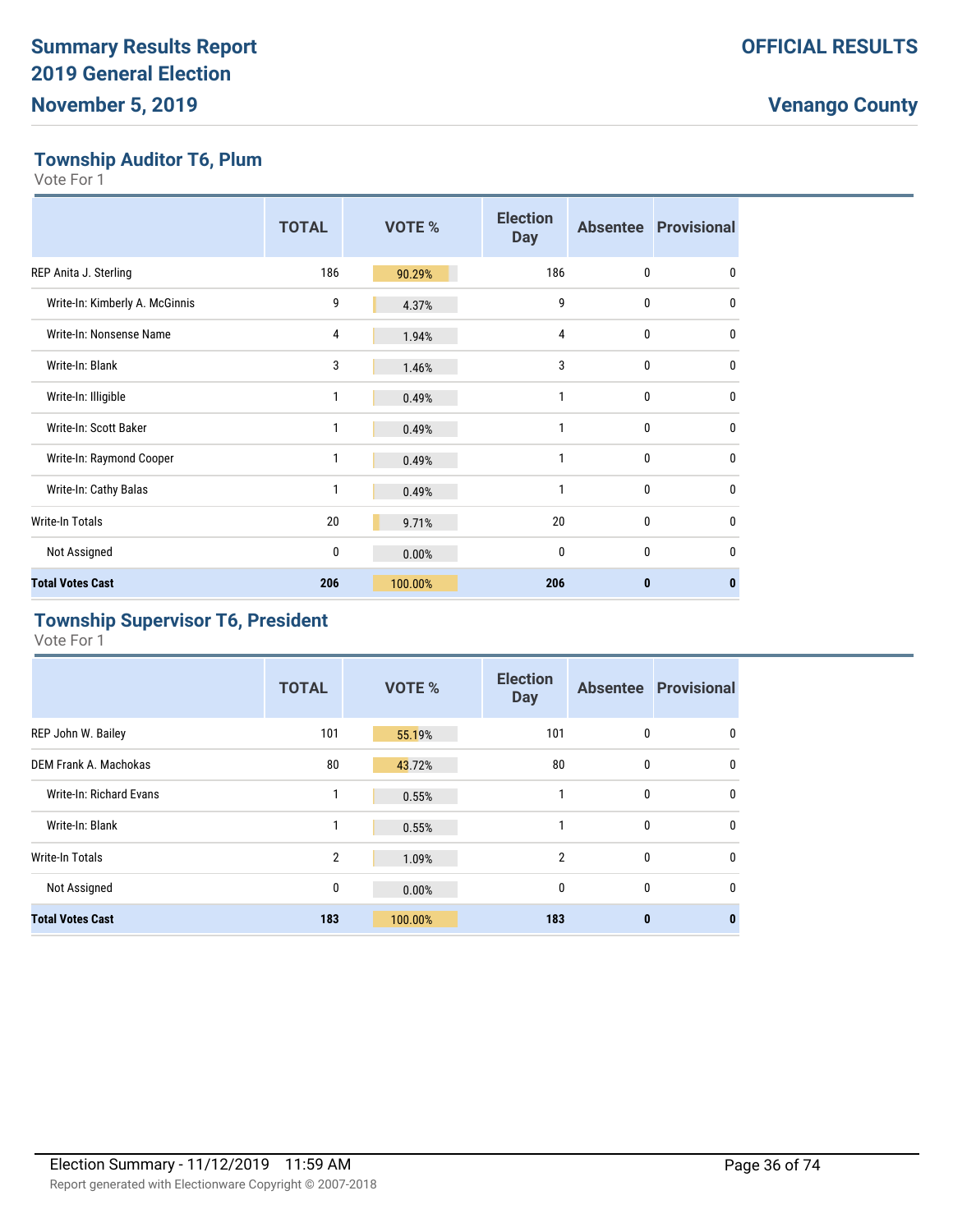**Township Auditor T6, President**

|                             | <b>TOTAL</b>   | VOTE %  | <b>Election</b><br><b>Day</b> |              | <b>Absentee Provisional</b> |
|-----------------------------|----------------|---------|-------------------------------|--------------|-----------------------------|
| Write-In: Frank A. Machokas | 3              | 16.67%  | 3                             | 0            | 0                           |
| Write-In: John Bailey       | 3              | 16.67%  | 3                             | $\mathbf{0}$ | 0                           |
| Write-In: Paul E. Gaddess   | $\overline{2}$ | 11.11%  | $\overline{2}$                | 0            | 0                           |
| Write-In: Cinnamon Evans    | 1              | 5.56%   | $\mathbf{1}$                  | $\mathbf{0}$ | 0                           |
| Write-In: Kelly Stroup      | 1              | 5.56%   | 1                             | $\mathbf{0}$ | 0                           |
| Write-In: Paul A. Snyder    | $\mathbf{1}$   | 5.56%   | 1                             | $\mathbf{0}$ | 0                           |
| Write-In: Illigible         | 1              | 5.56%   | 1                             | $\mathbf{0}$ | 0                           |
| Write-In: Kelly Beichner    | 1              | 5.56%   | 1                             | 0            | 0                           |
| Write-In: George Malay      | $\mathbf{1}$   | 5.56%   | $\mathbf{1}$                  | 0            | 0                           |
| Write-In: Kathy Schettler   | 1              | 5.56%   | $\mathbf{1}$                  | 0            | 0                           |
| Write-In: Arthur Barnett    | 1              | 5.56%   | $\mathbf{1}$                  | $\mathbf 0$  | 0                           |
| Write-In: Homer L. Hill     | 1              | 5.56%   | $\mathbf{1}$                  | $\mathbf 0$  | 0                           |
| Write-In: Heath M. Bromley  | 1              | 5.56%   | 1                             | 0            | 0                           |
| <b>Write-In Totals</b>      | 18             | 100.00% | 18                            | 0            | 0                           |
| Not Assigned                | 0              | 0.00%   | $\mathbf{0}$                  | $\mathbf{0}$ | 0                           |
| <b>Total Votes Cast</b>     | 18             | 100.00% | 18                            | $\mathbf{0}$ | $\mathbf{0}$                |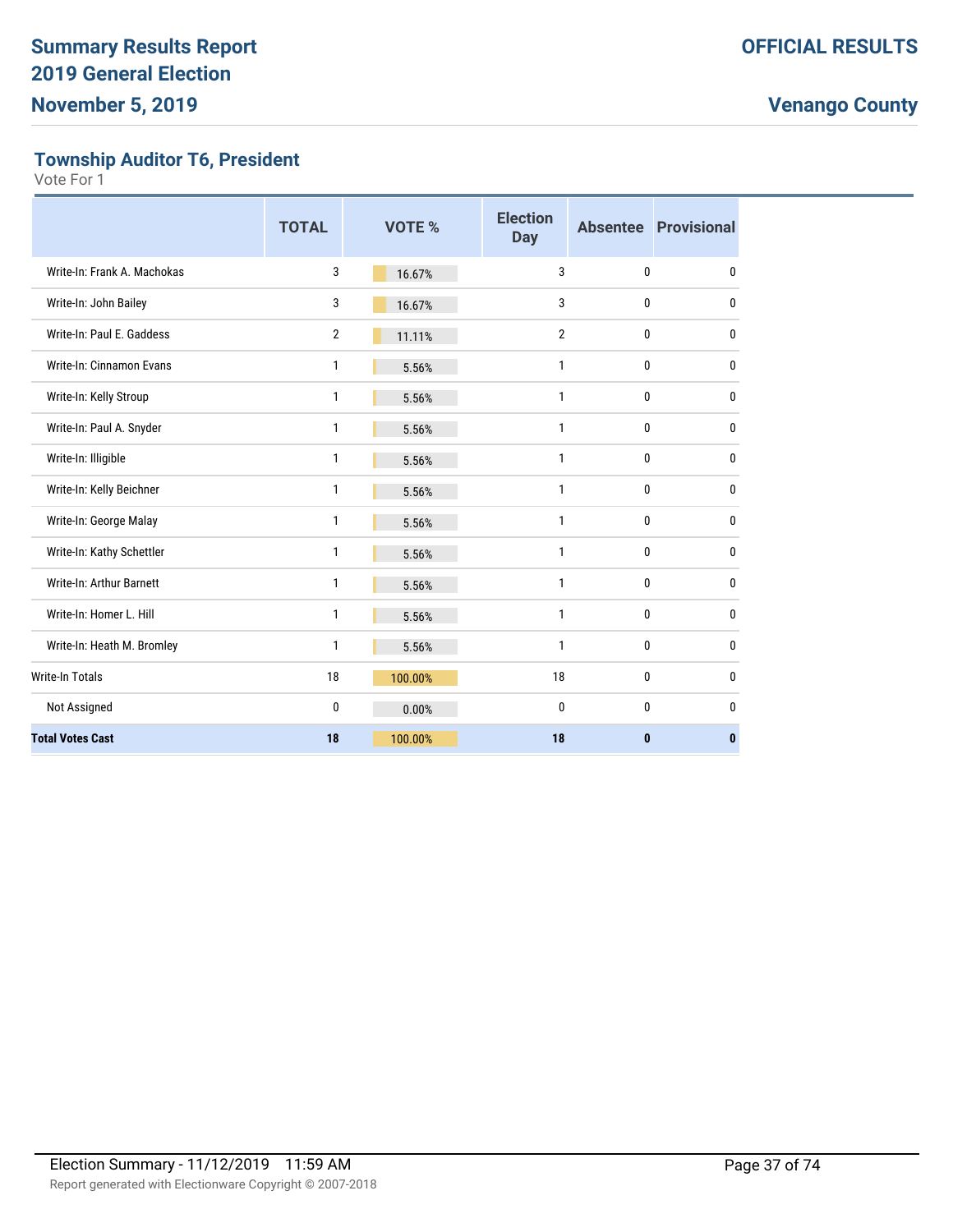**Township Auditor T2, President**

Vote For 1

|                              | <b>TOTAL</b>   | <b>VOTE %</b> | <b>Election</b><br><b>Day</b> |   | <b>Absentee Provisional</b> |
|------------------------------|----------------|---------------|-------------------------------|---|-----------------------------|
| Write-In: Melinda Bailey     | $\overline{2}$ | 22.22%        | $\overline{2}$                | 0 | $\Omega$                    |
| Write-In: Frank A. Machokas  | $\overline{2}$ | 22.22%        | $\overline{2}$                | 0 | $\mathbf{0}$                |
| Write-In: Katherine Reynolds | 1              | 11.11%        |                               | 0 | 0                           |
| Write-In: Paul A. Snyder     | 1              | 11.11%        | 1                             | 0 | $\mathbf{0}$                |
| Write-In: Arthur Barnett     | 1              | 11.11%        | 1                             | 0 | $\mathbf{0}$                |
| Write-In: Dennis Wessel      | 1              | 11.11%        | 1                             | 0 | $\Omega$                    |
| Write-In: Robert Evans       | 1              | 11.11%        |                               | 0 | $\mathbf{0}$                |
| Write-In Totals              | 9              | 100.00%       | 9                             | 0 | $\mathbf{0}$                |
| Not Assigned                 | 0              | 0.00%         | $\mathbf{0}$                  | 0 | 0                           |
| <b>Total Votes Cast</b>      | 9              | 100.00%       | 9                             | 0 | 0                           |

# **Township Supervisor T6, Richland**

|                           | <b>TOTAL</b> | <b>VOTE %</b> | <b>Election</b><br><b>Day</b> |              | <b>Absentee Provisional</b> |
|---------------------------|--------------|---------------|-------------------------------|--------------|-----------------------------|
| <b>REP Thomas E. Best</b> | 149          | 98.68%        | 149                           | 0            | 0                           |
| Write-In: Brian Best      | 1            | 0.66%         | 1                             | 0            | $\mathbf 0$                 |
| Write-In: Stacy Saylor    | 1            | 0.66%         | 1                             | $\mathbf 0$  | $\mathbf{0}$                |
| Write-In Totals           | 2            | 1.32%         | $\overline{2}$                | 0            | $\mathbf{0}$                |
| Not Assigned              | 0            | 0.00%         | 0                             | 0            | $\mathbf 0$                 |
| <b>Total Votes Cast</b>   | 151          | 100.00%       | 151                           | $\mathbf{0}$ | 0                           |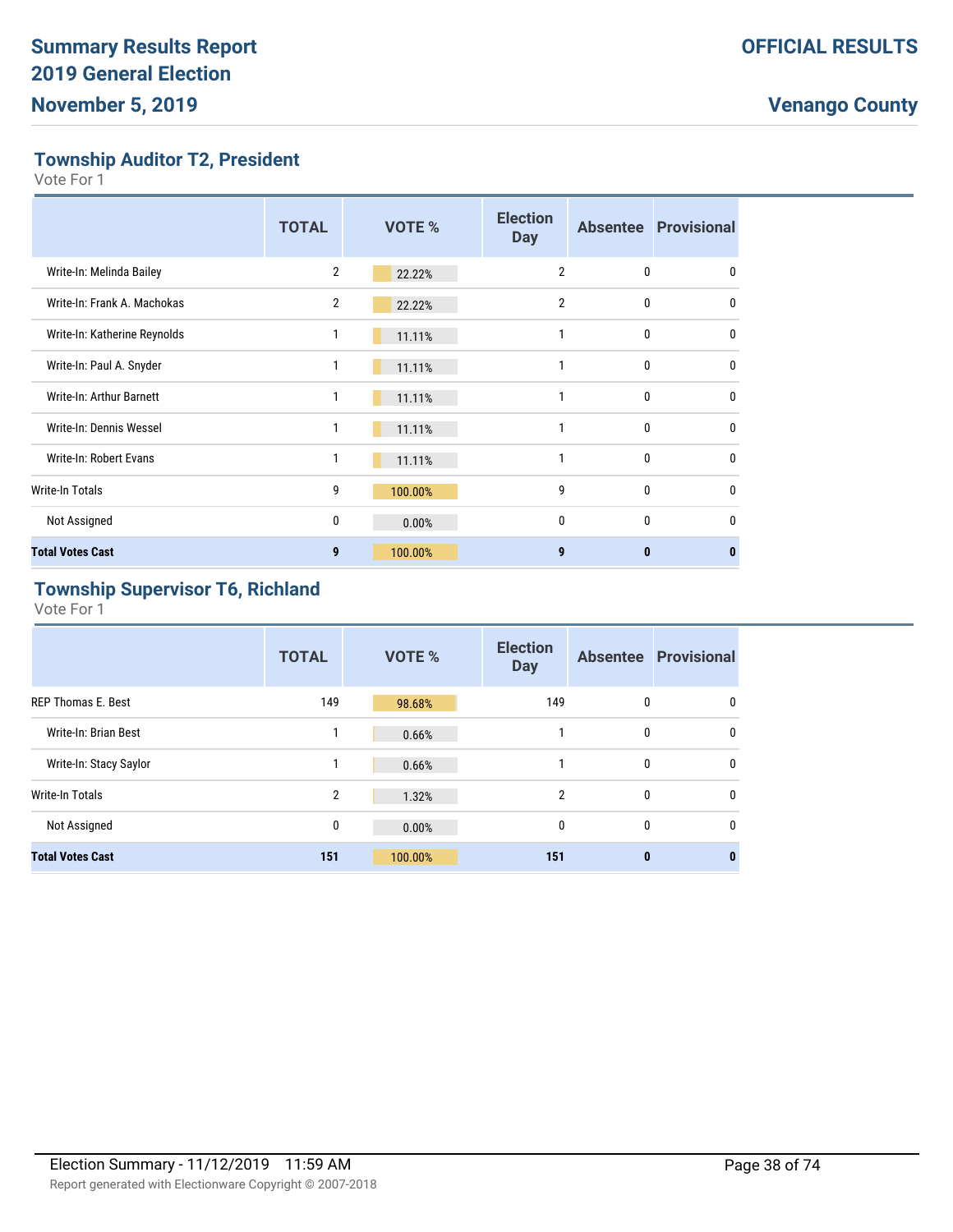**Township Auditor T6, Richland**

Vote For 1

|                           | <b>TOTAL</b> | <b>VOTE %</b> | <b>Election</b><br><b>Day</b> |              | <b>Absentee Provisional</b> |
|---------------------------|--------------|---------------|-------------------------------|--------------|-----------------------------|
| Write-In: Patty Anderson  | 1            | 10.00%        | 1                             | $\mathbf{0}$ | 0                           |
| Write-In: Niles V. Powell | 1            | 10.00%        | 1                             | 0            | 0                           |
| Write-In: Janet Mangel    | 1            | 10.00%        | 1                             | 0            | 0                           |
| Write-In: Elaine Anderson | 1            | 10.00%        | 1                             | 0            | 0                           |
| Write-In: Jennifer Lowrey | 1            | 10.00%        | 1                             | 0            | 0                           |
| Write-In: Stacy Saylor    | 1            | 10.00%        | 1                             | 0            | 0                           |
| Write-In: Donald Chadman  | 1            | 10.00%        | 1                             | 0            | 0                           |
| Write-In: Deloris Hughes  | 1            | 10.00%        | 1                             | $\bf{0}$     | 0                           |
| Write-In: Richard King    | 1            | 10.00%        | 1                             | $\mathbf{0}$ | 0                           |
| Write-In: Philip Anderson | 1            | 10.00%        | 1                             | $\mathbf{0}$ | 0                           |
| <b>Write-In Totals</b>    | 10           | 100.00%       | 10                            | 0            | 0                           |
| Not Assigned              | 0            | 0.00%         | 0                             | $\mathbf{0}$ | 0                           |
| <b>Total Votes Cast</b>   | 10           | 100.00%       | 10                            | $\bf{0}$     | $\bf{0}$                    |

#### **Township Supervisor T6, Rockland**

|                               | <b>TOTAL</b>   | VOTE %  | <b>Election</b><br><b>Day</b> |              | <b>Absentee Provisional</b> |
|-------------------------------|----------------|---------|-------------------------------|--------------|-----------------------------|
| REP Charles S. Vernam         | 264            | 94.96%  | 263                           | 0            | 1                           |
| Write-In: Ronald Himes        | 5              | 1.80%   | 5                             | 0            | 0                           |
| Write-In: Donald D. Pritchard | 3              | 1.08%   | 3                             | 0            | $\mathbf{0}$                |
| Write-In: Zachary Jones       | $\overline{2}$ | 0.72%   | $\overline{2}$                | 0            | $\Omega$                    |
| Write-In: Tyler Osborne       | 1              | 0.36%   | 1                             | 0            | $\Omega$                    |
| Write-In: H Forest Potter     | 1              | 0.36%   | 1                             | 0            | $\mathbf{0}$                |
| Write-In: Ryan M. Bell        | 1              | 0.36%   | 1                             | 0            | $\mathbf{0}$                |
| Write-In: Charles Yochum      | 1              | 0.36%   | 1                             | 0            | $\mathbf{0}$                |
| Write-In Totals               | 14             | 5.04%   | 14                            | 0            | $\mathbf{0}$                |
| Not Assigned                  | 0              | 0.00%   | $\mathbf{0}$                  | $\mathbf{0}$ | $\mathbf{0}$                |
| <b>Total Votes Cast</b>       | 278            | 100.00% | 277                           | 0            |                             |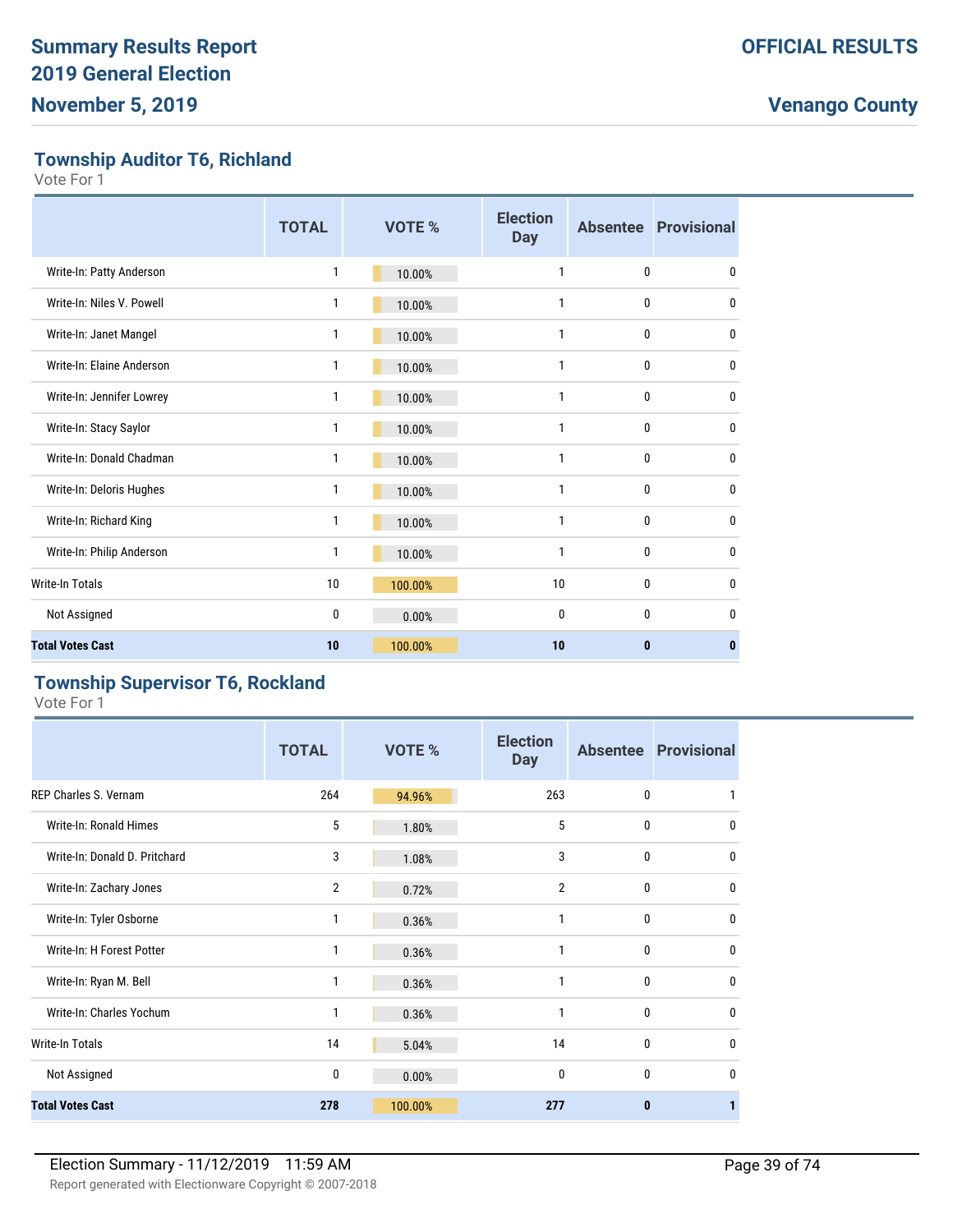**Township Auditor T6, Rockland**

Vote For 1

|                           | <b>TOTAL</b> | <b>VOTE %</b> | <b>Election</b><br><b>Day</b> |   | <b>Absentee Provisional</b> |
|---------------------------|--------------|---------------|-------------------------------|---|-----------------------------|
| REP Ryan M. Bell          | 271          | 96.79%        | 270                           | 0 |                             |
| Write-In: John Walker     | 5            | 1.79%         | 5                             | 0 | $\mathbf{0}$                |
| Write-In: Ken Buchanan    |              | 0.36%         |                               | 0 | $\mathbf{0}$                |
| Write-In: Charles Yochum  | 1            | 0.36%         | 1                             | 0 | $\mathbf{0}$                |
| Write-In: Carole M. Helch | 1            | 0.36%         |                               | 0 | $\mathbf{0}$                |
| Write-In: Lynn Morrow     |              | 0.36%         |                               | 0 | $\mathbf{0}$                |
| <b>Write-In Totals</b>    | 9            | 3.21%         | 9                             | 0 | $\mathbf{0}$                |
| Not Assigned              | 0            | 0.00%         | $\mathbf{0}$                  | 0 | $\Omega$                    |
| <b>Total Votes Cast</b>   | 280          | 100.00%       | 279                           | 0 |                             |

#### **Township Supervisor T6, Sandycreek**

|                                | <b>TOTAL</b> | <b>VOTE %</b> | <b>Election</b><br><b>Day</b> |              | <b>Absentee Provisional</b> |
|--------------------------------|--------------|---------------|-------------------------------|--------------|-----------------------------|
| <b>REP Herbert Jankovich</b>   | 455          | 96.60%        | 455                           | 0            | 0                           |
| <b>Write-In: David Nettles</b> | 8            | 1.70%         | 8                             | $\mathbf{0}$ | 0                           |
| Write-In: Jeff Hawk            | 1            | 0.21%         | 1                             | 0            | 0                           |
| Write-In: Thomas Tarr          | 1            | 0.21%         | $\mathbf{1}$                  | 0            | 0                           |
| Write-In: Jeff Lake            | 1            | 0.21%         | 1                             | 0            | $\mathbf{0}$                |
| Write-In: Connie Bailey        | 1            | 0.21%         | $\mathbf{1}$                  | 0            | $\mathbf{0}$                |
| Write-In: Jeremy Blum          | 1            | 0.21%         | 1                             | 0            | $\mathbf{0}$                |
| Write-In: Eric Ewing           | 1            | 0.21%         | $\mathbf{1}$                  | 0            | $\mathbf{0}$                |
| Write-In: Denton Lake          | 1            | 0.21%         | 1                             | 0            | $\mathbf{0}$                |
| Write-In: Ken Cochran          | 1            | 0.21%         | $\mathbf{1}$                  | 0            | 0                           |
| <b>Write-In Totals</b>         | 16           | 3.40%         | 16                            | 0            | 0                           |
| Not Assigned                   | 0            | 0.00%         | $\mathbf{0}$                  | $\mathbf{0}$ | $\mathbf{0}$                |
| <b>Total Votes Cast</b>        | 471          | 100.00%       | 471                           | 0            | $\mathbf{0}$                |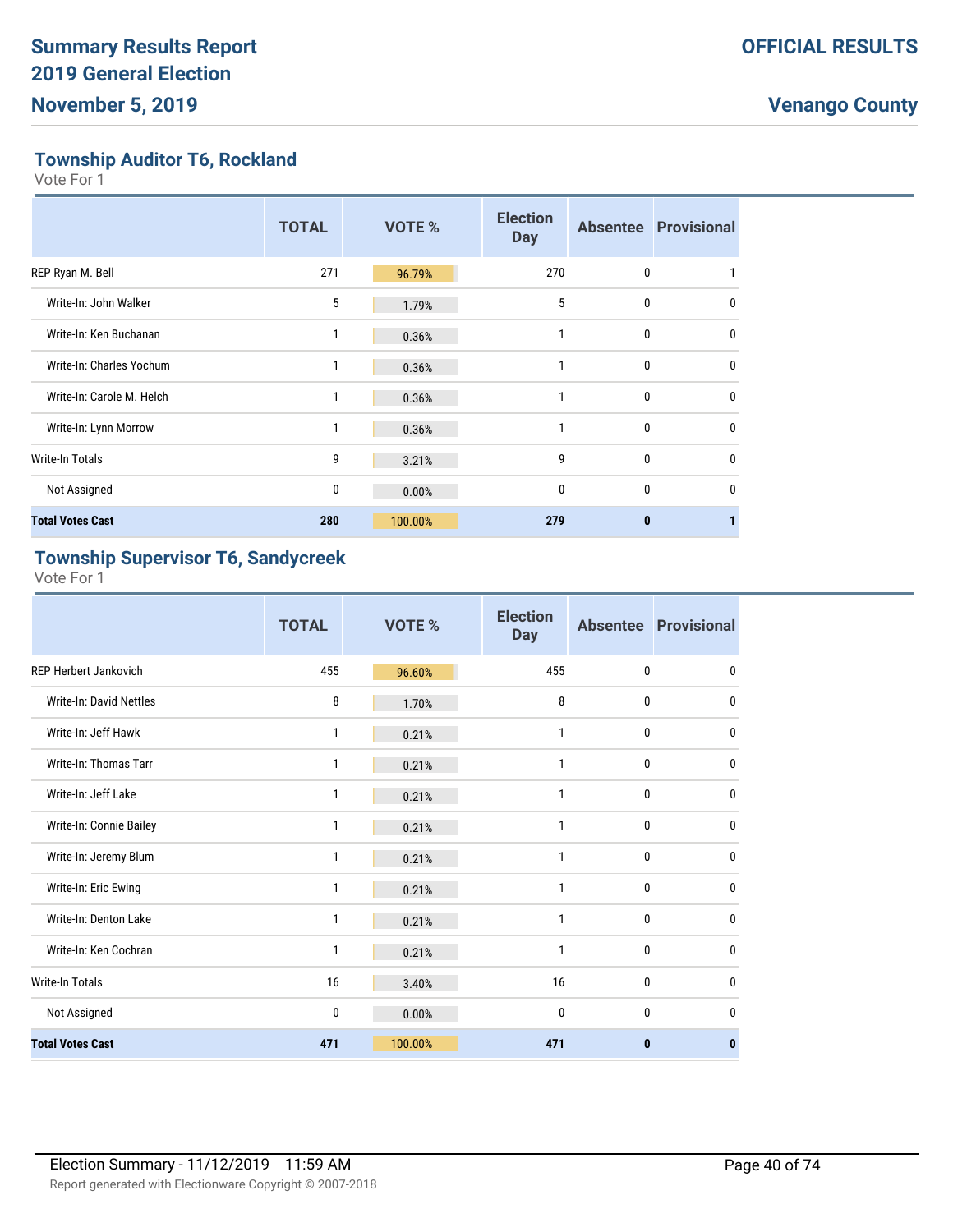**Township Supervisor T2, Sandycreek**

|                                 | <b>TOTAL</b>   | VOTE %  | <b>Election</b><br><b>Day</b> |             | <b>Absentee Provisional</b> |
|---------------------------------|----------------|---------|-------------------------------|-------------|-----------------------------|
| Write-In: David Nettles         | 15             | 32.61%  | 15                            | 0           | 0                           |
| Write-In: Jeffrey Hawke         | 4              | 8.70%   | 4                             | 0           | 0                           |
| Write-In: Denton Lake           | 3              | 6.52%   | 3                             | 0           | 0                           |
| Write-In: Ian Harper            | $\overline{2}$ | 4.35%   | $\overline{2}$                | 0           | 0                           |
| Write-In: Wendy J. Hoover       | 1              | 2.17%   | 1                             | 0           | 0                           |
| Write-In: Jim Janidlo           | 1              | 2.17%   | 1                             | 0           | 0                           |
| Write-In: Skip Gravatt          | 1              | 2.17%   | 1                             | 0           | 0                           |
| Write-In: Marian Murphy         | 1              | 2.17%   | 1                             | 0           | 0                           |
| Write-In: Jeff Lake             | 1              | 2.17%   | 1                             | 0           | 0                           |
| Write-In: David Ferraro, Jr.    | 1              | 2.17%   | 1                             | 0           | 0                           |
| Write-In: Christopher S. Morgan | 1              | 2.17%   | 1                             | 0           | 0                           |
| Write-In: Thomas Tarr           | 1              | 2.17%   | 1                             | 0           | 0                           |
| Write-In: Paul Gierlock         | 1              | 2.17%   | 1                             | 0           | 0                           |
| Write-In: Ralph Aylswert        | 1              | 2.17%   | 1                             | 0           | 0                           |
| Write-In: James Weiser          | 1              | 2.17%   | 1                             | 0           | 0                           |
| Write-In: Blank                 | 1              | 2.17%   | 1                             | 0           | 0                           |
| Write-In: Amanda Lewis          | 1              | 2.17%   | 1                             | 0           | 0                           |
| Write-In: John White            | 1              | 2.17%   | 1                             | 0           | 0                           |
| Write-In: Mike Dulaney          | 1              | 2.17%   | 1                             | 0           | 0                           |
| Write-In: Sandra L. Lewis       | 1              | 2.17%   | 1                             | 0           | 0                           |
| Write-In: Charles Ray           | 1              | 2.17%   | 1                             | $\mathbf 0$ | 0                           |
| Write-In: Rob Woods             | 1              | 2.17%   | 1                             | 0           | 0                           |
| Write-In: Shawn Latshaw         | $\mathbf{1}$   | 2.17%   | 1                             | $\pmb{0}$   | 0                           |
| Write-In: Mike McCann           | $\mathbf{1}$   | 2.17%   | $\mathbf{1}$                  | 0           | 0                           |
| Write-In: Jack Gravatt          | 1              | 2.17%   | 1                             | 0           | 0                           |
| Write-In: Charles Z. Richey     | 1              | 2.17%   | 1                             | 0           | 0                           |
| Write-In Totals                 | 46             | 100.00% | 46                            | 0           | 0                           |
| Not Assigned                    | 0              | 0.00%   | 0                             | $\pmb{0}$   | $\pmb{0}$                   |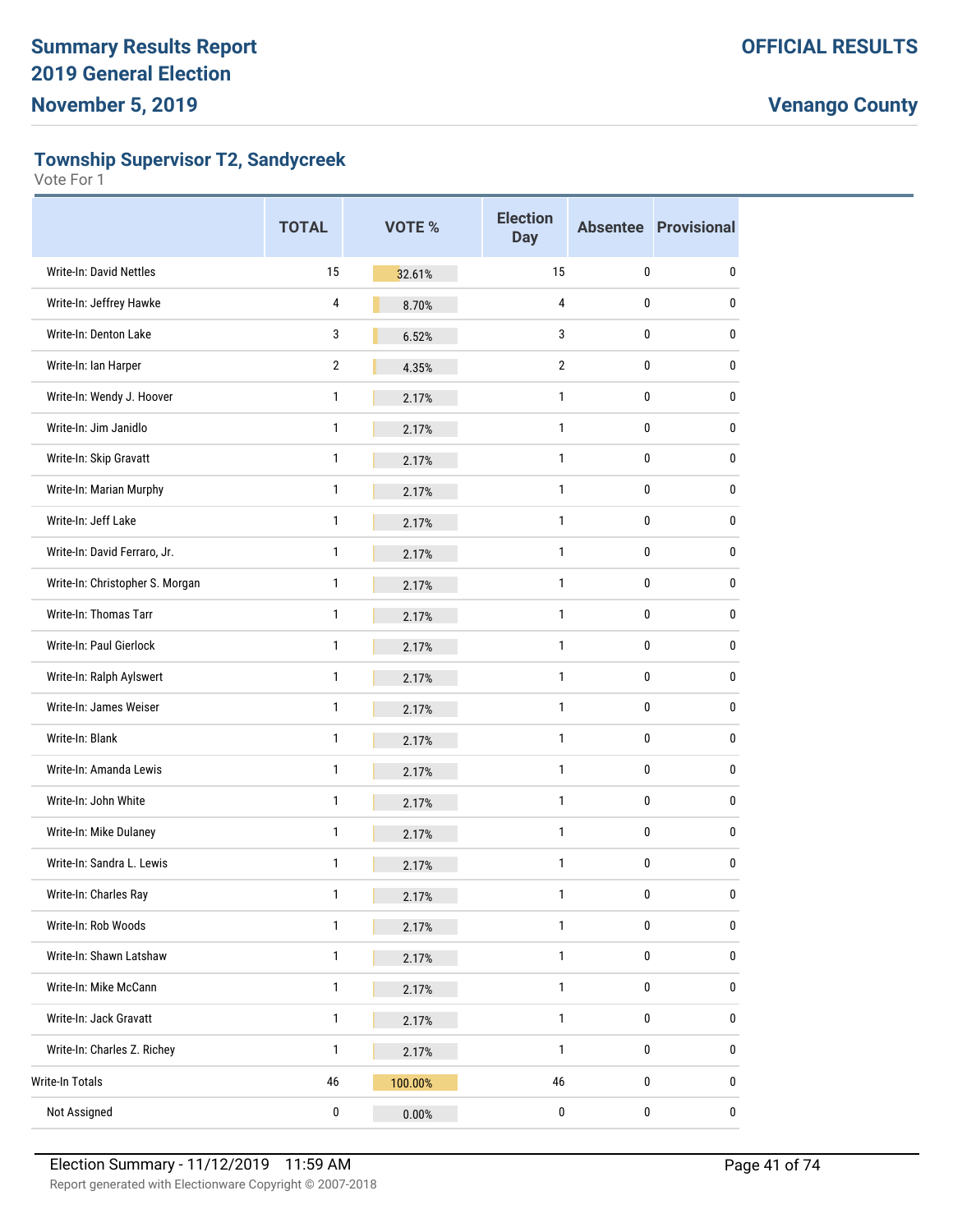#### **Township Supervisor T2, Sandycreek**

Vote For 1

|                         | <b>TOTAL</b> | VOTE %  | <b>Election</b><br><b>Day</b> | <b>Absentee Provisional</b> |  |
|-------------------------|--------------|---------|-------------------------------|-----------------------------|--|
| <b>Total Votes Cast</b> | 46           | 100.00% | 46                            |                             |  |

#### **Township Auditor T6, Sandycreek**

|                                 | <b>TOTAL</b>   | <b>VOTE %</b> | <b>Election</b><br><b>Day</b> |   | <b>Absentee Provisional</b> |
|---------------------------------|----------------|---------------|-------------------------------|---|-----------------------------|
| Write-In: Daniel Reinsel        | 10             | 40.00%        | 10                            | 0 | 0                           |
| Write-In: Amy R. Richey         | $\overline{2}$ | 8.00%         | $\overline{2}$                | 0 | $\pmb{0}$                   |
| Write-In: Blank                 | $\overline{2}$ | 8.00%         | $\overline{2}$                | 0 | 0                           |
| Write-In: Denton Lake           | $\mathbf{1}$   | 4.00%         | $\mathbf{1}$                  | 0 | 0                           |
| Write-In: Thomas Tarr           | 1              | 4.00%         | $\mathbf{1}$                  | 0 | $\pmb{0}$                   |
| Write-In: Christopher S. Morgan | $\mathbf{1}$   | 4.00%         | $\mathbf{1}$                  | 0 | $\pmb{0}$                   |
| Write-In: David Novak           | $\mathbf{1}$   | 4.00%         | $\mathbf{1}$                  | 0 | $\pmb{0}$                   |
| Write-In: Bonnie Myers          | 1              | 4.00%         | $\mathbf{1}$                  | 0 | $\pmb{0}$                   |
| Write-In: Bonnie S.             | $\mathbf{1}$   | 4.00%         | $\mathbf{1}$                  | 0 | $\pmb{0}$                   |
| Write-In: James Weiser          | $\mathbf{1}$   | 4.00%         | $\mathbf{1}$                  | 0 | $\pmb{0}$                   |
| Write-In: Bob Miller            | $\mathbf{1}$   | 4.00%         | $\mathbf{1}$                  | 0 | $\pmb{0}$                   |
| Write-In: Julie Wolfe           | 1              | 4.00%         | $\mathbf{1}$                  | 0 | $\pmb{0}$                   |
| Write-In: Dora Ray              | $\mathbf{1}$   | 4.00%         | $\mathbf{1}$                  | 0 | $\pmb{0}$                   |
| Write-In: Mike Dulaney          | $\mathbf{1}$   | 4.00%         | $\mathbf{1}$                  | 0 | 0                           |
| Write-In Totals                 | 25             | 100.00%       | 25                            | 0 | $\pmb{0}$                   |
| Not Assigned                    | 0              | 0.00%         | 0                             | 0 | 0                           |
| <b>Total Votes Cast</b>         | 25             | 100.00%       | 25                            | 0 | $\mathbf{0}$                |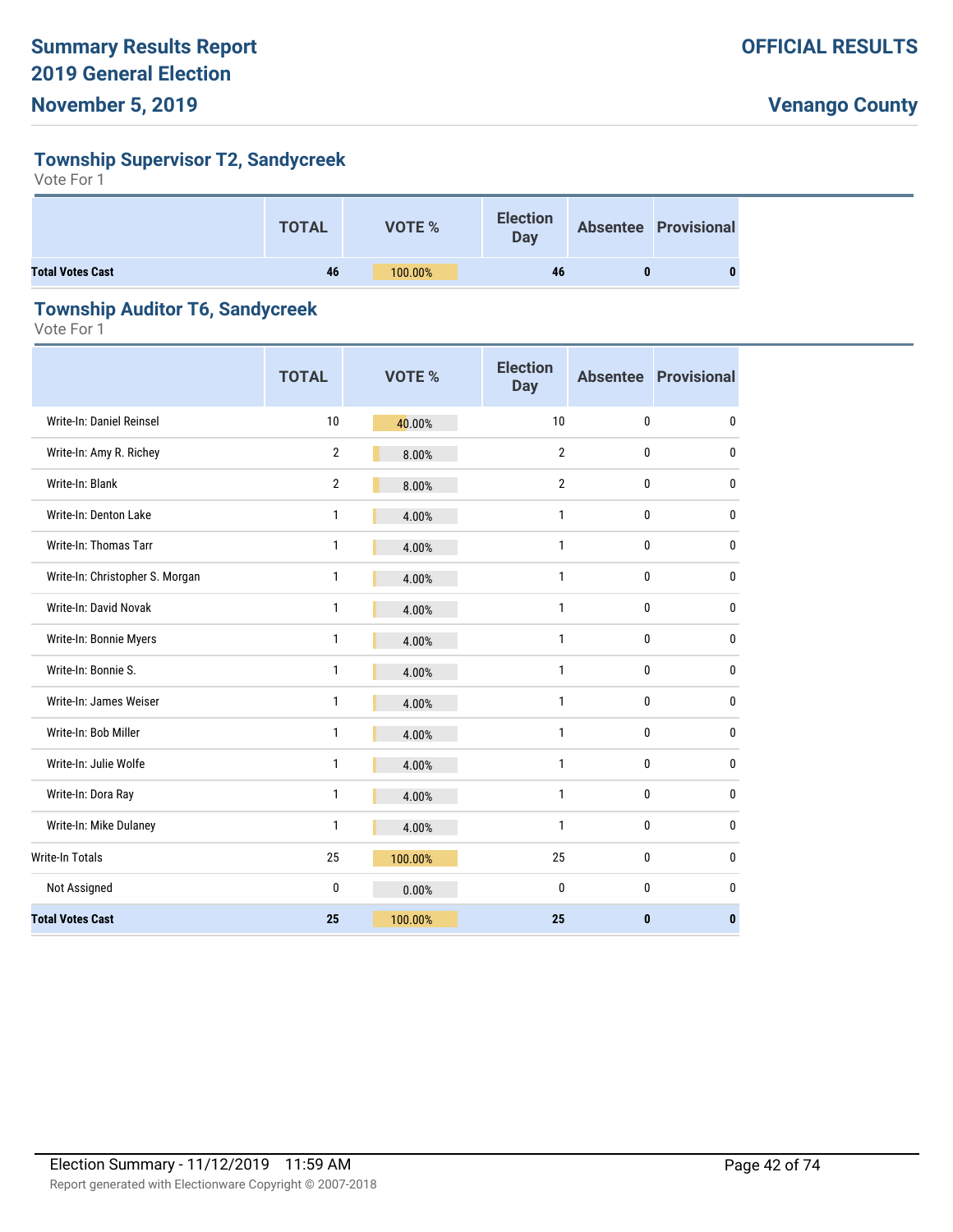**Township Supervisor T6, Scrubgrass**

Vote For 1

|                            | <b>TOTAL</b>   | VOTE %  | <b>Election</b><br><b>Day</b> |   | <b>Absentee Provisional</b> |
|----------------------------|----------------|---------|-------------------------------|---|-----------------------------|
| Write-In: Aaron Hovis      | 15             | 55.56%  | 15                            | 0 | 0                           |
| Write-In: Robert Aiken     | $\overline{2}$ | 7.41%   | $\overline{2}$                | 0 | $\mathbf{0}$                |
| Write-In: Stephen Maresch  | $\overline{2}$ | 7.41%   | $\overline{2}$                | 0 | $\mathbf 0$                 |
| Write-In: Curtis Hovis     | $\overline{2}$ | 7.41%   | $\overline{2}$                | 0 | $\mathbf{0}$                |
| Write-In: Sonny Mong       | 1              | 3.70%   | 1                             | 0 | 0                           |
| Write-In: Mark Milford     | 1              | 3.70%   | 1                             | 0 | $\mathbf{0}$                |
| Write-In: Blank            | 1              | 3.70%   | $\mathbf{1}$                  | 0 | 0                           |
| Write-In: Aaron Hile       | 1              | 3.70%   | 1                             | 0 | 0                           |
| Write-In: Patrick P. Payne | 1              | 3.70%   | $\mathbf{1}$                  | 0 | 0                           |
| Write-In: Blair A. Bundy   | 1              | 3.70%   | 1                             | 0 | 0                           |
| <b>Write-In Totals</b>     | 27             | 100.00% | 27                            | 0 | $\mathbf{0}$                |
| Not Assigned               | 0              | 0.00%   | $\mathbf{0}$                  | 0 | $\mathbf{0}$                |
| <b>Total Votes Cast</b>    | 27             | 100.00% | 27                            | 0 | $\mathbf{0}$                |

#### **Township Auditor T6, Scrubgrass**

|                            | <b>TOTAL</b> | <b>VOTE %</b> | <b>Election</b><br><b>Day</b> |              | <b>Absentee Provisional</b> |
|----------------------------|--------------|---------------|-------------------------------|--------------|-----------------------------|
| Write-In: Jean Milliron    |              | 20.00%        |                               | 0            | 0                           |
| Write-In: Blair A. Bundy   | 1            | 20.00%        |                               | 0            | 0                           |
| Write-In: Michelle Maresch | 1            | 20.00%        | 1                             | $\mathbf{0}$ | $\mathbf{0}$                |
| Write-In: Aaron Hovis      | 1            | 20.00%        | 1                             | 0            | 0                           |
| Write-In: Blank            | 1            | 20.00%        | 1                             | 0            | 0                           |
| <b>Write-In Totals</b>     | 5            | 100.00%       | 5                             | 0            | 0                           |
| Not Assigned               | 0            | 0.00%         | 0                             | $\mathbf{0}$ | $\mathbf{0}$                |
| <b>Total Votes Cast</b>    | 5            | 100.00%       | 5                             | $\bf{0}$     | 0                           |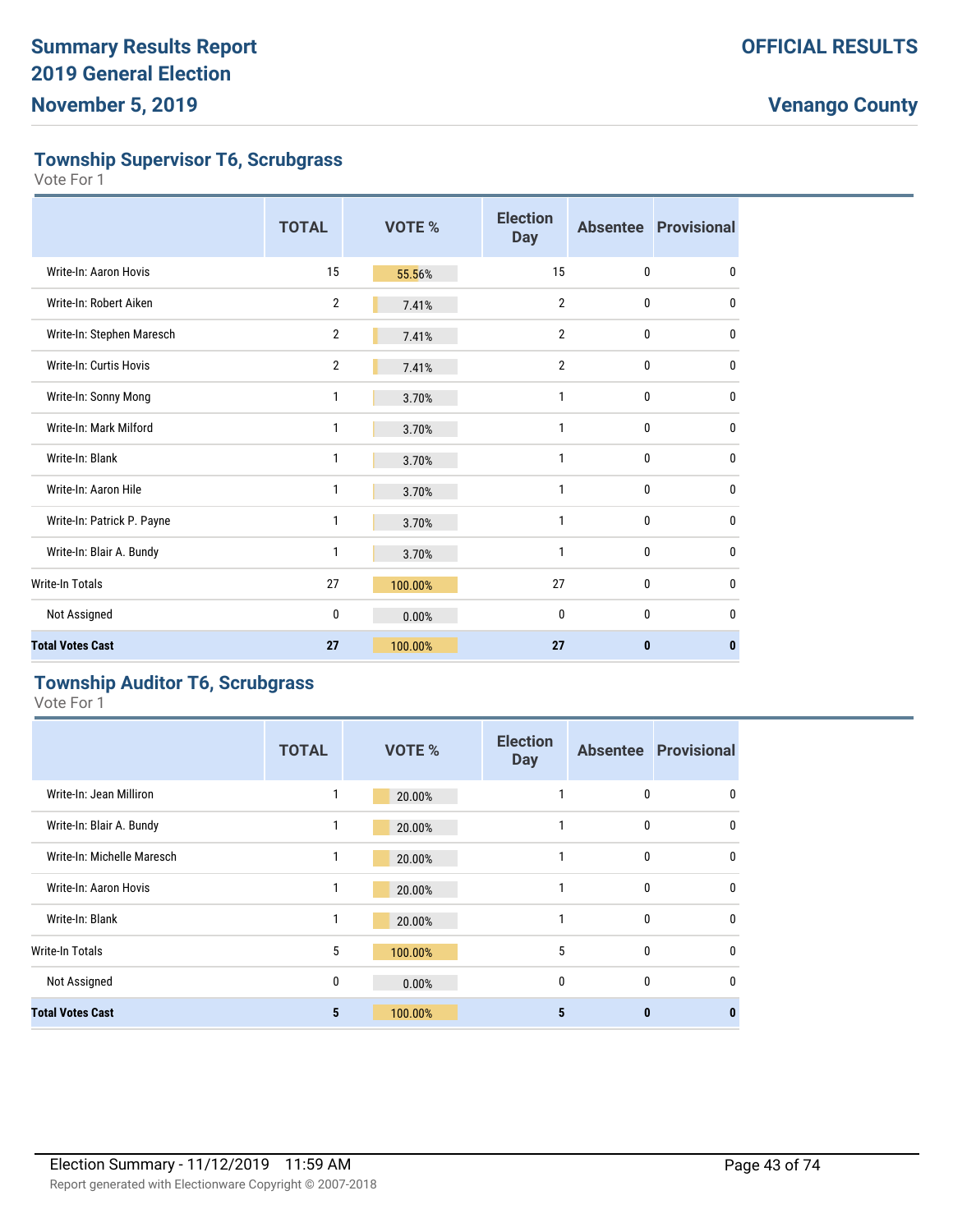**Township Auditor T4, Scrubgrass**

Vote For 1

|                             | <b>TOTAL</b>   | <b>VOTE %</b> | <b>Election</b><br><b>Day</b> |              | <b>Absentee Provisional</b> |
|-----------------------------|----------------|---------------|-------------------------------|--------------|-----------------------------|
| Write-In: Blank             | $\overline{2}$ | 50.00%        | 2                             | 0            | 0                           |
| Write-In: Stephanie Maresch | 1              | 25.00%        |                               | 0            | 0                           |
| Write-In: Blair A. Bundy    |                | 25.00%        |                               | 0            | 0                           |
| <b>Write-In Totals</b>      | 4              | 100.00%       | 4                             | 0            | 0                           |
| Not Assigned                | $\mathbf{0}$   | 0.00%         | $\mathbf{0}$                  | $\mathbf{0}$ | 0                           |
| <b>Total Votes Cast</b>     | 4              | 100.00%       |                               | $\bf{0}$     |                             |

#### **Township Auditor T2, Scrubgrass**

Vote For 1

|                          | <b>TOTAL</b>   | <b>VOTE %</b> | <b>Election</b><br><b>Day</b> |              | <b>Absentee Provisional</b> |
|--------------------------|----------------|---------------|-------------------------------|--------------|-----------------------------|
| Write-In: Blank          | $\overline{2}$ | 50.00%        | 2                             | $\mathbf{0}$ | $\mathbf{0}$                |
| Write-In: Blair A. Bundy |                | 25.00%        |                               | $\mathbf{0}$ | $\mathbf{0}$                |
| Write-In: Hannah Maresch |                | 25.00%        |                               | $\mathbf{0}$ | $\mathbf{0}$                |
| <b>Write-In Totals</b>   | 4              | 100.00%       | 4                             | $\bf{0}$     | $\mathbf{0}$                |
| Not Assigned             | 0              | 0.00%         | $\mathbf{0}$                  | $\mathbf{0}$ | $\mathbf{0}$                |
| <b>Total Votes Cast</b>  | 4              | 100.00%       |                               | 0            | 0                           |

#### **Township Supervisor T6, Victory**

|                            | <b>TOTAL</b> | <b>VOTE %</b> | <b>Election</b><br><b>Day</b> |              | <b>Absentee Provisional</b> |
|----------------------------|--------------|---------------|-------------------------------|--------------|-----------------------------|
| Write-In: Harold Clawson   | 33           | 73.33%        | 33                            | 0            | 0                           |
| Write-In: Mark T. Guth     | 9            | 20.00%        | 9                             | 0            | $\mathbf{0}$                |
| Write-In: Tracy McFarland  | 1            | 2.22%         | 1                             | $\mathbf{0}$ | $\mathbf{0}$                |
| Write-In: William Horstman | 1            | 2.22%         | 1                             | $\mathbf{0}$ | 0                           |
| Write-In: Blank            | 1            | 2.22%         | 1                             | 0            | $\mathbf{0}$                |
| Write-In Totals            | 45           | 100.00%       | 45                            | 0            | $\mathbf{0}$                |
| Not Assigned               | 0            | 0.00%         | 0                             | $\mathbf{0}$ | 0                           |
| <b>Total Votes Cast</b>    | 45           | 100.00%       | 45                            | $\mathbf{0}$ | $\bf{0}$                    |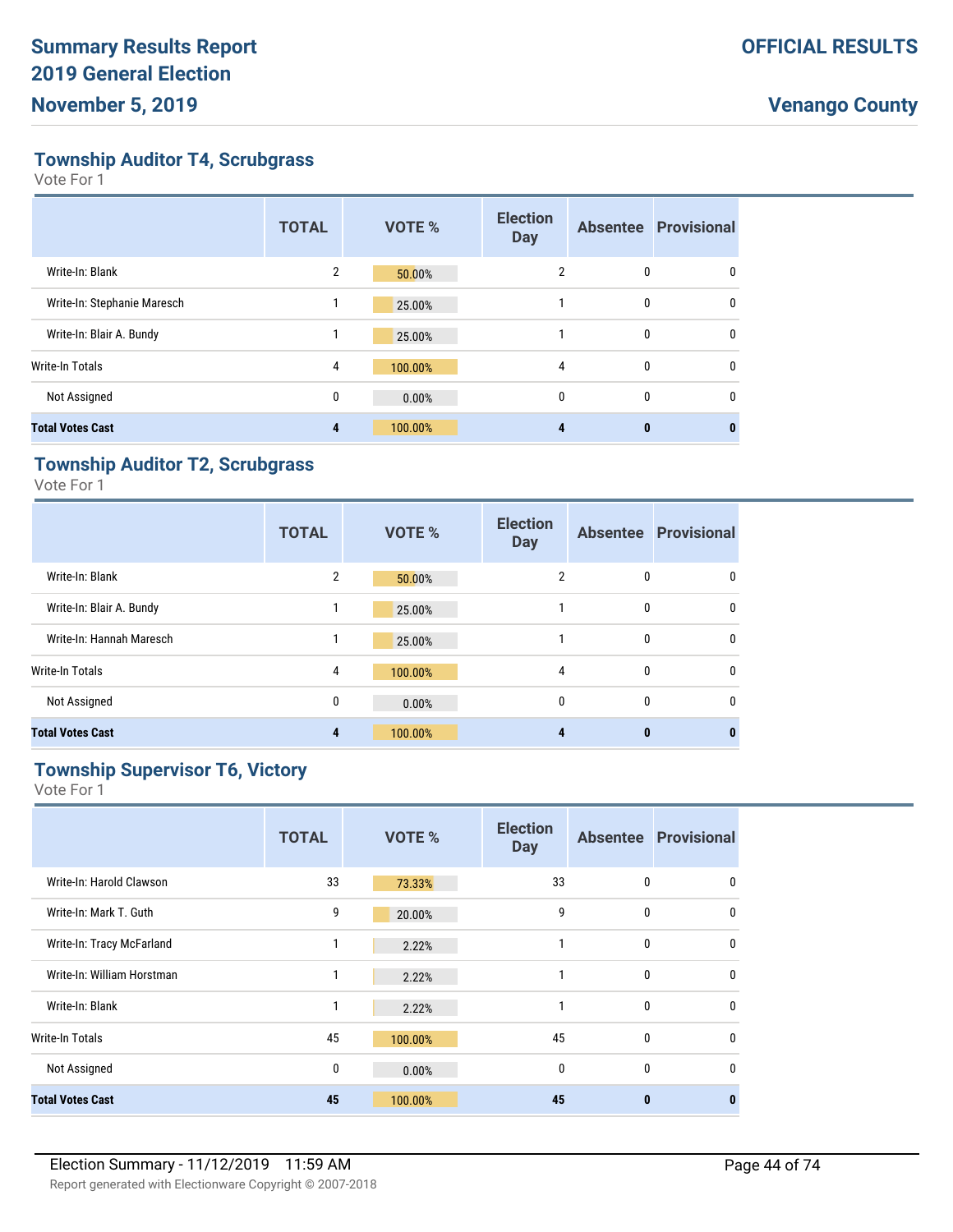**Township Supervisor T2, Victory**

Vote For 1

|                          | <b>TOTAL</b> | <b>VOTE %</b> | <b>Election</b><br><b>Day</b> |              | <b>Absentee Provisional</b> |
|--------------------------|--------------|---------------|-------------------------------|--------------|-----------------------------|
| Write-In: Harold Clawson | 17           | 65.38%        | 17                            | 0            | 0                           |
| Write-In: Mark Guth      | 6            | 23.08%        | 6                             | $\mathbf{0}$ | 0                           |
| Write-In: Blank          | 1            | 3.85%         |                               | 0            | $\mathbf{0}$                |
| Write-In: Ken King       |              | 3.85%         |                               | 0            | $\mathbf{0}$                |
| Write-In: Jim Fryman     | 1            | 3.85%         |                               | 0            | $\mathbf{0}$                |
| <b>Write-In Totals</b>   | 26           | 100.00%       | 26                            | 0            | $\mathbf{0}$                |
| Not Assigned             | 0            | 0.00%         | $\mathbf{0}$                  | $\mathbf{0}$ | $\mathbf{0}$                |
| <b>Total Votes Cast</b>  | 26           | 100.00%       | 26                            | $\mathbf{0}$ | 0                           |

#### **Township Auditor T6, Victory**

|                          | <b>TOTAL</b>   | <b>VOTE %</b> | <b>Election</b><br><b>Day</b> |              | <b>Absentee Provisional</b> |
|--------------------------|----------------|---------------|-------------------------------|--------------|-----------------------------|
| Write-In: James Kelly    | 3              | 37.50%        | 3                             | $\mathbf{0}$ | $\mathbf{0}$                |
| Write-In: Blank          | $\overline{2}$ | 25.00%        | $\overline{2}$                | $\mathbf{0}$ | $\mathbf 0$                 |
| Write-In: Rose Gibbs     | 1              | 12.50%        | 1                             | $\mathbf{0}$ | $\mathbf{0}$                |
| Write-In: Patti Fryman   | 1              | 12.50%        | 1                             | $\mathbf{0}$ | $\mathbf{0}$                |
| Write-In: Harry Vanzandt | 1              | 12.50%        | 1                             | $\mathbf{0}$ | $\mathbf{0}$                |
| <b>Write-In Totals</b>   | 8              | 100.00%       | 8                             | $\mathbf{0}$ | $\mathbf 0$                 |
| Not Assigned             | 0              | 0.00%         | $\mathbf{0}$                  | $\mathbf{0}$ | $\mathbf{0}$                |
| <b>Total Votes Cast</b>  | 8              | 100.00%       | 8                             | $\bf{0}$     | $\bf{0}$                    |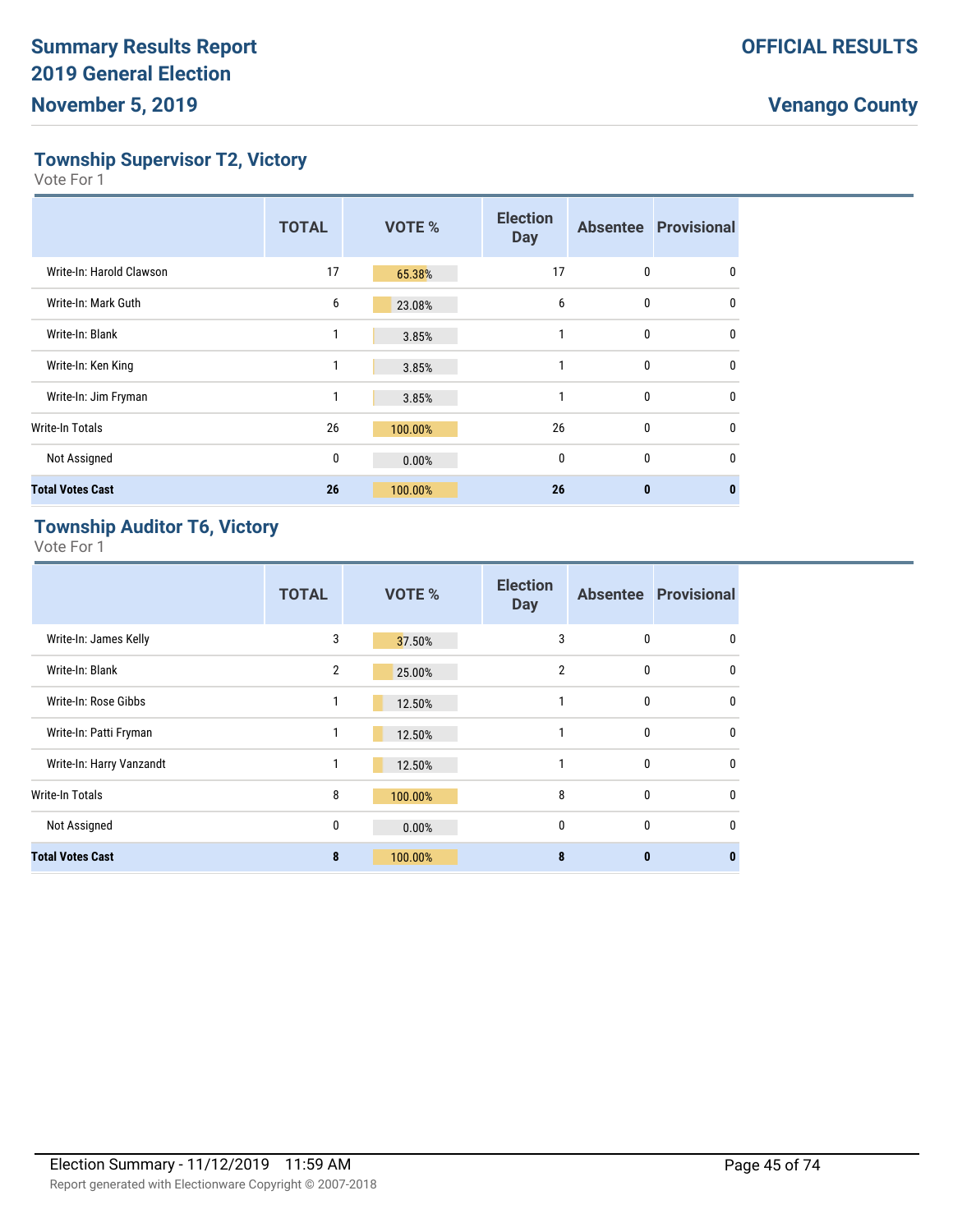**Borough Council T4 V4, Barkeyville**

Vote For 4

|                                | <b>TOTAL</b> | <b>VOTE %</b> | <b>Election</b><br><b>Day</b> |              | <b>Absentee Provisional</b> |
|--------------------------------|--------------|---------------|-------------------------------|--------------|-----------------------------|
| <b>DEM Alvin D. Patton</b>     | 35           | 27.56%        | 35                            | 0            | 0                           |
| DEM Warren David Whetzel, Jr.  | 31           | 24.41%        | 31                            | 0            | 0                           |
| <b>DEM David Bruce Howard</b>  | 27           | 21.26%        | 27                            | 0            | 0                           |
| <b>DEM William Coursen</b>     | 25           | 19.68%        | 25                            | 0            | 0                           |
| Write-In: Thomas D. Martin     | 3            | 2.36%         | 3                             | 0            | 0                           |
| Write-In: Charles E. Patterson | 1            | 0.79%         | 1                             | 0            | 0                           |
| Write-In: Orion Jenkins        | 1            | 0.79%         | 1                             | 0            | 0                           |
| Write-In: Blank                | 1            | 0.79%         | 1                             | 0            | 0                           |
| Write-In: Rebecca Cratty       | 1            | 0.79%         | 1                             | 0            | 0                           |
| Write-In: Lisa Marie Patterson | 1            | 0.79%         | 1                             | 0            | 0                           |
| Write-In: Laure Harold         | $\mathbf{1}$ | 0.79%         | 1                             | $\mathbf{0}$ | 0                           |
| <b>Write-In Totals</b>         | 9            | 7.09%         | 9                             | $\mathbf{0}$ | 0                           |
| Not Assigned                   | 0            | 0.00%         | 0                             | 0            | 0                           |
| <b>Total Votes Cast</b>        | 127          | 100.00%       | 127                           | $\bf{0}$     | 0                           |

#### **Borough Council T4 V3, Clintonville**

|                                | <b>TOTAL</b> | VOTE %  | <b>Election</b><br><b>Day</b> |                  | <b>Absentee Provisional</b> |
|--------------------------------|--------------|---------|-------------------------------|------------------|-----------------------------|
| <b>REP Michael L. Sandrock</b> | 56           | 35.90%  | 56                            | $\mathbf{0}$     | 0                           |
| REP Becky L. Hedglin           | 54           | 34.62%  | 54                            | $\mathbf{0}$     | $\mathbf{0}$                |
| REP Catherine Bollinger        | 41           | 26.28%  | 41                            | $\mathbf{0}$     | $\mathbf{0}$                |
| Write-In: Daniel J. Kaylor     | 3            | 1.92%   | 3                             | $\boldsymbol{0}$ | $\mathbf{0}$                |
| Write-In: George Edward Young  | 1            | 0.64%   | 1                             | $\mathbf{0}$     | $\mathbf{0}$                |
| Write-In: Dennis Weber         | 1            | 0.64%   | 1                             | $\mathbf{0}$     | 0                           |
| Write-In Totals                | 5            | 3.21%   | 5                             | $\mathbf{0}$     | $\mathbf{0}$                |
| Not Assigned                   | 0            | 0.00%   | 0                             | $\mathbf{0}$     | 0                           |
| <b>Total Votes Cast</b>        | 156          | 100.00% | 156                           | $\bf{0}$         | 0                           |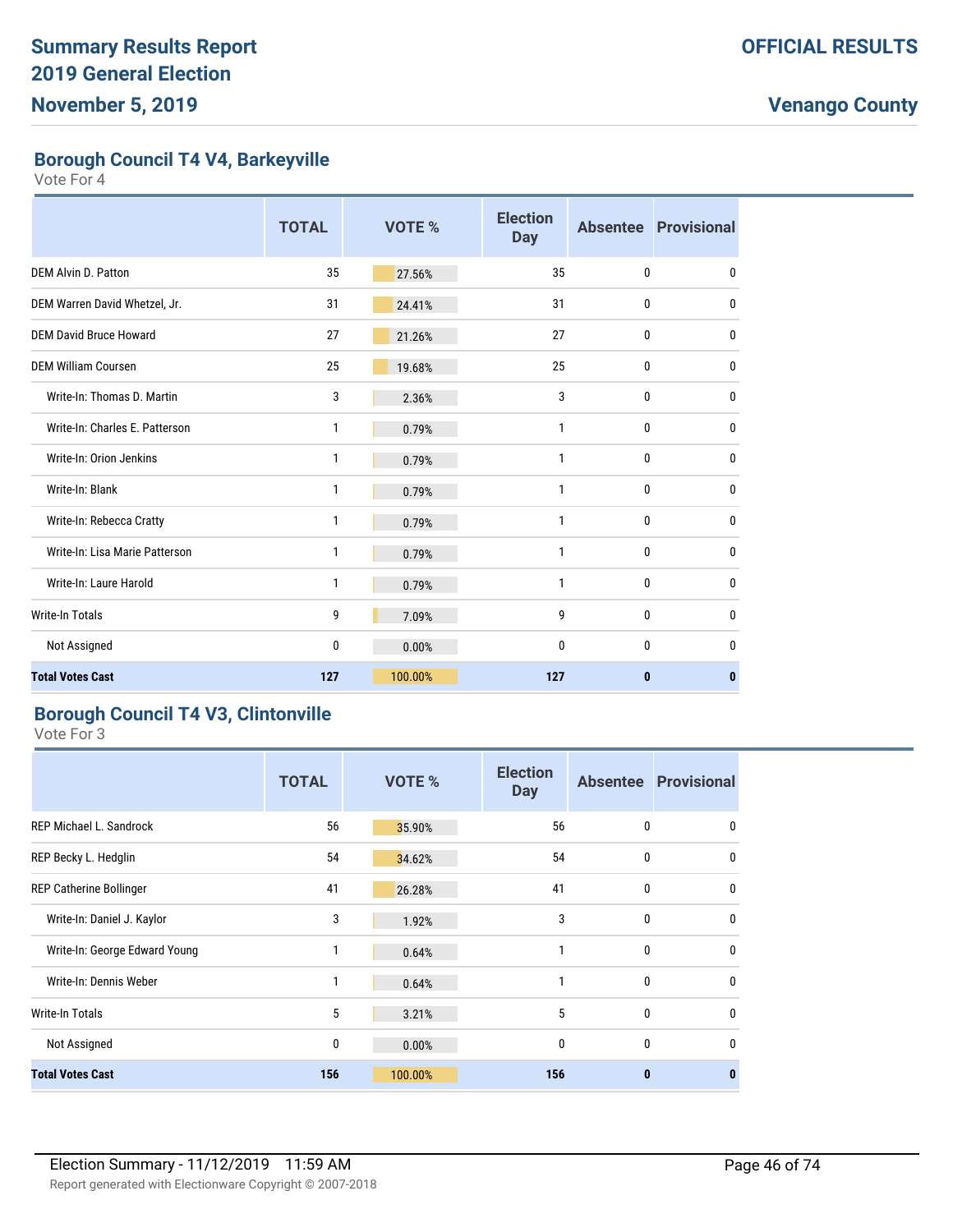**Borough Council T2 V1, Clintonville**

Vote For 1

|                              | <b>TOTAL</b>   | <b>VOTE %</b> | <b>Election</b><br><b>Day</b> |          | <b>Absentee Provisional</b> |
|------------------------------|----------------|---------------|-------------------------------|----------|-----------------------------|
| REP Joseph Edward Kelly, Jr. | 56             | 93.33%        | 56                            | 0        | 0                           |
| Write-In: Dan Kaylor         | $\overline{2}$ | 3.33%         | $\overline{2}$                | 0        | $\mathbf{0}$                |
| Write-In: Nonsense Name      | 1              | 1.67%         | 1                             | 0        | 0                           |
| Write-In: Ashley Rayl        | 1              | 1.67%         | 1                             | 0        | 0                           |
| Write-In Totals              | 4              | 6.67%         | 4                             | 0        | $\mathbf{0}$                |
| Not Assigned                 | 0              | 0.00%         | $\mathbf{0}$                  | 0        | 0                           |
| <b>Total Votes Cast</b>      | 60             | 100.00%       | 60                            | $\bf{0}$ | $\bf{0}$                    |

#### **Borough Tax Collector T4, Clintonville**

|                         | <b>TOTAL</b> | <b>VOTE %</b> | <b>Election</b><br><b>Day</b> |   | <b>Absentee Provisional</b> |
|-------------------------|--------------|---------------|-------------------------------|---|-----------------------------|
| REP Mary M. Kelly       | 61           | 98.39%        | 61                            | 0 | $\mathbf{0}$                |
| Write-In: Nonsense Name |              | 1.61%         |                               | 0 | 0                           |
| <b>Write-In Totals</b>  |              | 1.61%         |                               | 0 | $\mathbf{0}$                |
| Not Assigned            | 0            | 0.00%         | 0                             | 0 | 0                           |
| <b>Total Votes Cast</b> | 62           | 100.00%       | 62                            | 0 | $\bf{0}$                    |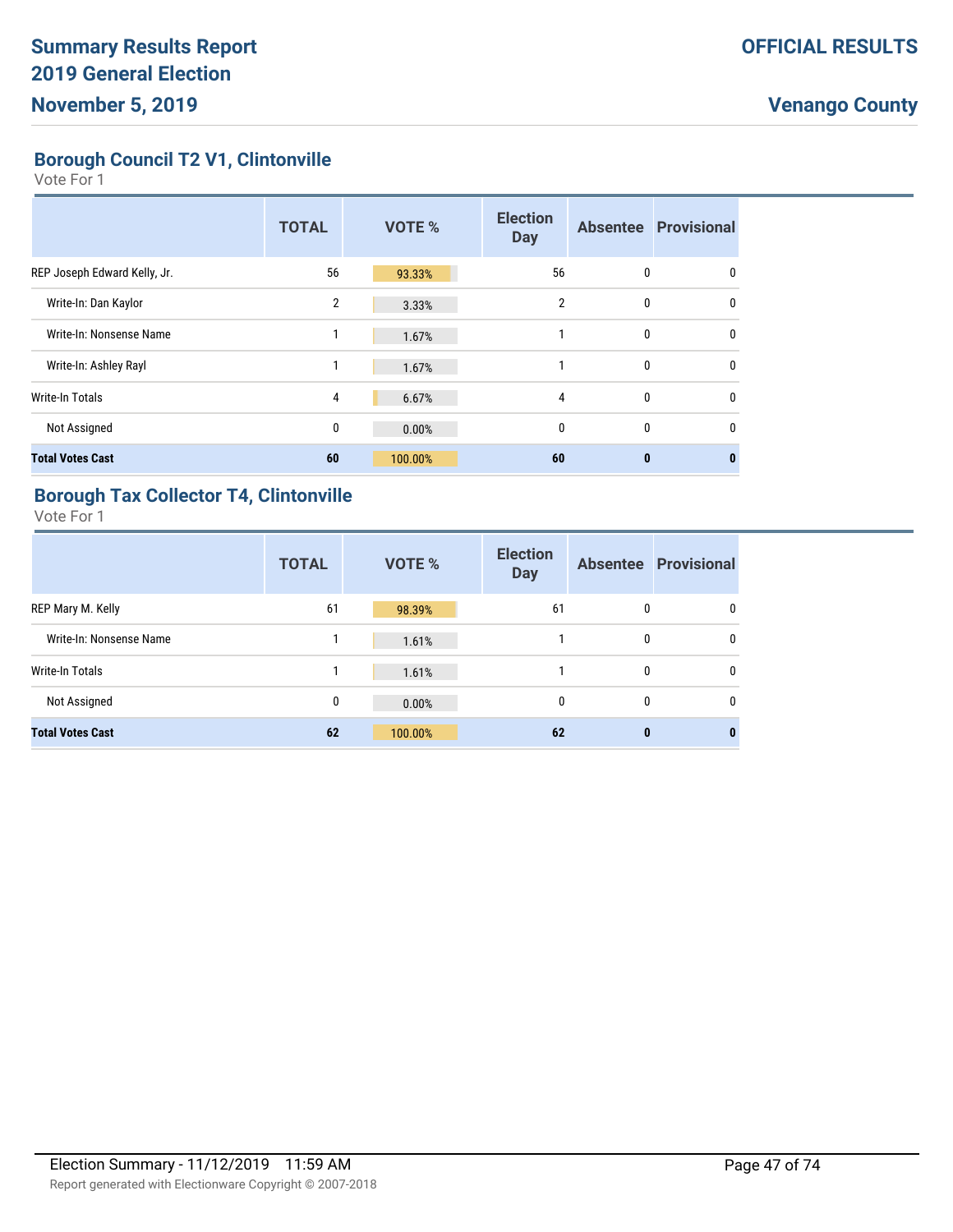**Borough Council T4 V2, Cooperstown**

Vote For 2

|                           | <b>TOTAL</b> | <b>VOTE %</b> | <b>Election</b><br><b>Day</b> |              | <b>Absentee Provisional</b> |
|---------------------------|--------------|---------------|-------------------------------|--------------|-----------------------------|
| DEM Bonnie Tologo         | 59           | 34.71%        | 59                            | $\mathbf{0}$ | 0                           |
| <b>DEM Jane Beach</b>     | 58           | 34.12%        | 58                            | $\mathbf{0}$ | 0                           |
| Write-In: Mark E. Fultz   | 25           | 14.71%        | 25                            | $\mathbf{0}$ | $\mathbf 0$                 |
| Write-In: Tonya R. Burger | 13           | 7.65%         | 13                            | $\mathbf{0}$ | 0                           |
| Write-In: Tonya Burger    | 6            | 3.53%         | 6                             | 0            | 0                           |
| Write-In: Vicki L. Tarr   | 4            | 2.35%         | 4                             | $\mathbf{0}$ | $\mathbf 0$                 |
| Write-In: Sean O. Cralley | 1            | 0.59%         | 1                             | $\mathbf{0}$ | 0                           |
| Write-In: Laura A. Fultz  | 1            | 0.59%         | 1                             | $\mathbf{0}$ | $\mathbf 0$                 |
| Write-In: Jeff Meyer      | 1            | 0.59%         | 1                             | $\mathbf{0}$ | $\mathbf 0$                 |
| Write-In: William Hines   | 1            | 0.59%         | 1                             | $\mathbf{0}$ | 0                           |
| Write-In: Illigible       | 1            | 0.59%         | 1                             | $\mathbf{0}$ | 0                           |
| Write-In Totals           | 53           | 31.18%        | 53                            | $\mathbf{0}$ | 0                           |
| Not Assigned              | 0            | 0.00%         | 0                             | $\mathbf{0}$ | 0                           |
| <b>Total Votes Cast</b>   | 170          | 100.00%       | 170                           | $\mathbf{0}$ | $\bf{0}$                    |

#### **Borough Council T4 V4, Emlenton**

|                                   | <b>TOTAL</b>   | <b>VOTE %</b> | <b>Election</b><br><b>Day</b> |              | <b>Absentee Provisional</b> |
|-----------------------------------|----------------|---------------|-------------------------------|--------------|-----------------------------|
| REP Timothy S. Kriebel            | 94             | 27.98%        | 94                            | $\mathbf{0}$ | 0                           |
| REP Paul Calderone, Jr.           | 86             | 25.60%        | 86                            | $\mathbf{0}$ | $\mathbf{0}$                |
| <b>REP Paul S. Kentzel</b>        | 80             | 23.81%        | 80                            | $\mathbf{0}$ | 0                           |
| <b>REP Walter Sam Turk</b>        | 74             | 22.02%        | 74                            | $\mathbf{0}$ | $\mathbf{0}$                |
| Write-In: Josue Barrios Ontivenos | 1              | 0.30%         | 1                             | $\mathbf{0}$ | $\mathbf{0}$                |
| Write-In: Lacey L. McNany         | 1              | 0.30%         | 1                             | $\mathbf{0}$ | $\mathbf{0}$                |
| Write-In Totals                   | $\overline{2}$ | 0.60%         | $\overline{2}$                | $\mathbf{0}$ | $\mathbf{0}$                |
| Not Assigned                      | 0              | 0.00%         | 0                             | $\mathbf{0}$ | $\mathbf{0}$                |
| <b>Total Votes Cast</b>           | 336            | 100.00%       | 336                           | $\bf{0}$     | $\bf{0}$                    |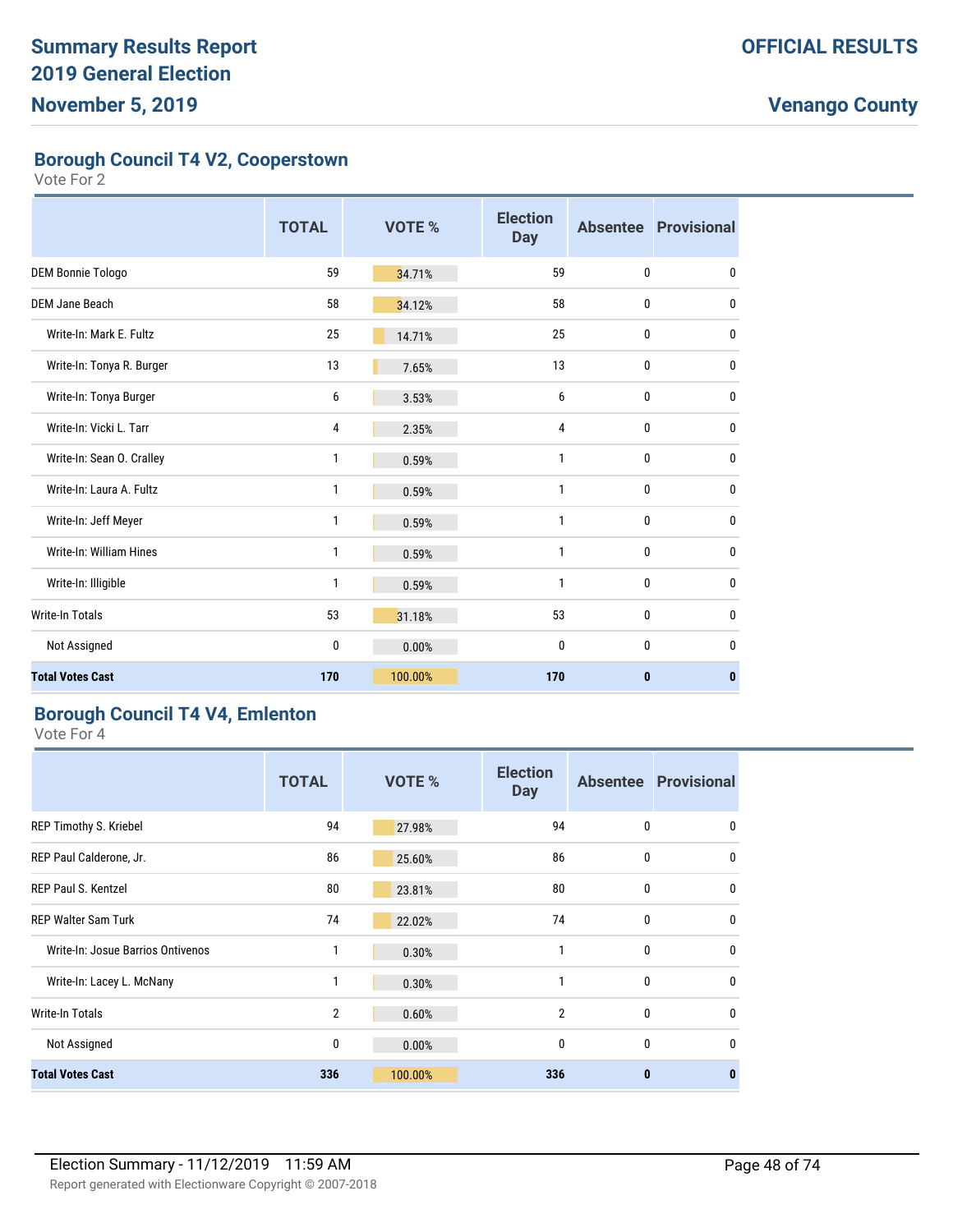**Borough Auditor T6, Emlenton**

Vote For 1

|                         | <b>TOTAL</b>            | <b>VOTE %</b> | <b>Election</b><br><b>Day</b> |   | <b>Absentee Provisional</b> |
|-------------------------|-------------------------|---------------|-------------------------------|---|-----------------------------|
| Write-In: Lacey McNany  | $\overline{2}$          | 40.00%        | $\overline{2}$                | 0 | 0                           |
| Write-In: Monica Heal   |                         | 20.00%        |                               | 0 | 0                           |
| Write-In: Kathy Kriebel |                         | 20.00%        |                               | 0 | $\mathbf{0}$                |
| Write-In: Sara Hile     | 1                       | 20.00%        |                               | 0 | $\mathbf{0}$                |
| Write-In Totals         | 5                       | 100.00%       | 5                             | 0 | 0                           |
| Not Assigned            | 0                       | 0.00%         | $\mathbf{0}$                  | 0 | $\mathbf{0}$                |
| <b>Total Votes Cast</b> | $\overline{\mathbf{5}}$ | 100.00%       | 5                             | 0 |                             |

#### **Borough Auditor T4, Emlenton**

|                         | <b>TOTAL</b>   | <b>VOTE %</b> | <b>Election</b><br><b>Day</b> |   | <b>Absentee Provisional</b> |
|-------------------------|----------------|---------------|-------------------------------|---|-----------------------------|
| Write-In: Lacey McNany  | $\overline{2}$ | 66.67%        | 2                             | 0 | 0                           |
| Write-In: Blank         |                | 33.33%        |                               | 0 | 0                           |
| Write-In Totals         | 3              | 100.00%       | 3                             | 0 | 0                           |
| Not Assigned            | 0              | 0.00%         | 0                             | 0 | $\mathbf{0}$                |
| <b>Total Votes Cast</b> | 3              | 100.00%       | 3                             | 0 | 0                           |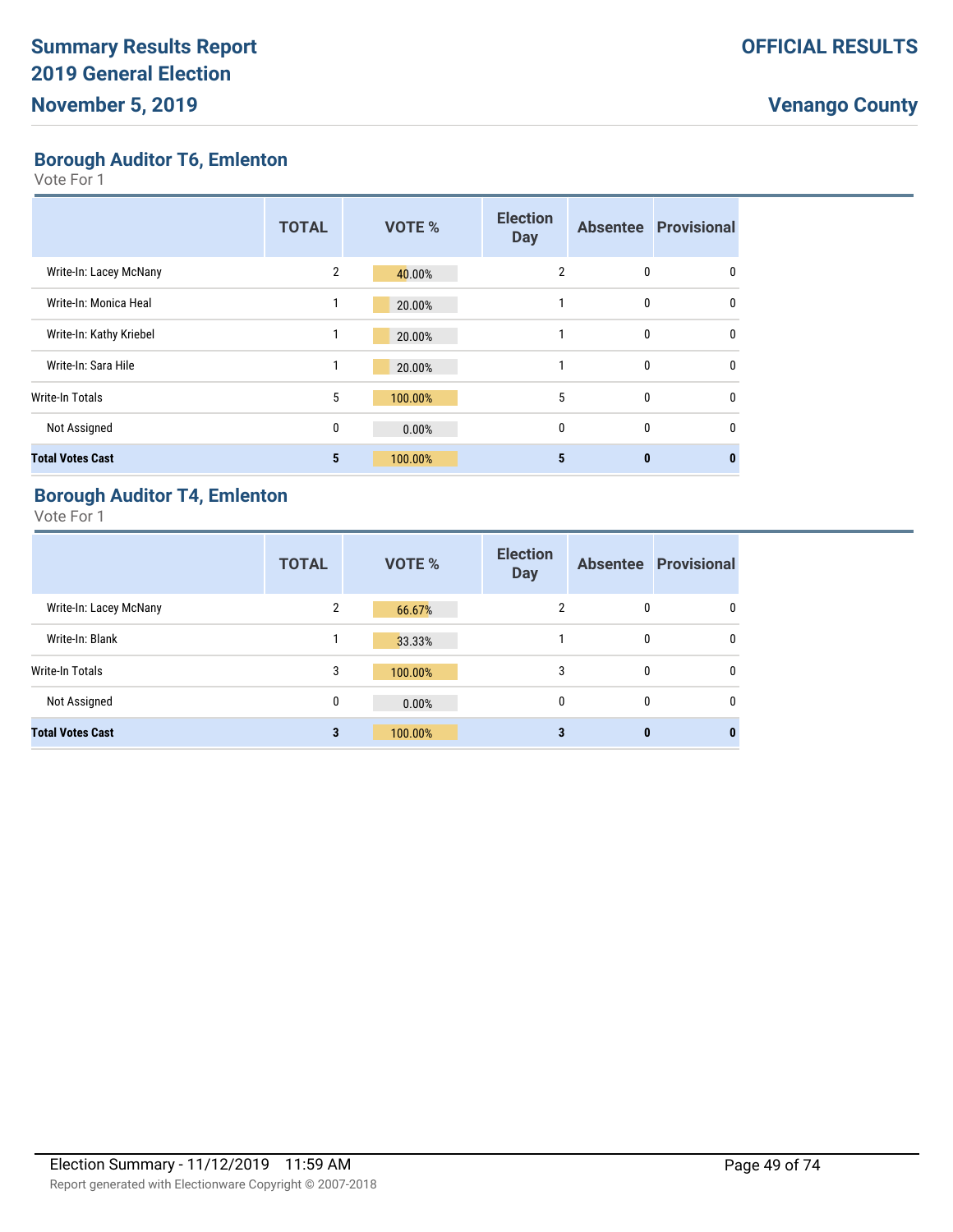**Borough Council T4 V2, Pleasantville**

|                          | <b>TOTAL</b> | <b>VOTE %</b> | <b>Election</b><br><b>Day</b> |              | <b>Absentee Provisional</b> |
|--------------------------|--------------|---------------|-------------------------------|--------------|-----------------------------|
| <b>DEM Harvey Long</b>   | 97           | 50.00%        | 96                            | 1            | $\mathbf{0}$                |
| DEM Kathleen A. McMunn   | 85           | 43.81%        | 85                            | 0            | $\mathbf{0}$                |
| Write-In: Illegible      | 3            | 1.55%         | 3                             | 0            | 0                           |
| Write-In: James Olson    | 1            | 0.52%         | 1                             | 0            | $\mathbf{0}$                |
| Write-In: Adam Long      | 1            | 0.52%         | $\mathbf{1}$                  | 0            | $\mathbf{0}$                |
| Write-In: Harold Jackson | 1            | 0.52%         | $\mathbf{1}$                  | 0            | $\mathbf{0}$                |
| Write-In: William Allen  | 1            | 0.52%         | $\mathbf{1}$                  | 0            | $\mathbf{0}$                |
| Write-In: Nonsense Name  | 1            | 0.52%         | $\mathbf{1}$                  | 0            | 0                           |
| Write-In: Megin Chapel   | 1            | 0.52%         | $\mathbf{1}$                  | 0            | $\mathbf{0}$                |
| Write-In: John Peterson  | 1            | 0.52%         | 1                             | 0            | $\mathbf{0}$                |
| Write-In: Shawn Jacobson | $\mathbf{1}$ | 0.52%         | $\mathbf{1}$                  | 0            | $\mathbf{0}$                |
| Write-In: Brian Reib     | 1            | 0.52%         | 1                             | 0            | 0                           |
| <b>Write-In Totals</b>   | 12           | 6.19%         | 12                            | 0            | $\mathbf{0}$                |
| Not Assigned             | $\mathbf{0}$ | 0.00%         | $\mathbf{0}$                  | $\mathbf{0}$ | $\mathbf{0}$                |
| <b>Total Votes Cast</b>  | 194          | 100.00%       | 193                           | 1            | $\mathbf{0}$                |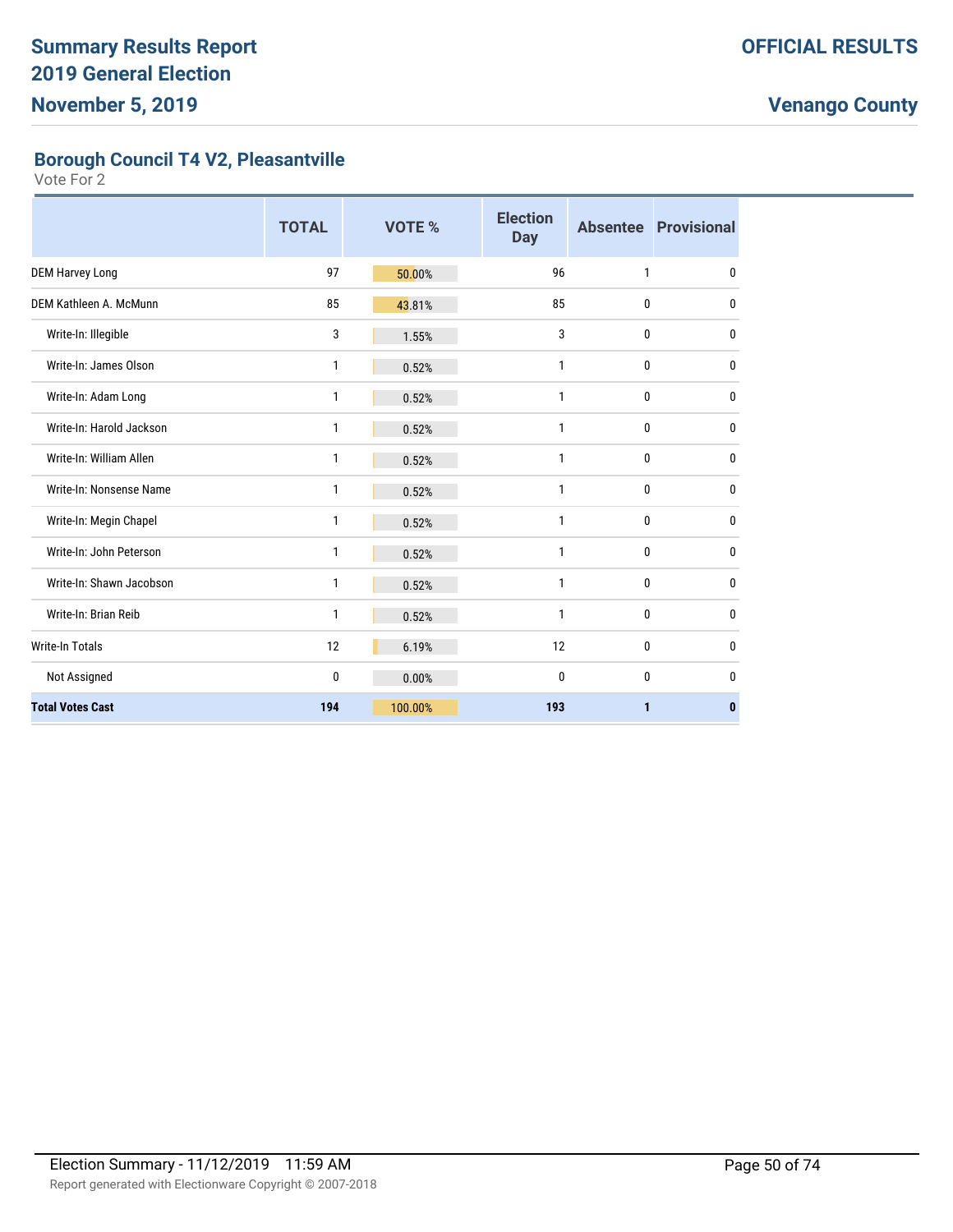**Borough Council T4 V4, Polk**

|                               | <b>TOTAL</b> | <b>VOTE %</b> | <b>Election</b><br><b>Day</b> |           | <b>Absentee Provisional</b> |
|-------------------------------|--------------|---------------|-------------------------------|-----------|-----------------------------|
| Write-In: James Kilgore       | 19           | 28.79%        | 19                            | 0         | 0                           |
| Write-In: Larry Boyle         | 9            | 13.64%        | 9                             | 0         | 0                           |
| Write-In: Mary Dickson        | 5            | 7.58%         | 5                             | 0         | 0                           |
| Write-In: Colleen Scurry      | 4            | 6.06%         | 4                             | 0         | 0                           |
| Write-In: Debra Adams         | 4            | 6.06%         | 4                             | 0         | 0                           |
| Write-In: Robert Keck         | 3            | 4.55%         | 3                             | 0         | 0                           |
| Write-In: Thomas Sherman      | 3            | 4.55%         | 3                             | 0         | 0                           |
| Write-In: Richard Harringer   | 2            | 3.03%         | 2                             | 0         | 0                           |
| Write-In: James McCall        | 2            | 3.03%         | 2                             | 0         | 0                           |
| Write-In: James Miller        | 1            | 1.52%         | $\mathbf{1}$                  | 0         | 0                           |
| Write-In: James Hesson        | 1            | 1.52%         | 1                             | 0         | 0                           |
| Write-In: Quincey Wood        | 1            | 1.52%         | $\mathbf{1}$                  | 0         | 0                           |
| Write-In: Jonathan Foster     | 1            | 1.52%         | $\mathbf{1}$                  | 0         | 0                           |
| Write-In: Steph Murdoch       | 1            | 1.52%         | 1                             | 0         | 0                           |
| Write-In: Sherry Richardson   | 1            | 1.52%         | $\mathbf{1}$                  | 0         | 0                           |
| Write-In: Jonathan Richardson | 1            | 1.52%         | $\mathbf{1}$                  | 0         | 0                           |
| Write-In: Lance Wood          | 1            | 1.52%         | 1                             | 0         | 0                           |
| Write-In: Pam Kilgore         | 1            | 1.52%         | 1                             | 0         | 0                           |
| Write-In: Dotte Brooks        | 1            | 1.52%         | $\mathbf{1}$                  | 0         | 0                           |
| Write-In: Richard Harriger    | 1            | 1.52%         | $\mathbf{1}$                  | 0         | 0                           |
| Write-In: Stepheni Murdoch    | 1            | 1.52%         | $\mathbf{1}$                  | 0         | 0                           |
| Write-In: Joshua McAfoose     | 1            | 1.52%         | $\mathbf{1}$                  | $\pmb{0}$ | 0                           |
| Write-In: Illigible           | 1            | 1.52%         | 1                             | $\pmb{0}$ | 0                           |
| Write-In: Rachael McAfoose    | 1            | 1.52%         | 1                             | 0         | 0                           |
| Write-In Totals               | 66           | 100.00%       | 66                            | $\pmb{0}$ | 0                           |
| Not Assigned                  | 0            | 0.00%         | 0                             | 0         | 0                           |
| <b>Total Votes Cast</b>       | 66           | 100.00%       | 66                            | 0         | $\pmb{0}$                   |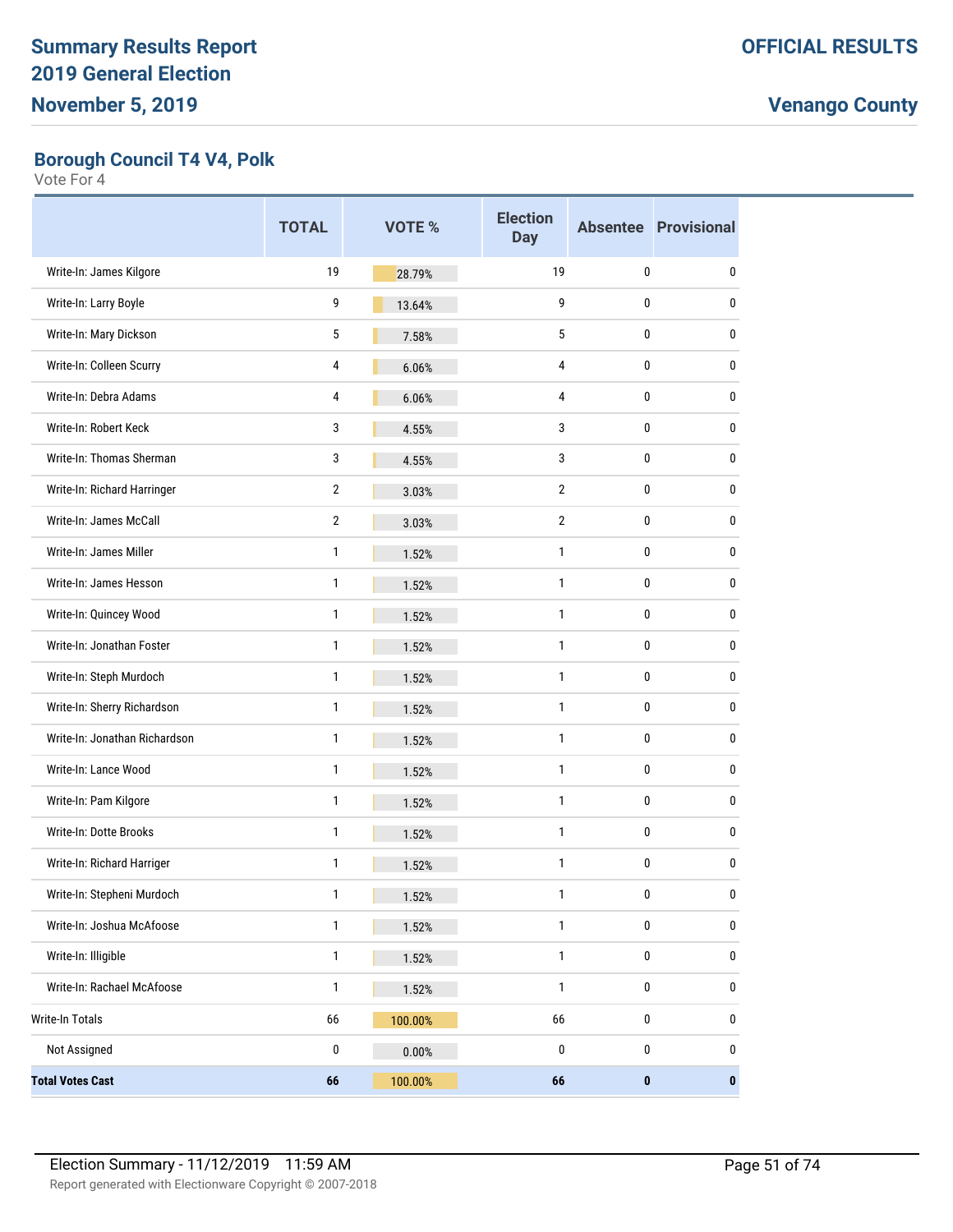#### **Borough Mayor, Rouseville**

Vote For 1

|                           | <b>TOTAL</b>   | VOTE %  | <b>Election</b><br><b>Day</b> |              | <b>Absentee Provisional</b> |
|---------------------------|----------------|---------|-------------------------------|--------------|-----------------------------|
| Write-In: Emilee Gray     | 24             | 72.73%  | 24                            | $\mathbf{0}$ | $\mathbf{0}$                |
| Write-In: Ginger McFadden | $\overline{2}$ | 6.06%   | $\overline{2}$                | $\mathbf{0}$ | $\mathbf{0}$                |
| Write-In: John Wensel     | 1              | 3.03%   | 1                             | $\mathbf{0}$ | $\bf{0}$                    |
| Write-In: Jack Cochran    | 1              | 3.03%   | 1                             | $\mathbf{0}$ | $\mathbf{0}$                |
| Write-In: Ed Whitman      | 1              | 3.03%   | 1                             | $\mathbf{0}$ | $\bf{0}$                    |
| Write-In: Alex Austel     | 1              | 3.03%   | 1                             | $\mathbf{0}$ | $\bf{0}$                    |
| Write-In: Mark McClintock | 1              | 3.03%   | 1                             | $\mathbf{0}$ | $\mathbf{0}$                |
| Write-In: John Hopper     | 1              | 3.03%   | 1                             | 0            | 0                           |
| Write-In: Jeffrey Smith   | 1              | 3.03%   | 1                             | 0            | $\mathbf{0}$                |
| <b>Write-In Totals</b>    | 33             | 100.00% | 33                            | 0            | 0                           |
| Not Assigned              | 0              | 0.00%   | 0                             | $\mathbf{0}$ | $\mathbf{0}$                |
| <b>Total Votes Cast</b>   | 33             | 100.00% | 33                            | $\bf{0}$     | 0                           |

#### **Borough Council T4 V2, Rouseville**

|                              | <b>TOTAL</b> | VOTE %  | <b>Election</b><br><b>Day</b> |              | <b>Absentee Provisional</b> |
|------------------------------|--------------|---------|-------------------------------|--------------|-----------------------------|
| <b>REP Stephen Kelley</b>    | 62           | 41.33%  | 62                            | $\mathbf{0}$ | 0                           |
| REP Shawn Sponenburgh        | 55           | 36.67%  | 55                            | 0            | $\mathbf{0}$                |
| Write-In: Millisia Smith     | 19           | 12.67%  | 19                            | $\mathbf{0}$ | $\mathbf{0}$                |
| Write-In: John Hopper        | 8            | 5.33%   | 8                             | $\mathbf{0}$ | $\mathbf{0}$                |
| Write-In: Mark E. McClintock | 3            | 2.00%   | 3                             | $\mathbf{0}$ | 0                           |
| Write-In: Joe McClintock     | 1            | 0.67%   | 1                             | $\mathbf{0}$ | $\mathbf{0}$                |
| Write-In: John Wensel        | 1            | 0.67%   | $\mathbf{1}$                  | $\mathbf{0}$ | $\mathbf{0}$                |
| Write-In: Daniel Krug        | 1            | 0.67%   | 1                             | $\mathbf{0}$ | $\mathbf{0}$                |
| Write-In Totals              | 33           | 22.00%  | 33                            | $\mathbf{0}$ | $\mathbf{0}$                |
| Not Assigned                 | 0            | 0.00%   | 0                             | $\mathbf{0}$ | 0                           |
| <b>Total Votes Cast</b>      | 150          | 100.00% | 150                           | 0            | $\bf{0}$                    |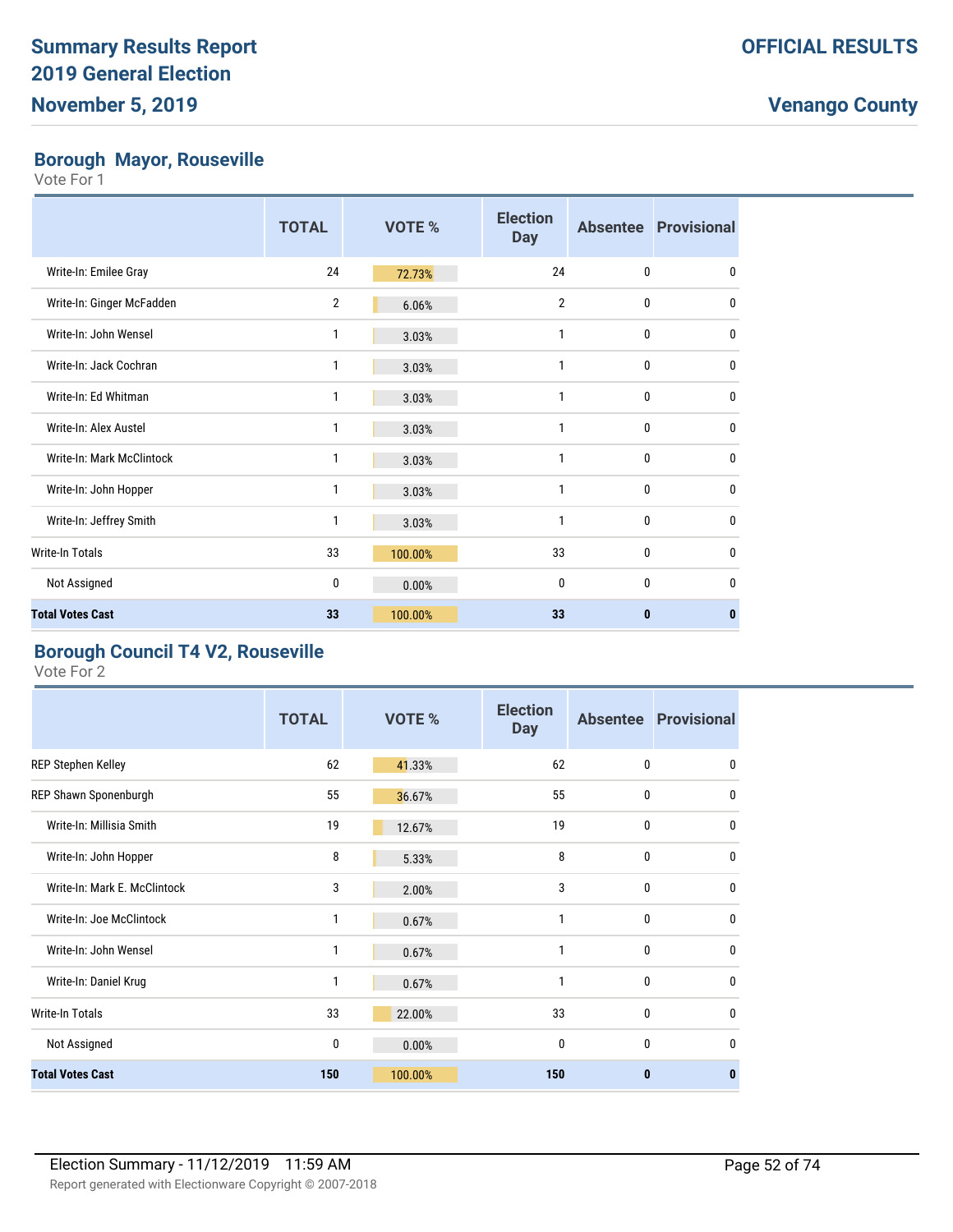**Borough Council T2 V1, Rouseville**

Vote For 1

|                           | <b>TOTAL</b> | <b>VOTE %</b> | <b>Election</b><br><b>Day</b> |              | <b>Absentee Provisional</b> |
|---------------------------|--------------|---------------|-------------------------------|--------------|-----------------------------|
| DEM Joseph Long           | 59           | 77.63%        | 59                            | $\mathbf{0}$ | $\mathbf{0}$                |
| Write-In: Millisia Smith  | 12           | 15.79%        | 12                            | 0            | $\mathbf{0}$                |
| Write-In: Stephen Kelly   | 1            | 1.32%         | 1                             | $\mathbf 0$  | 0                           |
| Write-In: John Hopper     | 1            | 1.32%         | 1                             | 0            | $\mathbf{0}$                |
| Write-In: Blank           | 1            | 1.32%         | 1                             | 0            | $\mathbf{0}$                |
| Write-In: Ed Whitman      | 1            | 1.32%         | 1                             | $\mathbf 0$  | $\mathbf{0}$                |
| Write-In: Mark McClintock | $\mathbf{1}$ | 1.32%         | 1                             | $\mathbf 0$  | $\mathbf{0}$                |
| Write-In Totals           | 17           | 22.37%        | 17                            | $\mathbf 0$  | $\mathbf{0}$                |
| Not Assigned              | 0            | 0.00%         | 0                             | $\mathbf 0$  | 0                           |
| <b>Total Votes Cast</b>   | 76           | 100.00%       | 76                            | $\bf{0}$     | 0                           |

#### **Borough Council T4 V1, Sugarcreek 2**

|                          | <b>TOTAL</b> | <b>VOTE %</b> | <b>Election</b><br><b>Day</b> |              | <b>Absentee Provisional</b> |
|--------------------------|--------------|---------------|-------------------------------|--------------|-----------------------------|
| Write-In: Tom Hartle     | 78           | 54.93%        | 78                            | 0            | 0                           |
| REP Bogan N. Goughler    | 63           | 44.37%        | 63                            | 0            | $\mathbf{0}$                |
| Write-In: Mathew Carlson |              | 0.70%         | 1                             | $\bf{0}$     | $\mathbf{0}$                |
| Write-In Totals          | 79           | 55.63%        | 79                            | $\mathbf{0}$ | $\mathbf{0}$                |
| Not Assigned             | 0            | 0.00%         | 0                             | 0            | $\mathbf 0$                 |
| <b>Total Votes Cast</b>  | 142          | 100.00%       | 142                           | $\mathbf{0}$ | 0                           |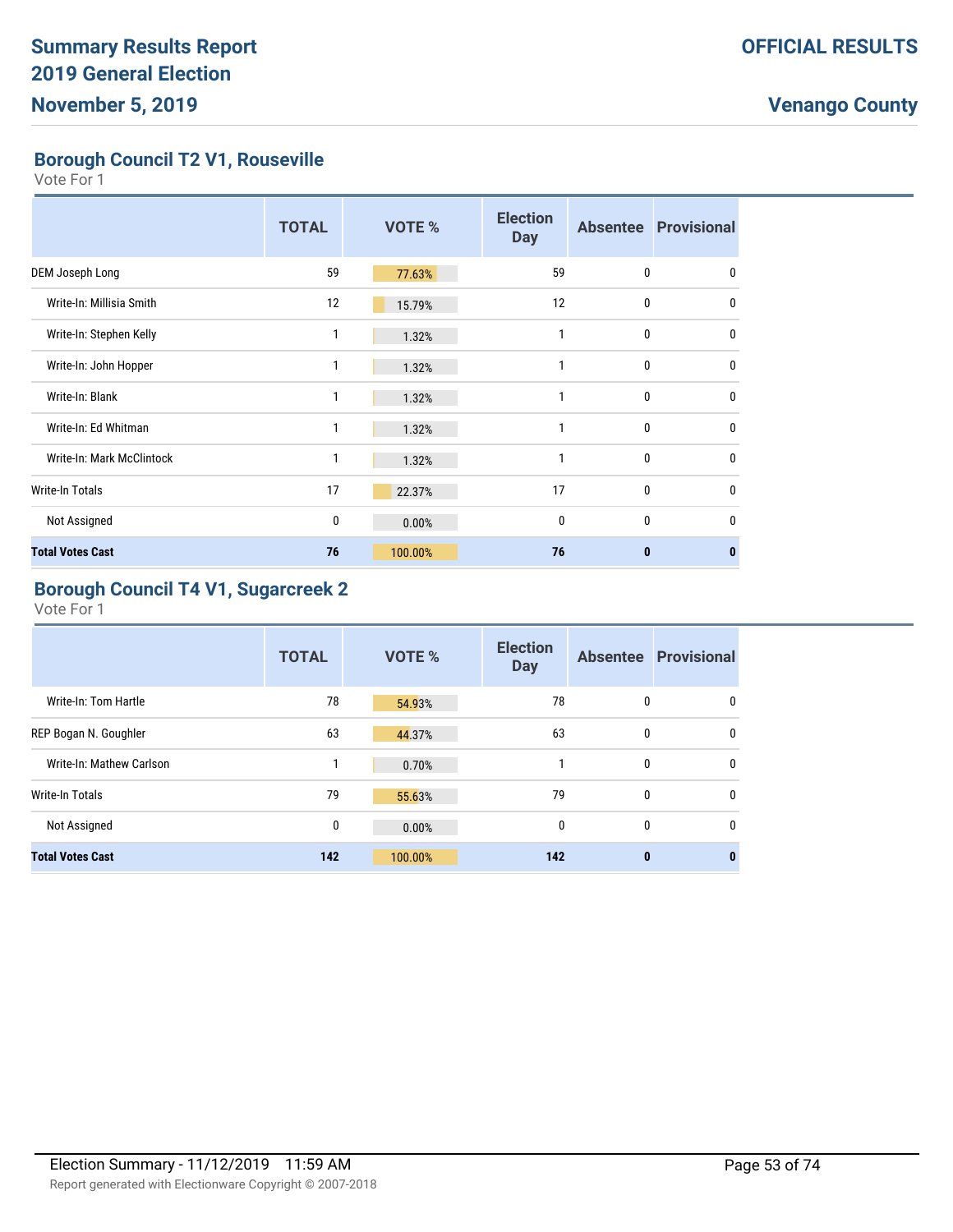**Borough Council T4 V1, Sugarcreek 3**

Vote For 1

|                         | <b>TOTAL</b>   | <b>VOTE %</b> | <b>Election</b><br><b>Day</b> |          | <b>Absentee Provisional</b> |
|-------------------------|----------------|---------------|-------------------------------|----------|-----------------------------|
| <b>REP Matt Carlson</b> | 157            | 66.24%        | 157                           | 0        | 0                           |
| DEM Howard A. Barger    | 78             | 32.91%        | 78                            | 0        | $\mathbf{0}$                |
| Write-In: Bill Wilson   | 1              | 0.42%         |                               | 0        | $\mathbf{0}$                |
| Write-In: Matt Carlson  |                | 0.42%         |                               | 0        | 0                           |
| Write-In Totals         | $\overline{2}$ | 0.84%         | $\overline{2}$                | 0        | $\mathbf{0}$                |
| Not Assigned            | 0              | 0.00%         | $\mathbf{0}$                  | 0        | $\Omega$                    |
| <b>Total Votes Cast</b> | 237            | 100.00%       | 237                           | $\bf{0}$ | 0                           |

#### **Borough Council T4 V2, Utica**

|                          | <b>TOTAL</b>   | <b>VOTE %</b> | <b>Election</b><br><b>Day</b> |              | <b>Absentee Provisional</b> |
|--------------------------|----------------|---------------|-------------------------------|--------------|-----------------------------|
| Write-In: Tod Elford     | 11             | 47.83%        | 11                            | $\mathbf{0}$ | 0                           |
| Write-In: Jack Foster    | 3              | 13.04%        | 3                             | $\mathbf{0}$ | $\mathbf{0}$                |
| Write-In: Ken Bryan      | $\overline{2}$ | 8.70%         | $\overline{2}$                | $\mathbf{0}$ | $\mathbf{0}$                |
| Write-In: Denny Snyder   | 1              | 4.35%         | 1                             | $\mathbf{0}$ | $\mathbf{0}$                |
| Write-In: Brian Eakin    | 1              | 4.35%         | 1                             | $\mathbf{0}$ | $\mathbf{0}$                |
| Write-In: Rick Miller    | 1              | 4.35%         | 1                             | $\mathbf{0}$ | $\mathbf{0}$                |
| Write-In: Erin McLean    | 1              | 4.35%         | 1                             | 0            | $\mathbf 0$                 |
| Write-In: Rinda Miller   | 1              | 4.35%         | 1                             | $\mathbf{0}$ | $\mathbf{0}$                |
| Write-In: Shannon Osborn | 1              | 4.35%         | 1                             | $\mathbf{0}$ | $\mathbf{0}$                |
| Write-In: Heath Nicklin  | 1              | 4.35%         | 1                             | 0            | 0                           |
| <b>Write-In Totals</b>   | 23             | 100.00%       | 23                            | 0            | 0                           |
| Not Assigned             | 0              | 0.00%         | $\mathbf 0$                   | $\mathbf{0}$ | 0                           |
| <b>Total Votes Cast</b>  | 23             | 100.00%       | 23                            | $\mathbf{0}$ | $\mathbf{0}$                |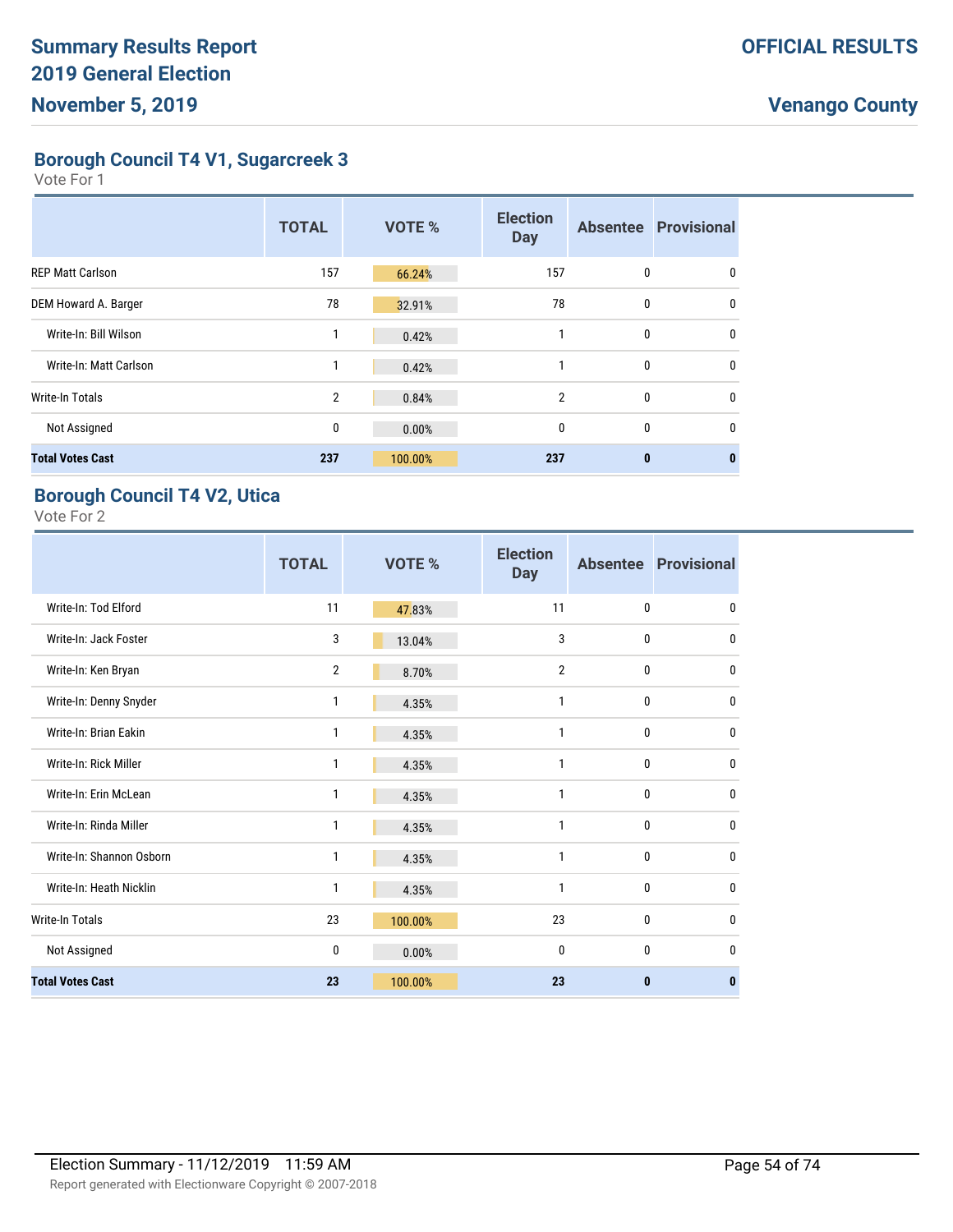**Borough Auditor T6, Utica**

Vote For 1

|                              | <b>TOTAL</b> | <b>VOTE %</b> | <b>Election</b><br><b>Day</b> |              | <b>Absentee Provisional</b> |
|------------------------------|--------------|---------------|-------------------------------|--------------|-----------------------------|
| Write-In: Dennis Snyder      |              | 20.00%        |                               | 0            | 0                           |
| Write-In: Meagan Marie Clark |              | 20.00%        | 1                             | 0            | $\mathbf{0}$                |
| Write-In: Erin McLean        | 1            | 20.00%        | 1                             | 0            | $\mathbf{0}$                |
| Write-In: Lori Young         |              | 20.00%        | 1                             | 0            | $\mathbf{0}$                |
| Write-In: Evan Staut         | 1            | 20.00%        | 1                             | 0            | 0                           |
| Write-In Totals              | 5            | 100.00%       | 5                             | $\mathbf{0}$ | $\mathbf{0}$                |
| Not Assigned                 | 0            | 0.00%         | $\mathbf{0}$                  | $\mathbf{0}$ | $\mathbf{0}$                |
| <b>Total Votes Cast</b>      | 5            | 100.00%       | 5                             | $\mathbf{0}$ | 0                           |

#### **School Director T4 V1, A/C Richland**

Vote For 1

|                          | <b>TOTAL</b> | <b>VOTE %</b> | <b>Election</b><br><b>Day</b> |             | <b>Absentee Provisional</b> |
|--------------------------|--------------|---------------|-------------------------------|-------------|-----------------------------|
| <b>REP Corey Sherman</b> | 98           | 64.90%        | 98                            | 0           | 0                           |
| Write-In: Patty Anderson | 52           | 34.44%        | 52                            | $\mathbf 0$ | 0                           |
| Write-In: Stacy Saylor   | 1            | 0.66%         |                               | 0           | 0                           |
| Write-In Totals          | 53           | 35.10%        | 53                            | 0           | 0                           |
| Not Assigned             | 0            | 0.00%         | 0                             | 0           | 0                           |
| <b>Total Votes Cast</b>  | 151          | 100.00%       | 151                           | $\bf{0}$    | 0                           |

#### **School Director T4 V1, A/C Scrubgrass**

|                          | <b>TOTAL</b> | <b>VOTE %</b> | <b>Election</b><br><b>Day</b> |          | <b>Absentee Provisional</b> |
|--------------------------|--------------|---------------|-------------------------------|----------|-----------------------------|
| <b>REP Meghan Cratty</b> | 141          | 99.30%        | 141                           | 0        | 0                           |
| Write-In: Blank          | 1            | 0.70%         |                               | 0        | 0                           |
| <b>Write-In Totals</b>   |              | 0.70%         |                               | 0        | 0                           |
| Not Assigned             | 0            | 0.00%         | 0                             | 0        | $\mathbf{0}$                |
| <b>Total Votes Cast</b>  | 142          | 100.00%       | 142                           | $\bf{0}$ | 0                           |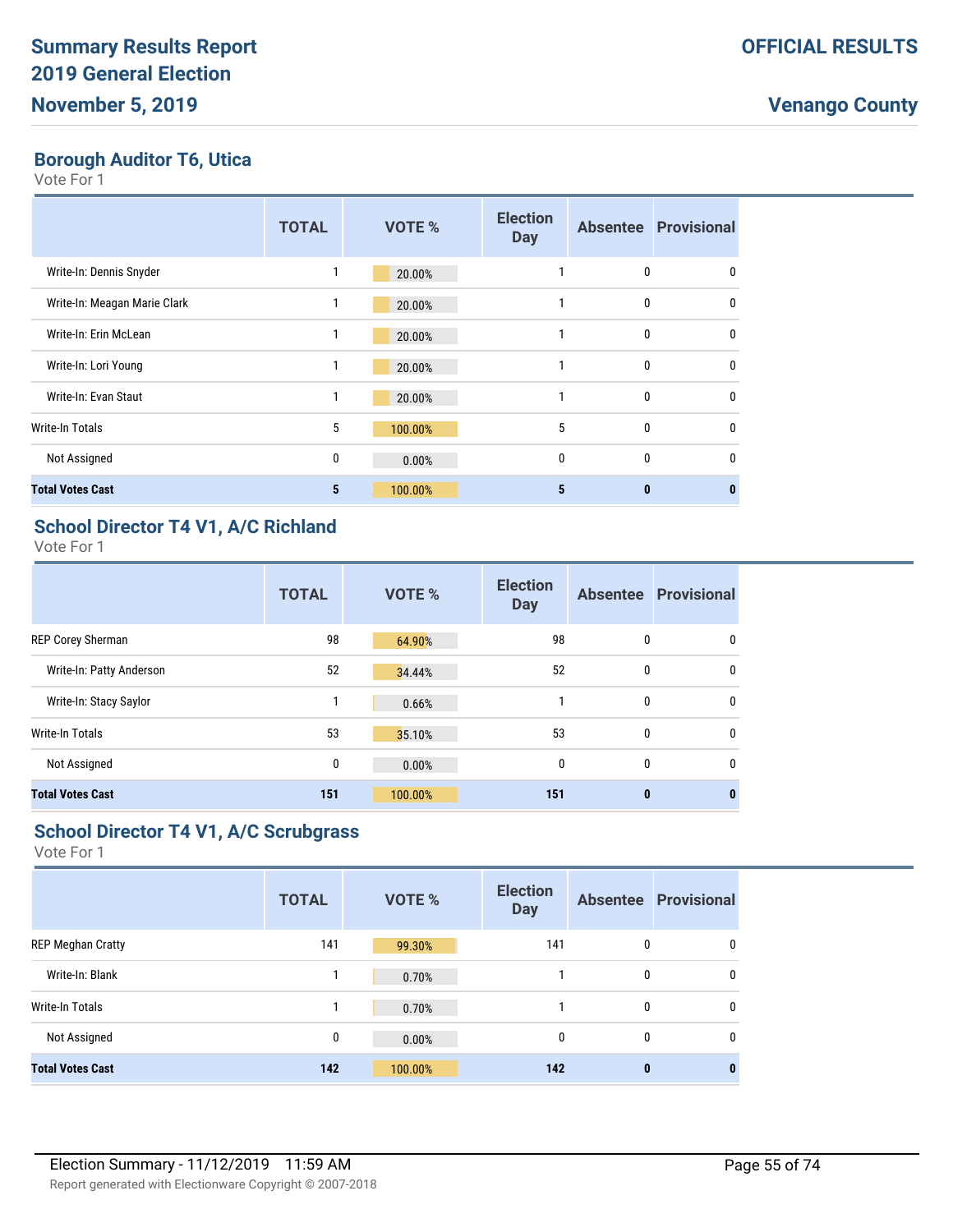**School Director T4 V5, Cranberry**

|                                 | <b>TOTAL</b>   | <b>VOTE %</b> | <b>Election</b><br><b>Day</b> |                | <b>Absentee Provisional</b> |
|---------------------------------|----------------|---------------|-------------------------------|----------------|-----------------------------|
| REP Chad Findlay                | 1,399          | 28.99%        | 1,395                         | 3              | 1                           |
| REP Ken Brannon                 | 1,323          | 27.42%        | 1,321                         | $\overline{2}$ | 0                           |
| <b>REP Mark Marterella</b>      | 1,250          | 25.91%        | 1,248                         | $\overline{2}$ | 0                           |
| Write-In: Thomas Neely          | 430            | 8.91%         | 430                           | 0              | 0                           |
| Write-In: Dennis M Port         | 122            | 2.53%         | 122                           | 0              | 0                           |
| Write-In: Justin Fleeger        | 115            | 2.38%         | 115                           | 0              | 0                           |
| Write-In: Hal Carbaugh          | 86             | 1.78%         | 86                            | 0              | 0                           |
| Write-In: Jonah Fenstermaker    | 9              | 0.19%         | 9                             | 0              | 0                           |
| Write-In: Theresa Weldon        | 5              | 0.10%         | 5                             | 0              | 0                           |
| Write-In: Blank                 | $\overline{4}$ | 0.08%         | $\overline{4}$                | 0              | 0                           |
| Write-In: Jonah A. Fenstermaker | 4              | 0.08%         | 4                             | 0              | 0                           |
| Write-In: Lynn Morrow           | 3              | 0.06%         | 3                             | 0              | 0                           |
| Write-In: Hilda Bailey          | $\overline{2}$ | 0.04%         | $\overline{2}$                | 0              | 0                           |
| Write-In: Nonsense Name         | $\overline{2}$ | 0.04%         | $\overline{2}$                | 0              | 0                           |
| Write-In: Michael E. Snavely    | $\overline{2}$ | 0.04%         | $\overline{2}$                | 0              | 0                           |
| Write-In: Illigible             | $\overline{2}$ | 0.04%         | $\overline{2}$                | 0              | 0                           |
| Write-In: Theresa McQuaide      | $\overline{2}$ | 0.04%         | $\overline{2}$                | 0              | 0                           |
| Write-In: Theressa Weldon       | $\overline{2}$ | 0.04%         | $\overline{2}$                | 0              | 0                           |
| Write-In: Heidi Murdoch         | $\overline{2}$ | 0.04%         | $\overline{2}$                | 0              | 0                           |
| Write-In: Tina Finch            | $\overline{2}$ | 0.04%         | $\overline{2}$                | 0              | 0                           |
| Write-In: Scott Raecke          | 2              | 0.04%         | $\overline{2}$                | 0              | 0                           |
| Write-In: Tim Brooks            | $\mathbf{1}$   | 0.02%         | $\mathbf{1}$                  | $\pmb{0}$      | 0                           |
| Write-In: Randy Spencer         | $\mathbf{1}$   | 0.02%         | $\mathbf{1}$                  | 0              | 0                           |
| Write-In: Ken Buchanan          | $\mathbf{1}$   | 0.02%         | 1                             | 0              | 0                           |
| Write-In: Franklin Vorse        | $\mathbf{1}$   | 0.02%         | $\mathbf{1}$                  | $\pmb{0}$      | 0                           |
| Write-In: Chad Bowler           | $\mathbf{1}$   | 0.02%         | $\mathbf{1}$                  | 0              | 0                           |
| Write-In: Chuck Yochum          | $\mathbf{1}$   | 0.02%         | 1                             | 0              | 0                           |
| Write-In: Denise M. Rhoades     | $\mathbf{1}$   | 0.02%         | $\mathbf 1$                   | $\pmb{0}$      | 0                           |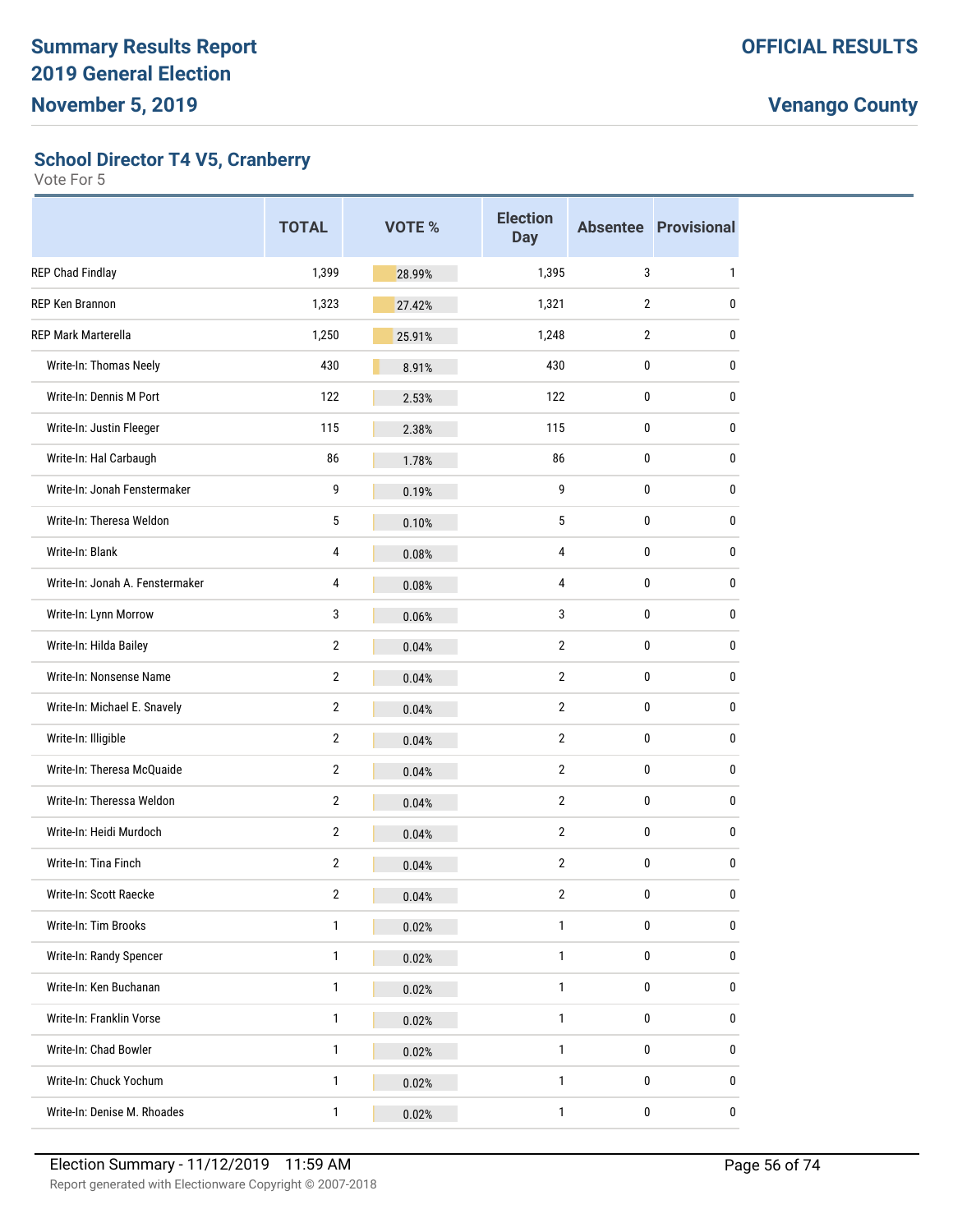**School Director T4 V5, Cranberry**

|                              | <b>TOTAL</b> | <b>VOTE %</b> | <b>Election</b><br><b>Day</b> |   | <b>Absentee Provisional</b> |
|------------------------------|--------------|---------------|-------------------------------|---|-----------------------------|
| Write-In: Ron Himes          | $\mathbf{1}$ | 0.02%         | $\mathbf{1}$                  | 0 | 0                           |
| Write-In: Emily Findlay      | 1            | 0.02%         | $\mathbf{1}$                  | 0 | 0                           |
| Write-In: Ryan Bell          | $\mathbf{1}$ | 0.02%         | $\mathbf{1}$                  | 0 | 0                           |
| Write-In: Jacob L. Balmer    | $\mathbf{1}$ | 0.02%         | $\mathbf{1}$                  | 0 | 0                           |
| Write-In: Charles Lam        | 1            | 0.02%         | $\mathbf{1}$                  | 0 | 0                           |
| Write-In: Carl Wolfgang      | $\mathbf{1}$ | 0.02%         | $\mathbf{1}$                  | 0 | 0                           |
| Write-In: Brendon L. Balmer  | $\mathbf{1}$ | 0.02%         | $\mathbf{1}$                  | 0 | 0                           |
| Write-In: Trisha M. Balmer   | 1            | 0.02%         | $\mathbf{1}$                  | 0 | 0                           |
| Write-In: Jarrett Findlay    | $\mathbf{1}$ | 0.02%         | $\mathbf{1}$                  | 0 | 0                           |
| Write-In: Tammy Ruth         | $\mathbf{1}$ | 0.02%         | $\mathbf{1}$                  | 0 | 0                           |
| Write-In: Jeff Heeter        | 1            | 0.02%         | $\mathbf{1}$                  | 0 | 0                           |
| Write-In: Nicole Rickard     | $\mathbf{1}$ | 0.02%         | $\mathbf{1}$                  | 0 | 0                           |
| Write-In: Jared Findlay      | $\mathbf{1}$ | 0.02%         | $\mathbf{1}$                  | 0 | 0                           |
| Write-In: Chad McKissick     | 1            | 0.02%         | $\mathbf{1}$                  | 0 | 0                           |
| Write-In: Diane M. West      | $\mathbf{1}$ | 0.02%         | $\mathbf{1}$                  | 0 | 0                           |
| Write-In: Martin Coe         | $\mathbf{1}$ | 0.02%         | $\mathbf{1}$                  | 0 | 0                           |
| Write-In: Stephanie Baker    | 1            | 0.02%         | $\mathbf{1}$                  | 0 | 0                           |
| Write-In: Michelle Port      | $\mathbf{1}$ | 0.02%         | $\mathbf{1}$                  | 0 | 0                           |
| Write-In: Chad A. Ruth       | $\mathbf{1}$ | 0.02%         | $\mathbf{1}$                  | 0 | 0                           |
| Write-In: Darole L. Pertz    | 1            | 0.02%         | $\mathbf{1}$                  | 0 | 0                           |
| Write-In: John W. Hupp       | $\mathbf{1}$ | 0.02%         | $\mathbf{1}$                  | 0 | 0                           |
| Write-In: Eric K. Michael    | $\mathbf{1}$ | 0.02%         | $\mathbf{1}$                  | 0 | 0                           |
| Write-In: Ryan A. Wadlow     | $\mathbf{1}$ | 0.02%         | $\mathbf{1}$                  | 0 | 0                           |
| Write-In: Thomas Alcorn      | $\mathbf{1}$ | 0.02%         | $\mathbf{1}$                  | 0 | 0                           |
| Write-In: Pippip Stoltz      | $\mathbf{1}$ | 0.02%         | $\mathbf{1}$                  | 0 | 0                           |
| Write-In: Ricky Wice         | $\mathbf{1}$ | 0.02%         | $\mathbf{1}$                  | 0 | 0                           |
| Write-In: Judith Etzel       | $\mathbf{1}$ | 0.02%         | $\mathbf{1}$                  | 0 | 0                           |
| Write-In: David Allen Wilson | $\mathbf{1}$ | 0.02%         | $\mathbf{1}$                  | 0 | $\pmb{0}$                   |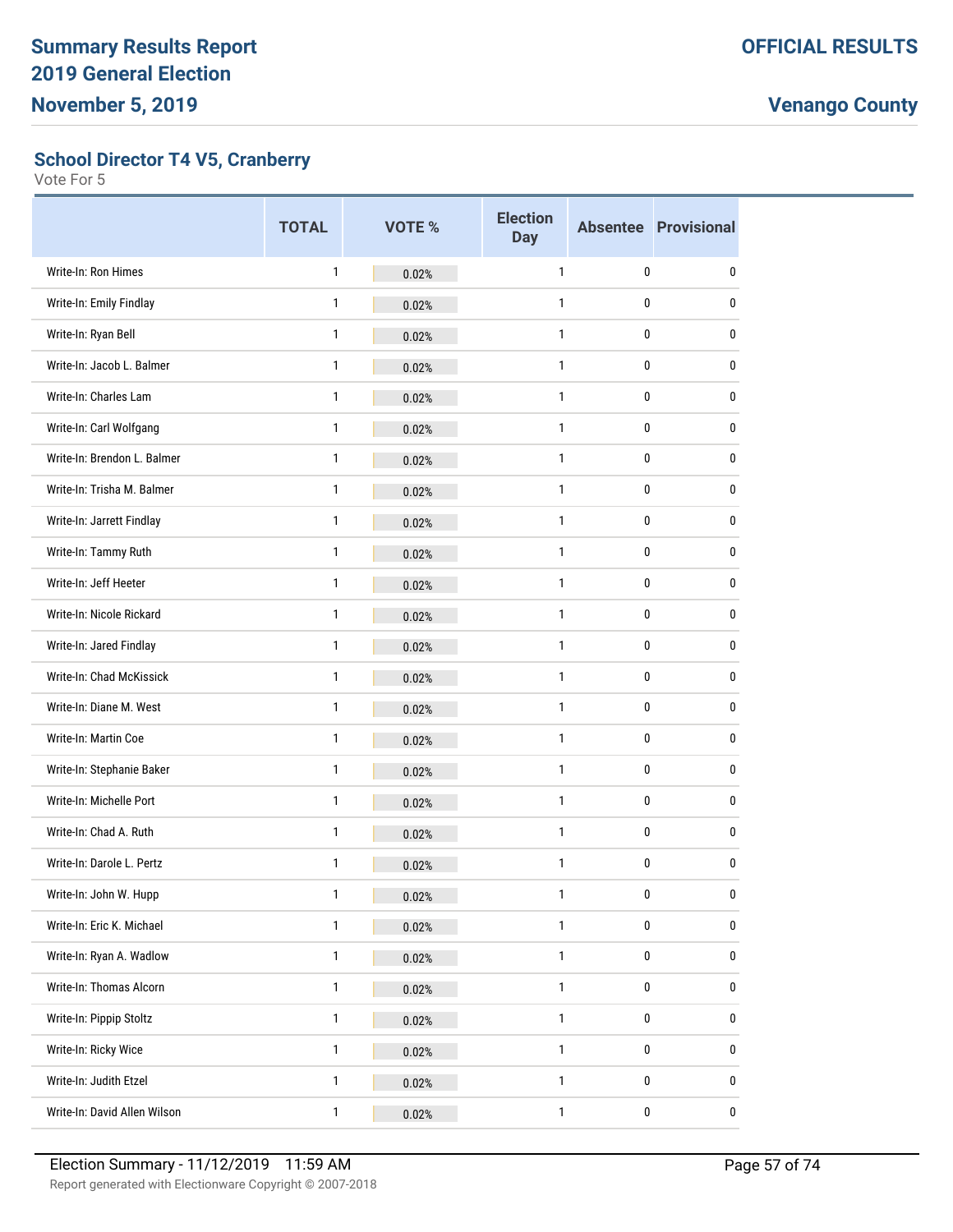#### **School Director T4 V5, Cranberry**

|                                 | <b>TOTAL</b> | VOTE %  | <b>Election</b><br><b>Day</b> |              | <b>Absentee Provisional</b> |
|---------------------------------|--------------|---------|-------------------------------|--------------|-----------------------------|
| Write-In: Michelle Wilson       | $\mathbf{1}$ | 0.02%   | $\mathbf{1}$                  | 0            | $\mathbf 0$                 |
| Write-In: Clair Schwab          | 1            | 0.02%   | $\mathbf{1}$                  | 0            | 0                           |
| Write-In: Donald Smith          | $\mathbf{1}$ | 0.02%   | $\mathbf{1}$                  | $\mathbf{0}$ | $\pmb{0}$                   |
| Write-In: Jacob Fenstermaker    | 1            | 0.02%   | $\mathbf{1}$                  | 0            | $\mathbf 0$                 |
| Write-In: Noreen Chalot         | $\mathbf{1}$ | 0.02%   | $\mathbf{1}$                  | 0            | $\mathbf 0$                 |
| Write-In: R. Grant Carner       | $\mathbf{1}$ | 0.02%   | $\mathbf{1}$                  | 0            | $\mathbf 0$                 |
| Write-In: Heather Mohnkern      | $\mathbf{1}$ | 0.02%   | $\mathbf{1}$                  | 0            | 0                           |
| Write-In: Robert Blauser        | $\mathbf{1}$ | 0.02%   | $\mathbf{1}$                  | 0            | 0                           |
| Write-In: Karen Fry             | $\mathbf{1}$ | 0.02%   | $\mathbf{1}$                  | $\mathbf{0}$ | $\mathbf{0}$                |
| Write-In: Rose M. Rhoades       | $\mathbf{1}$ | 0.02%   | $\mathbf{1}$                  | $\mathbf{0}$ | $\pmb{0}$                   |
| Write-In: Teresa Skiba          | 1            | 0.02%   | 1                             | $\mathbf{0}$ | $\pmb{0}$                   |
| Write-In: Lou Carbaugh          | 1            | 0.02%   | $\mathbf{1}$                  | 0            | 0                           |
| Write-In: Justin Finnacy        | 1            | 0.02%   | $\mathbf{1}$                  | 0            | $\mathbf 0$                 |
| Write-In: Janene Michael        | 1            | 0.02%   | $\mathbf{1}$                  | 0            | 0                           |
| Write-In: Came Bunyak           | $\mathbf{1}$ | 0.02%   | $\mathbf{1}$                  | 0            | $\mathbf 0$                 |
| Write-In: Lynn Williams         | $\mathbf{1}$ | 0.02%   | $\mathbf{1}$                  | 0            | 0                           |
| Write-In: Robert Boocks         | $\mathbf{1}$ | 0.02%   | $\mathbf{1}$                  | 0            | 0                           |
| <b>Write-In: Lance Mitchell</b> | 1            | 0.02%   | $\mathbf{1}$                  | 0            | 0                           |
| Write-In: Robert Betzold        | $\mathbf{1}$ | 0.02%   | $\mathbf{1}$                  | $\mathbf{0}$ | $\mathbf 0$                 |
| <b>Write-In Totals</b>          | 853          | 17.68%  | 850                           | $\mathbf{0}$ | 3                           |
| Not Assigned                    | 3            | 0.06%   | $\mathbf{0}$                  | $\pmb{0}$    | 3                           |
| <b>Total Votes Cast</b>         | 4,825        | 100.00% | 4,814                         | 7            | 4                           |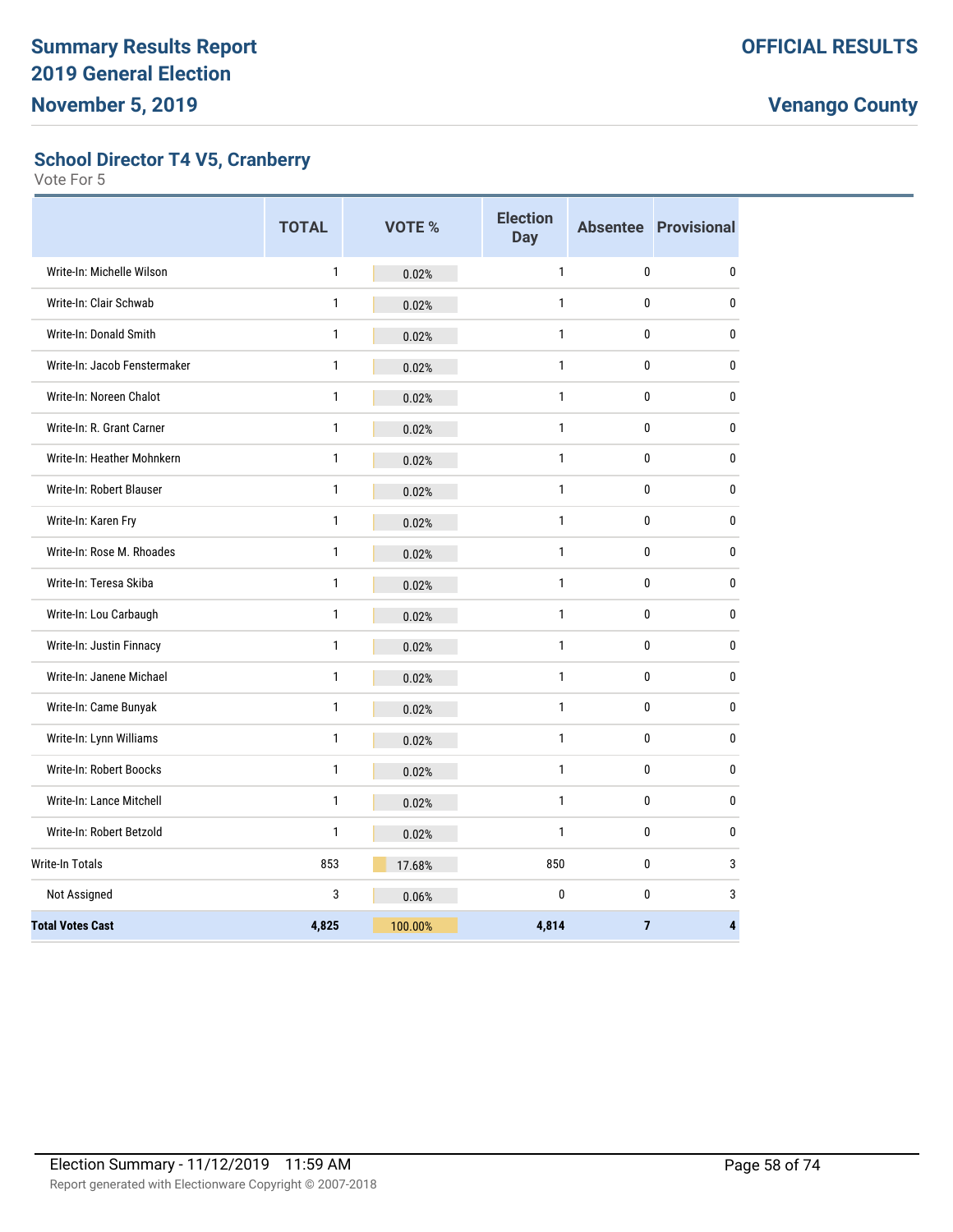#### **School Director T4 V2, Forest**

|                              | <b>TOTAL</b> | VOTE %  | <b>Election</b><br><b>Day</b> |              | <b>Absentee Provisional</b> |
|------------------------------|--------------|---------|-------------------------------|--------------|-----------------------------|
| REP Troy Allen Johnston, Jr. | 136          | 62.10%  | 136                           | $\mathbf{0}$ | $\mathbf{0}$                |
| <b>DEM John Atkin</b>        | 77           | 35.16%  | 77                            | $\mathbf{0}$ | 0                           |
| Write-In: Angela Salsgiver   | 1            | 0.46%   | 1                             | $\mathbf{0}$ | 0                           |
| Write-In: Frank A. Machokas  | 1            | 0.46%   | 1                             | $\mathbf{0}$ | 0                           |
| Write-In: Lance Maul         | 1            | 0.46%   | 1                             | $\mathbf{0}$ | 0                           |
| Write-In: Gene Maul          | 1            | 0.46%   | 1                             | $\mathbf{0}$ | 0                           |
| Write-In: Cherie Wessell     | $\mathbf{1}$ | 0.46%   | 1                             | $\mathbf{0}$ | 0                           |
| Write-In: Blank              | 1            | 0.46%   | 1                             | $\mathbf{0}$ | 0                           |
| <b>Write-In Totals</b>       | 6            | 2.74%   | 6                             | $\mathbf{0}$ | 0                           |
| Not Assigned                 | 0            | 0.00%   | 0                             | $\mathbf{0}$ | 0                           |
| <b>Total Votes Cast</b>      | 219          | 100.00% | 219                           | $\bf{0}$     | $\bf{0}$                    |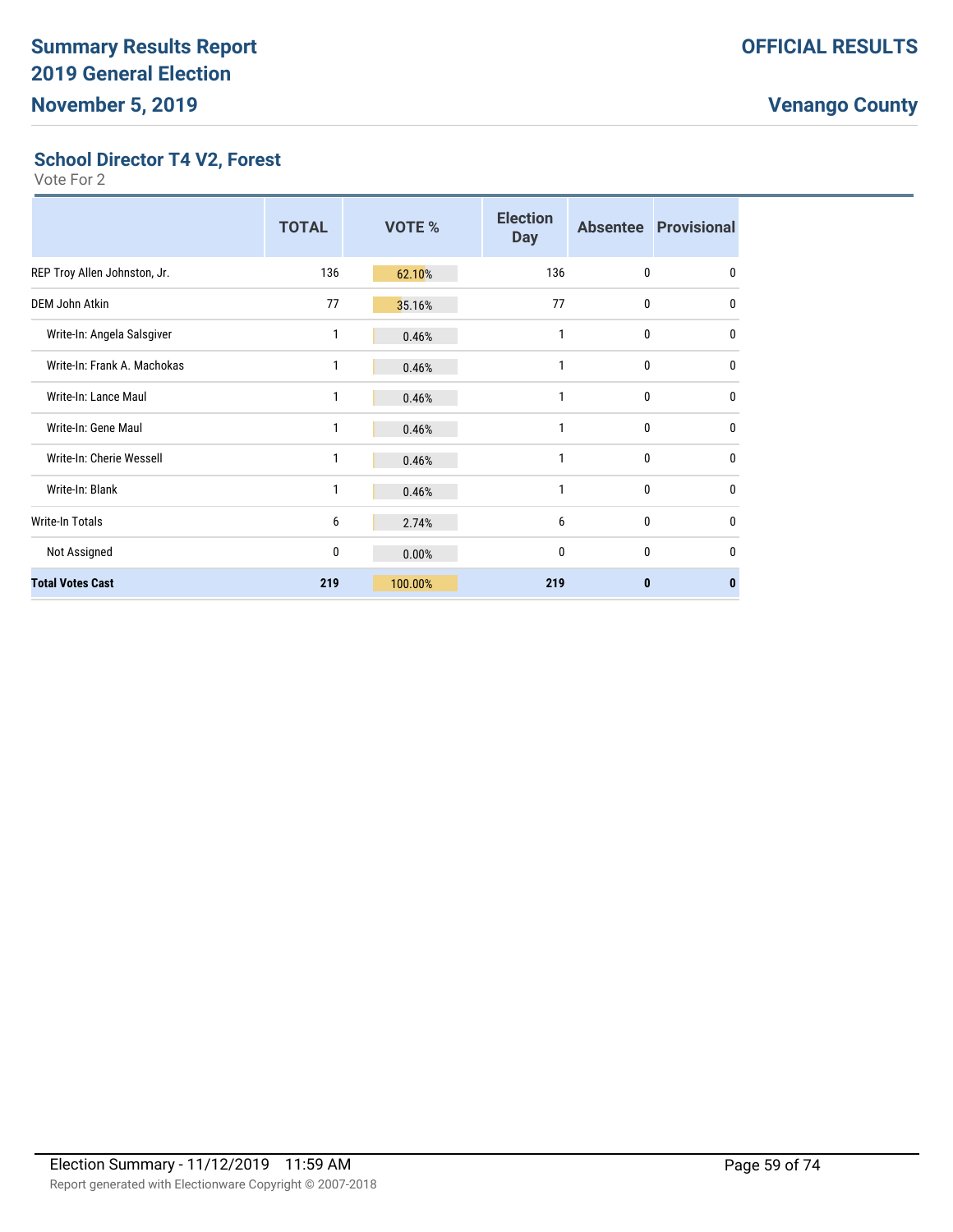**School Director T4 V5, Franklin**

|                                | <b>TOTAL</b>   | <b>VOTE %</b> | <b>Election</b><br><b>Day</b> |              | <b>Absentee Provisional</b> |
|--------------------------------|----------------|---------------|-------------------------------|--------------|-----------------------------|
| REP Judson Andy Boland         | 1,913          | 17.00%        | 1,912                         | $\mathbf{1}$ | 0                           |
| DEM/REP Misty Nalepa           | 1,813          | 16.11%        | 1,812                         | $\mathbf{1}$ | 0                           |
| <b>REP Donald Judy</b>         | 1,797          | 15.97%        | 1,796                         | $\mathbf{1}$ | 0                           |
| <b>DEM/REP Erin Leccia</b>     | 1,635          | 14.53%        | 1,635                         | 0            | 0                           |
| <b>DEM/REP Sabrina Backer</b>  | 1,615          | 14.35%        | 1,613                         | $\mathbf{1}$ | 1                           |
| <b>DEM Cheryl Ferry</b>        | 1,161          | 10.32%        | 1,160                         | $\mathbf{1}$ | 0                           |
| <b>DEM Marcia Patton</b>       | 996            | 8.85%         | 995                           | $\mathbf{1}$ | 0                           |
| Write-In: Chris Carter         | 259            | 2.30%         | 259                           | 0            | 0                           |
| Write-In: Randy Seitz          | 5              | 0.04%         | 5                             | 0            | 0                           |
| Write-In: Illigible            | $\overline{4}$ | 0.04%         | 4                             | 0            | 0                           |
| Write-In: Molly A. Hallenbeck  | 3              | 0.03%         | 3                             | 0            | 0                           |
| Write-In: Nonsense Name        | 3              | 0.03%         | 3                             | 0            | 0                           |
| Write-In: Veronica Santee      | $\overline{2}$ | 0.02%         | $\overline{2}$                | 0            | 0                           |
| Write-In: John Phillips        | 2              | 0.02%         | 2                             | 0            | 0                           |
| Write-In: Timothy Brooks       | $\overline{2}$ | 0.02%         | 2                             | 0            | 0                           |
| Write-In: Terina Coast         | $\overline{2}$ | 0.02%         | $\overline{2}$                | 0            | 0                           |
| Write-In: Richard O. Goldsmith | 1              | 0.01%         | 1                             | 0            | 0                           |
| Write-In: Fred Mays            | 1              | 0.01%         | 1                             | 0            | 0                           |
| Write-In: Tim DeWoody          | 1              | 0.01%         | 1                             | 0            | 0                           |
| Write-In: Jason Peterson       | 1              | 0.01%         | 1                             | 0            | 0                           |
| Write-In: Terence Coursen      | $\mathbf{1}$   | 0.01%         | $\mathbf{1}$                  | 0            | <sup>0</sup>                |
| Write-In: Don Judy             | $\mathbf{1}$   | 0.01%         | 1                             | 0            | 0                           |
| Write-In: Cassandra Showers    | $\mathbf{1}$   | 0.01%         | 1                             | 0            | 0                           |
| Write-In: Richard E. Bukowski  | 1              | 0.01%         | 1                             | 0            | 0                           |
| Write-In: Bob Hines            | $\mathbf{1}$   | 0.01%         | 1                             | 0            | 0                           |
| Write-In: Blank                | $\mathbf{1}$   | 0.01%         | 1                             | 0            | 0                           |
| Write-In: David A. Nonnenberg  | $\mathbf{1}$   | 0.01%         | 1                             | 0            | 0                           |
| Write-In: Karen White          | $\mathbf{1}$   | 0.01%         | $\mathbf{1}$                  | 0            | 0                           |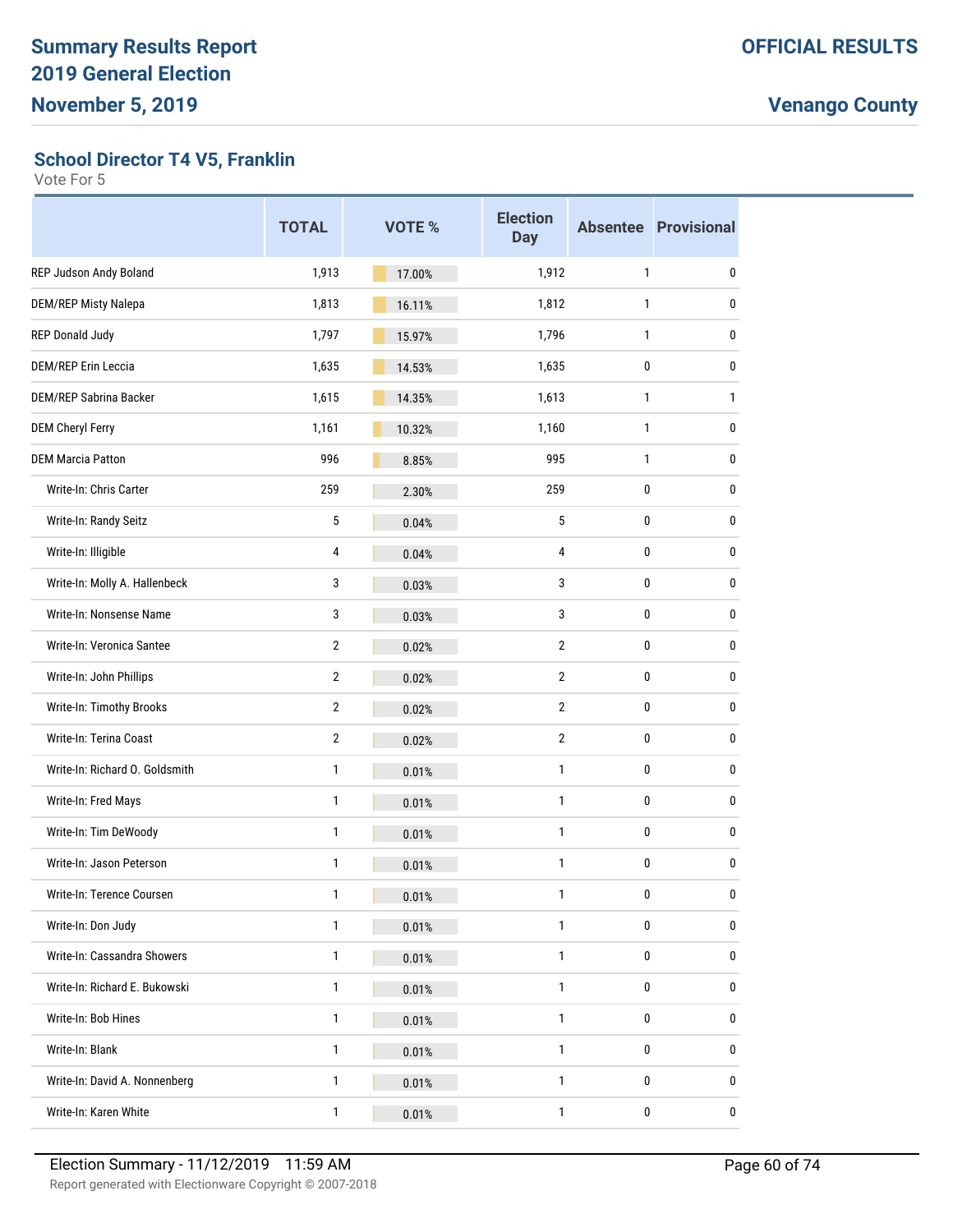#### **School Director T4 V5, Franklin**

|                             | <b>TOTAL</b> | <b>VOTE %</b> | <b>Election</b><br><b>Day</b> |              | <b>Absentee Provisional</b> |
|-----------------------------|--------------|---------------|-------------------------------|--------------|-----------------------------|
| Write-In: Lindsey Peterson  | 1            | 0.01%         | $\mathbf{1}$                  | 0            | 0                           |
| Write-In: Amanda Lewis      | 1            | 0.01%         | 1                             | 0            | 0                           |
| Write-In: Chris Carson      | 1            | 0.01%         | 1                             | 0            | 0                           |
| Write-In: Jennifer Morrison | 1            | 0.01%         | $\mathbf{1}$                  | 0            | 0                           |
| Write-In: Tracey Leyda      | 1            | 0.01%         | 1                             | 0            | 0                           |
| Write-In: Phillip Dechant   | 1            | 0.01%         | 1                             | 0            | 0                           |
| Write-In: Carol Stewart     | 1            | 0.01%         | $\mathbf{1}$                  | 0            | 0                           |
| Write-In: Rosalyn R. Greggs | 1            | 0.01%         | 1                             | 0            | 0                           |
| Write-In: Lindsey Dechant   | 1            | 0.01%         | $\mathbf{1}$                  | 0            | 0                           |
| Write-In: Rachael McAfoose  | 1            | 0.01%         | $\mathbf{1}$                  | 0            | 0                           |
| Write-In: John McBryer      | 1            | 0.01%         | 1                             | 0            | 0                           |
| Write-In: Joshua McAfoose   | 1            | 0.01%         | 1                             | 0            | 0                           |
| Write-In: Wendy Bellin      | 1            | 0.01%         | $\mathbf{1}$                  | 0            | 0                           |
| Write-In: Pamela A. Kilgore | 1            | 0.01%         | 1                             | 0            | 0                           |
| Write-In: Rachael McCall    | 1            | 0.01%         | 1                             | 0            | 0                           |
| Write-In: Willilam Deal     | 1            | 0.01%         | $\mathbf{1}$                  | 0            | 0                           |
| Write-In: Chris Rettig      | 1            | 0.01%         | 1                             | 0            | 0                           |
| Write-In: Michael M. Sommer | 1            | 0.01%         | 1                             | 0            | 0                           |
| Write-In: Andy Boland       | 1            | 0.01%         | $\mathbf{1}$                  | 0            | 0                           |
| Write-In: Charles McKinley  | 1            | 0.01%         | 1                             | 0            | 0                           |
| Write-In: Sam Breene        | 1            | 0.01%         | $\mathbf{1}$                  | $\mathbf{0}$ | 0                           |
| Write-In: Tom Blair         | 1            | 0.01%         | 1                             | $\pmb{0}$    | 0                           |
| Write-In: Brian Backer      | 1            | 0.01%         | 1                             | $\pmb{0}$    | 0                           |
| Write-In: Suzanne Chytil    | 1            | 0.01%         | 1                             | $\pmb{0}$    | 0                           |
| Write-In: Dan Kaylor        | 1            | 0.01%         | 1                             | $\pmb{0}$    | 0                           |
| Write-In: Matthew Kirtland  | 1            | 0.01%         | 1                             | $\pmb{0}$    | 0                           |
| Write-In: Lee Duck          | 1            | 0.01%         | 1                             | 0            | 0                           |
| Write-In Totals             | 321          | 2.85%         | 321                           | $\pmb{0}$    | $\pmb{0}$                   |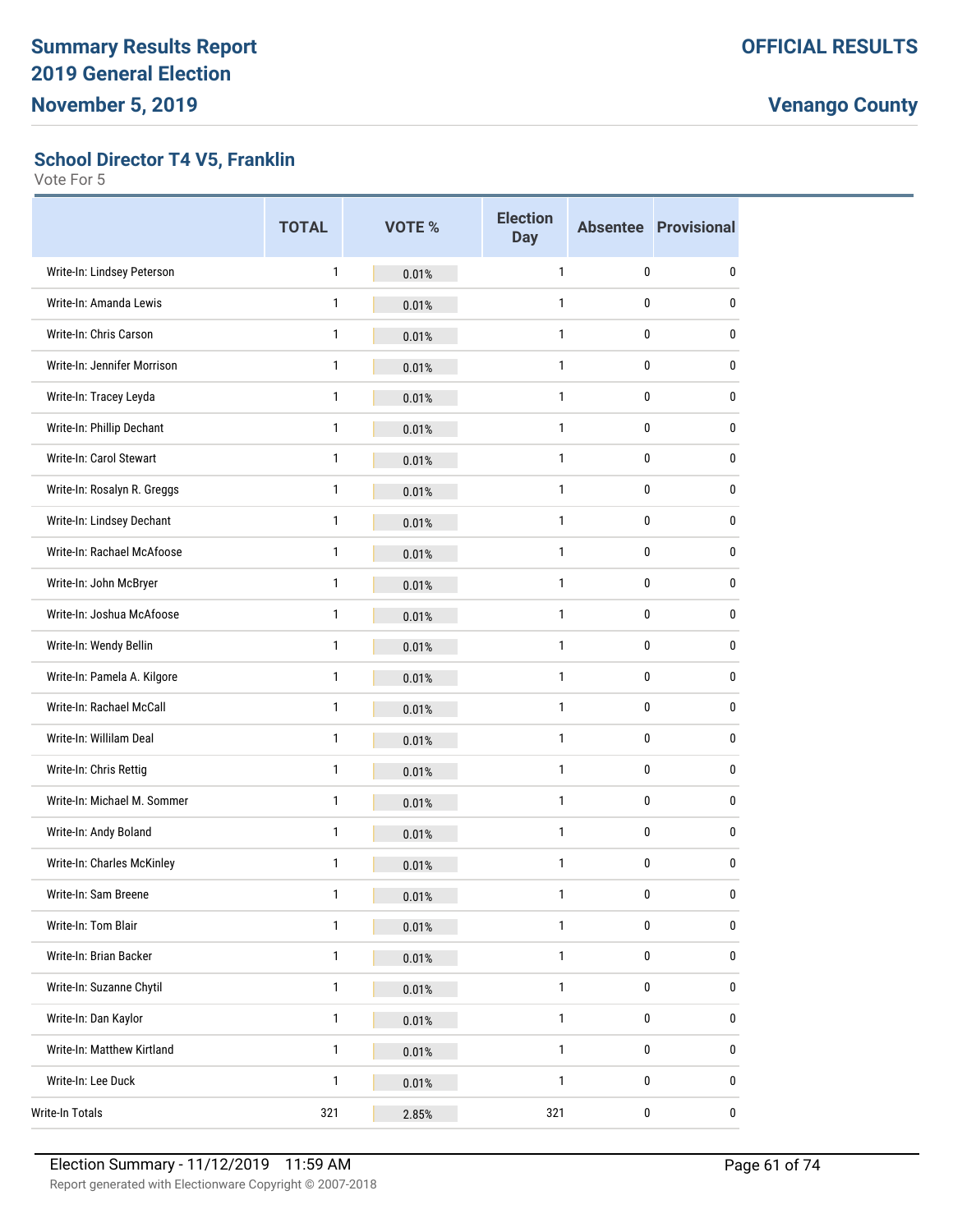**School Director T4 V5, Franklin**

|                         | <b>TOTAL</b> | <b>VOTE %</b> | <b>Election</b><br><b>Day</b> |   | <b>Absentee Provisional</b> |
|-------------------------|--------------|---------------|-------------------------------|---|-----------------------------|
| Not Assigned            |              | 0.00%         |                               |   |                             |
| <b>Total Votes Cast</b> | 11,251       | 100.00%       | 11,244                        | o |                             |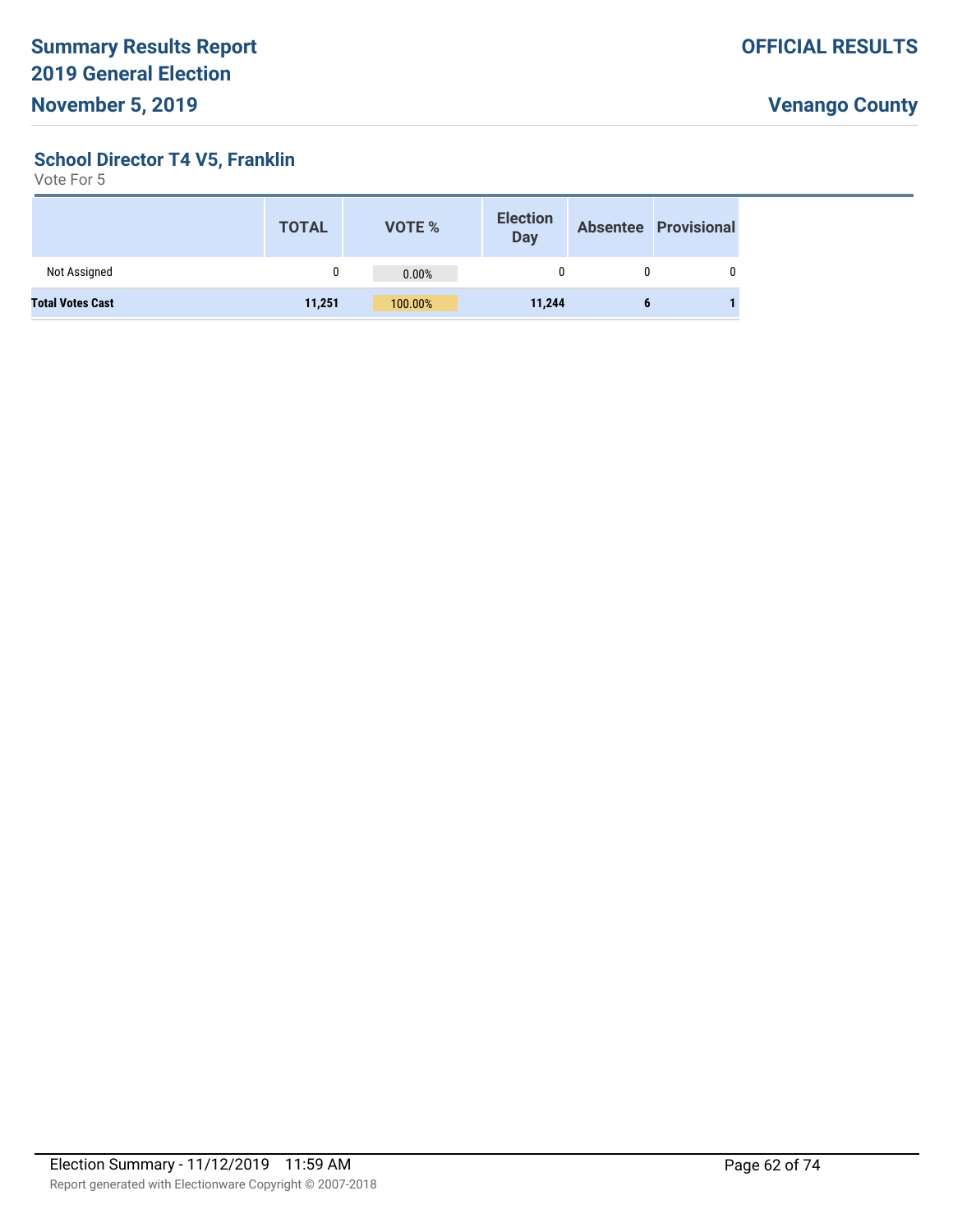**School Director T4 V4, Oil City**

|                                 | <b>TOTAL</b>   | <b>VOTE %</b> | <b>Election</b><br><b>Day</b> |                | <b>Absentee Provisional</b> |
|---------------------------------|----------------|---------------|-------------------------------|----------------|-----------------------------|
| DEM/REP Shari Neely             | 1,786          | 26.05%        | 1,782                         | 3              | 1                           |
| DEM/REP Angella H Scalise       | 1,709          | 24.93%        | 1,707                         | $\overline{2}$ | 0                           |
| REP Stephen Kelley              | 1,689          | 24.64%        | 1,688                         | $\mathbf{1}$   | 0                           |
| DEM/REP James R. Disque         | 1,625          | 23.70%        | 1,622                         | $\overline{2}$ | 1                           |
| Write-In: Mark Kerr             | 2              | 0.03%         | 2                             | 0              | 0                           |
| Write-In: Mike Walentosky       | $\mathbf{2}$   | 0.03%         | $\overline{2}$                | 0              | 0                           |
| Write-In: Mario Fontanazza, Sr. | $\overline{2}$ | 0.03%         | $\overline{2}$                | 0              | 0                           |
| Write-In: Chris Burneisen       | $\overline{2}$ | 0.03%         | 2                             | 0              | 0                           |
| Write-In: Blank                 | $\overline{2}$ | 0.03%         | $\overline{2}$                | 0              | 0                           |
| Write-In: Larry Horn            | 1              | 0.01%         | $\mathbf{1}$                  | 0              | 0                           |
| Write-In: Amanda Krepp          | 1              | 0.01%         | 1                             | 0              | 0                           |
| Write-In: Elizabeth Stanish     | 1              | 0.01%         | $\mathbf{1}$                  | 0              | 0                           |
| Write-In: John C. Weber         | $\mathbf{1}$   | 0.01%         | $\mathbf{1}$                  | 0              | 0                           |
| Write-In: Lisa Manson           | 1              | 0.01%         | 1                             | 0              | 0                           |
| Write-In: Elizabeth Ames        | 1              | 0.01%         | 1                             | 0              | 0                           |
| Write-In: Steven Kelley         | 1              | 0.01%         | 1                             | 0              | 0                           |
| Write-In: David Ragon           | 1              | 0.01%         | 1                             | 0              | 0                           |
| Write-In: Mary Jo Osborne       | 1              | 0.01%         | 1                             | 0              | 0                           |
| Write-In: Robert Wayne Wilson   | 1              | 0.01%         | 1                             | 0              | 0                           |
| Write-In: Kathy Burneisen       | 1              | 0.01%         | 1                             | 0              | 0                           |
| Write-In: Cindy Brozeski        | 1              | 0.01%         | $\mathbf{1}$                  | $\mathbf{0}$   | 0                           |
| Write-In: Jessica Deets-Snyder  | $\mathbf{1}$   | 0.01%         | 1                             | 0              | 0                           |
| Write-In: Fred Weaver           | 1              | 0.01%         | 1                             | 0              | 0                           |
| Write-In: James Bankson         | 1              | 0.01%         | 1                             | 0              | 0                           |
| Write-In: Neal Williams         | $\mathbf{1}$   | 0.01%         | $\mathbf{1}$                  | 0              | 0                           |
| Write-In: Sara Ziemba           | 1              | 0.01%         | 1                             | 0              | 0                           |
| Write-In: Ken Stone             | 1              | 0.01%         | 1                             | 0              | 0                           |
| Write-In: Rick Fletcher         | $\mathbf{1}$   | 0.01%         | 1                             | $\pmb{0}$      | 0                           |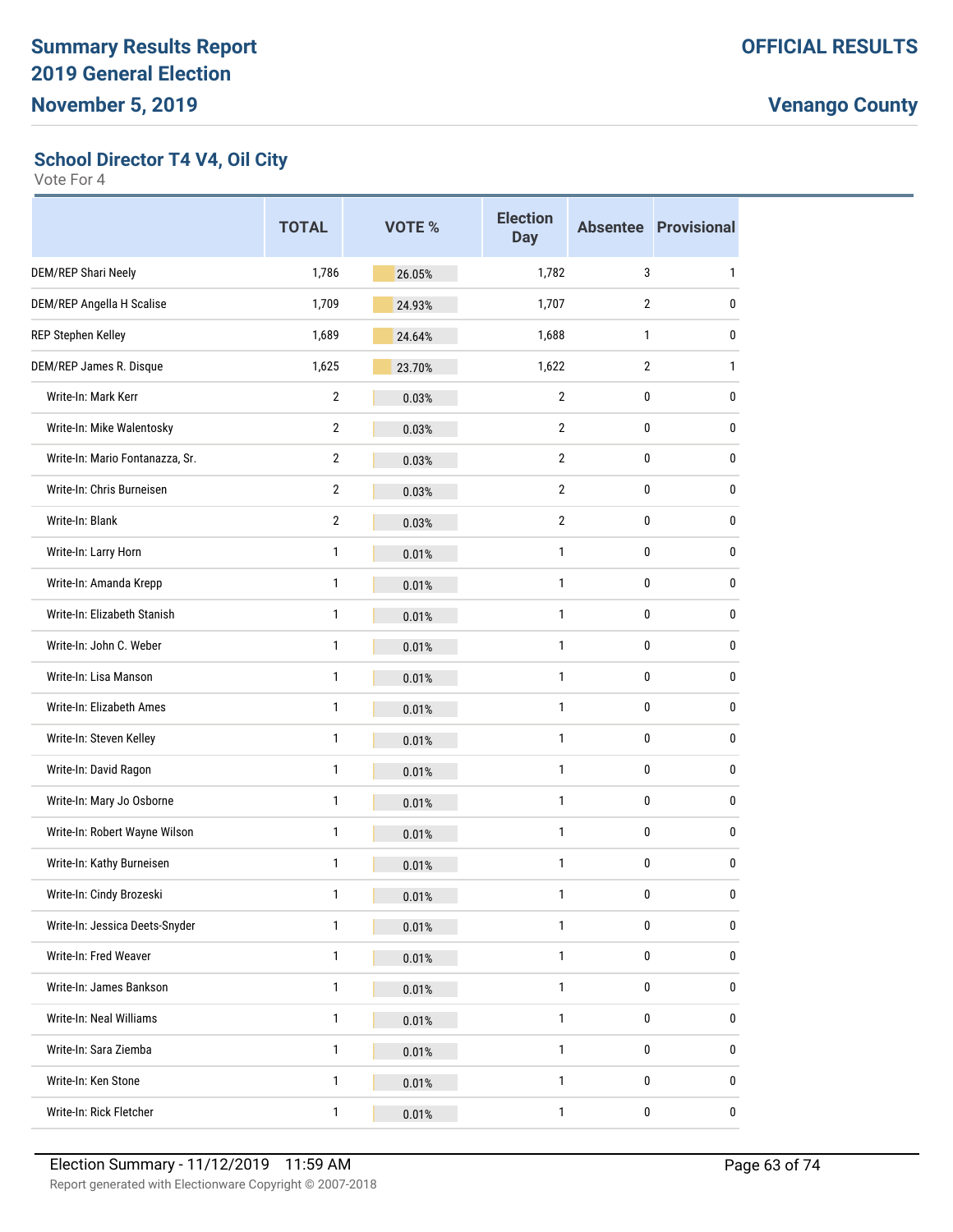#### **School Director T4 V4, Oil City**

|                              | <b>TOTAL</b> | VOTE %  | <b>Election</b><br><b>Day</b> |              | <b>Absentee Provisional</b> |
|------------------------------|--------------|---------|-------------------------------|--------------|-----------------------------|
| Write-In: Clem Urban         | $\mathbf{1}$ | 0.01%   | $\mathbf{1}$                  | $\mathbf{0}$ | 0                           |
| Write-In: Deacon French      | 1            | 0.01%   | $\mathbf{1}$                  | 0            | $\bf{0}$                    |
| Write-In: Sally Szabat       | 1            | 0.01%   | $\mathbf{1}$                  | 0            | 0                           |
| Write-In: Morgan Burneisen   | 1            | 0.01%   | $\mathbf{1}$                  | 0            | $\pmb{0}$                   |
| Write-In: Patrick Gavin      | $\mathbf{1}$ | 0.01%   | $\mathbf{1}$                  | $\mathbf{0}$ | 0                           |
| Write-In: William Hadley     | 1            | 0.01%   | $\mathbf{1}$                  | 0            | 0                           |
| Write-In: Nate Neely         | 1            | 0.01%   | $\mathbf{1}$                  | 0            | 0                           |
| Write-In: Dan York           | 1            | 0.01%   | $\mathbf{1}$                  | $\mathbf 0$  | $\pmb{0}$                   |
| Write-In: Deborah Dunn       | $\mathbf{1}$ | 0.01%   | $\mathbf{1}$                  | $\bf{0}$     | $\bf{0}$                    |
| Write-In: Steven Kosak       | $\mathbf{1}$ | 0.01%   | $\mathbf{1}$                  | 0            | $\bf{0}$                    |
| Write-In: Matthew Caldwell   | $\mathbf{1}$ | 0.01%   | $\mathbf{1}$                  | 0            | $\bf{0}$                    |
| Write-In: Robert J. Morris   | $\mathbf{1}$ | 0.01%   | $\mathbf{1}$                  | $\pmb{0}$    | $\pmb{0}$                   |
| Write-In: Michael Ziemba     | 1            | 0.01%   | $\mathbf{1}$                  | $\mathbf{0}$ | $\bf{0}$                    |
| Write-In: Michael D. Wolozyn | 1            | 0.01%   | $\mathbf{1}$                  | 0            | 0                           |
| Write-In: Sharon L. Wolozyn  | $\mathbf{1}$ | 0.01%   | $\mathbf{1}$                  | 0            | $\pmb{0}$                   |
| Write-In: Samuel Gray        | 1            | 0.01%   | $\mathbf{1}$                  | 0            | $\bf{0}$                    |
| Write-In: Stephen Reinsel    | $\mathbf{1}$ | 0.01%   | $\mathbf{1}$                  | 0            | $\bf{0}$                    |
| Write-In: Kyle Minium        | $\mathbf{1}$ | 0.01%   | $\mathbf{1}$                  | $\mathbf{0}$ | $\pmb{0}$                   |
| <b>Write-In Totals</b>       | 47           | 0.69%   | 47                            | 0            | $\bf{0}$                    |
| Not Assigned                 | 0            | 0.00%   | $\mathbf{0}$                  | $\bf{0}$     | 0                           |
| <b>Total Votes Cast</b>      | 6,856        | 100.00% | 6,846                         | 8            | $\overline{2}$              |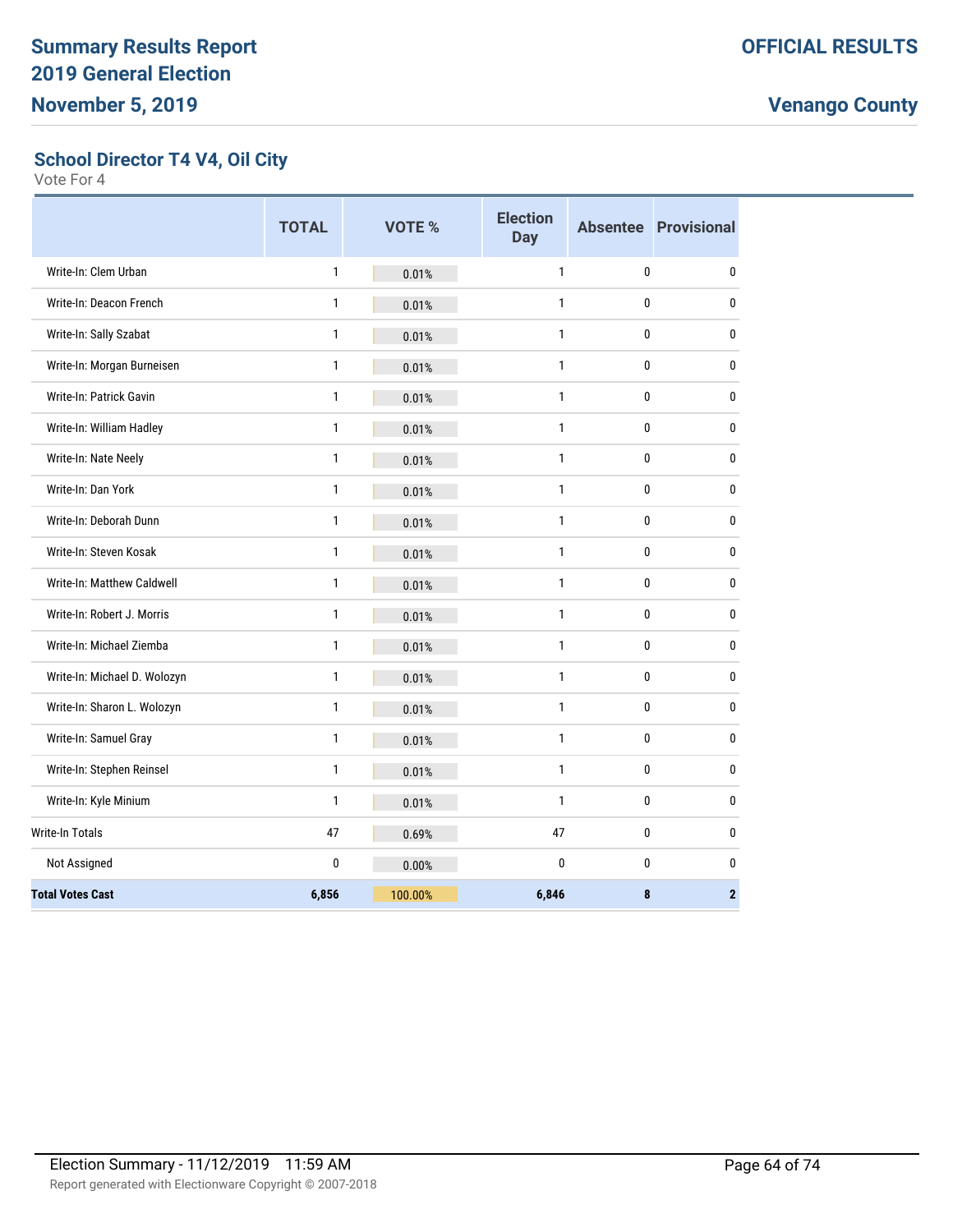**School Director T4 V5, Penncrest**

Vote For 5

|                            | <b>TOTAL</b>   | VOTE %  | <b>Election</b><br><b>Day</b> |              | <b>Absentee Provisional</b> |
|----------------------------|----------------|---------|-------------------------------|--------------|-----------------------------|
| DEM/REP Jennifer L. Davis  | 179            | 21.49%  | 179                           | $\mathbf{0}$ | 0                           |
| <b>DEM/REP Jeff Brooks</b> | 140            | 16.81%  | 140                           | $\mathbf{0}$ | $\mathbf{0}$                |
| DEM/REP Timothy J. Brown   | 136            | 16.33%  | 136                           | 0            | $\mathbf{0}$                |
| REP Luigi DeFrancesco      | 135            | 16.21%  | 135                           | 0            | 0                           |
| DEM/REP David Valesky      | 132            | 15.85%  | 132                           | 0            | $\mathbf{0}$                |
| DEM Harry Hicks, Jr.       | 73             | 8.76%   | 73                            | 0            | 0                           |
| Write-In: Brian Gisewhite  | 33             | 3.96%   | 33                            | 0            | 0                           |
| Write-In: Nonsense Name    | $\overline{2}$ | 0.24%   | $\overline{2}$                | $\mathbf{0}$ | $\mathbf{0}$                |
| Write-In: Helen M. Gifford | 1              | 0.12%   | 1                             | $\bf{0}$     | 0                           |
| Write-In: Michael Slabaugh | 1              | 0.12%   | 1                             | $\mathbf{0}$ | $\mathbf{0}$                |
| Write-In: Brian Lynch      | 1              | 0.12%   | $\mathbf{1}$                  | $\mathbf{0}$ | 0                           |
| <b>Write-In Totals</b>     | 38             | 4.56%   | 38                            | $\mathbf{0}$ | $\mathbf{0}$                |
| Not Assigned               | 0              | 0.00%   | 0                             | $\mathbf{0}$ | $\mathbf{0}$                |
| <b>Total Votes Cast</b>    | 833            | 100.00% | 833                           | $\mathbf{0}$ | $\mathbf{0}$                |

#### **School Director T2 V1, Penncrest**

|                                | <b>TOTAL</b> | <b>VOTE %</b> | <b>Election</b><br><b>Day</b> |          | <b>Absentee Provisional</b> |
|--------------------------------|--------------|---------------|-------------------------------|----------|-----------------------------|
| DEM/REP Brian P. Lynch         | 142          | 61.74%        | 142                           | 0        | 0                           |
| <b>IND Michael Muckinhaupt</b> | 87           | 37.83%        | 87                            | 0        | $\mathbf{0}$                |
| Write-In: Brian Gisewhite      | 1            | 0.43%         |                               | 0        | $\mathbf{0}$                |
| Write-In Totals                | 1            | 0.43%         |                               | 0        | $\mathbf{0}$                |
| Not Assigned                   | 0            | 0.00%         | 0                             | 0        | 0                           |
| <b>Total Votes Cast</b>        | 230          | 100.00%       | 230                           | $\bf{0}$ | 0                           |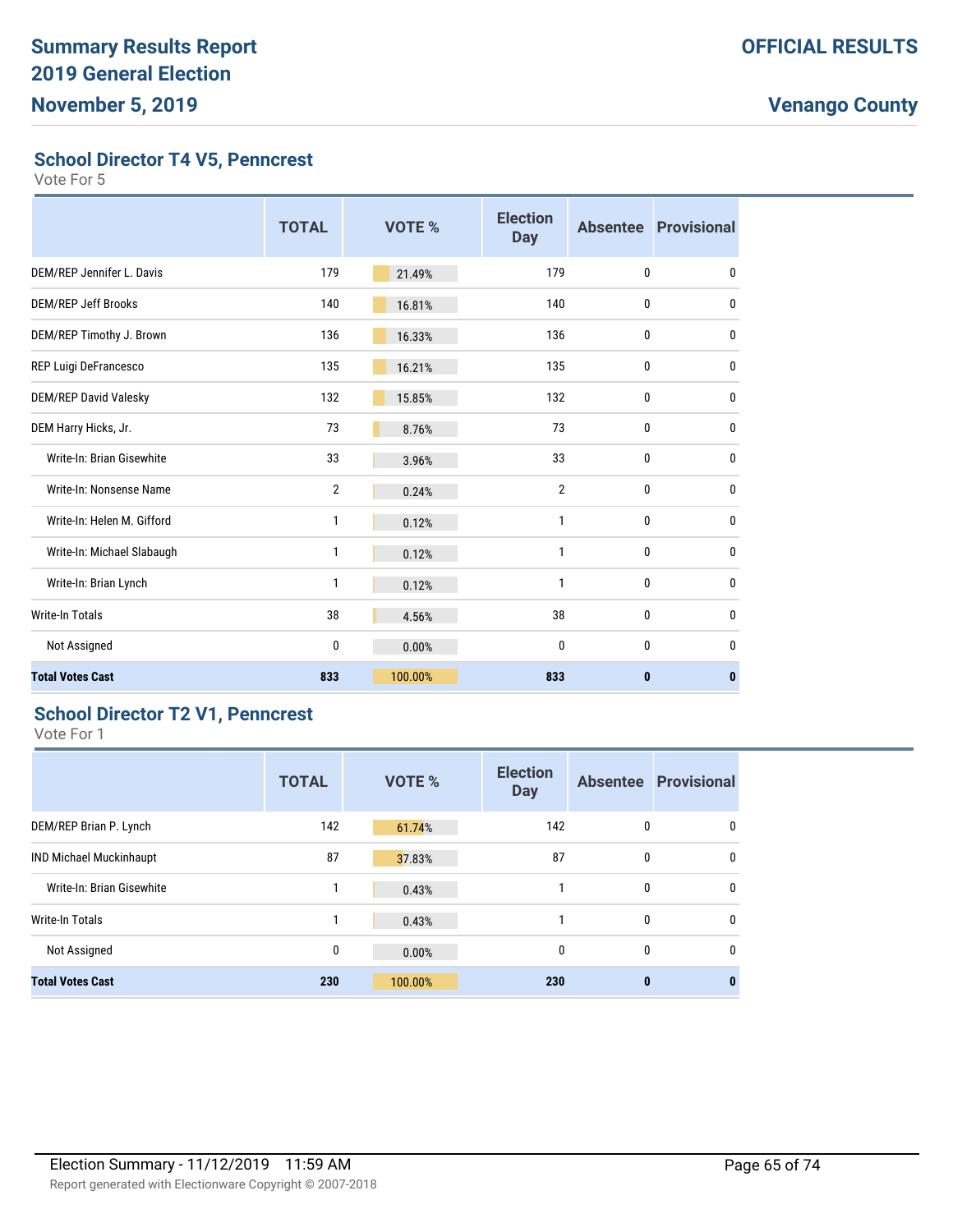**School Director T4 V5, Titusville**

|                               | <b>TOTAL</b>   | VOTE %  | <b>Election</b><br><b>Day</b> |              | <b>Absentee Provisional</b> |
|-------------------------------|----------------|---------|-------------------------------|--------------|-----------------------------|
| DEM/REP Jean M. Spence        | 525            | 21.88%  | 524                           | $\mathbf{1}$ | 0                           |
| DEM/REP Lynn Cressman         | 486            | 20.25%  | 486                           | 0            | 0                           |
| DEM/REP Carol J. Shaffer      | 457            | 19.04%  | 457                           | $\bf{0}$     | 0                           |
| <b>DEM/REP Jack Roberts</b>   | 454            | 18.92%  | 454                           | 0            | 0                           |
| DEM/REP Jeremiah Morrison     | 440            | 18.33%  | 440                           | 0            | 0                           |
| Write-In: Karen McGrath       | 4              | 0.17%   | $\overline{4}$                | $\bf{0}$     | 0                           |
| Write-In: Gordon Lamey        | 4              | 0.17%   | $\overline{4}$                | 0            | 0                           |
| Write-In: Joseph Anderson     | 4              | 0.17%   | 4                             | 0            | 0                           |
| Write-In: William Adelman     | 4              | 0.17%   | $\overline{4}$                | $\bf{0}$     | 0                           |
| Write-In: Jerome Alsdorf      | 3              | 0.12%   | 3                             | 0            | 0                           |
| Write-In: David Southwick     | 3              | 0.12%   | 3                             | 0            | 0                           |
| Write-In: Ron Stewart         | 3              | 0.12%   | 3                             | $\bf{0}$     | 0                           |
| Write-In: Denny Paden         | $\overline{2}$ | 0.08%   | $\overline{2}$                | 0            | 0                           |
| Write-In: Nonsense Name       | 1              | 0.04%   | $\mathbf{1}$                  | 0            | 0                           |
| Write-In: James Roeder        | 1              | 0.04%   | $\mathbf{1}$                  | $\bf{0}$     | 0                           |
| Write-In: Steve Riley         | 1              | 0.04%   | $\mathbf{1}$                  | 0            | 0                           |
| Write-In: Betty Rainey        | 1              | 0.04%   | 1                             | 0            | 0                           |
| <b>Write-In: David Wilcox</b> | 1              | 0.04%   | 1                             | $\bf{0}$     | 0                           |
| Write-In: Illigible           | 1              | 0.04%   | $\mathbf{1}$                  | 0            | 0                           |
| Write-In: Keith Klinger       | 1              | 0.04%   | $\mathbf{1}$                  | 0            | 0                           |
| Write-In: Ernie Axton         | 1              | 0.04%   | $\mathbf{1}$                  | $\mathbf{0}$ | $\mathbf{0}$                |
| Write-In: Kevin O'Neill       | $\mathbf{1}$   | 0.04%   | $\mathbf{1}$                  | 0            | $\pmb{0}$                   |
| Write-In: Jayla Pertz         | $\mathbf{1}$   | 0.04%   | $\mathbf{1}$                  | 0            | 0                           |
| Write-In: Holly Allen         | 1              | 0.04%   | $\mathbf{1}$                  | $\pmb{0}$    | $\pmb{0}$                   |
| Write-In Totals               | $38\,$         | 1.58%   | 38                            | $\pmb{0}$    | $\pmb{0}$                   |
| Not Assigned                  | 0              | 0.00%   | $\pmb{0}$                     | 0            | 0                           |
| <b>Total Votes Cast</b>       | 2,400          | 100.00% | 2,399                         | $\mathbf{1}$ | $\pmb{0}$                   |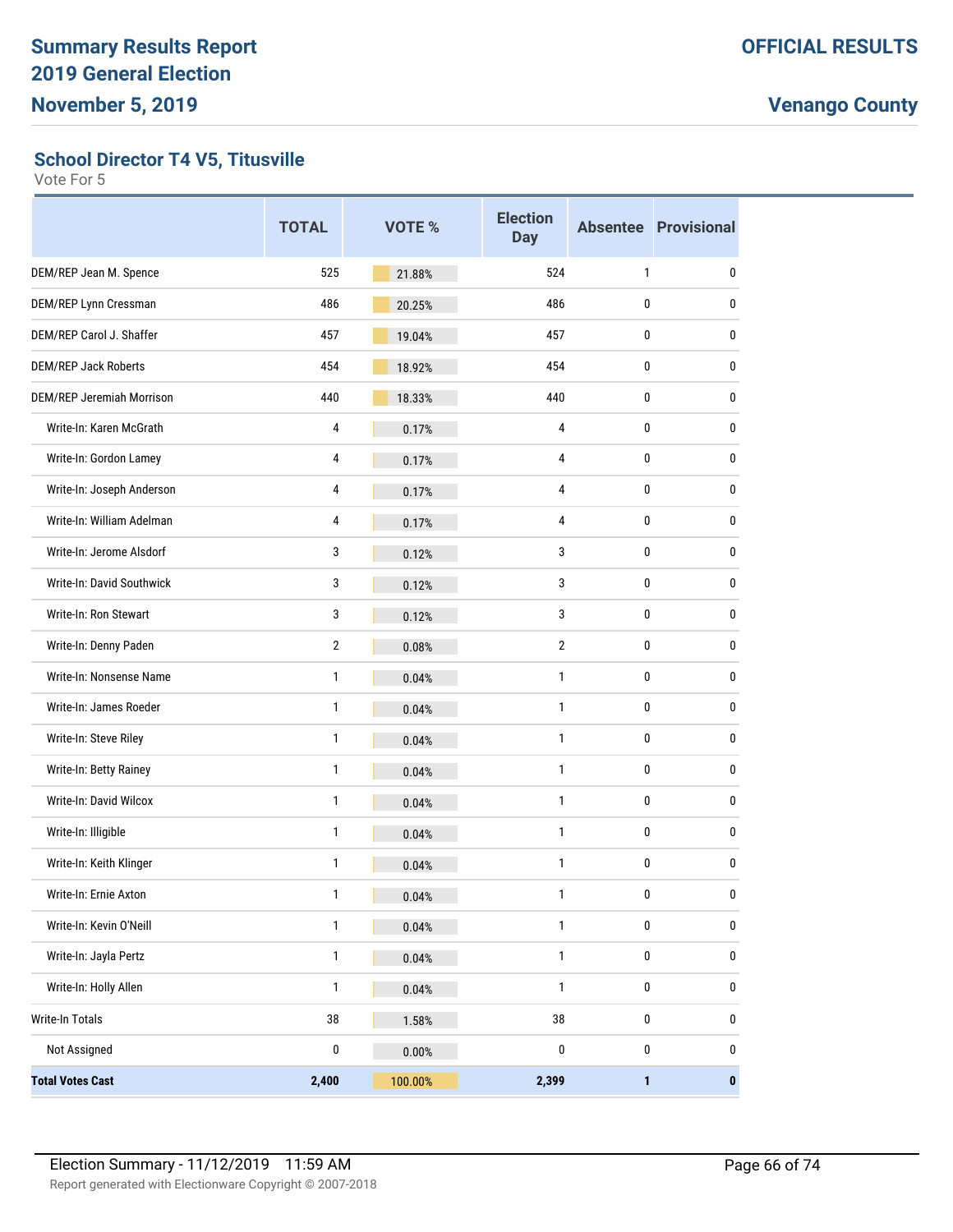#### **School Director T2 V1, Titusville**

|                               | <b>TOTAL</b> | <b>VOTE %</b> | <b>Election</b><br><b>Day</b> |              | <b>Absentee Provisional</b> |
|-------------------------------|--------------|---------------|-------------------------------|--------------|-----------------------------|
| <b>DEM/REP R Keith DeRose</b> | 646          | 99.23%        | 646                           | 0            | 0                           |
| Write-In: Martha Long         | 1            | 0.15%         | 1                             | 0            | $\mathbf{0}$                |
| Write-In: Nonsense Name       |              | 0.15%         | 1                             | 0            | $\mathbf{0}$                |
| Write-In: Cindy Kobylinski    | 1            | 0.15%         | 1                             | 0            | $\mathbf{0}$                |
| Write-In: Ernie Axton         |              | 0.15%         | 1                             | 0            | $\mathbf{0}$                |
| Write-In: Ron Stewart         | 1            | 0.15%         | 1                             | 0            | $\Omega$                    |
| <b>Write-In Totals</b>        | 5            | 0.77%         | 5                             | 0            | $\mathbf{0}$                |
| Not Assigned                  | 0            | 0.00%         | $\mathbf{0}$                  | 0            | $\mathbf{0}$                |
| <b>Total Votes Cast</b>       | 651          | 100.00%       | 651                           | $\mathbf{0}$ | 0                           |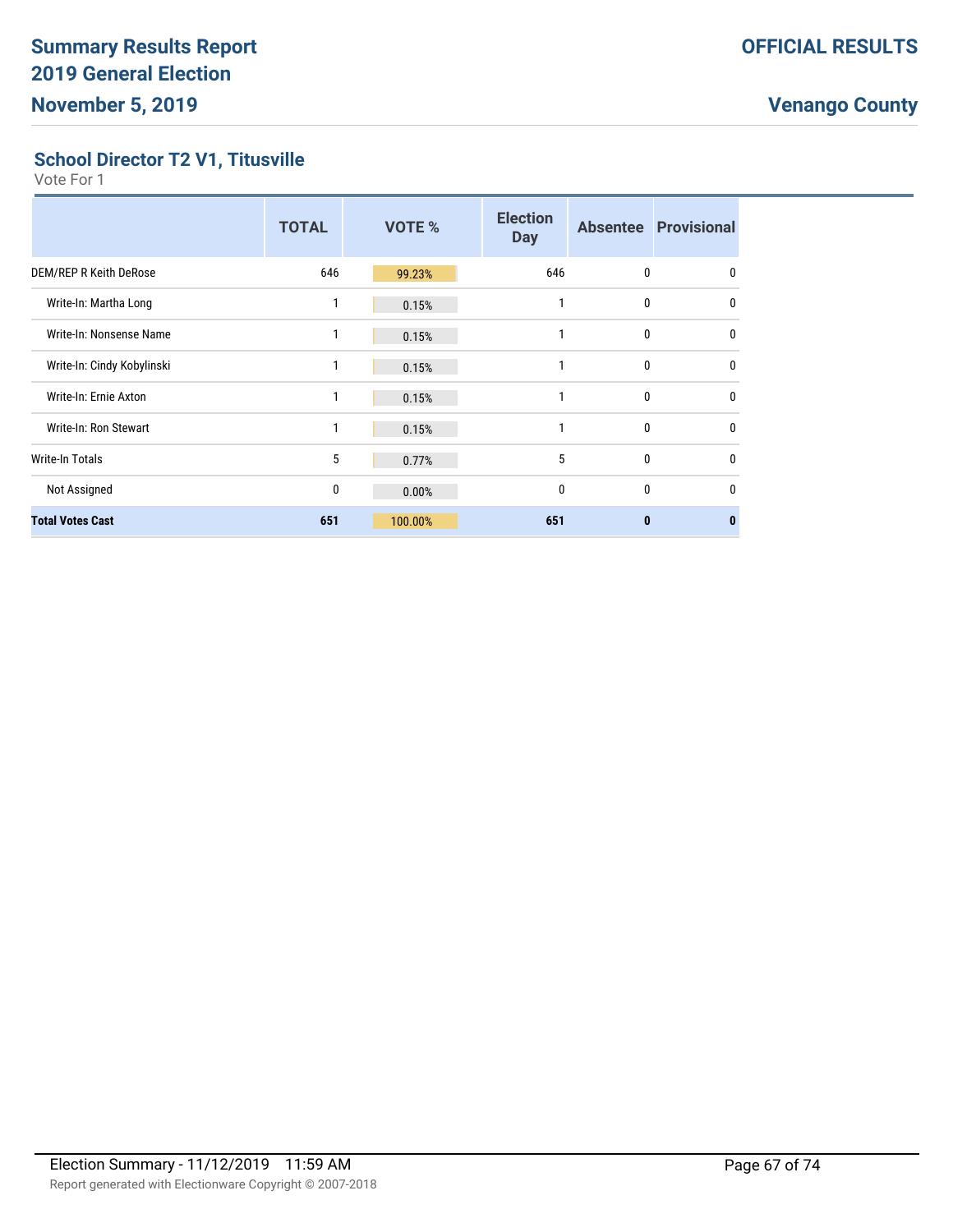**School Director T4 V5, Valley Grove**

|                                  | <b>TOTAL</b>   | VOTE % | <b>Election</b><br><b>Day</b> |           | <b>Absentee Provisional</b> |
|----------------------------------|----------------|--------|-------------------------------|-----------|-----------------------------|
| REP Todd Wetjen                  | 988            | 22.97% | 988                           | 0         | 0                           |
| REP Cindy Shearer Swendsen       | 899            | 20.90% | 899                           | 0         | 0                           |
| DEM/REP Debra L. Brink           | 855            | 19.87% | 855                           | $\bf{0}$  | 0                           |
| <b>DEM/REP Brandon Winger</b>    | 769            | 17.88% | 769                           | 0         | 0                           |
| DEM/REP Susan E. Bialo           | 763            | 17.74% | 763                           | $\bf{0}$  | 0                           |
| Write-In: James Speth            | $\overline{2}$ | 0.05%  | $\overline{2}$                | 0         | 0                           |
| Write-In: Larry J. Baughman      | 1              | 0.02%  | 1                             | $\bf{0}$  | 0                           |
| Write-In: Julie Blum-Damico      | 1              | 0.02%  | 1                             | $\pmb{0}$ | 0                           |
| Write-In: Debra L. Brink         | $\mathbf{1}$   | 0.02%  | $\mathbf{1}$                  | 0         | 0                           |
| Write-In: Brad Beightol          | 1              | 0.02%  | $\mathbf{1}$                  | $\bf{0}$  | 0                           |
| Write-In: Todd Wetjen            | 1              | 0.02%  | 1                             | $\bf{0}$  | 0                           |
| Write-In: Paul Swatzler          | 1              | 0.02%  | 1                             | 0         | 0                           |
| Write-In: Cindy Shearer Swendsen | 1              | 0.02%  | $\mathbf{1}$                  | $\bf{0}$  | 0                           |
| Write-In: William Copley         | 1              | 0.02%  | 1                             | $\pmb{0}$ | 0                           |
| Write-In: Mark E. Fultz          | $\mathbf{1}$   | 0.02%  | $\mathbf{1}$                  | 0         | 0                           |
| Write-In: Nathan Witherow        | 1              | 0.02%  | $\mathbf{1}$                  | $\bf{0}$  | 0                           |
| Write-In: Frank Shorts           | 1              | 0.02%  | 1                             | $\pmb{0}$ | 0                           |
| Write-In: Russell Coynee         | 1              | 0.02%  | 1                             | 0         | 0                           |
| Write-In: Jeff McKenzie          | 1              | 0.02%  | 1                             | $\bf{0}$  | 0                           |
| Write-In: Ben Anderson           | 1              | 0.02%  | 1                             | 0         | 0                           |
| Write-In: Brett Anderson         | $\mathbf{1}$   | 0.02%  | $\mathbf{1}$                  | 0         | 0                           |
| Write-In: Tabatha Boley          | 1              | 0.02%  | 1                             | $\pmb{0}$ | 0                           |
| Write-In: Mark Baughman          | 1              | 0.02%  | $\mathbf{1}$                  | $\pmb{0}$ | 0                           |
| Write-In: Greg Long              | 1              | 0.02%  | $\mathbf{1}$                  | $\pmb{0}$ | 0                           |
| Write-In: Kim Krepp              | 1              | 0.02%  | 1                             | 0         | 0                           |
| Write-In: David Phillips         | 1              | 0.02%  | 1                             | $\pmb{0}$ | 0                           |
| Write-In: Christine Bingman      | 1              | 0.02%  | $\mathbf{1}$                  | $\pmb{0}$ | 0                           |
| Write-In: Jeff McCall            | 1              | 0.02%  | 1                             | $\pmb{0}$ | 0                           |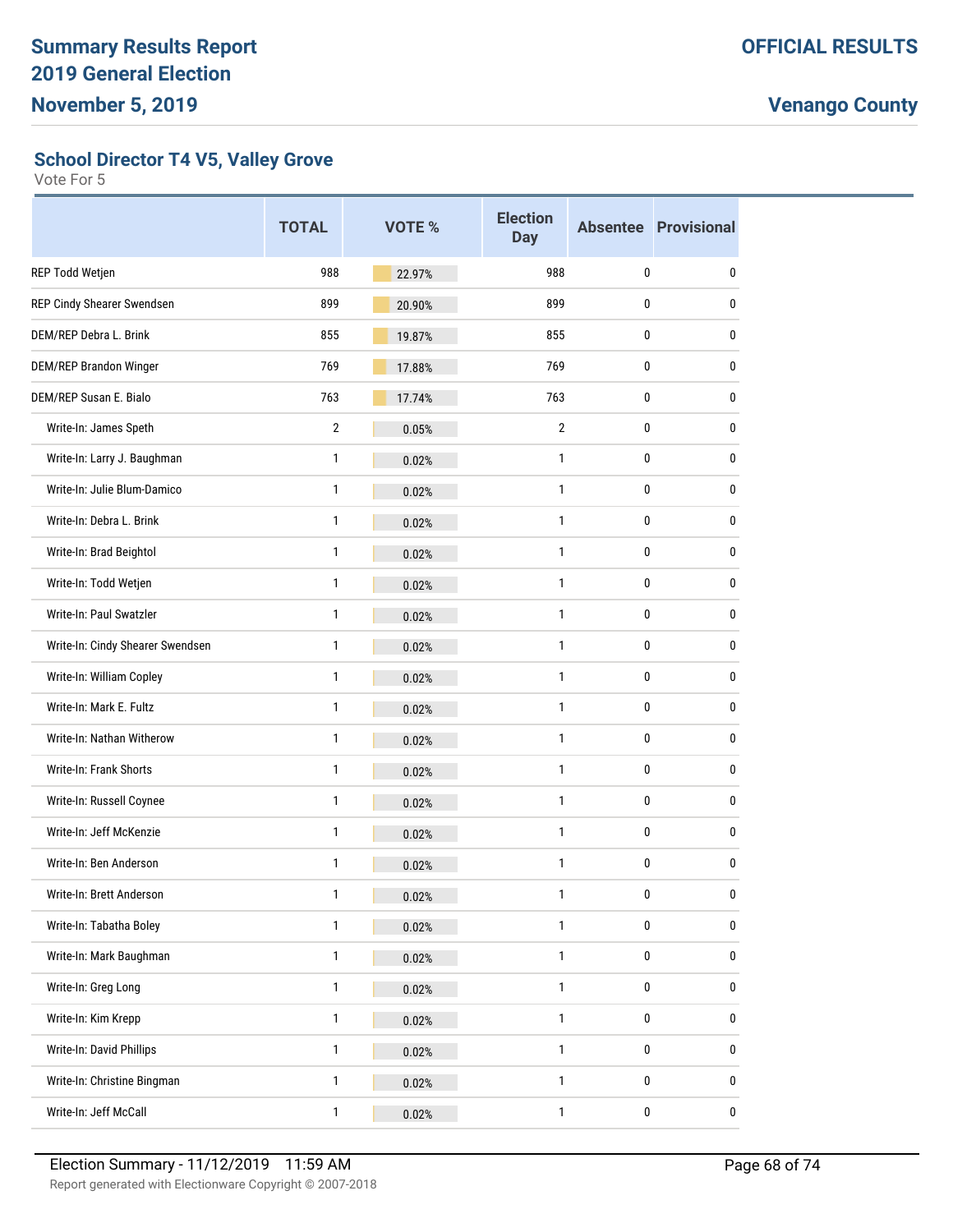**School Director T4 V5, Valley Grove**

Vote For 5

|                                | <b>TOTAL</b> | <b>VOTE %</b> | <b>Election</b><br><b>Day</b> |              | <b>Absentee Provisional</b> |
|--------------------------------|--------------|---------------|-------------------------------|--------------|-----------------------------|
| Write-In: Joe Carulli          |              | 0.02%         |                               | 0            | 0                           |
| Write-In: Kirk Anna            |              | 0.02%         |                               | 0            | $\mathbf{0}$                |
| Write-In: Michael Todd Shaffer | $\mathbf{1}$ | 0.02%         |                               | 0            | $\mathbf{0}$                |
| Write-In: Kevin Close          | 1            | 0.02%         |                               | 0            | $\mathbf{0}$                |
| Write-In Totals                | 28           | 0.65%         | 28                            | $\mathbf{0}$ | $\Omega$                    |
| Not Assigned                   | 0            | 0.00%         | $\mathbf{0}$                  | 0            | 0                           |
| <b>Total Votes Cast</b>        | 4,302        | 100.00%       | 4,302                         | $\bf{0}$     | 0                           |

#### **Constable T6, Oil City 2**

Vote For 1

|                             | <b>TOTAL</b> | <b>VOTE %</b> | <b>Election</b><br><b>Day</b> |              | <b>Absentee Provisional</b> |
|-----------------------------|--------------|---------------|-------------------------------|--------------|-----------------------------|
| REP Christopher J. Gorman   | 130          | 99.24%        | 130                           | $\mathbf{0}$ | $\mathbf{0}$                |
| Write-In: Ronald E. Johnson |              | 0.76%         |                               | 0            | $\mathbf{0}$                |
| Write-In Totals             |              | 0.76%         |                               | $\mathbf{0}$ | $\mathbf{0}$                |
| Not Assigned                | 0            | 0.00%         | $\mathbf{0}$                  | $\mathbf{0}$ | $\mathbf{0}$                |
| <b>Total Votes Cast</b>     | 131          | 100.00%       | 131                           | $\bf{0}$     | 0                           |

#### **Constable T6, Oil City 4**

|                           | <b>TOTAL</b> | <b>VOTE %</b> | <b>Election</b><br><b>Day</b> |          | <b>Absentee Provisional</b> |
|---------------------------|--------------|---------------|-------------------------------|----------|-----------------------------|
| Write-In: Jim Hibbard     | 1            | 25.00%        |                               | 0        | 0                           |
| Write-In: Nonsense Name   | 1            | 25.00%        |                               | 0        | $\mathbf{0}$                |
| Write-In: Charles S. Moon |              | 25.00%        |                               | 0        | $\mathbf{0}$                |
| Write-In: Kevin Appel     | 1            | 25.00%        |                               | 0        | $\mathbf{0}$                |
| <b>Write-In Totals</b>    | 4            | 100.00%       | 4                             | 0        | $\mathbf{0}$                |
| Not Assigned              | 0            | 0.00%         | 0                             | 0        | $\mathbf{0}$                |
| <b>Total Votes Cast</b>   | 4            | 100.00%       | 4                             | $\bf{0}$ | 0                           |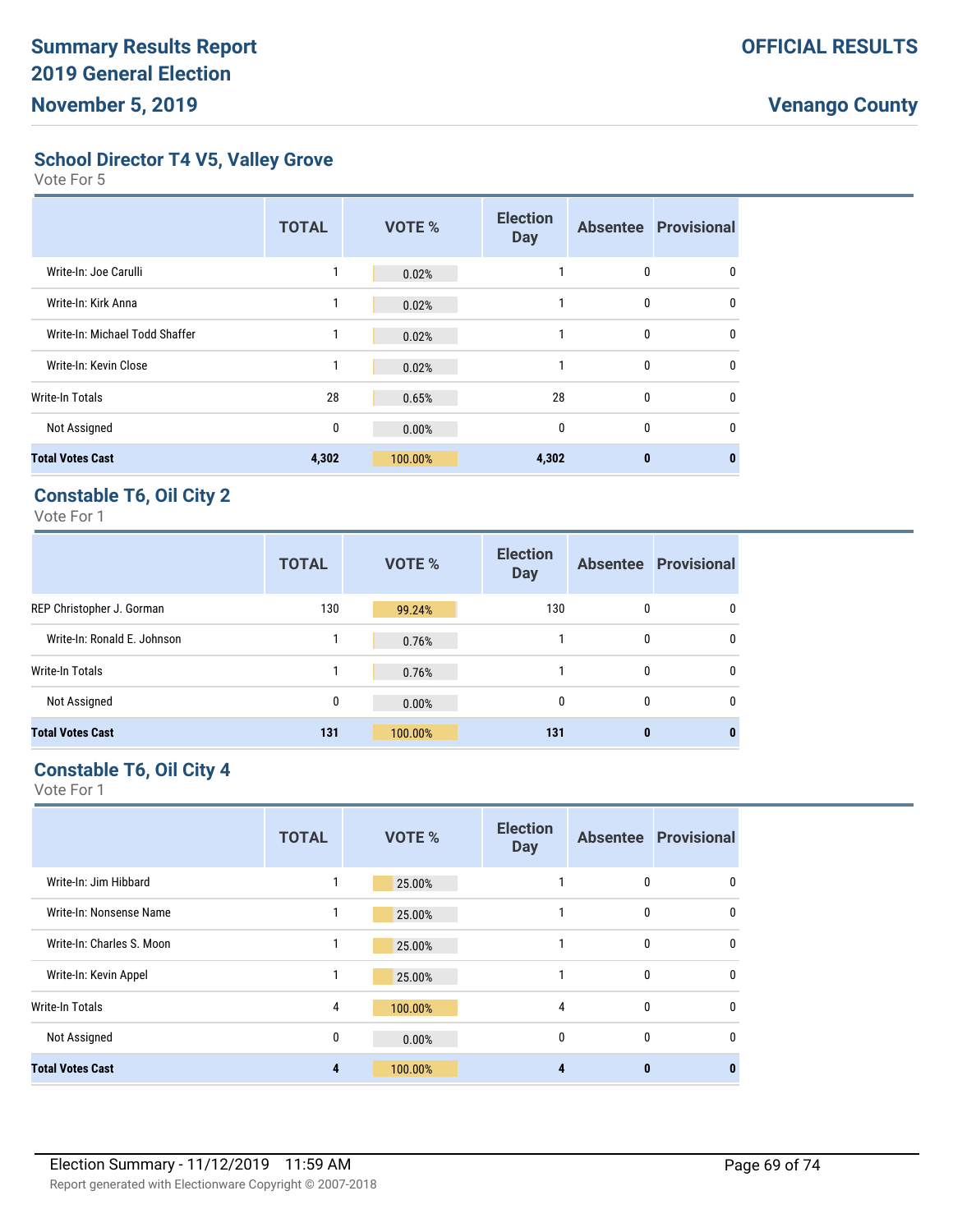#### **Constable T6, Oil City 7**

Vote For 1

|                           | <b>TOTAL</b> | <b>VOTE %</b> | <b>Election</b><br><b>Day</b> |              | <b>Absentee Provisional</b> |
|---------------------------|--------------|---------------|-------------------------------|--------------|-----------------------------|
| <b>REP David B. Corle</b> | 171          | 99.42%        | 171                           | 0            | $\mathbf{0}$                |
| Write-In: Jason Rankin    |              | 0.58%         |                               | 0            | $\mathbf{0}$                |
| Write-In Totals           | 1            | 0.58%         |                               | 0            | $\mathbf{0}$                |
| Not Assigned              | 0            | 0.00%         | $\mathbf{0}$                  | $\mathbf{0}$ | $\mathbf{0}$                |
| <b>Total Votes Cast</b>   | 172          | 100.00%       | 172                           | 0            | $\bf{0}$                    |

#### **Constable T6, Sugarcreek Boro 1/4**

|                                  | <b>TOTAL</b>   | VOTE %  | <b>Election</b><br><b>Day</b> |              | <b>Absentee Provisional</b> |
|----------------------------------|----------------|---------|-------------------------------|--------------|-----------------------------|
| Write-In: Joseph Carulli         | 4              | 33.33%  | 4                             | $\Omega$     | $\mathbf{0}$                |
| Write-In: Blank                  | $\overline{2}$ | 16.67%  | $\overline{2}$                | $\mathbf{0}$ | $\mathbf{0}$                |
| Write-In: Ryan Hefferman         | 1              | 8.33%   | 1                             | $\mathbf{0}$ | $\mathbf{0}$                |
| Write-In: Craig Westover         | 1              | 8.33%   | 1                             | $\mathbf{0}$ | $\mathbf{0}$                |
| Write-In: Christopher M. Hartman | 1              | 8.33%   | 1                             | $\mathbf{0}$ | $\mathbf{0}$                |
| Write-In: Ryan Ashbaugh          | 1              | 8.33%   | 1                             | $\mathbf{0}$ | $\mathbf{0}$                |
| Write-In: Jim Sheatz             | 1              | 8.33%   | 1                             | $\mathbf{0}$ | $\mathbf{0}$                |
| Write-In: Michael Todd Shaffer   | 1              | 8.33%   | 1                             | $\mathbf{0}$ | $\mathbf{0}$                |
| Write-In Totals                  | 12             | 100.00% | 12                            | 0            | 0                           |
| Not Assigned                     | 0              | 0.00%   | $\mathbf{0}$                  | $\mathbf{0}$ | 0                           |
| <b>Total Votes Cast</b>          | 12             | 100.00% | 12                            | $\bf{0}$     | $\bf{0}$                    |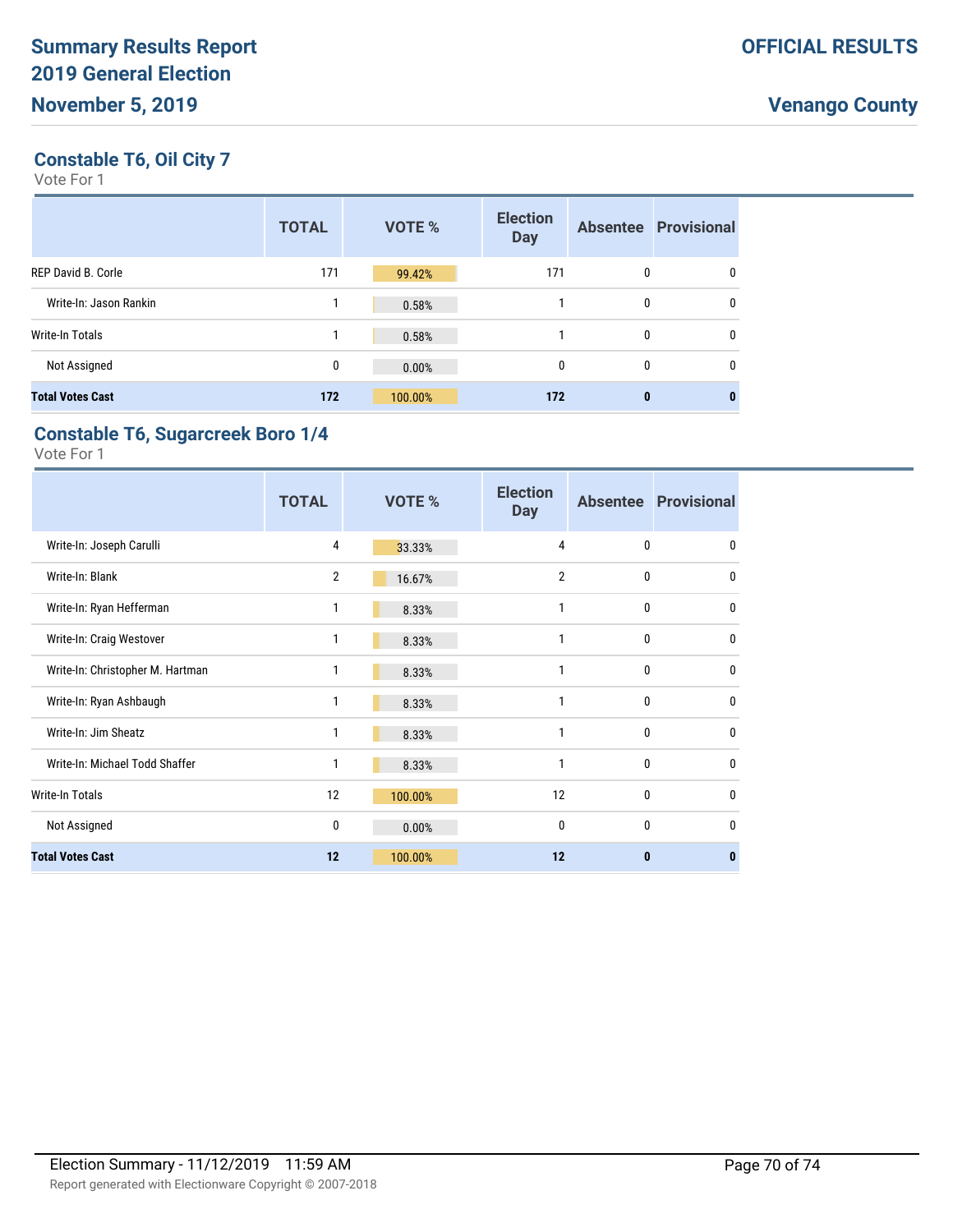**Constable T6, Sugarcreek Boro 3**

|                            | <b>TOTAL</b>   | VOTE %  | <b>Election</b><br><b>Day</b> |              | <b>Absentee Provisional</b> |
|----------------------------|----------------|---------|-------------------------------|--------------|-----------------------------|
| Write-In: Mark Seigworth   | 11             | 57.89%  | 11                            | $\mathbf{0}$ | $\mathbf{0}$                |
| Write-In: Matt Carlson     | $\overline{2}$ | 10.53%  | $\overline{2}$                | 0            | 0                           |
| Write-In: Blank            | 2              | 10.53%  | $\overline{2}$                | 0            | 0                           |
| Write-In: Rhonda L. Watson | 1              | 5.26%   | 1                             | 0            | $\mathbf{0}$                |
| Write-In: Ed Conley        | 1              | 5.26%   | 1                             | 0            | $\mathbf{0}$                |
| Write-In: Craig Westover   | 1              | 5.26%   | 1                             | $\mathbf{0}$ | $\mathbf{0}$                |
| Write-In: Alan Heller      | 1              | 5.26%   | 1                             | 0            | $\mathbf{0}$                |
| Write-In Totals            | 19             | 100.00% | 19                            | 0            | $\mathbf{0}$                |
| Not Assigned               | 0              | 0.00%   | 0                             | 0            | $\mathbf{0}$                |
| <b>Total Votes Cast</b>    | 19             | 100.00% | 19                            | $\bf{0}$     | $\bf{0}$                    |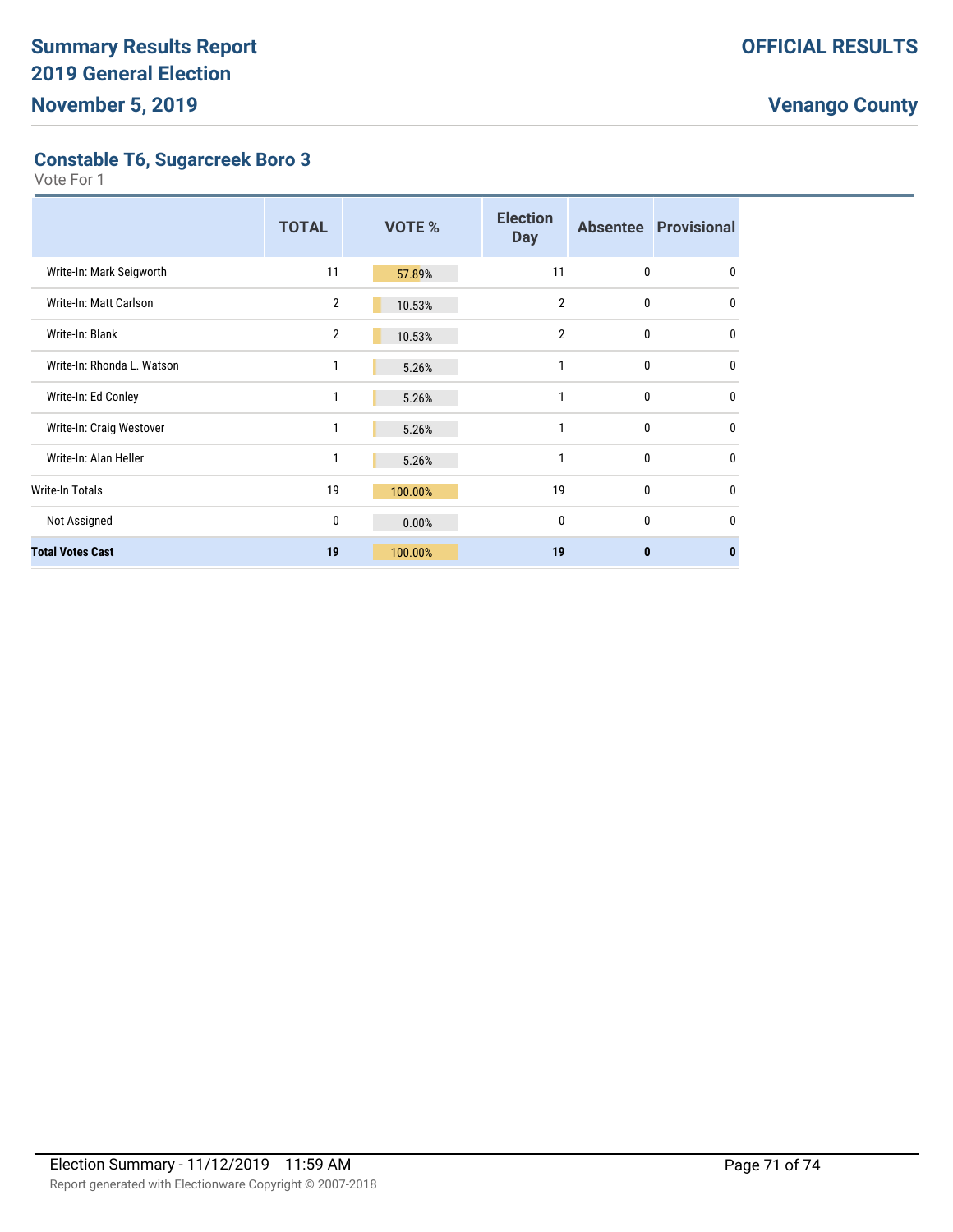**Constable T6, Cornplanter Twp**

|                                   | <b>TOTAL</b>   | <b>VOTE %</b> | <b>Election</b><br><b>Day</b> |              | <b>Absentee Provisional</b> |
|-----------------------------------|----------------|---------------|-------------------------------|--------------|-----------------------------|
| Write-In: Christopher J Gorman    | 46             | 70.77%        | 46                            | 0            | 0                           |
| Write-In: Fredrick Lindsey        | $\overline{2}$ | 3.08%         | $\overline{2}$                | 0            | 0                           |
| Write-In: Blank                   | $\overline{2}$ | 3.08%         | $\overline{2}$                | $\mathbf{0}$ | 0                           |
| Write-In: Nonsense Name           | $\overline{2}$ | 3.08%         | $\overline{2}$                | $\mathbf{0}$ | 0                           |
| Write-In: Bill Lamberton          | $\overline{2}$ | 3.08%         | $\overline{2}$                | $\bf{0}$     | 0                           |
| Write-In: Scott Irwin             | 1              | 1.54%         | 1                             | 0            | $\pmb{0}$                   |
| Write-In: Rod Fee                 | $\mathbf{1}$   | 1.54%         | $\mathbf{1}$                  | 0            | 0                           |
| Write-In: Timothy Berry           | $\mathbf{1}$   | 1.54%         | $\mathbf{1}$                  | 0            | 0                           |
| Write-In: Clarence L. Lawson, Jr. | $\mathbf{1}$   | 1.54%         | 1                             | 0            | 0                           |
| Write-In: John E. Boyle           | $\mathbf{1}$   | 1.54%         | 1                             | $\bf{0}$     | 0                           |
| Write-In: Jeff Ames               | $\mathbf{1}$   | 1.54%         | $\mathbf{1}$                  | 0            | 0                           |
| <b>Write-In: David Balas</b>      | $\mathbf{1}$   | 1.54%         | $\mathbf{1}$                  | 0            | 0                           |
| Write-In: Bill Lambert            | $\mathbf{1}$   | 1.54%         | $\mathbf{1}$                  | $\bf{0}$     | 0                           |
| Write-In: Michael D. Wolozyn      | $\mathbf{1}$   | 1.54%         | 1                             | 0            | 0                           |
| Write-In: Randy Lamb              | 1              | 1.54%         | 1                             | $\bf{0}$     | 0                           |
| Write-In: Steve Hensler           | $\mathbf{1}$   | 1.54%         | 1                             | 0            | $\mathbf{0}$                |
| <b>Write-In Totals</b>            | 65             | 100.00%       | 65                            | $\bf{0}$     | 0                           |
| Not Assigned                      | 0              | 0.00%         | $\mathbf{0}$                  | $\bf{0}$     | 0                           |
| <b>Total Votes Cast</b>           | 65             | 100.00%       | 65                            | $\mathbf{0}$ | 0                           |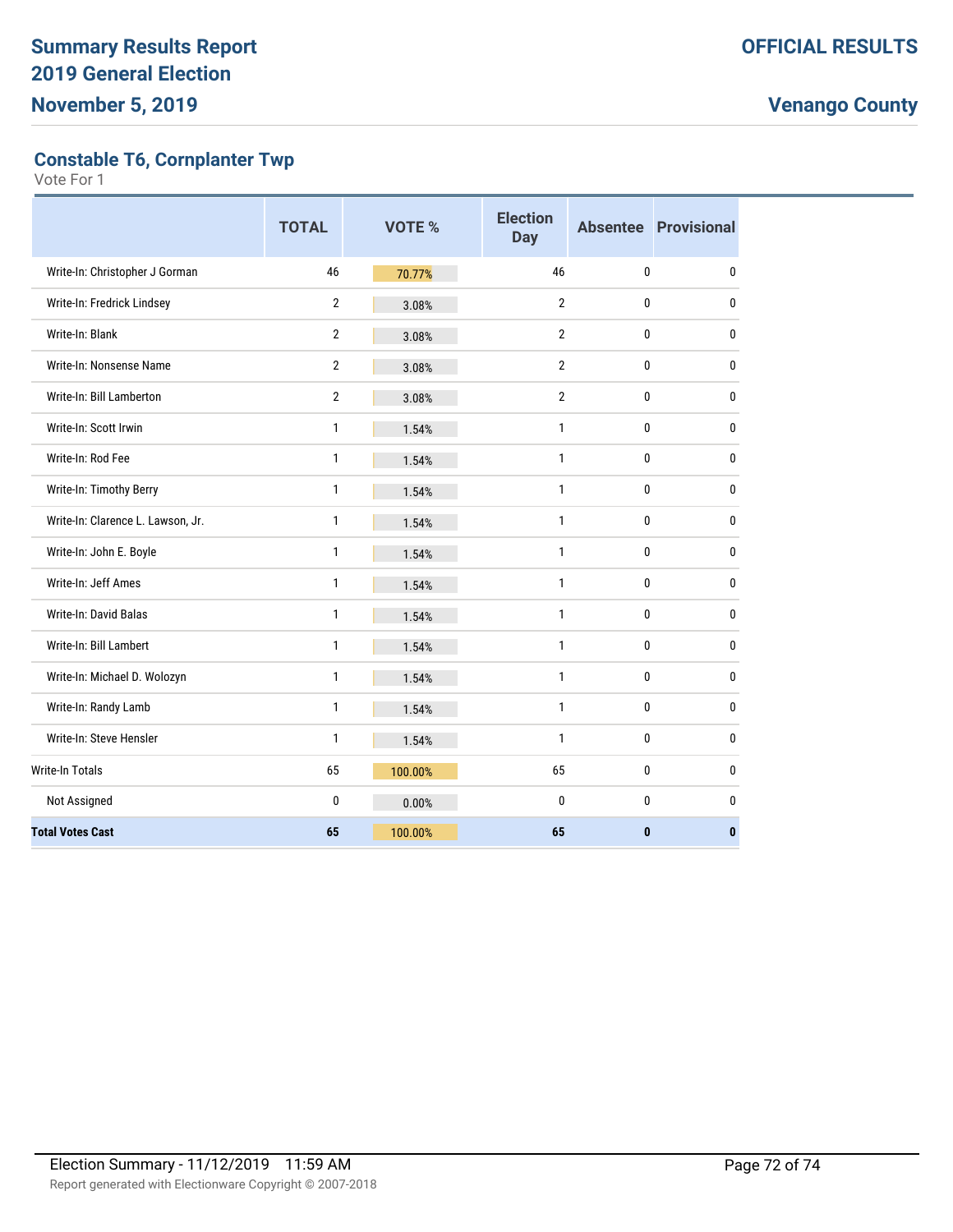# **Venango County**

**Constable T6, Cranberry Twp 2**

Vote For 1

|                           | <b>TOTAL</b>   | <b>VOTE %</b> | <b>Election</b><br><b>Day</b> |              | <b>Absentee Provisional</b> |
|---------------------------|----------------|---------------|-------------------------------|--------------|-----------------------------|
| Write-In: Blank           | 3              | 30.00%        | 3                             | 0            | 0                           |
| Write-In: Nonsense Name   | $\overline{2}$ | 20.00%        | $\overline{2}$                | $\mathbf{0}$ | $\mathbf{0}$                |
| Write-In: Adam Craig      | 1              | 10.00%        |                               | 0            | $\mathbf{0}$                |
| Write-In: Justin R. Dolby | 1              | 10.00%        | 1                             | $\mathbf{0}$ | $\mathbf{0}$                |
| Write-In: Robert Boocks   | 1              | 10.00%        |                               | 0            | $\mathbf{0}$                |
| Write-In: Martin A. Stine | 1              | 10.00%        |                               | 0            | $\Omega$                    |
| Write-In Totals           | 10             | 100.00%       | 9                             | 0            |                             |
| Not Assigned              | 1              | 10.00%        | 0                             | $\mathbf{0}$ | 1                           |
| <b>Total Votes Cast</b>   | 10             | 100.00%       | 9                             | $\mathbf{0}$ |                             |

# **Constable T6, Cranberry Twp 3**

Vote For 1

|                              | <b>TOTAL</b> | <b>VOTE %</b> | <b>Election</b><br><b>Day</b> |              | <b>Absentee Provisional</b> |
|------------------------------|--------------|---------------|-------------------------------|--------------|-----------------------------|
| Write-In: Jamie Carson       | 6            | 60.00%        | 6                             | $\mathbf{0}$ | 0                           |
| Write-In: Len Hribar         | 1            | 10.00%        |                               | $\mathbf{0}$ | $\mathbf{0}$                |
| Write-In: John W. Hupp       | 1            | 10.00%        |                               | $\mathbf{0}$ | $\mathbf{0}$                |
| Write-In: Warren Proper      | 1            | 10.00%        | 1                             | $\mathbf{0}$ | $\mathbf{0}$                |
| Write-In: Michael E. Snavely | 1            | 10.00%        | 1                             | $\mathbf{0}$ | $\mathbf{0}$                |
| Write-In Totals              | 10           | 100.00%       | 10                            | $\mathbf{0}$ | $\mathbf 0$                 |
| Not Assigned                 | 0            | 0.00%         | $\mathbf{0}$                  | $\mathbf{0}$ | $\mathbf{0}$                |
| <b>Total Votes Cast</b>      | 10           | 100.00%       | 10                            | $\bf{0}$     | $\bf{0}$                    |

## **Crime Victim Rights Ballot Question**

Vote For 1

|                         | <b>TOTAL</b> | <b>VOTE %</b> | <b>Election</b><br><b>Day</b> |    | <b>Absentee Provisional</b> |
|-------------------------|--------------|---------------|-------------------------------|----|-----------------------------|
| Yes                     | 6,815        | 70.02%        | 6,802                         | 9  | 4                           |
| No                      | 2,918        | 29.98%        | 2,914                         |    | 3                           |
| <b>Total Votes Cast</b> | 9,733        | 100.00%       | 9,716                         | 10 |                             |